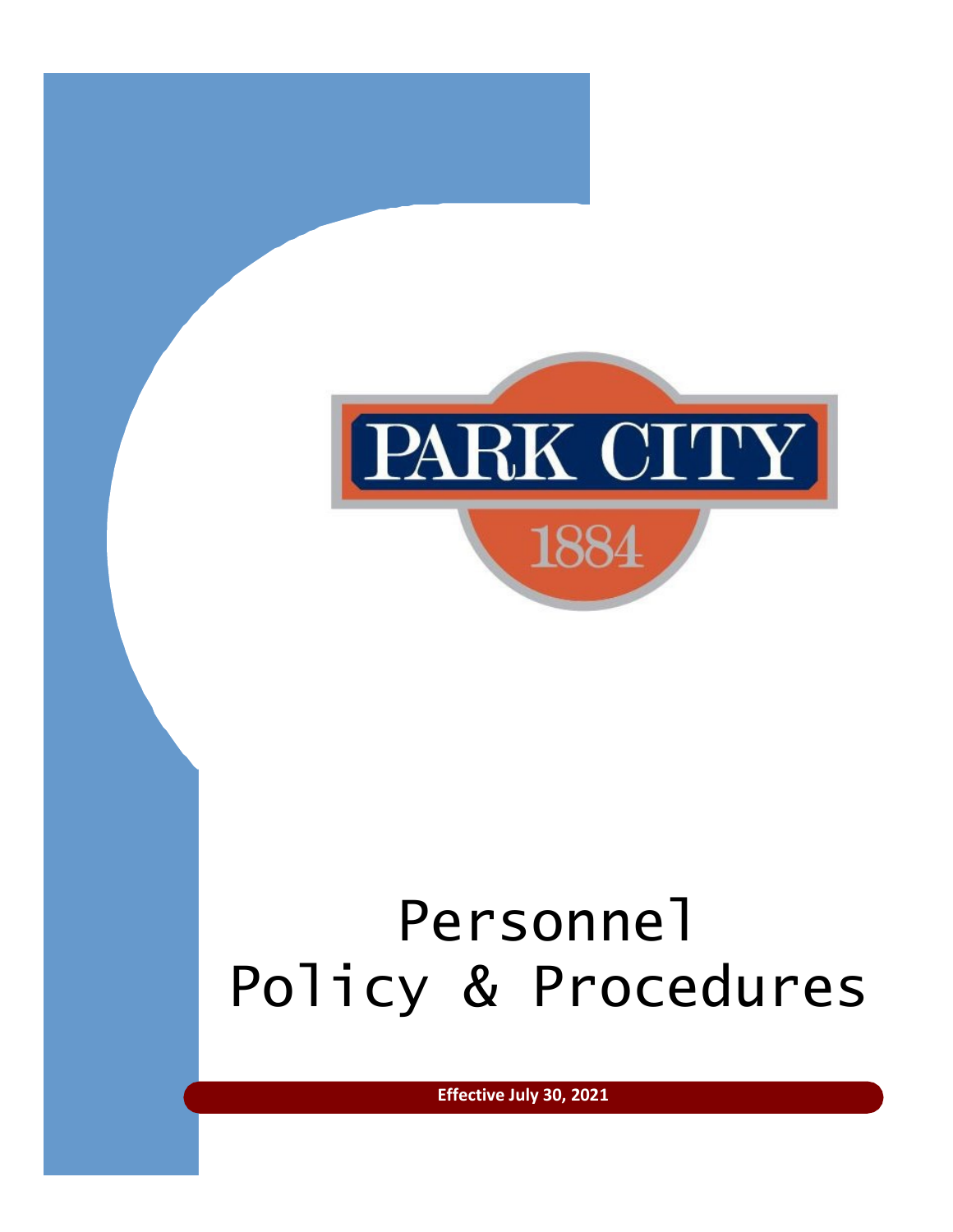# **TABLE OF CONTENTS**

|     | <b>Table of Contents</b> |
|-----|--------------------------|
|     |                          |
|     |                          |
|     |                          |
| 1.1 |                          |
| 1.2 |                          |
| 1.3 |                          |
| 1.4 |                          |
| 1.5 |                          |
| 1.6 |                          |
|     |                          |
| 2.1 |                          |
| 2.2 |                          |
|     |                          |
|     |                          |
|     |                          |
|     |                          |
|     |                          |
|     |                          |
|     |                          |
|     |                          |
|     |                          |
|     |                          |
| 2.3 |                          |
| 2.4 |                          |
| 2.5 |                          |
| 2.6 |                          |
| 2.7 |                          |
|     |                          |
|     |                          |
|     |                          |
|     |                          |
| 2.8 |                          |
| 2.9 |                          |
|     |                          |
| 3.1 |                          |
| 3.2 |                          |
| 3.3 |                          |
| 3.4 |                          |
| 3.5 |                          |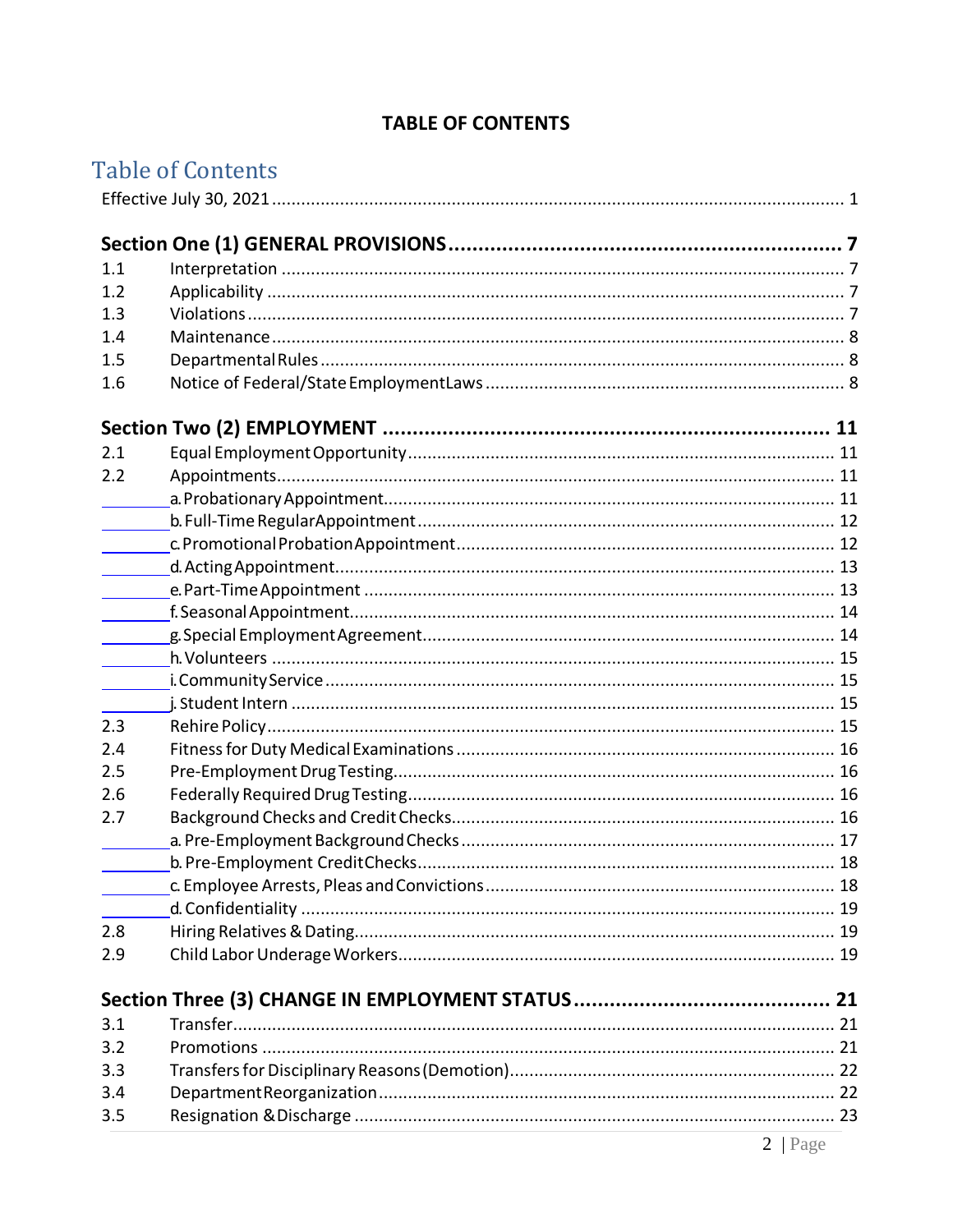| 3.6        |                                                                                         |  |
|------------|-----------------------------------------------------------------------------------------|--|
| 3.7        |                                                                                         |  |
| 3.8        |                                                                                         |  |
| 3.9        |                                                                                         |  |
|            |                                                                                         |  |
|            |                                                                                         |  |
| 4.1<br>4.2 |                                                                                         |  |
| 4.3        |                                                                                         |  |
| 4.4        |                                                                                         |  |
| 4.5        |                                                                                         |  |
| 4.6        |                                                                                         |  |
| 4.7        |                                                                                         |  |
| 4.8        |                                                                                         |  |
| 4.9        |                                                                                         |  |
|            |                                                                                         |  |
| 4.10       |                                                                                         |  |
| 4.11       |                                                                                         |  |
| 4.12       |                                                                                         |  |
|            | a. Position Reclassification Due to Pay Plan Adjustment due to Market Salary Review  30 |  |
|            |                                                                                         |  |
|            |                                                                                         |  |
|            |                                                                                         |  |
|            |                                                                                         |  |
| 4.13       |                                                                                         |  |
|            |                                                                                         |  |
|            |                                                                                         |  |
|            |                                                                                         |  |
|            |                                                                                         |  |
|            |                                                                                         |  |
|            | 4. Part-Time and/or Seasonal Employee End-of-Season Bonus  33                           |  |
|            |                                                                                         |  |
|            |                                                                                         |  |
|            |                                                                                         |  |
|            |                                                                                         |  |
| 4.14       |                                                                                         |  |
| 4.15       |                                                                                         |  |
| 4.16       |                                                                                         |  |
| 4.17       |                                                                                         |  |
| 4.18       |                                                                                         |  |
|            |                                                                                         |  |
|            | b. Parental Leave to Provide Care/Assistance to Mother and/or Child 37                  |  |
|            |                                                                                         |  |
| 4.19       |                                                                                         |  |
|            |                                                                                         |  |
|            |                                                                                         |  |
|            | $3$   Page                                                                              |  |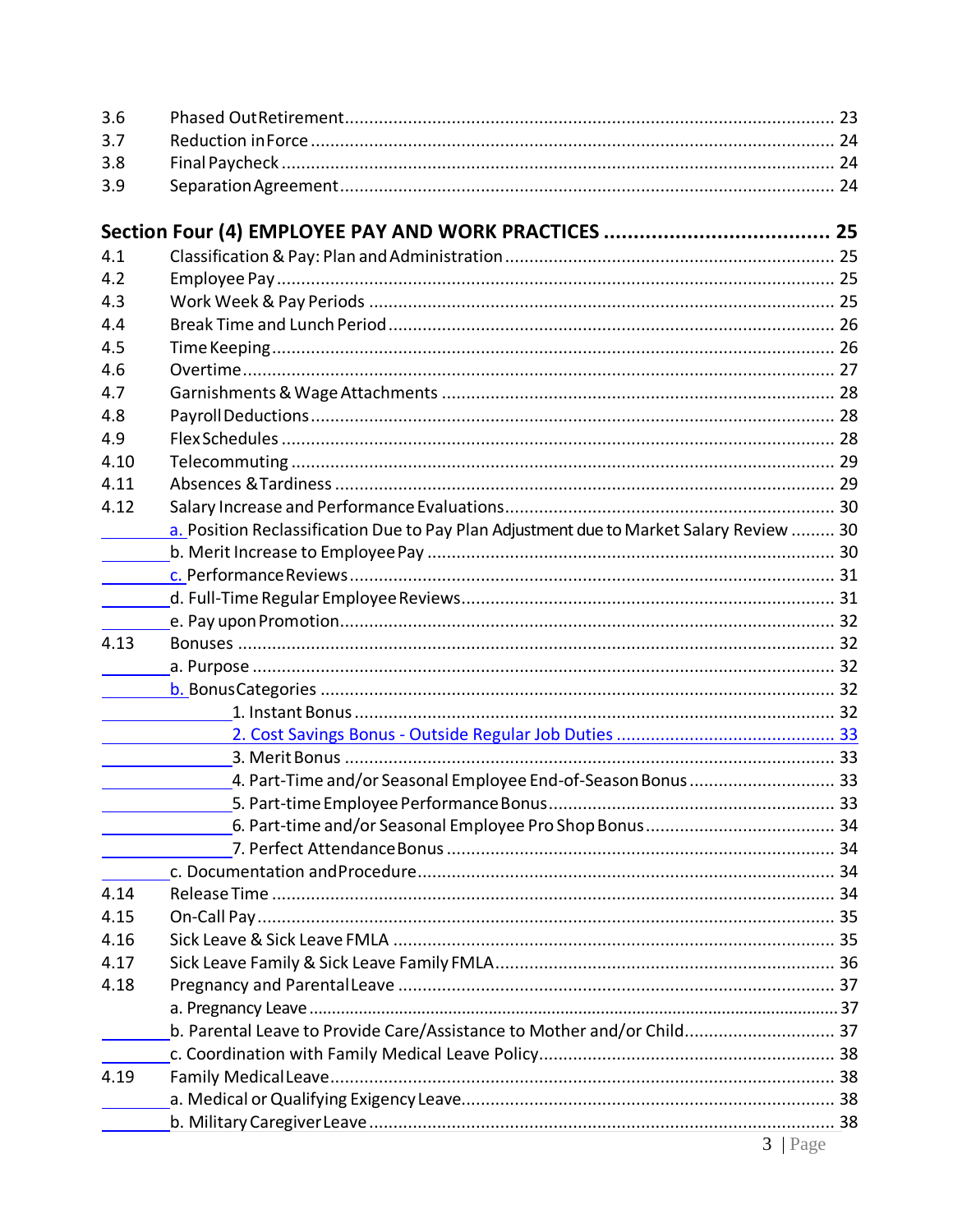| 4.20                                                        |                            |    |
|-------------------------------------------------------------|----------------------------|----|
| 4.21                                                        |                            |    |
| 4.22                                                        |                            |    |
|                                                             |                            |    |
|                                                             |                            |    |
|                                                             |                            |    |
| 4.23                                                        |                            |    |
| 4.24                                                        |                            |    |
| 4.25                                                        |                            |    |
|                                                             |                            |    |
| $\mathcal{L}^{\text{max}}$ , and $\mathcal{L}^{\text{max}}$ |                            |    |
| $\frac{1}{2}$                                               |                            |    |
|                                                             |                            |    |
| 4.26                                                        |                            |    |
| 4.27                                                        |                            |    |
|                                                             |                            |    |
|                                                             |                            |    |
|                                                             |                            |    |
|                                                             |                            |    |
|                                                             |                            |    |
| 4.28                                                        |                            |    |
|                                                             |                            |    |
|                                                             |                            |    |
|                                                             |                            |    |
| 5.1                                                         |                            |    |
| 5.2                                                         |                            |    |
| 5.3                                                         |                            |    |
| 5.4                                                         |                            |    |
| 5.5                                                         |                            |    |
| 5.6                                                         |                            |    |
| 5.7                                                         |                            |    |
| 5.8                                                         | Personal Conduct & Hygiene | 58 |
| 5.9                                                         |                            |    |
| 5.10                                                        |                            |    |
| 5.11                                                        |                            |    |
| 5.12                                                        |                            |    |
|                                                             |                            |    |
|                                                             |                            |    |
|                                                             |                            |    |
|                                                             |                            |    |
|                                                             |                            |    |
|                                                             |                            |    |
|                                                             |                            |    |
|                                                             |                            |    |
|                                                             |                            |    |
|                                                             |                            |    |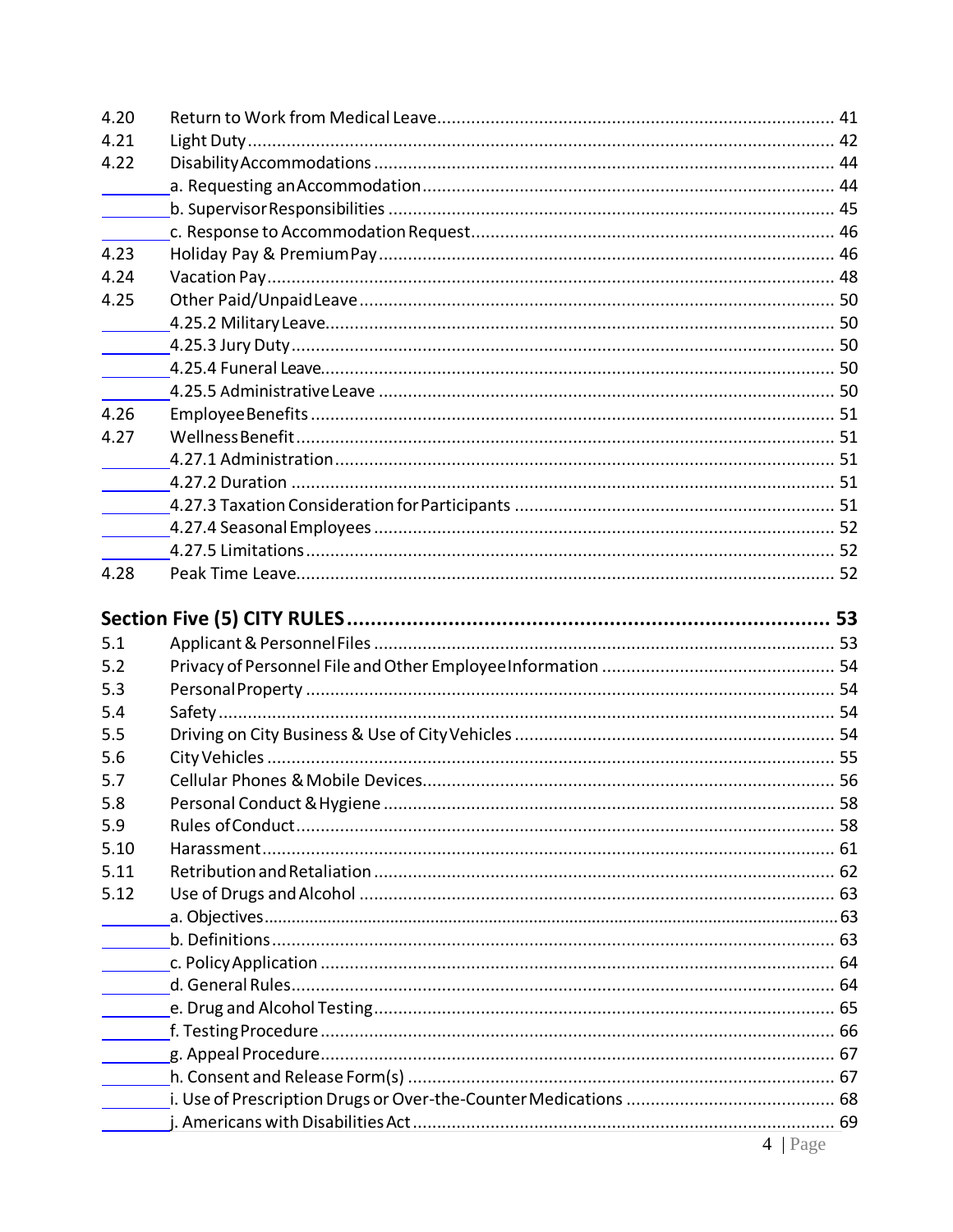| 5.13 |                                                                        |  |
|------|------------------------------------------------------------------------|--|
| 5.14 |                                                                        |  |
| 5.15 |                                                                        |  |
| 5.16 |                                                                        |  |
| 5.17 |                                                                        |  |
| 5.18 |                                                                        |  |
| 5.19 |                                                                        |  |
|      |                                                                        |  |
|      |                                                                        |  |
|      |                                                                        |  |
|      |                                                                        |  |
|      |                                                                        |  |
|      |                                                                        |  |
|      |                                                                        |  |
|      |                                                                        |  |
|      |                                                                        |  |
|      |                                                                        |  |
| 5.20 |                                                                        |  |
| 5.21 |                                                                        |  |
| 5.22 |                                                                        |  |
| 5.23 |                                                                        |  |
|      |                                                                        |  |
| 6.1  |                                                                        |  |
| 6.2  |                                                                        |  |
| 6.3  |                                                                        |  |
| 6.4  |                                                                        |  |
| 6.5  |                                                                        |  |
|      |                                                                        |  |
| 7.1  | Employee Identification Cards and Identification/Door Key Fob Cards 87 |  |
|      |                                                                        |  |
|      |                                                                        |  |
|      |                                                                        |  |
|      |                                                                        |  |
| 7.2  |                                                                        |  |
| 7.3  |                                                                        |  |
| 7.4  |                                                                        |  |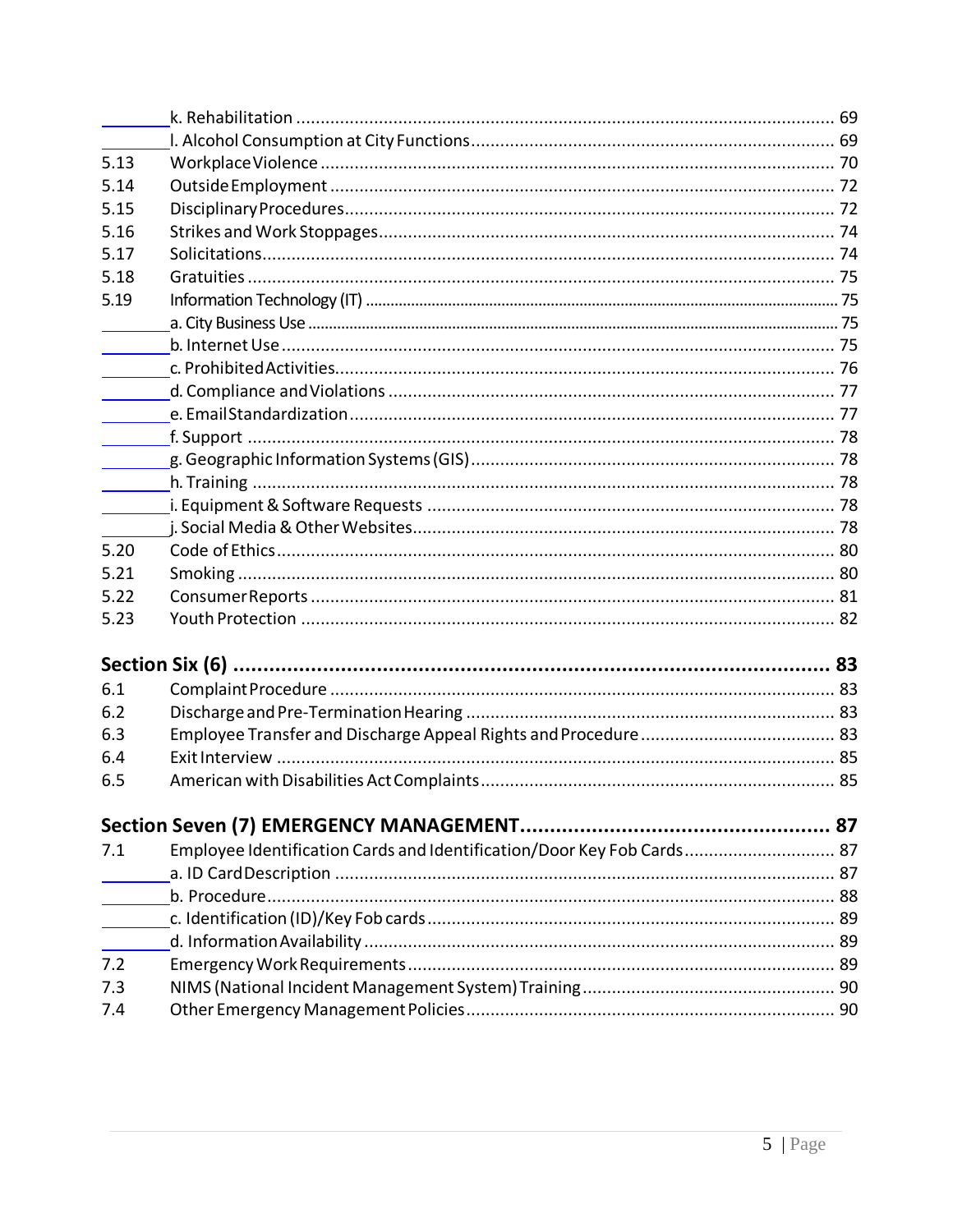# **Park City Municipal Corporation**

Policies and Procedures Do Not Constitute a Contract

The information contained in this policies and procedures manual was prepared as a guide to provide employees a better understanding of the responsibilities and obligations of employment with Park City Municipal ("City"). The policies and procedures stated in this manual and other personnel statements or materials issued by the City are not intended to create either express or implied contract rights respecting the procedures, terms, conditions, or duration of employment or any other obligation or liability part of the City. The City hereby reserves the right and authorizes the City Manager to unilaterally alter, amend or revoke any policy, practice, or procedure without notice at any time and for any reason. The City's affirmative prohibition of certain discriminatory or other conduct does not create any contract, duty, obligation or liability on the part of the City.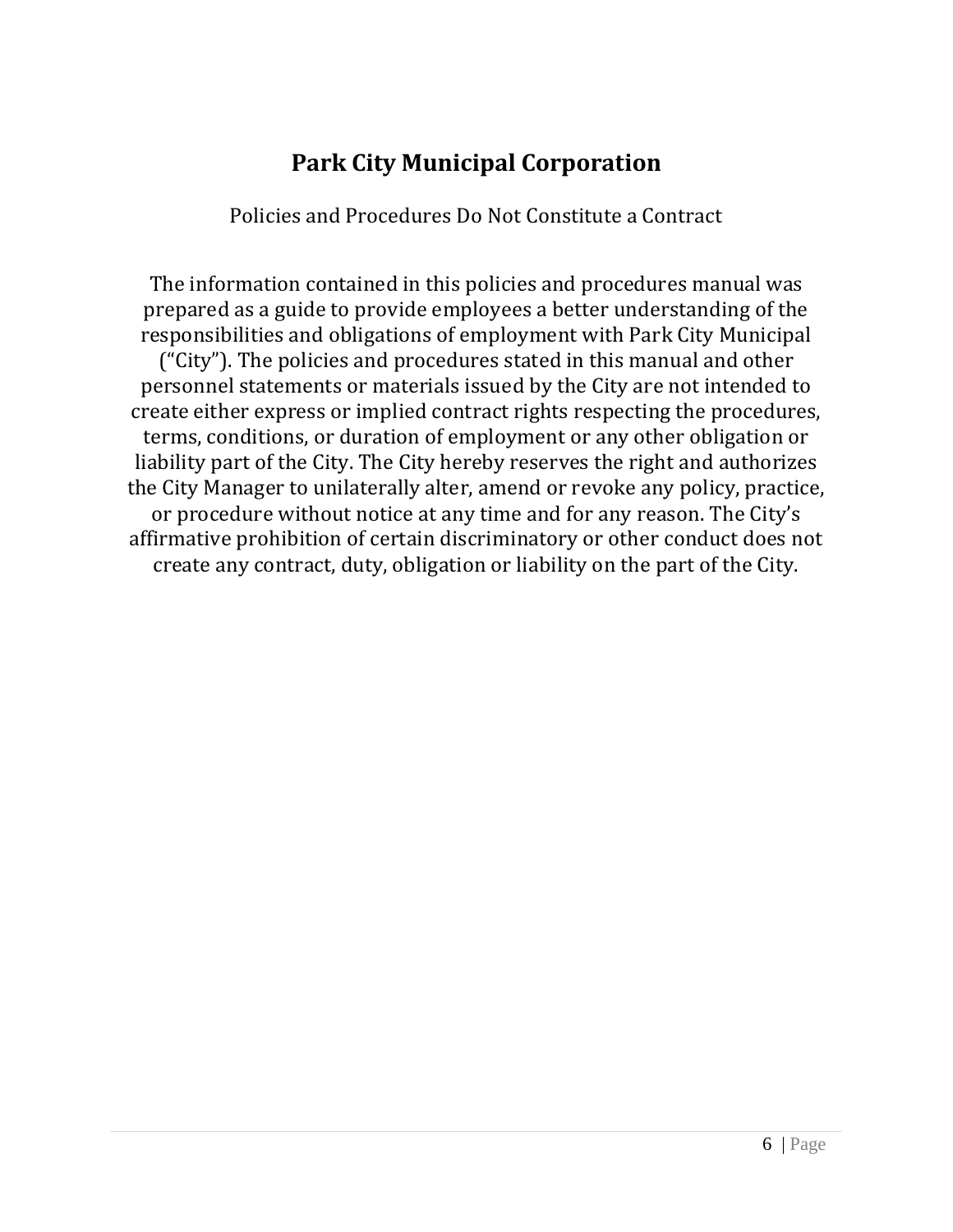# **Section One (1) GENERAL PROVISIONS**

<span id="page-6-0"></span>This manual is published to provide guidelines to the Policies and Procedures of Park City Municipal Corporation ("City"). These policies shall be adopted and amended at the City Council's discretion with recommendations from the City Manager. They shall be subject and subordinate to applicable federal and state laws, rules, regulations, and local ordinances. The City Manager may at any time, without notice, temporarily suspend or amend any policy herein by filing a written order with the Human Resources Manager. Such temporary policies shall be effective no longer than six months without the approval of the City Council.

### <span id="page-6-1"></span>**1.1 Interpretation**

The City Manager shall exclusively hold the final authority, subject to appeal, to interpret these policies, rules, and procedures adopted hereunder. Such authority shall include applying these policies, rules, and procedures to specific employees, positions, and circumstances.

It is the responsibility of all city employees to be familiar with the City's policies and procedures.

All Managers should be familiar with the policies and procedures set forth in this manual so that they can address any questions and offer clear, accurate interpretations to any employee asking questions or desiring information on City policy or procedure.

Exceptions to any policy in this manual must have the approval of the City Manager.

### <span id="page-6-2"></span>**1.2 Applicability**

Except as expressly provided otherwise in this manual, these policies shall apply to full-time regular, part‐time, seasonal, student interns, special employment agreements, and volunteers. The exceptions are those positions which by ordinance report directly to the City Council. These policies shall not apply to persons or firms rendering services to the City as "independent contractors." Employees under special employment agreements are covered under the policies and procedures in this manual except where superseded by terms of their contracts.

### <span id="page-6-3"></span>**1.3 Violations**

Violation of any personnel policy, rule, or procedure adopted hereunder shall be grounds for disciplinary action up to and including termination.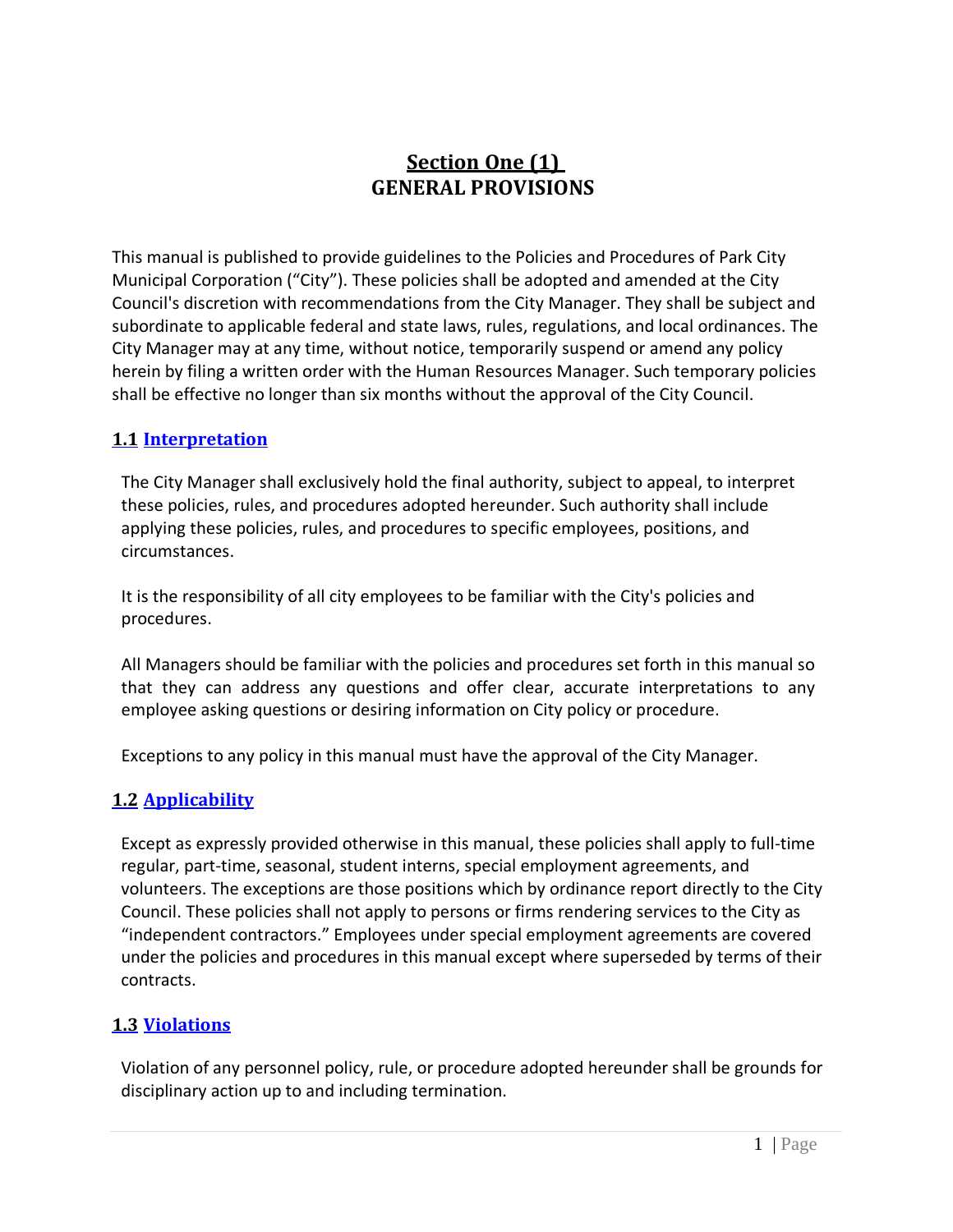### <span id="page-7-0"></span>**1.4 Maintenance**

This manual shall be maintained and updated by the Human Resources Manager as directed by the City Manager. The Legal Department and a City Manager appointed Policies and Procedures (P&P) Task Force shall review this manual annually. The official copy of the Personnel Policies and Procedures shall be kept in the Human Resources department and is available on the employee portal ep.parkcity.org. Any employee with questions on the interpretation of a policy or whether or not a policy is current should check with Human Resources for clarification.

Employees who wish to suggest changes to this manual are encouraged to provide that information in writing to Human Resources or their manager for review.

### <span id="page-7-1"></span>**1.5 DepartmentalRules**

Individual departments within the City may establish policies and rules that are more restrictive than those set forth in this manual. These department rules may not be less restrictive than the rules set forth herein. City Departments may establish policies that apply to only a specific group (Front Desk in Recreation, Ice Rink Supervisors, etc.). Department Policies must be submitted first to the Human Resources Department and be approved before they are made effective. Department Policies must be resubmitted both annually during April and any time changes are made for pre‐approval. The HR Manager must always approve job-specific training manuals before initiating within the department.

#### <span id="page-7-2"></span>**1.6 Notice of Federal/StateEmployment Laws**

#### Title VII of the Civil Rights Act of 1964 as amended

Prohibits employment discrimination based on race, color, religion, sex, or national origin and protects qualified applicants and employees in hiring, promotion, discharge, pay, job training, fringe benefits, and other aspects of employment.

#### Utah Antidiscrimination Act

The City may not discriminate against any qualified person in matters of compensation and other terms, privileges, and conditions of employment because of: race, color, religion, sex (including pregnancy, childbirth, pregnancy‐related conditions, breastfeeding, or medical conditions related to breastfeeding), national origin, age (40 or older), disability, genetic information, sexual orientation, gender identity, or protected expressions. In addition, a covered employer may not refuse to reasonably accommodate gender identity in dress/grooming standards and facilities.

#### The Americans with Disabilities Act of 1990 (ADA)

The ADA as amended, including the Americans with Disabilities Act Amendments of 2008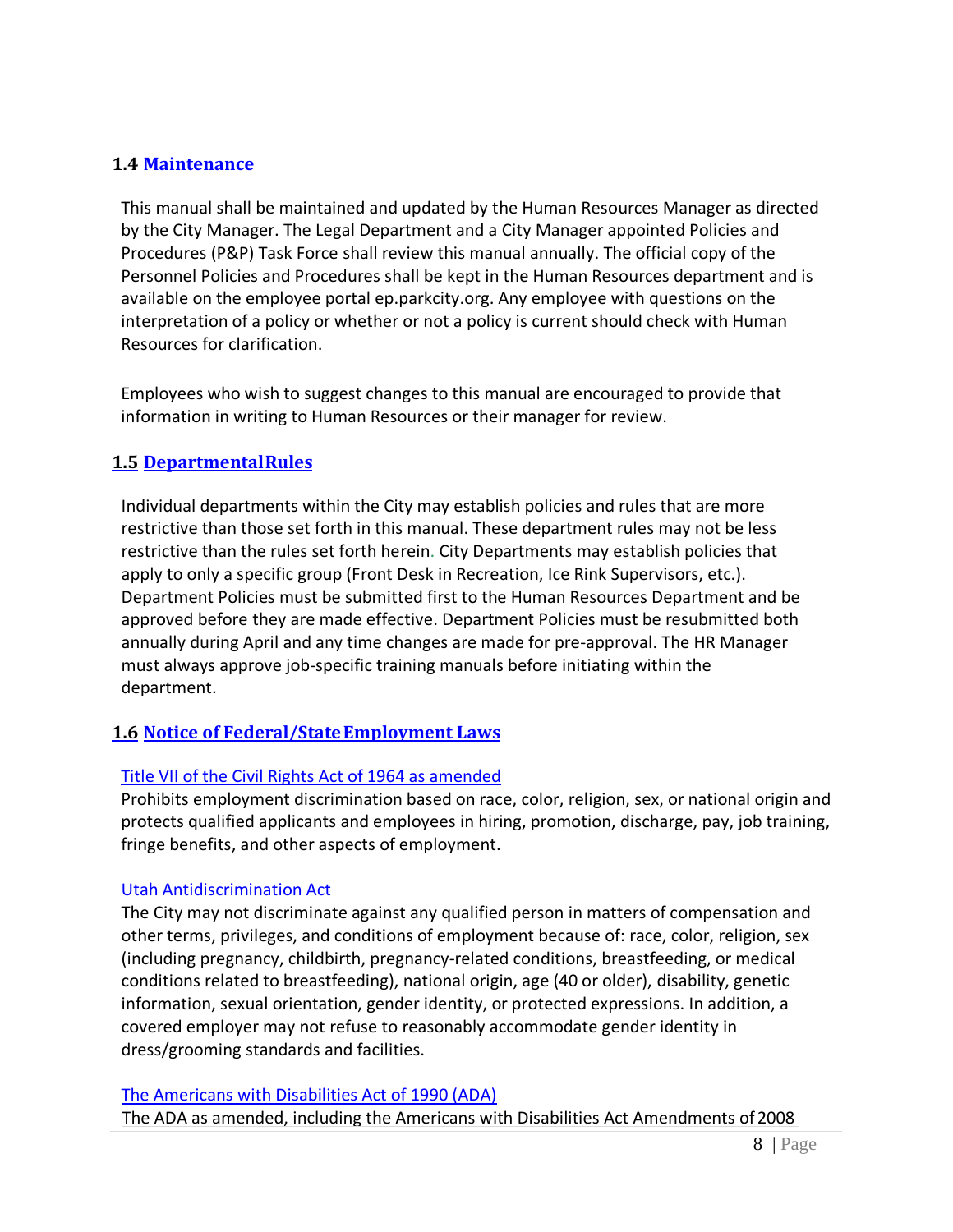(ADAA), prohibits discrimination based on disability and protects qualified applicants and employees with disabilities from discrimination in hiring, promotion, discharge, pay, job training, fringe benefits, and other aspects of employment. The law also requires that covered entities provide qualified applicants and employees with disabilities with reasonable accommodations that do not impose an undue hardship on the employer. The law covers applicants and employees of local governments, including Park City Municipal Corporation.

#### The Health Insurance Portability and Accountability Act (HIPAA)

HIPAA, as amended, protects employee's and their family's privacy as it relates to the treatment of pre‐existing conditions, certificates of credible coverage, special enrollment rights, availability of coverage, non‐discrimination, and protected health information.

#### The Age Discrimination in Employment Act of 1967 as amended

Protects applicants and employees ages 40 years and older from discrimination on the basis of age in hiring, promotion, discharge, compensation, terms, conditions or privileges of employment.

#### The Genetic Information Nondiscrimination Act of 2008

Protects employees from discrimination based on genetic information in hiring, promotion, discharge, pay, fringe benefits, job training, classification, referral, and other aspects of employment. It prohibits employers from acquiring genetic information from applicants, employees, or their family members.

#### The Equal Pay Act as amended

Prohibits sex discrimination in payment of wages to women and men performing substantially equal work in the same establishment.

#### Section 504 of the Rehabilitation Act of 1973 as amended

Prohibits employment discrimination based on disability in any program or activity which receives federal financial assistance. Discrimination is prohibited in all aspects of employment against disabled persons who, with reasonable accommodation, can perform the essential functions of a job.

#### Consolidated Omnibus Reconciliation Act of 1986 (COBRA)

COBRA allows certain terminated employees, their spouses, and dependent children to continue medical and dental coverage under the group plan at their costs for a period not to exceed 18 months, in most cases, and up to 29 to 36 months in some cases.

#### The Family and Medical Leave Act of 1993 (FMLA)

Grants eligible employees the statutory right to take unpaid, job-protected leave under defined medical or other specified circumstances for up to twelve workweeks (480 hours) of leave in a 12‐month period. FMLA applies to all City employees who have met certain conditions. In both types of FMLA leave, the City calculates the 12 months as a 'rolling' twelve months. See section **4.19 Family Medical Leave.**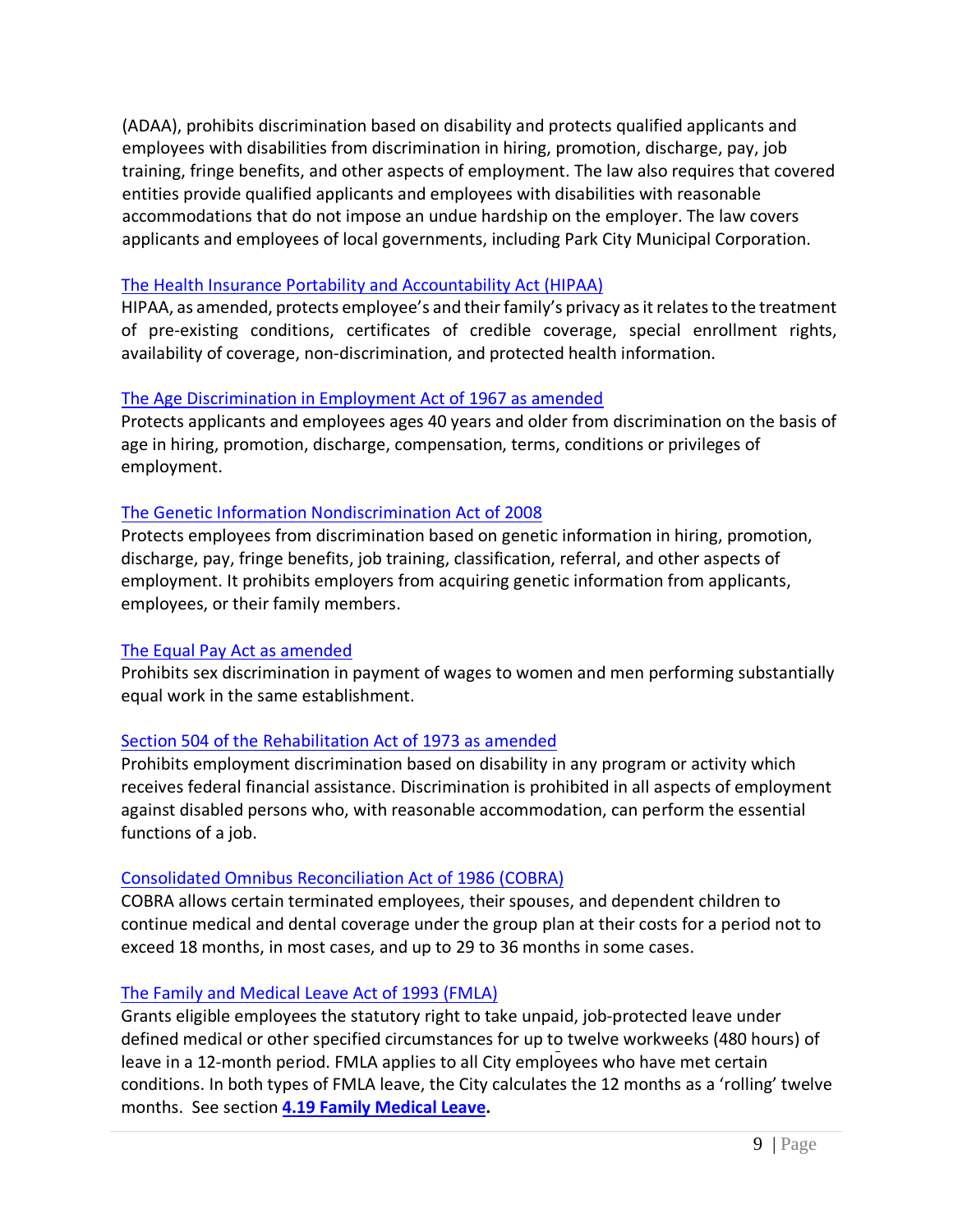For circumstances regarding a covered military service-member, FMLA allows up to twenty-six workweeks (1040 hours) of leave during a single 12‐month period to care for a covered Service-member with a serious injury or illness if the eligible employee is the servicemember's spouse, son, daughter, parent, or next of kin (military caregiver leave).

There are two additional but separate types of paid leave that may be used in conjunction with FMLA: Sick Leave FMLA to care for oneself and Sick Leave Family FMLA to care for an immediate family member or Domestic Partner. For eligibility and requirements, see section [4.16 Sick Leave & Sick Leave FMLA,](#page-34-1) and section [4.17 Sick Leave Family, and Sick Leave Family](#page-34-1)  [FMLA.](#page-34-1)

If you believe that you have been discriminated against under any of the above laws, please contact the Human Resources Department, the Legal Department, or the City Manager. Retaliation against a person who files a charge of discrimination, participates in an investigation or opposes an unlawful employment practice is prohibited by all these federal laws. See section **[5.11 Retribution and Retaliation.](#page-61-0)**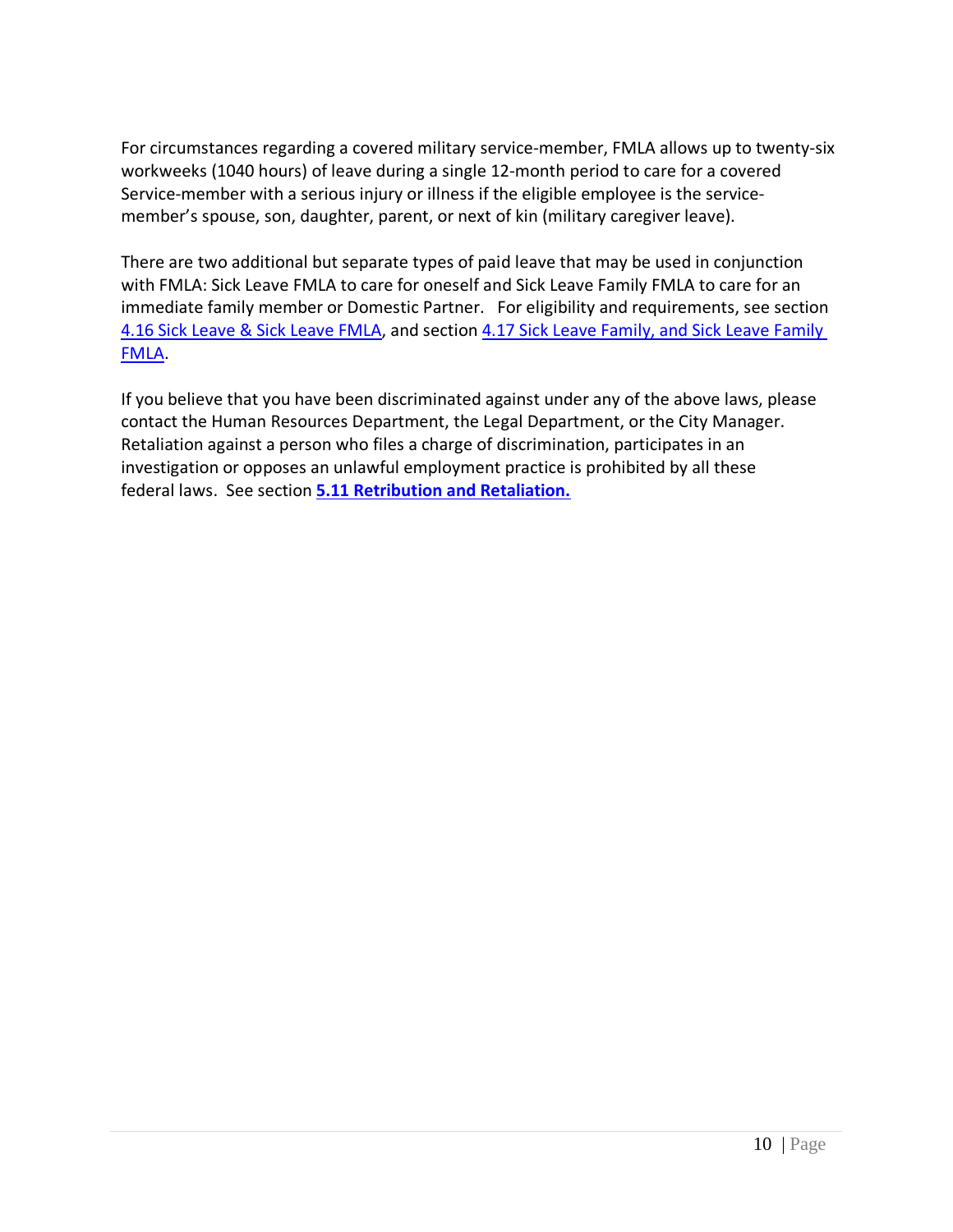# **Section Two (2) EMPLOYMENT**

### <span id="page-10-1"></span><span id="page-10-0"></span>**2.1 EqualEmploymentOpportunity**

Park City Municipal Corporation ("City") is dedicated to equal employment and advancement opportunities. It is the City's policy to provide equal employment opportunities to all individuals based on job‐related qualifications and ability to perform a job, without regard to age, sex, race, color, religion, creed, national origin, sexual orientation, gender identity, disability, pregnancy, childbirth, pregnancy-related condition or marital status, and to maintain an environment free from intimidation and harassment based upon these grounds.

### <span id="page-10-2"></span>**2.2 Appointments**

Employees' jobs are governed by the U.S. Department of Labor [http://www.dol.gov a](http://www.dol.gov/)nd are either "exempt" or "nonexempt." Nonexempt employees are entitled to overtime pay. Exempt employees are not entitled to overtime pay.

The State of Utah is an "at-will" employment state. Accordingly, all appointments not subject to Utah Code Section §10-3-1105(1), as amended, are "at-will" employment and may be terminated at the convenience of the City Manager at any time with or without cause. All vacancies shall be filled by full‐time regular appointment, part‐time appointment, seasonal appointment, acting appointment, promotion, transfer, demotion, or special employment agreement. All full‐time regular appointments must fill an approved budgeted position. Fulltime regular appointments and special employment agreements shall be recommended by the Department Manager and submitted to the Human Resources Department for review. Following review, the Human Resources Department will submit the recommendations to the City Manager for final review and approval. The Department Manager shall submit all part‐ time and seasonal appointments to Human Resources for review and approval. Supervisors and department managers are accountable for ensuring that part‐time, seasonal employees and student interns do not exceed the allowable and approved amount of hours regarding their particular designation and those governed by the Fair Labor Standards Act (FLSA).

### **a. ProbationaryAppointment**

<span id="page-10-3"></span>This appointment represents the first six months of a non‐Public Safety full‐time regular job appointment (or 12 months for a Public Safety sworn and non-sworn appointment), resulting from an initial hire, a promotion, a demotion, or a transfer. Any employee serving a probationary period shall be released from probationary status when a complete written evaluation and recommendation have been approved. Recommendations should be forwarded to Human Resources for review and submitted to the City Manager for final approval.

A manager may recommend an employee be changed from probationary status to regular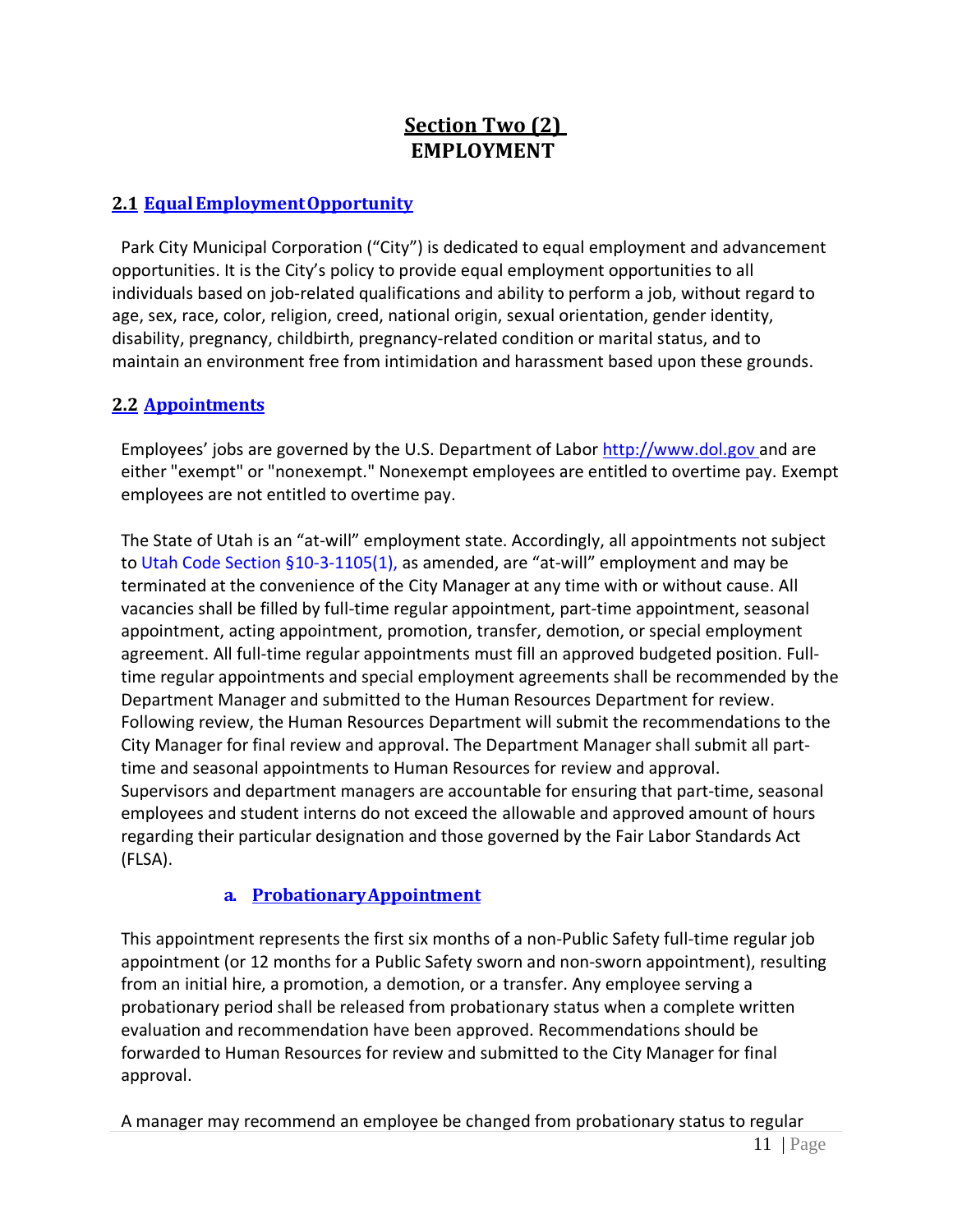status in less than six months for non‐Public Safety employees and in less than twelve months or Public Safety employees for exemplary performance. The Department Manager must forward written justification and complete an ["Employee Position Change Form"](https://pclaserfiche.parkcity.org/Forms/EmployeeChangeRequestForm) for review and submission to the City Manager for final approval. Only under specially approved circumstances will an employee be allowed to serve a probationary period of fewer than three months. Probationary periods and restrictions for a promotion or transfer may be modified or waived with approval by the City Manager.

The probationary period may be extended beyond the initial six or twelve-month period for up to six additional months if any performance, attitude, ethics, and/or code of conduct issues warrant extending the probationary period. A written performance evaluation must accompany any probationary period extension. A second written evaluation will be required at the end of the extended period. A manager may award a pay increase as part of the evaluation based on performance, but probationary employees are not eligible for a lump merit increase for the time they are on probation. Extensions require the approval of the City Manager.

During the probationary period, any probationary employee may be terminated by the City Manager at any time with or without cause and without progressive discipline.

All newly hired full‐time probationary or promotional probation status employees are paid at no more than the new hire pay maximum determined as 65% of the pay grade range unless the City Manager authorizes an exception. The City Manager may grant exceptions and allow appointments above the new hire maximum for such factors as a high level of experience and training or because the employment market demands affecting the position being recruited require a higher than new hire maximum pay rate.

# **b. Full‐TimeRegular Appointment**

<span id="page-11-0"></span>A full-time regular non-exempt employee is expected to work a 40-hour workweek. Full-time regular exempt employees are expected to work whatever hours are necessary toaccomplish the job duties and standards of their exempt position without the availability of overtime or administrative leave. All full-time regular employees must work no less than an average of 32 hours per week during any month to qualify for full-time regular status and therefore remain eligible for the City's core benefits. (See the **Employee Benefits Manual** on the ADP Homepage or contact Human Resources for benefit details).

A full‐time regular status appointment indicates that an employee has completed their probationary period and will fill a budgeted position under U.C.A. Section §10‐3‐ 1105, as amended.

# **c. PromotionalProbationAppointment**

<span id="page-11-1"></span>An employee who receives a promotion will typically serve a probationary period of the same duration as if the promotion were a new full‐time regular appointment. See guidelines for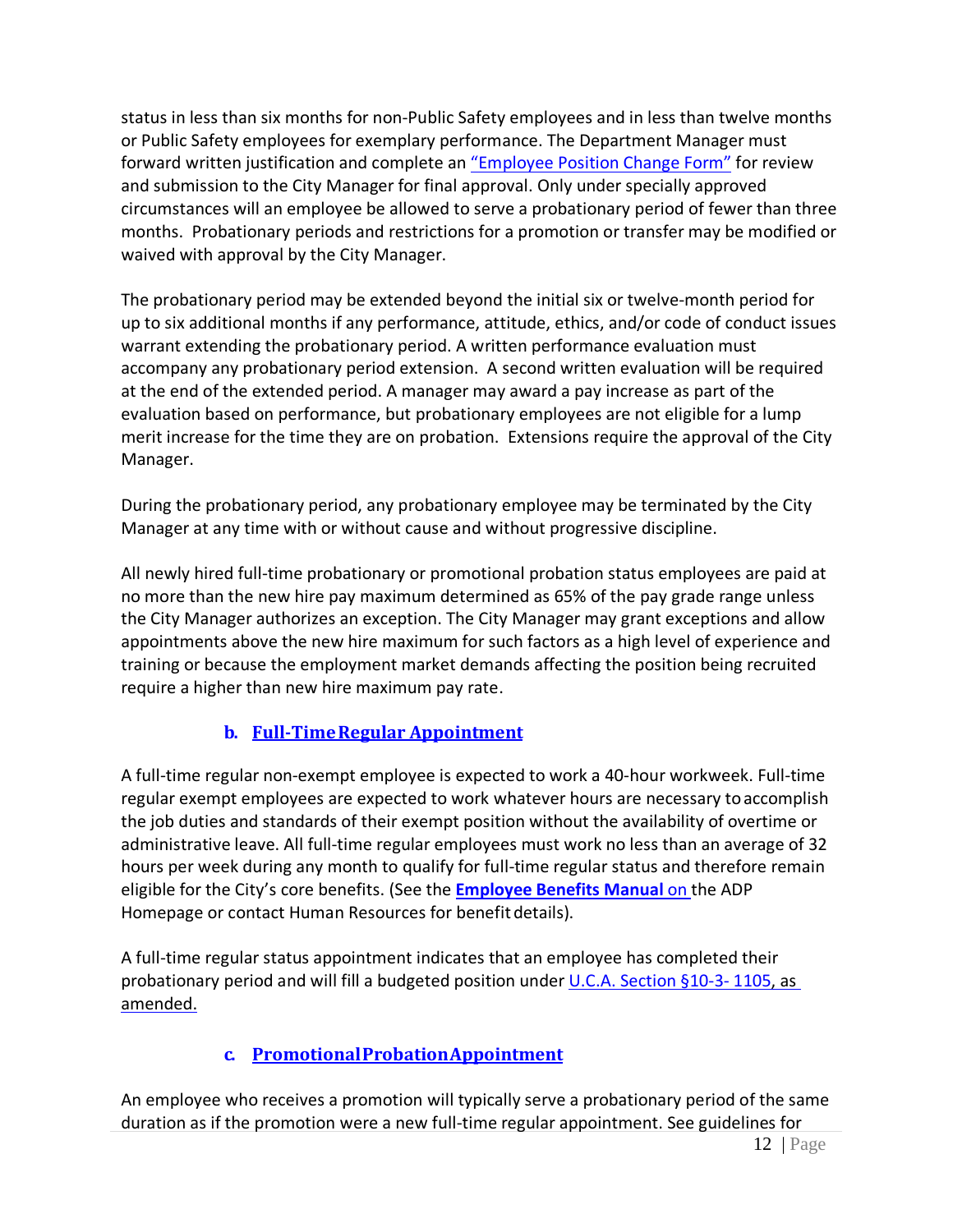probationary appointments in section **[2.2.a. Probationary Appointment](#page-10-3)**. The City Manager may approve a probationary period that is shorter in length than that of a full‐time regular probationary appointment. Employees on Promotional Probation may use vacation time and are eligible for a lump merit during the annual review process.

# **d. ActingAppointment**

<span id="page-12-0"></span>The City Manager may fill any vacancy with an acting appointee who may serve until another employee assumes the position's duties. An acting appointee who serves for more than 30 consecutive days shall receive compensation at no less than the minimum salary range for that position during the acting appointment.

# **e. Part‐TimeAppointment**

<span id="page-12-1"></span>A part‐time appointment indicates an employee who may work between one and 1500 hours per year (28.8 hours per week average) over 12 months. Part‐time appointments may be for a defined period or specific to project work but may also be for an indefinite period. Part‐ time employees with multiple appointments in the City may not work more than 1500 hours total per 12‐month period for all positions held. Employees and managers are expected to monitor the time worked to maintain totals below allowable averages.

Part-time employees are hired as "Variable Hour Employees" as defined by IRS Notice 2012-58 - "An employee is a variable hour employee if, based on the facts and circumstances at the date the employee begins providing services to the employer (the start date), it cannot be determined that the employee is reasonably expected to work on average at least 30 hours per week over a 12 month period."

Under limited circumstances, should part‐time employee hour averages rise to 30 hours per week, they may become eligible for medical benefits if they meet one of the following criteria:

- **1.** From June 1 through May 31 (the City's Standard "Measurement Period"), an employee worked an average of at least 30 hours a week for the City during the entire 12-month period. Medical Insurance eligibility would extend for a 12-month period and become effective July 1. **OR**
- 2. During the 12-month period beginning on the first of the month following anemployee's hire date (the employee's new hire "Initial Measurement Period"), an employee worked an average of at least 30 hours a week for the City. Medical Insurance eligibility would extend for 12-months and become effective the first of the month following eligibility.

Part-time positions are not eligible for core benefits other than those required by law, such as Social Security, workers' compensation insurance, unemployment insurance, and Medicare. Part-time employees who gain eligibility for Medical Insurance are not eligible for other core benefits.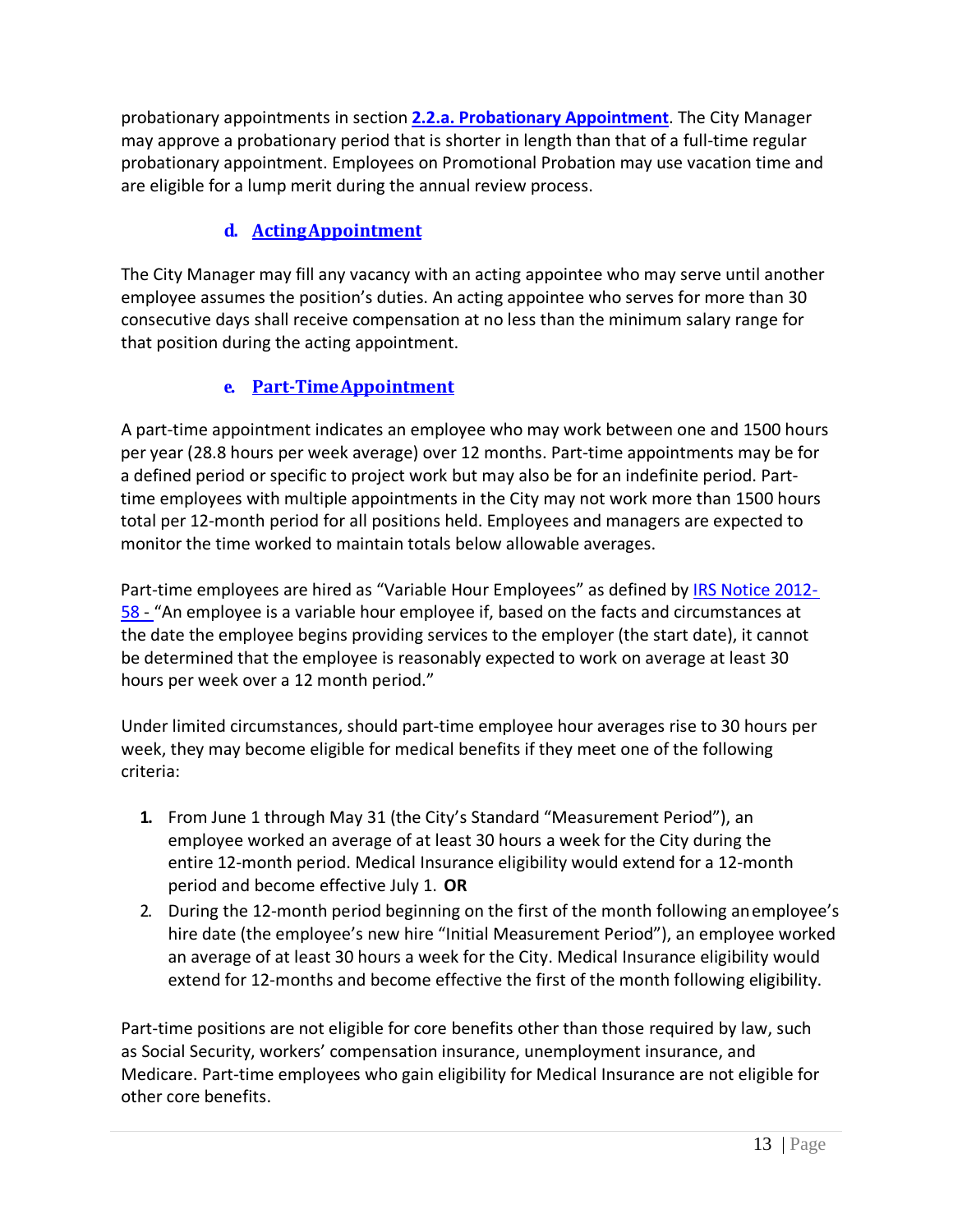<span id="page-13-0"></span>Part‐time employees may be eligible for certain fringe benefits (See the **Employee Benefits Manual**, the employee portal Benefits Guide, or contact Human Resources for details).

### **f. SeasonalAppointment**

A seasonal appointment is an appointment to a position open during a specific season defined at hire, such as parks maintenance crews, golf employees, seasonal recreation program staff members, snow removal crews, etc. Seasonal positions involve labor performed on a seasonal basis where, ordinarily, the employment pertains to or is of the kind exclusively performed at certain seasons or periods of the year. From its nature, it may not be continuous or carried on throughout the year. Seasonal employees may work full‐time or part‐time hours. Seasonal employees may not work past the seasonal declared end date without HR permission.

Seasonal employees are hired as "Variable Hour Employees" as defined by IRS Notice 2012‐58 - "An employee is a variable hour employee if, based on the facts and circumstances at the date the employee begins providing services to the employer (the start date), it cannot be determined that the employee is reasonably expected to work on average at least 30 hours per week over a 12 month period."

Under limited circumstances (such as appointment to two separate seasonal positions during the winter then summer season), should seasonal employee hour averages rise to 30 hours per week, they may become eligible for medical benefits if they meet one of the following criteria:

- **1.** From June 1 through May 31 (the City's Standard "Measurement Period"), an employee worked an average of at least 30 hours a week for the City during the entire 12-month period. Medical Insurance eligibility would extend for 12 months and become effective July 1. **OR**
- 2. During the 12 month period beginning on the first of the month following anemployee's hire date (the employee's new hire "Initial Measurement Period"), an employee worked an average of at least 30 hours a week for the City. Medical Insurance eligibility would extend for 12 months and become effective the first of the month following eligibility.

Seasonal positions are not eligible for core benefits other than those required by law, such as Social Security, Workers' Compensation Insurance, Unemployment Insurance, and Medicare.

Seasonal employees who gain eligibility for Medical Insurance are not eligible for other core benefits. Seasonal employees may be eligible for certain fringe benefits (See the **Employee Benefits Manual** on the ADP home page or contact Human Resources for details).

# **g. SpecialEmploymentAgreement**

<span id="page-13-1"></span>Special employment agreements are used for employees appointed by the City Manager upon terms set forth in a written employment agreement signed by the employee, approved as to form by the Legal Department, and signed by the City Manager. Employees under Special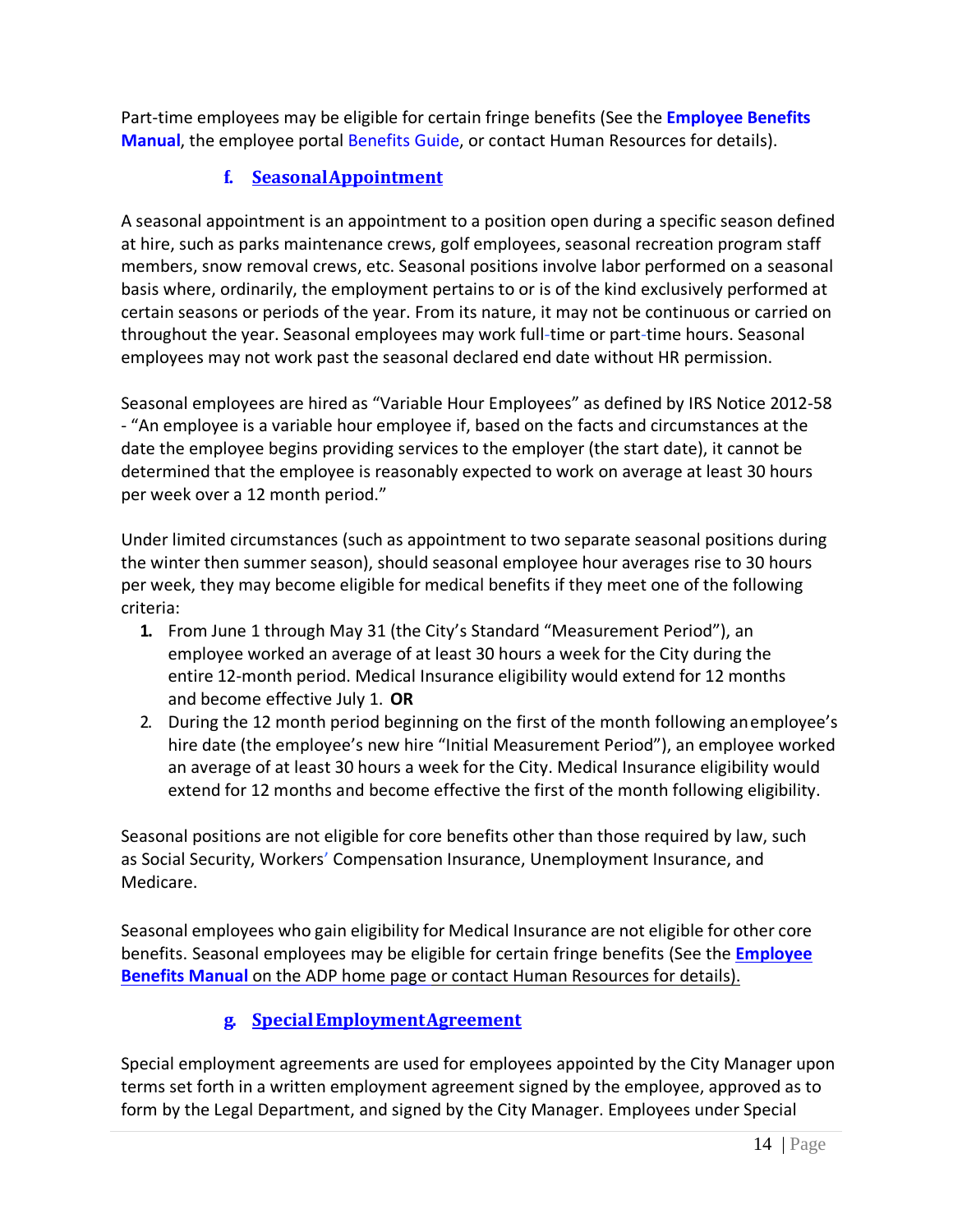Employment Agreements are (1) employed to carry out special projects with a specific end date, or (2) the scope and nature of the work requires expertise not otherwise available.

### **h. Volunteers**

<span id="page-14-0"></span>Departments utilizing the services of volunteers should refer to the Park City Municipal Corporation Administrative Policy on Volunteers and contact Human Resources before the recruitment of any volunteers. For volunteers less than 18 years of age, tasks must be appropriate for the age group. See section **2.9 Child Labor Underage Workers.**

### **i. CommunityService**

<span id="page-14-1"></span>Department utilizing the services of community service workers should refer to the Park City Municipal Corporation Administrative Policy on Volunteers and contact Human Resources before use of community service workers.

# **j. StudentIntern**

<span id="page-14-2"></span>A student intern appointment indicates an employee who may work between one and 40 hours per week for the temporary period they are actively enrolled and attending an accredited College or University and may not work more than 1500 hours total per 12‐ month period. Student interns are not eligible for core benefits other than those required by law, such as Social Security, Workers' Compensation Insurance, Unemployment Insurance, and Medicare. Student interns may be eligible for certain fringe benefits (See the **Employee Benefits Manual** on the ADP home page or contact Human Resources for details).

### <span id="page-14-3"></span>**2.3 RehirePolicy**

The City will consider all qualified applicants for employment with Park City Municipal Corporation. If an employee leaves the City and reapplies later, the City will consider the employee's qualifications for the job and prior work performance record.

It is the policy of the City not to rehire those employees terminated for cause and Those who quit without giving the appropriate amount of written notice. A request for review may be made to the Human Resources Director by any supervisor or manager interested in rehiring a former employee who has been terminated for cause or gave insufficient notice upon resignation. The City Manager may make exceptions to this policy.

The written request must show supportable evidence of the following:

- 1. Why the rehire would be in the best interest of Park City MunicipalCorporation.
- 2. Conditions surrounding the originalseparation.
- 3. Why is no one else suitable for being transferred or recruited, and what assets/qualifications the applicant have that outweighed those of other qualified applicants.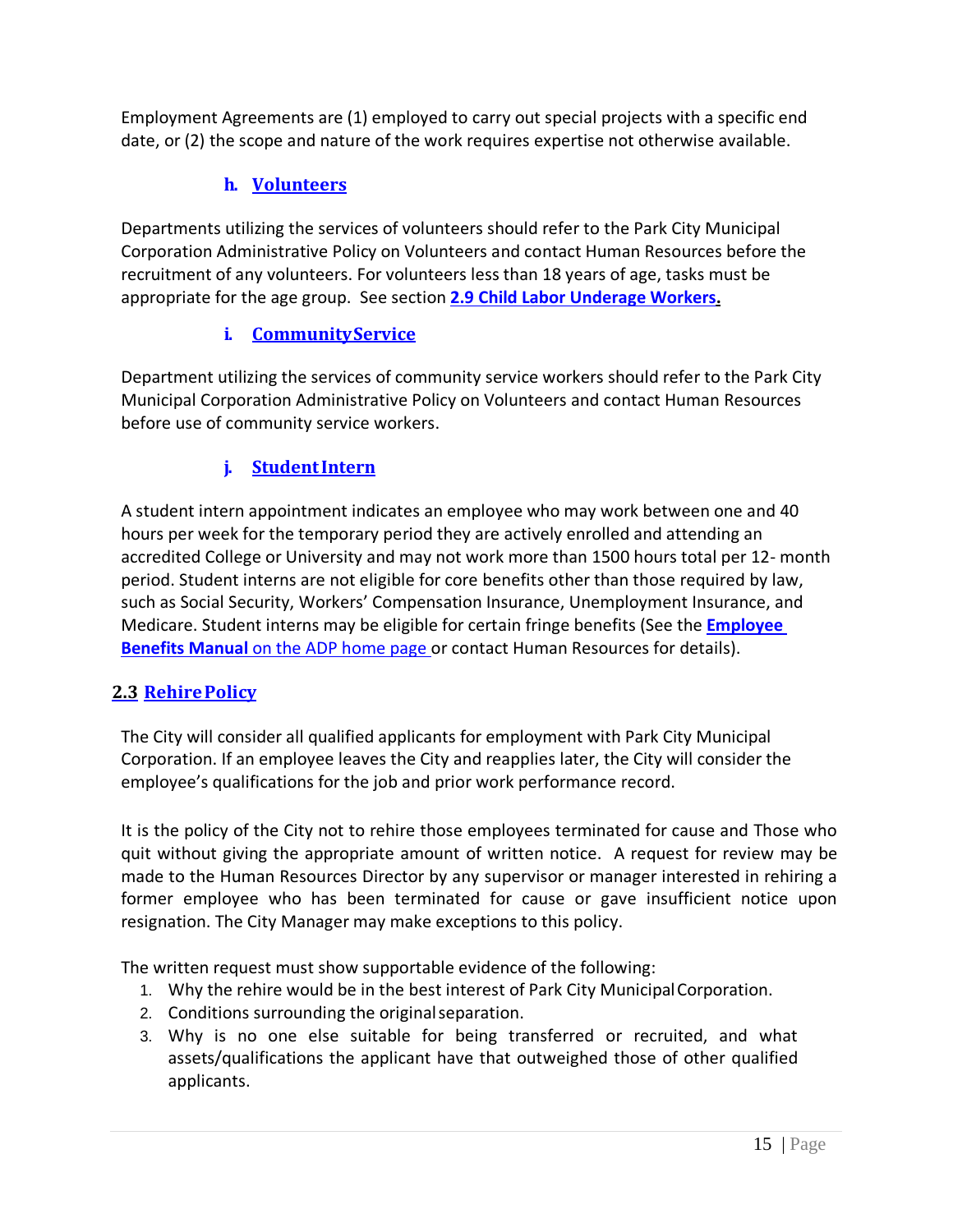Inactive employees who re‐apply for other positions available city‐wide will have their prior work performance and attendance records reviewed before re-hire per hiring qualifications.

### <span id="page-15-0"></span>**2.4 Fitness forDuty MedicalExaminations**

The City may require that any applicant complete a "fitness for duty" medical examination or functional analysis testing to determine whether an applicant can perform essential job functions with or without reasonable accommodation. The City may require any employee to complete a fitness for duty examination, employer EAP referral, or functional analysis testing if it believes an employee may not be physically or emotionally able to perform essential job functions. Medical examinations are conducted after the hiring process and a conditional job offer but prior to the actual start date. Certain positions may also require a medical examination as part of state or federal regulations.

The City may also require a "fitness for duty" examination for current staff. Potential scenarios may include determining whether an employee performing a physically demanding job continues to be fit for duty, after an employee returns from any extended leave, including but not limited to short‐term disability, long‐term disability, and return to work from personal or professional trauma, limited or light duty.

City required examinations will be conducted by a provider of the City's choice or approval and at the City's expense.

#### <span id="page-15-1"></span>**2.5 Pre‐EmploymentDrugTesting**

The City has a responsibility to employees to make a reasonable effort to provide a safe workplace and a responsibility to the public to make a reasonable effort to promote public safety. Therefore, applicants for certain positions may be required to submit and pass a drug screening test as a condition of employment (See section **5.11 Use of Drugs and Alcohol**).

#### <span id="page-15-2"></span>**2.6 FederallyRequired DrugTesting**

The City is required to test certain employees for drugs according to federal regulations. Such testing will take precedence over related provisions in this manual.

### <span id="page-15-3"></span>**2.7 BackgroundChecks and CreditChecks**

The City believes in promoting a safe environment for our customers and employees. In many instances, background and credit checks serve as an important part of the selection process. All background checks will be conducted in compliance with the Fair Credit Reporting Act ("FCRA") and any other applicable laws. Background checks are performed to obtain information necessary to ensure the protection of people, physical property, proprietary information, andassets.

Background and/or credit checks will be conducted on all job applicants applying for qualifying positions. These positions have been pre‐determined due to tasks such as working with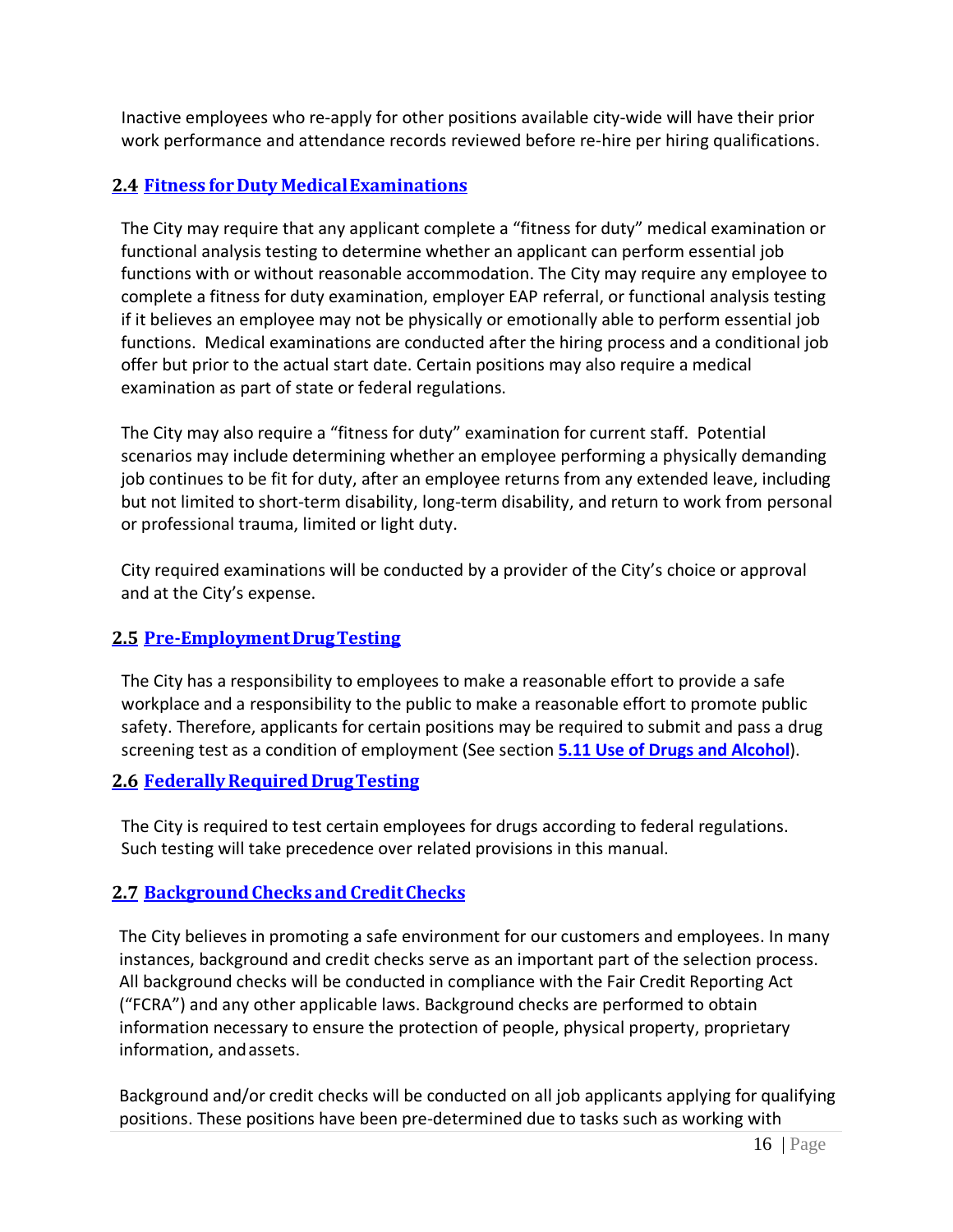proprietary information, security, financial responsibilities, confidential or sensitive information, or as otherwise determined according to a legitimate business need. A background check will only be used for evaluating the applicant for employment. It will not be used to discriminate based on race, color, national origin, religion, sex, disability, age, sexual orientation, gender identity, or any other protected characteristic under state or local law.

Park City Municipal reserves the right to conduct a criminal background check for a current employee if circumstances indicate criminal activity by this employee may have occurred.

Background checks for public safety positions are performed in-house by public safety personnel and follow a separate procedure. Please see the public safety policy manual for further details.

### **a. Pre‐EmploymentBackgroundChecks**

<span id="page-16-0"></span>The City shall not exclude an applicant from an initial interview because of a past criminal conviction. An applicant shall not be required to disclose a criminal conviction on an employment application before an initial interview or if no interview is conducted. This shall in no way prevent the City from asking an applicant for information about their criminal conviction history during an initial interview or after an initial interview or considering an applicant's conviction history when making a hiring decision.

A third‐party agency will be used to conduct the background checks and verify the accuracy of the information provided by the applicant during the selection process. Information collected by the agency may include criminal history, past employment, education, character, finances, and reputation.

The City will ensure that all background checks are conducted in compliance with all applicable federal and state statutes, such as the Fair Credit Reporting Act and the Americans with Disabilities Act. The information collected from previous employers and other sources will be limited to that which is job-related and pertains to the quality and quantity of work performed by the applicant and the applicant's attendance record, education, and other lawful, work‐related inquiries. The Human Resources department and appropriate management personnel will be primarily responsible for the background check process.

The City may check criminal arrest and conviction records as part of the background check. In accord with the Equal Employment Opportunity Commission's current interpretation of Title VII of the Civil Rights Act of 1964, this information cannot be used as a basis for denying employment unless it is determined to be job-related and consistent with business necessity.

An arrest or conviction does not necessarily constitute disqualification. The City will consider the following factors: 1) the nature and gravity of the offense or conduct; 2)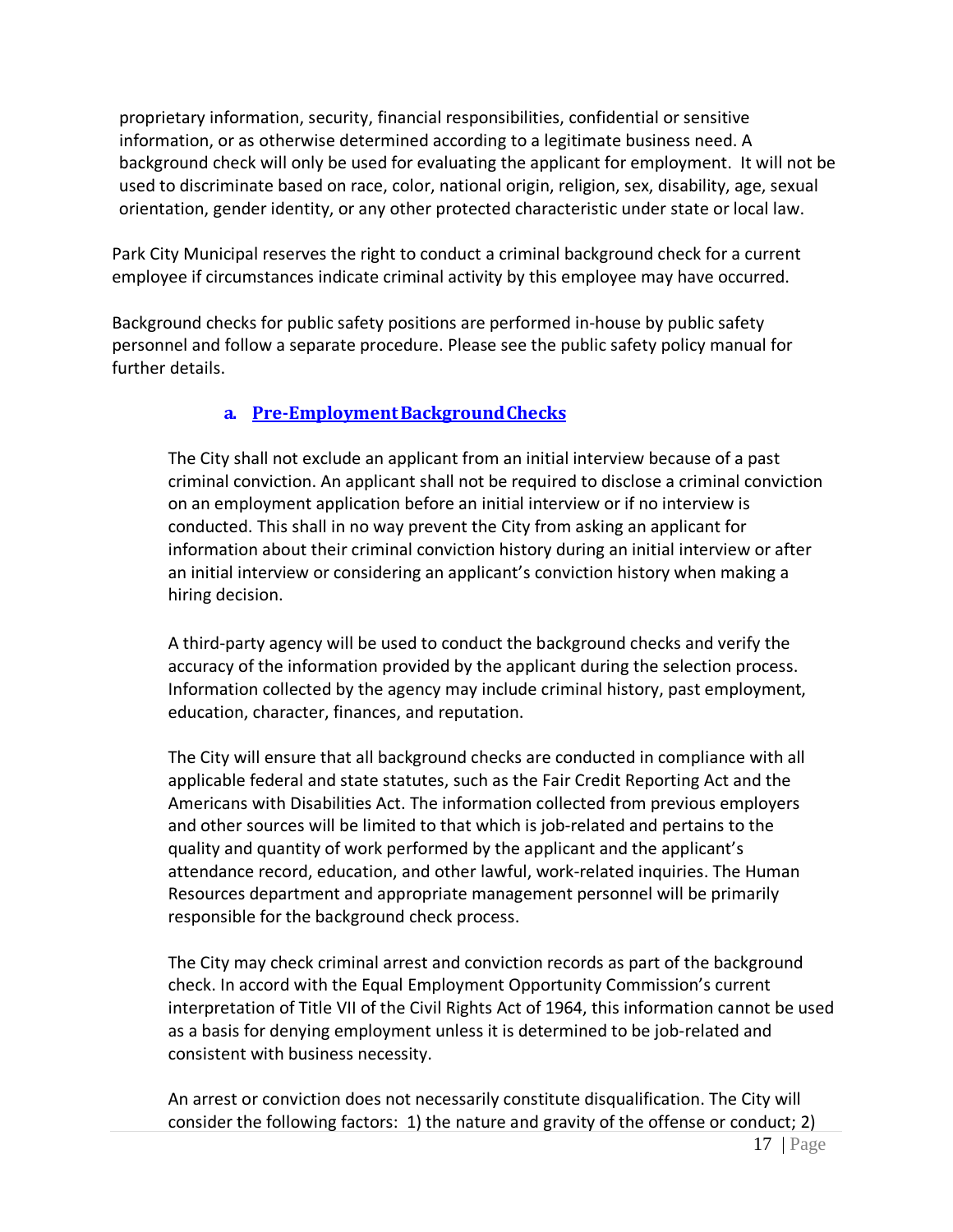the time passed since the offense, conduct, and completion of the sentence; and 3) the nature of the job sought. The City will inform the applicant before taking adverse action and advise the applicant of rights to dispute inaccurate information. If an applicant with a pending criminal case is hired, their continued employment will be reviewed upon disposition of the case. Applicants who refuse to consent to a criminal background screening are not eligible for employment.

# **b. Pre‐Employment CreditChecks**

<span id="page-17-0"></span>Credit reports may collect credit information on applicants consistent with the guidelines set forth by the federal Fair Credit Reporting Act (FCRA). The FCRA requires organizations to obtain a candidate's written authorization before obtaining a credit report. The City will also disclose to the applicant or employee, on a separate form, its plans to obtain a consumer or investigative consumer report and that the information received will be used solely for employment purposes and be seen by only those who require the information to make an informed hiring choice. The City will also provide the individual with a summary of their rights under the FCRA.

Applicants may request additional information on the nature of the report and how such information may be obtained, such as information about the individual's character, general reputation, and personal characteristics. If the results of the credit check are unfavorable, the City will inform the applicant before taking adverse action based on the results, provide the applicant with a Statement of Consumer Rights from the Federal Trade Commission, offer the applicant the opportunity to review a copy of the credit report and advise the applicant of rights to dispute inaccurate information. Applicants will be granted five business days to dispute the information.

# **c. EmployeeArrests,Pleas, andConvictions**

<span id="page-17-1"></span>If a current employee is arrested, makes a plea of guilty or no contest, or is convicted of a crime, they must inform the HR Department of the City within five working days. Employees who are arrested are responsible for providing a copy of the police report (and any other associated documentation concerning the arrest and charges) within 24 hours of the information being available. Noncompliance with the above‐stated requirements or misrepresentation of the circumstances of the arrest can serve as grounds for disciplinary action up to and including termination.

Pursuant to an arrest and upon receipt of the police report and associated documentation, the City will consider the following factors: 1) the nature and gravity of the offense or conduct; 2) the time that has passed since the offense, conduct, and completion of the sentence; and 3) the nature of the job held. The City will inform the employee before taking adverse action and advise the employee of their rights to dispute inaccurate information. Pending prosecution, the employee may be subject to disciplinary action up to and including termination.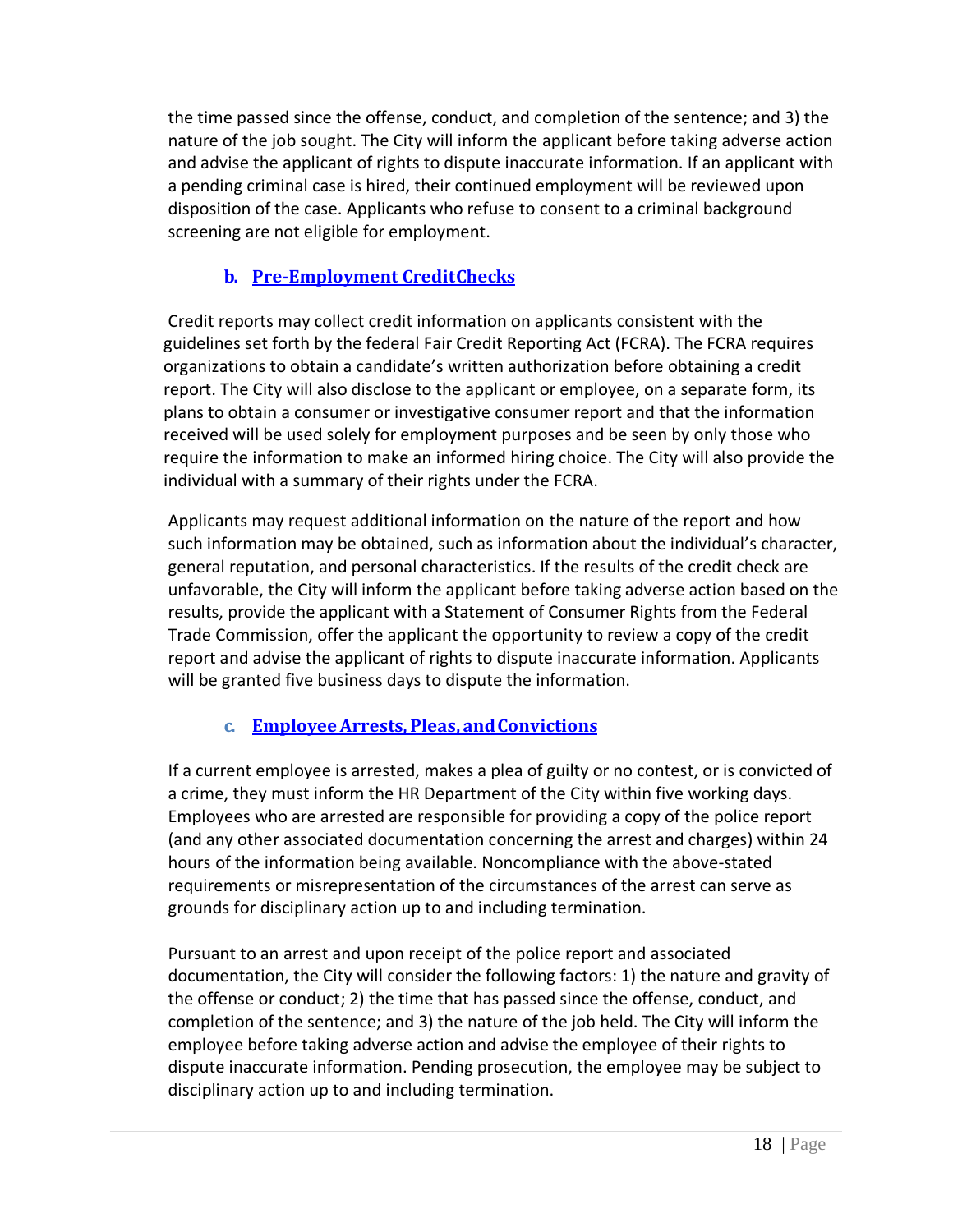# **d. Confidentiality**

<span id="page-18-0"></span>Information obtained from the background check process will be shared only when necessary and only with those involved directly in a final decision. This may include a direct supervisor, manager, and City Manager. Outside of information that may impact a hiring or disciplinary decision, results will be kept strictly confidential. Only appropriate human resource personnel will have access to this information. No information from the background and/or credit checks will be stored in the employee's personnel file. Instead, it will be maintained in a separate location and will not be accessible for managers. The City complies with all federal and state laws regarding the collection, storing, and disposals of information, such as the Fair and Accurate Credit Transactions Act (FACTA).

### <span id="page-18-1"></span>**2.8 HiringRelatives&Dating**

Any qualified applicant who applies for a position with Park City Municipal Corporation will be considered for employment. The City reserves the right not to hire an applicant who may become related to a current employee. The City also reserves the right not to promote or transfer an employee who may become related to a current employee.

No member of an employee's immediate family shall be under the direct or indirect supervision of a said employee unless a specific exception has been granted by the City Manager before an appointment or hire. Such requests for exceptions to the City Manager are generally disfavored. The immediate family shall include mother, father, brothers, sisters, aunts, uncles, grandparents, stepparents, children, wife, husband, mother‐in‐law, father-inlaw, sisters‐in‐law, brothers‐in‐law, son‐in‐law, daughter‐in‐law, stepchildren, grandchildren, and domestic partners.

The City does not permit romantic relationships or dating between supervisors and subordinates. For purposes of this policy, a supervisor includes any supervisor within the same line of authority as the subordinate or any person charged with evaluating the subordinate. If such a relationship develops, the supervisor involved is responsible to immediately disclose the existence of the relationship in writing to their supervisor. It is within City's sole discretion that one or both persons involved may be transferred or given a different assignment.

### <span id="page-18-2"></span>**2.9 Child LaborUnderageWorkers**

The Fair Labor Standards Act (FLSA), as amended, permits the employment of under‐ age workers with restrictions. Under‐age workers are defined to be persons between the ages of 14‐17. The City does not allow employment of workers less than 14 years of age.

14‐15-year-old restrictions:

- Work must take place during non-school hours.
- No more than 3 hours of work is permitted on a school day.
- No more than 18 hours of work is permitted in a school week.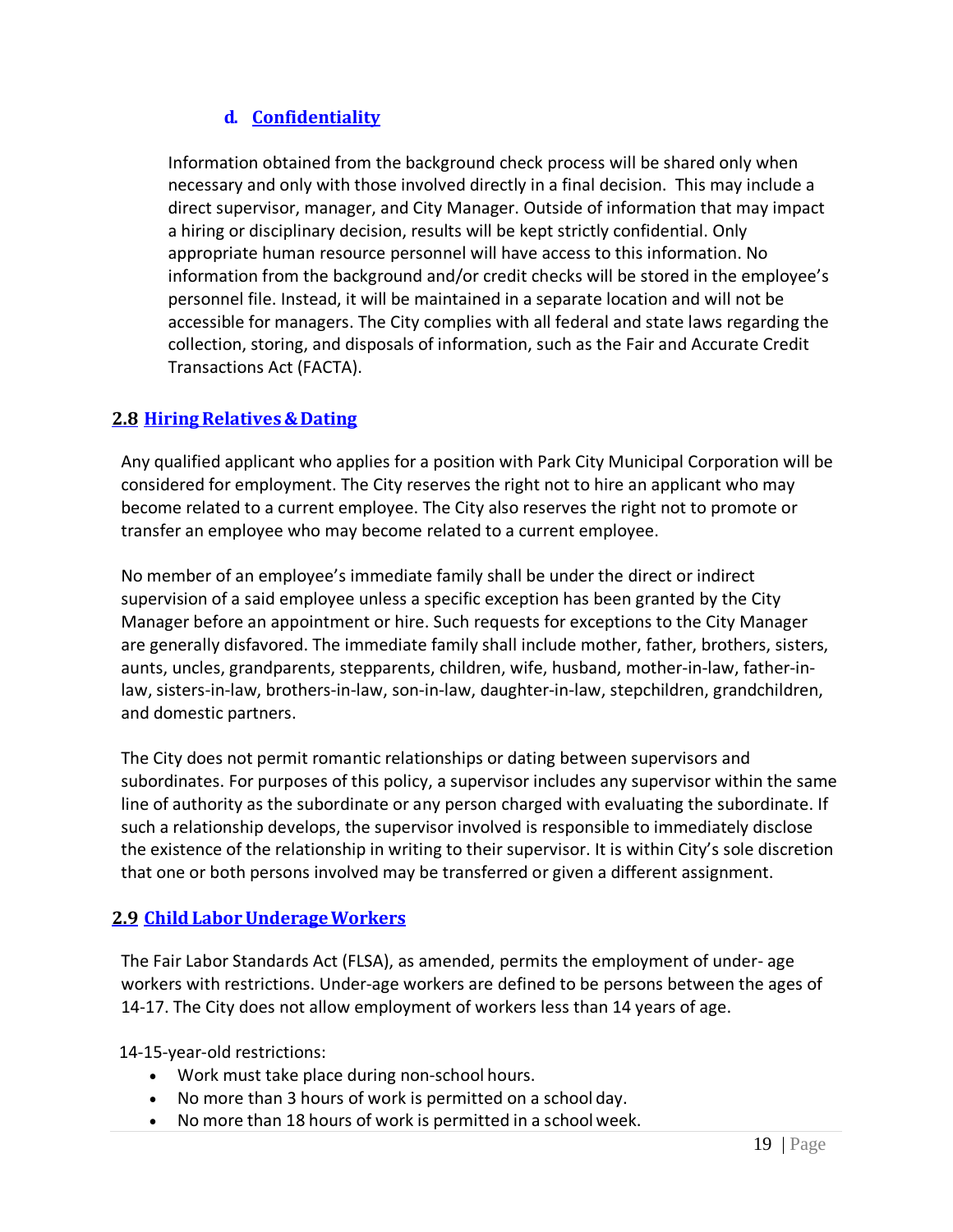- No more than 8 hours of work is permitted on a non-school day.
- No more than 40 hours on a non‐schoolweek.
- Work must take place between the hours of 7 a.m. and 7 p.m. (except from June 1 through Labor Day, when possible evening hours are extended to 9 p.m.);
- No hazardous work is permitted, including transportation, public utilities, or operating power-driven machinery.
- They are prohibited from driving in connection with their employment.

16‐17-year-old restrictions:

- No hazardous work is permitted, including transportation, public utilities, or operating power-driven machinery.
- They are prohibited from driving in connection with their employment.

Under the age of 18, employees are entitled to a meal period of at least 30 minutes, not later than five hours from the beginning of their shift. A rest break is required for minors of at least 10 minutes for every three-hour period that is worked. The City also requires a signed note from the parents or legal guardian of any individual less than 16 years of age acknowledging and approving work duties which are to be submitted by the department with any new hire paperwork.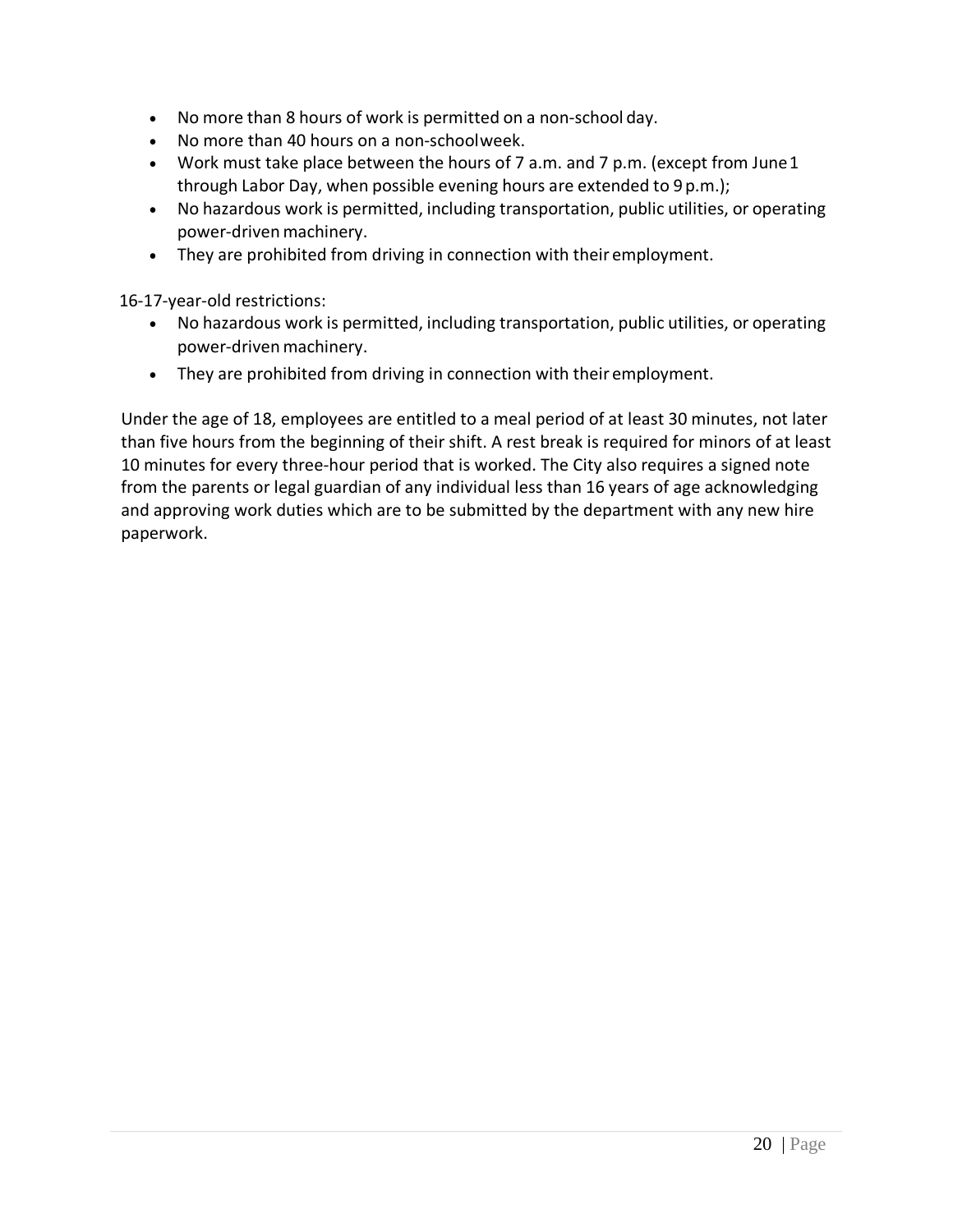# **Section Three (3) CHANGE IN EMPLOYMENT STATUS**

### <span id="page-20-1"></span><span id="page-20-0"></span>**3.1Transfer**

A transfer is the appointment of an employee to a new position. Employees who are transferred are subject to a probationary period. See section **2.2a**. **Probationary Appointment**  for details.

When a job vacancy is announced, any City employee may apply to transfer to the position. All qualified applicants will be considered, although no City employee is ensured of selection. If the employee successfully applies for transfer during a probationary period, the employee shall undergo a new and separate probationary period in the position to which they are transferred. Any proposed changes in pay must be effective the first day of a City established pay period.

The City reserves the right to transfer its employees, either permanently or temporarily, from one job to another or one department to another, according to need. If employees refuse to be transferred and the City determines in its sole discretion that there is not work for them in their current positions, they may be subject to a reduction in force.

Certain transfers are subject to appeal as described in section **6.3 ETDAH Appeal Rights and Procedures** in this manual.

#### <span id="page-20-2"></span>**3.2Promotions**

Promotion is the appointment of an employee to a higher classification or salary range.

Insofar as it is consistent with the City's best interests, promotional opportunities within the City's service shall be encouraged. However, vacancies may be advertised outside the City, and promotional examinations or tests may be required.

When an employee is promoted to a higher position classification, the employee shall be eligible for an increase in pay within the higher position classification pay range. The exact percentage of the increase shall be recommended by the Department Manager, reviewed by the Human Resources Director, and submitted to the City Manager for final approval. The employee's new pay rate should be within the pay grade range assigned to that position. Employees who are promoted to a new position are subject to a probationary period. See section **2.2a. Probationary Appointment** for details.

Personnel action forms should be forwarded to the Human Resources Director as the City Manager's designee for review and approval for part-time or seasonal employees. The employee's new pay rate must be within the pay grade range assigned to that position.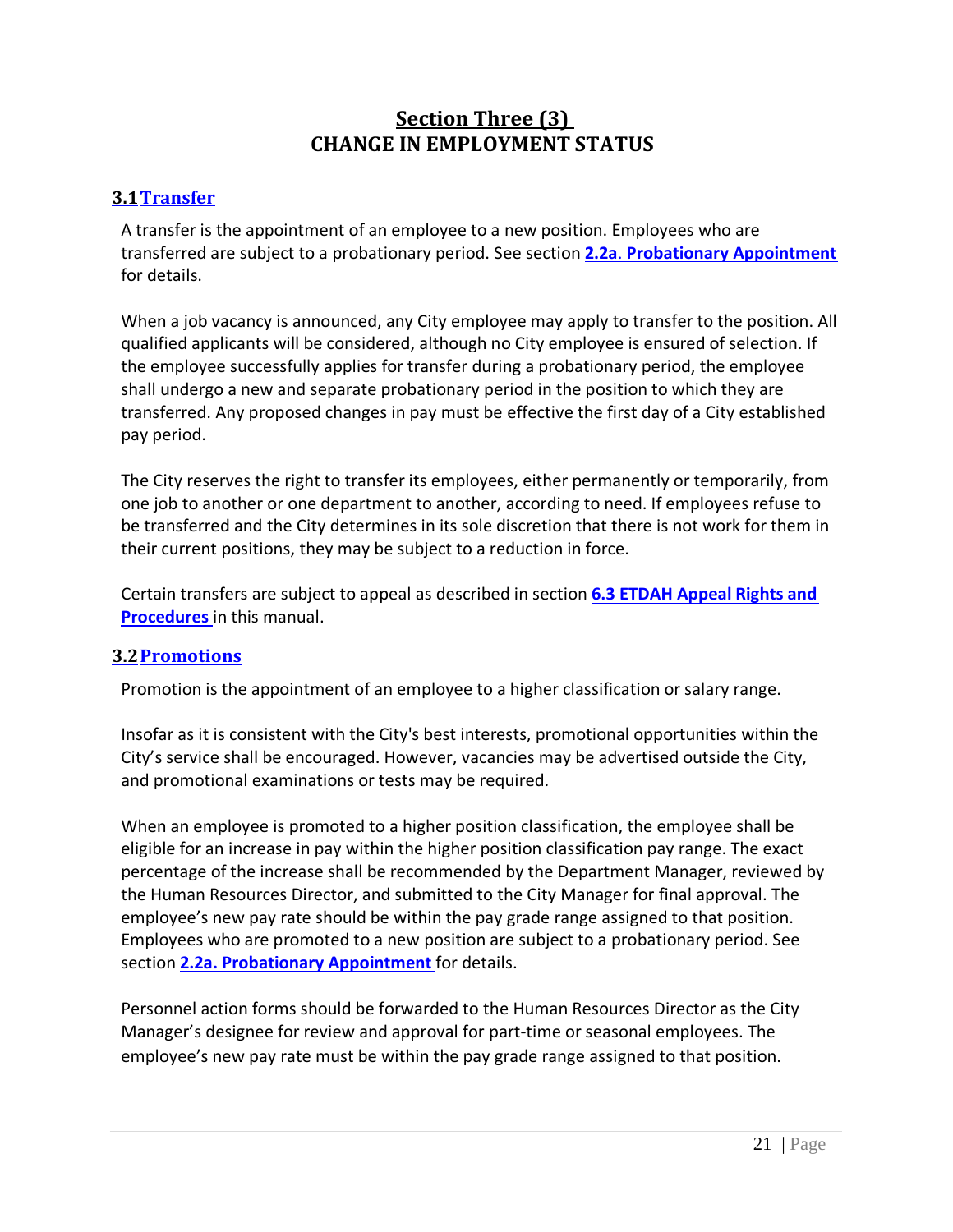### <span id="page-21-0"></span>**3.3Transfers forDisciplinaryReasons(Demotion)**

Employees transferred for disciplinary reasons to a lower salary/grade range will be paid at the lower rate when they begin the new job unless otherwise approved by the City Manager. A transfer for disciplinary reasons (demotion) shall be recommended by the Department Manager, reviewed by the Human Resources Director, and submitted to the City Manager for final approval.

A change in job title that does not affect the pay and classification of the employee shall not be considered a demotion. Certain demotions are subject to appeal as described in section **6.3 Employee Transfer & Discharge Appeal Rights and Procedures** of this manual.

When an employee is placed into a lower grade resulting from an inability to perform assigned work, the employee's pay will be adjusted to the lower grade.

#### <span id="page-21-1"></span>**3.4DepartmentReorganization**

When an existing position is vacated or proposed for elimination or when requirements, duties, and job descriptions of a department have dramatically changed, a reorganization or department restructure may be proposed to the City Manager for consideration. The department must mitigate all potential impacts to internal and external customers caused by the reorganization or department restructure.

In cases where the reorganization or department restructure will eliminate or significantly change job descriptions, the Pay Plan Technical Committee will review the new job descriptions and conduct a market analysis using the latest available payroll benchmarks. If an appropriate benchmark is not available, the Technical Committee shall forward the reorganization information on those positions that do not have benchmarks available to the acting Pay Plan Committee for internal equity review. A final recommendation shall then be forwarded to the City Manager as to where the recommended job descriptions should be placed in the pay plan. See **Administrative policy ‐ Salary Adjustments Outside of Adopted Pay Plan**. Reorganization or department restructure could result in an employee change in employment status (see **Section 3 Change in Employment Status**).

The department requesting the reorganization or department restructure must submit a proposal to the City Manager, including a demonstrated need for the reorganization or department restructure, new organizational chart, potential costs or savings, and changes in job descriptions forreview.

The City Manager may review and approve, deny, or revise the request. The City Manager may initiate department reorganization or restructure at any time deemed necessary.

Requests for the elimination of an entire department or combination of two or more departments must be submitted to the City Manager and Legal department to determine whether the Municipal Code requires additional Council approval.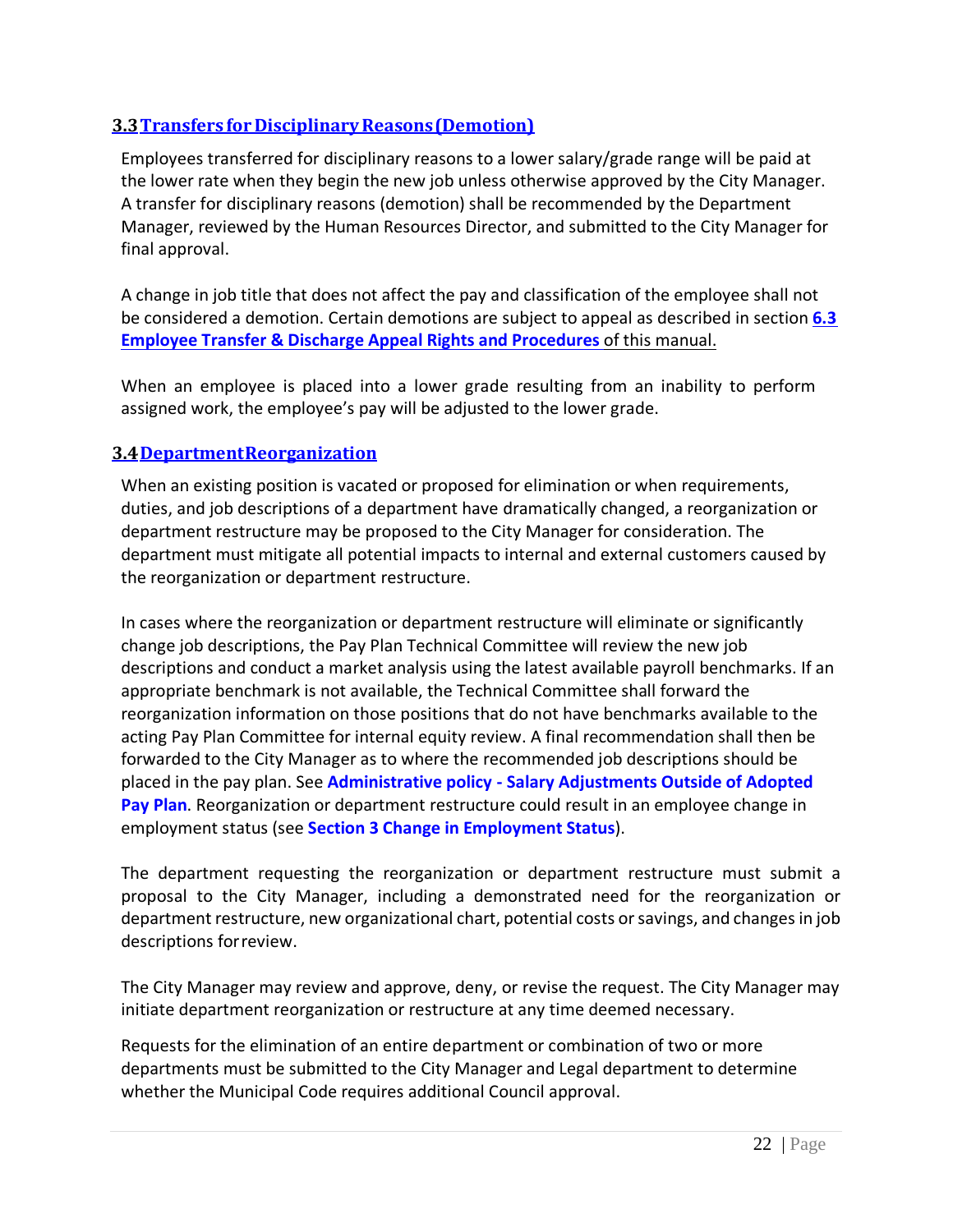### <span id="page-22-0"></span>**3.5Resignation &Discharge**

To resign in good standing, exempt and non‐exempt employees must give their supervisor two calendar weeks' prior notice except for the Management Team, who must provide the City with four calendar weeks prior notice. The department manager or supervisor shall submit the resignation to the Human Resources Director. The Human Resources Director will forward the resignation to the City Manager.

Employees may not use any paid time (i.e., vacation, funeral, sick, etc.) hours other than holiday pay in place of straight time hours during their final two or four-week notice period.

Failure to comply with this rule shall be entered into the personnel file of the employee. It may cause denial of future employment with the City and any vacation or other benefits balance payouts (See section **4.23 Vacation Pay**).

The City Manager may discharge any employee of Park City Municipal Corporation at any time subject to UCA Section § 10‐3‐1105(1) as amended and to appeal described in section **6 Procedures for Employee Complaints, Discharge, and Transfer Appeals**. See section **2.2 Appointments**. A discharge may be cause for denial of future employment with the City, as well as ineligibility of vacation balances (See section **4.23 Vacation Pay**).

Employees should seek counsel with HR before responding to an employment referral based on time worked at the City. When post-employment or current employment referrals are received directly by HR, they will provide only basic information regarding employment for Park City Municipal, including job title, dates of employment, and salary.

#### <span id="page-22-1"></span>**3.6Phased OutRetirement**

The City participates in the Utah Retirement Systems (URS) Phased retirement option. Should an employee wish to request a Phased-Out Retirement option, they must submit a request in writing to the City Manager. This option will only be approved when continued employment is deemed necessary to successful City operations and when sufficient funds available to cover costs.

To be eligible for consideration of this phased out retirement program, employees must currently meet the following criteria:

- Full-Time Regular status
- Worked in a URS eligible position for the City for four years ormore
- Currently eligible for retirement in the Utah Retirement System
- Must claim a retirement date with URS and the City
- Does not work for another employer participating in the URS system

If the request for a Phased-Out Retirement is approved, the employee cannot work more than 20 hours per week following the claimed retirement date. The employee will no longer be eligible for benefits and will become a part-time status employee with the City. Also, employees may not work in this "phased out" state for longer than five years.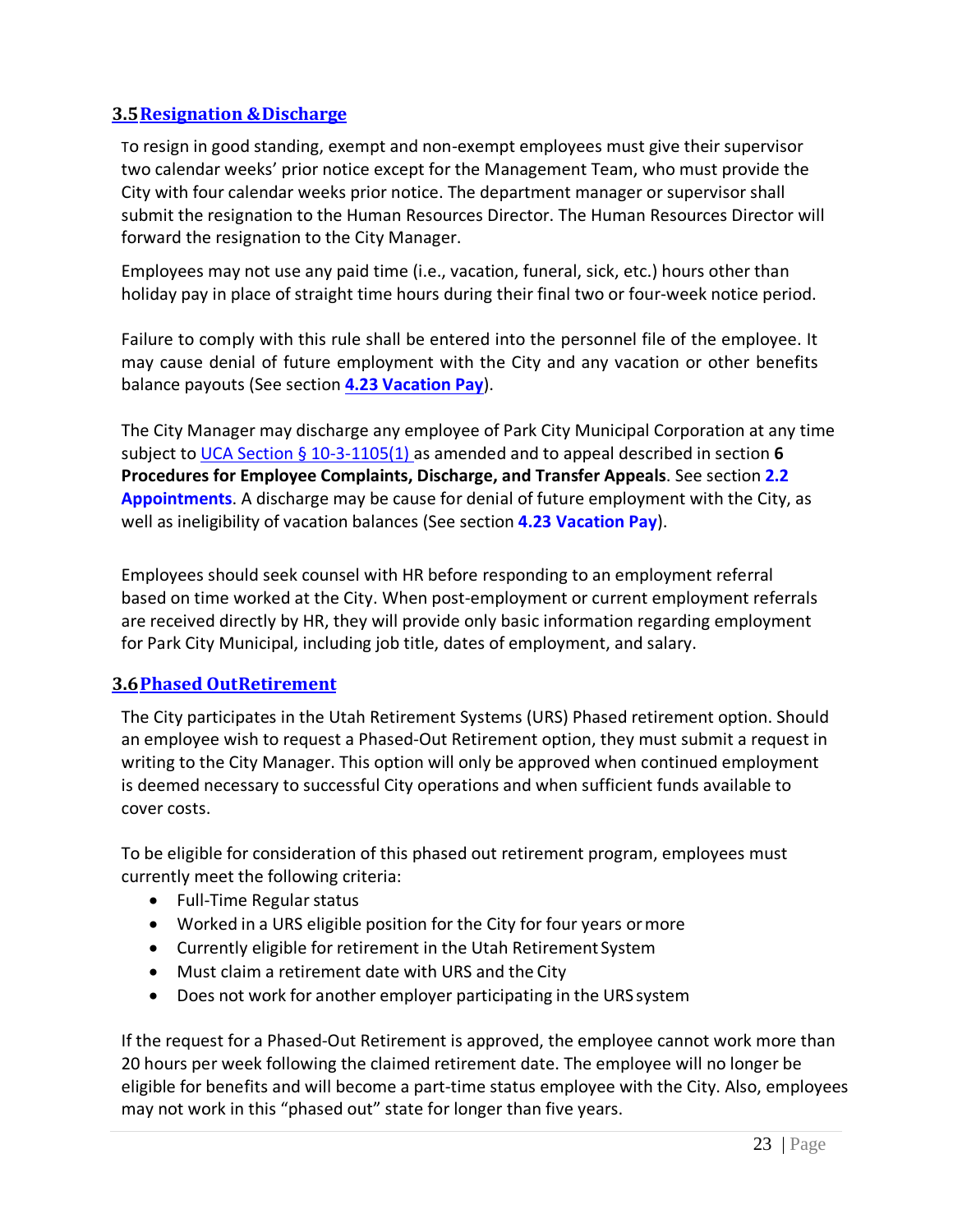### <span id="page-23-0"></span>**3.7Reduction inForce**

The City Manager may discharge any employee at any time under the implementation of a Reduction In Force strategy as part of a reorganization, elimination of a City service, or as provided in the City Budget Recession/Revenue Shortfall Plan, after consultation with the Legal Department.

#### <span id="page-23-1"></span>**3.8FinalPaycheck**

All City property must be returned to the department manager or supervisor before the release of the final paycheck. If an employee is involuntarily terminated, wages will be paid within one business day of termination. Final wages for employees who voluntarily resign will be paid on the next scheduled pay date.

#### <span id="page-23-2"></span>**3.9SeparationAgreement**

If in the sole discretion of the City Manager a separation agreement is warranted, which may or may not include compensation or other consideration, it will be negotiated on a case-bycase basis. Such an agreement in excess of six months' salary, not including other compensation/benefits, requires the City Council's approval unless the agreement is pursuant to a Court order. Any educational assistance, bonuses, or other benefits received by the employee within the last 12 months prior to separation will be taken into consideration.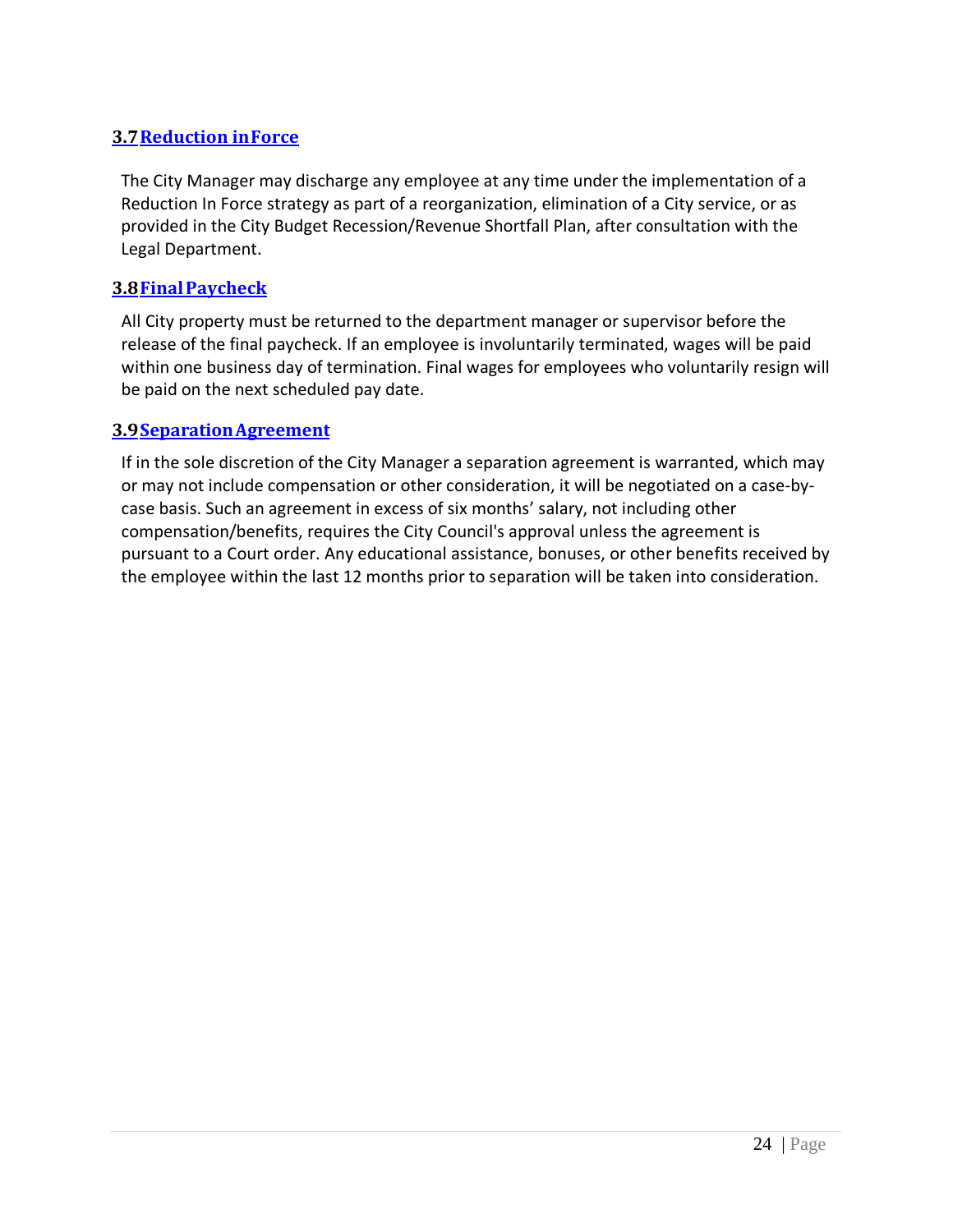# **Section Four (4) EMPLOYEE PAY AND WORK PRACTICES**

### <span id="page-24-1"></span><span id="page-24-0"></span>**4.1 Classification & Pay: Plan andAdministration**

Park City Municipal Corporation operates within the guidelines of an established Pay Plan. The pay plan attempts to ensure the uniform and equitable application of pay due to the duties, responsibilities, most current available market data, and requisite qualifications of each position classification. The City believes rewarding performance and not longevity is an equitable way of compensating employees for their contributions to the organization. All pay plan recommendations and individual employee salary increases or lump merit eligibility are subject to budget constraints and revenue availability and may be altered or rescinded by the City Manager at any time. See the **Classification & Pay Plan Manual** for details.

The City's Pay Plan contains a list of grades and positions supported by written job descriptions detailing the duties and responsibilities of each position and the qualifications necessary for appointment to a position. The classification system is not static and is not intended to fix positions permanently into grades. Instead, the system is periodically reviewed to adapt to changing conditions.

#### <span id="page-24-2"></span>**4.2 EmployeePay**

City policy and practice comply with all laws, both State and Federal. In the event of an inadvertent or improper pay deduction, affected employees are requested to bring the situation to the attention of the Payroll Coordinator immediately. The City will review the case thoroughly and make corrections to an employee's pay deemed necessary. Questions or concerns may also be directed to the Human Resources Department.

Overpayment of wages or benefits will be deducted from upcoming employee's paychecks. Depending on the size of the overpayment of wages or benefits, a re‐payment schedule and timeline may be approved by the Finance Manager.

#### <span id="page-24-3"></span>**4.3 Work Week & PayPeriods**

Park City Municipal Corporation operates its payroll system on a biweekly period. The biweekly pay period is defined as a two‐week period commencing at 12:01 a.m. Sunday and running to midnight Saturday of the following week, running concurrently with the two weeks used to compute payroll. The standard work week for all non‐public safety personnel begins on Sunday and ends Saturday of the same week. The standard work week for all sworn Police Officers is defined by the biweekly pay period of 80 hours. Employees must approve time must approve timecards by 10:00 am on the Monday following the end of the pay period. Managers must approve timecards the same day by noon. The typical work week for full‐time regular employees is 40 hours per week, except for public safety personnel which is the biweekly pay period of 80 hours. Departments may supplement less than 40 hours with the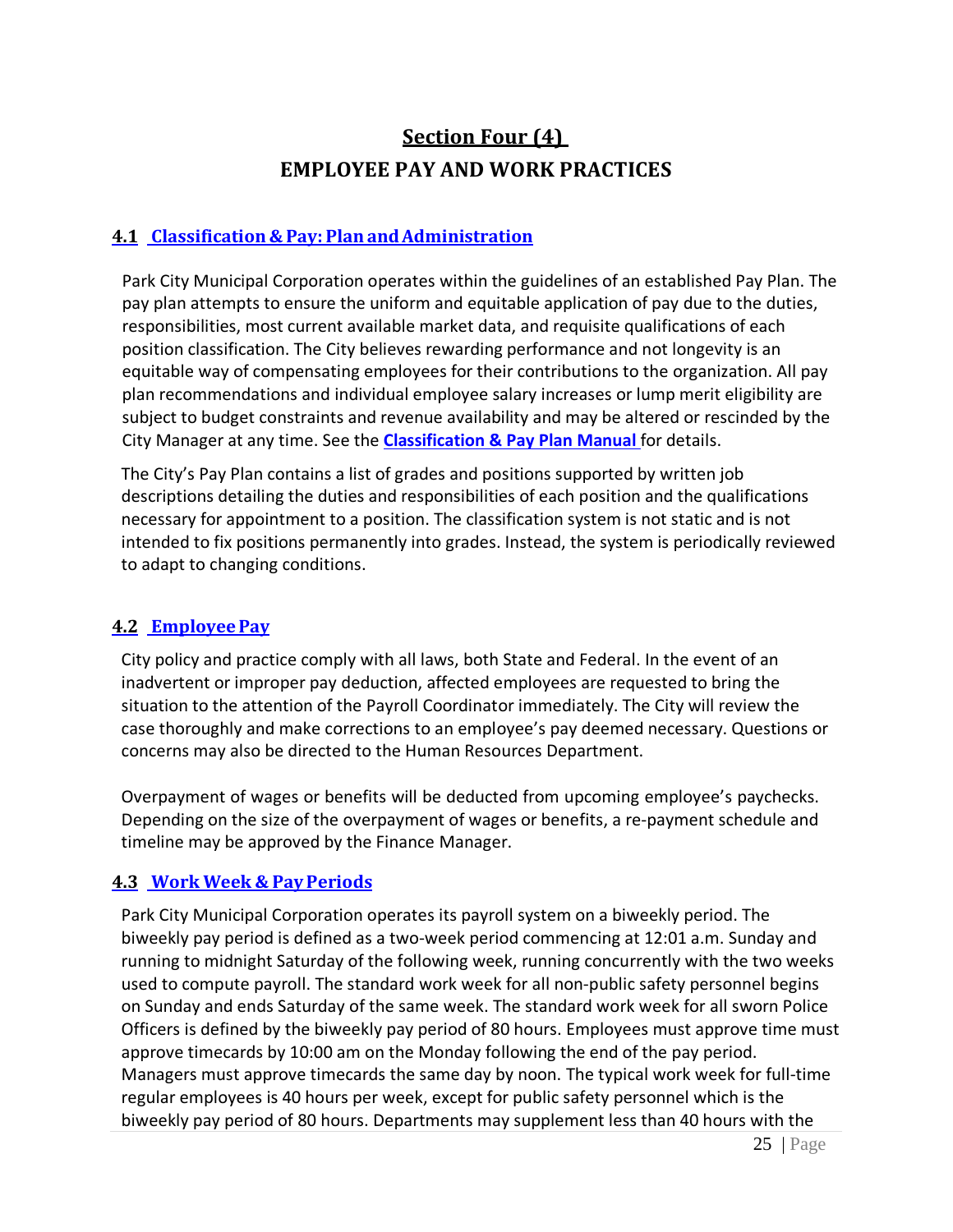employee's Vacation balance if work was provided but declined.

Employees are paid every other Friday for the proceeding pay period. Park City does not offer live paychecks. Employees are required to sign up for direct deposit or a City pay card. More information is available in the Finance Department.

# <span id="page-25-0"></span>**4.4 Break Time and LunchPeriod**

Policies covering break time and lunch periods vary by department. Employees should contact their Department Manager or the Human Resources Department. For lunch and break period requirements for employees less than 18 years of age, see section **2.9 Child Labor Underage Worker.**

For break time requirements for nursing mothers, see section **4.18.a. Medical Maternity Leave.**

### <span id="page-25-1"></span>**4.5 TimeKeeping**

Any non‐exempt employee who works during a biweekly pay period must check in to work by an approved time‐keeping method. This may include a physical time clock, phone app, or computer check-in. Employees are accountable for using the time-keeping method approved by their supervisor, team, or department. Employees are not permitted to save up hours worked and report them on a payroll other than the one coinciding with actual days worked. Employees who submit their time late on Monday following the end of the pay period may not be paid until the following pay period. Violation of time-keeping policies or falsification of time reported may result in disciplinary action up to and includingtermination.

Time must be verified by the employee and approved by a supervisor before forwarding to payroll for processing. Employees are compensated in quarter-hour increments only. An employee may clock in at any time other than their initial start time, and punches will be rounded to the nearest quarter-hour. Employees with schedules established in the timekeeping system may punch in up to 15 minutes (referred to as a "grace period") prior to their scheduled starting time but will not be compensated until their shift begins as scheduled. Employees with no schedules established may punch in up to 7 minutes before their scheduled starting time but will not be compensated until their shift begins as scheduled. Employees punching in later than their approved start time or taking longer or shorter than their approved lunch period may be subject to disciplinary action up to and including termination. Employees are expected to be "clocked in" and ready to work at their work location when their shift starts.

### Timekeeping in Transit Department

Transit Department time and pay tracking vary from that above in two significant ways: 1. Hours worked do not round but are compensating for each minute worked. 2. Transit employees may clock in up to 5 minutes early and clock out at their established schedule time.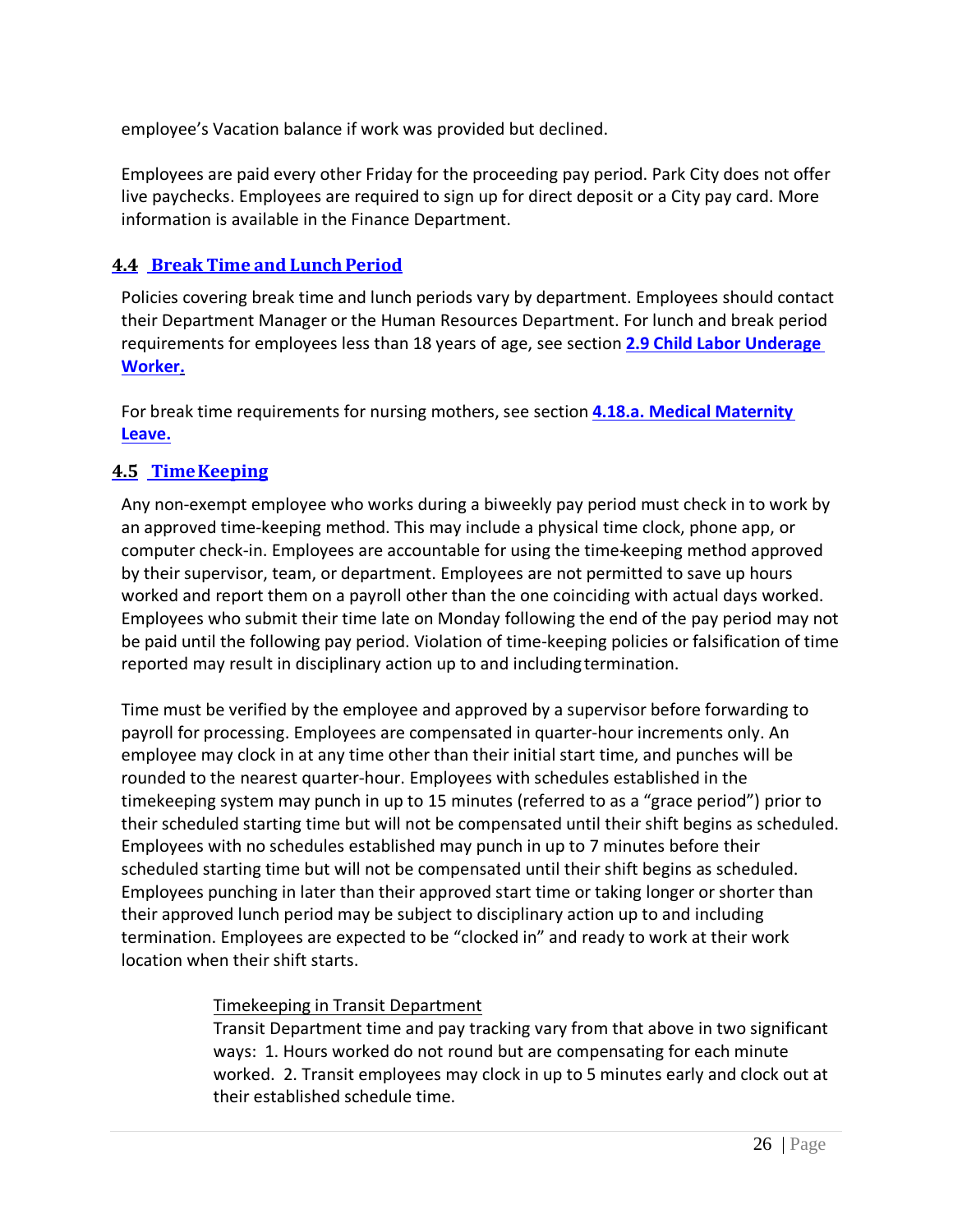Non-exempt employees are required to clock in or out using their department's approved time-keeping method at the beginning and end of each shift and during unpaid meal breaks. Employees who fail to check in or out of work properly must have the hours for that day verified according to their supervisor's or department's policy and have appropriate corrections made in the timekeeping system by an immediate supervisor. Per the Fair Labor Standards Act (FLSA), non‐exempt employees may not perform their job functions without payment. This includes checking email on a cell phone and texting others about work topics that would typically be compensated. Failure to comply with this law by employees and supervisors may result in discipline up to and including termination.

Exempt employees who use any time other than Straight Time hours must indicate such use on their timecard during the pay period in which the hours were used. This includes but is not limited to Sick Leave, Sick Leave FMLA, Sick Leave Family, Sick Leave Family FMLA, Vacation, Lump Merit Leave, Floating Holiday, Funeral Leave, Jury Duty Leave, Maternity Leave, Paternity Leave, and approved Administrative Leave. Actual hours of straight or "worked" time may vary from numbers pre‐programmed in timekeeping software. Pre‐programmed totals are for ease of use only and must be updated to include time other than Straight Time. Exempt employees must approve time records before their submittal to payroll.

Falsifying time clock entries or allowing any employee to punch in or out for another employee is prohibited. It can result in immediate and severe disciplinary action, up to and including termination. Should any discrepancy occur in a time clock entry, employees should contact their supervisor immediately. Any team member or supervisor who signs another employee's timesheet is accountable for the verification and accuracy of the time declared.

Paid or unpaid administrative leave for all employees, exempt and non‐exempt, must be preapproved by the City Manager.

Qualified Sick Leave, Maternity Leave, Paternity Leave, Sick Leave Family and Workers Compensation Leave may also be considered Family Medical Leave and deducted from the 12 weeks of FMLA available to all qualified employees, exempt & non-exempt, each pay period. See section **4.19 Family Medical Leave.**

# <span id="page-26-0"></span>**4.6 Overtime**

For non‐exempt and non-public safety employees, overtime is time worked above a 40‐ hour workweek. For non‐exempt public safety employees, overtime is defined as hours worked above 80 hours during the biweekly pay period.

Hours worked (Straight Time) and actual on‐call hours worked (On-Call Pay) will be used to calculate overtime. All other leave hours, including Sick Leave, Sick Leave FMLA, Sick Leave Family, Sick Leave Family FMLA, Holiday Pay, Vacation, Floating Holiday, Funeral Leave, Jury Duty Leave, and Release Time are not used for calculating overtime hours. Administrative Leave is never used in the calculation of overtime.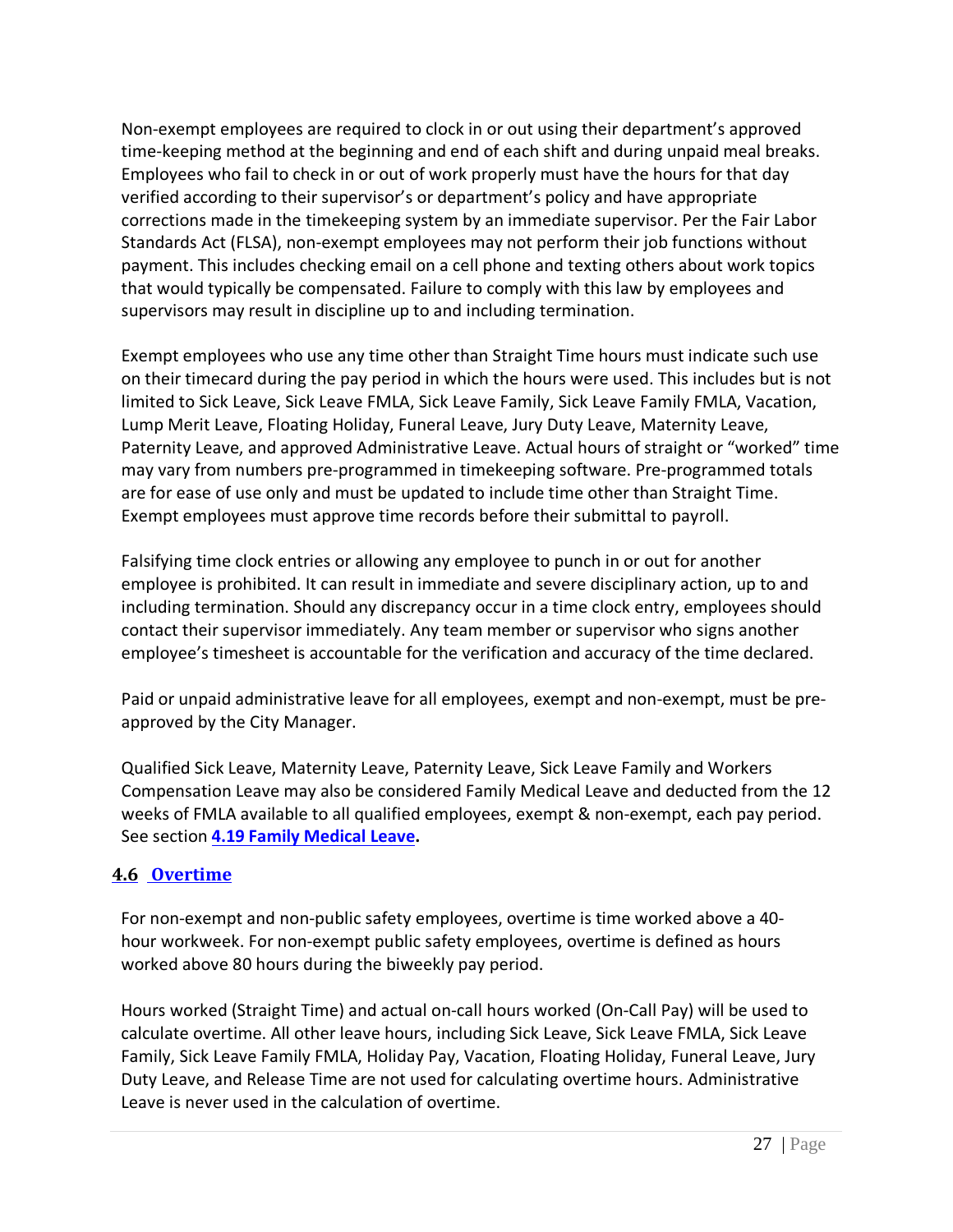An employee must obtain their supervisor's approval for overtime hours before working overtime hours. Employees should consult their supervisor or department manager for clarification on department-specific practices.

Without overtime approval from their supervisor, all hourly employees must conclude their day's work at the established quitting time. Any non‐exempt employee must obtain their supervisor's approval to conduct City-business while not scheduled. This includes but is not limited to answering or sending phone calls and emails for City‐business while off-the-clock.

# <span id="page-27-0"></span>**4.7 Garnishments&WageAttachments**

Occasionally the City will be served with a Garnishment Writ of Execution or wage attachments against an employee's wages. The City is required by law to comply with properly served garnishments.

Garnishments create an additional workload for City staff, and therefore employees are urged to arrange promptly for the discharging of any amount of judgment against them. If the garnishment cannot be paid outright, an agreement is suggested to make periodic payments be arranged until the judgment is discharged. Alternatively, the employee should make arrangements for a loan to pay off the judgment.

### <span id="page-27-1"></span>**4.8 PayrollDeductions**

The law requires that certain deductions be withheld from an employee's paycheck. These include Social Security (FICA), Medicare, worker's compensation, federal and state taxes. These deductions are based on a schedule provided by the government and bear a direct relationship to the exemptions the employee claims and the employee's earnings. Additional deductions will be withheld according to the contributory benefits elected by employees, such as insurance premiums, retirement, employee purchase plans, etc. Employee payroll check stubs detail all deductions.

# <span id="page-27-2"></span>**4.9 FlexSchedules**

Employees are required to work a shift that includes "core hours" defined by the department. Any department interested in allowing a modified flex schedule must have approval from the City Manager. Flextime schedules may allow regular full‐time, exempt, and non‐exempt employees to set their starting and ending times for the workday with the support of their supervisor and within certain limits. Managers must submit a flex plan and schedules including but not limited to recommendations, costs, benefits, and customer service impacts to the City Manager before scheduling begins. Offices and departments may not close between regular business hours due to flex schedules, nor can customer service be diminished. Managers must submit flex schedules to HR annually in April of each year, and any time they are recommending changes to previously approved flex schedules.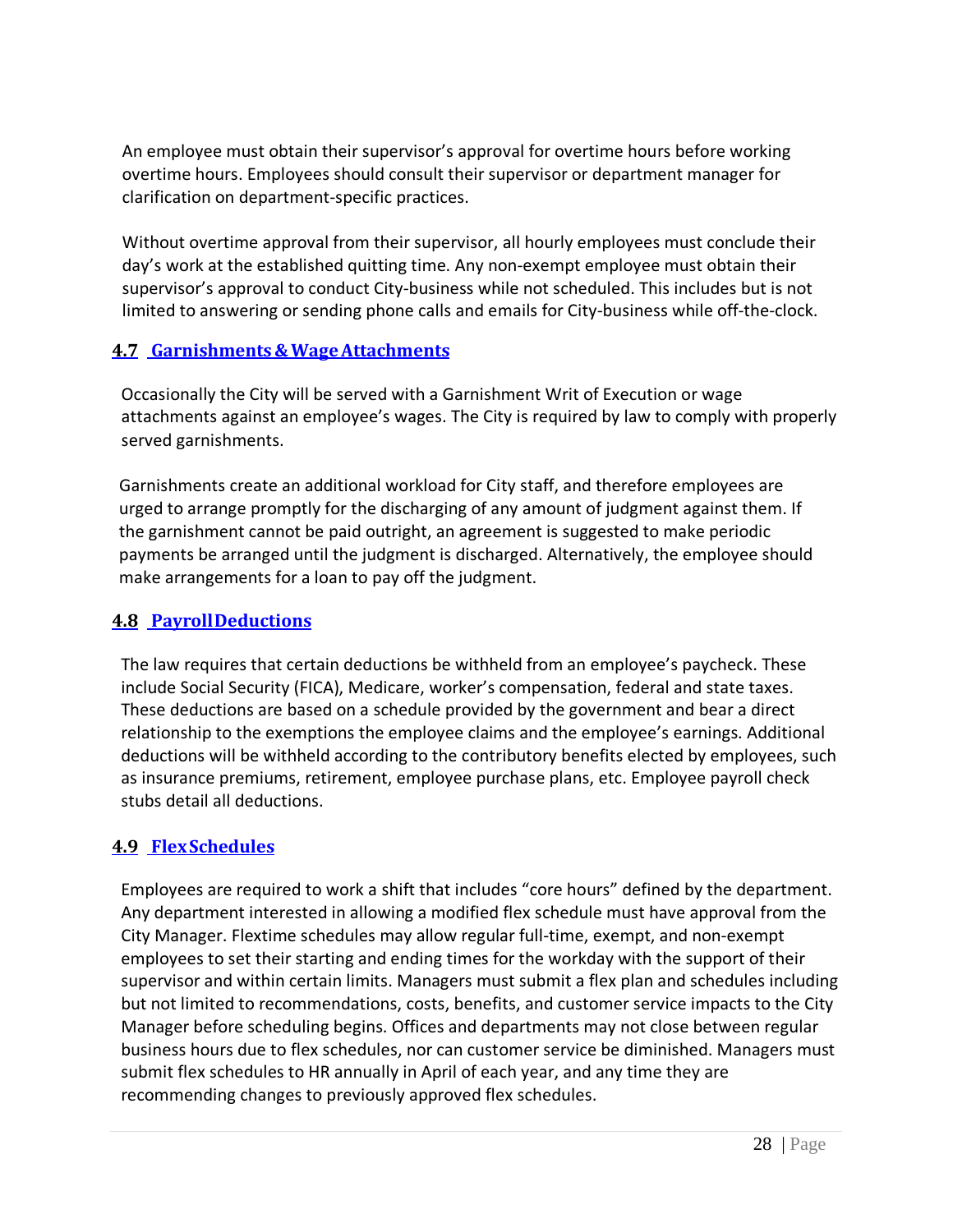The Human Resources Director will compile and maintain a list of departments and divisions implementing or utilizing a flex schedule and presenting it to the City Manager annually. Flex schedules must comply with the Fair Labor Standards Act (FLSA) and the City's policy on overtime and workweek designation as defined in section **4.6 Overtime**. Flex schedules may be modified or rescinded at any time by the department manager or City Manager.

# <span id="page-28-0"></span>**4.10 Telecommuting**

The City confirms its commitment to assisting employees in developing a work‐life balance by supporting telecommuting when it is reasonable and practical to do so and when operational needs will not be adversely affected. It can also reduce absenteeism in certain situations and improve productivity. Telecommuting allows an employee to work from home part of their regular workweek.

Telecommuting is not intended to permit employees to work at other jobs or run other businesses. According to City needs, it is not an entitlement or a City-wide benefit and can be altered or terminated at any time with or without notice.

Please refer to the Administrative Policies found on the Employee Portal (ep.parkcity.org) for policy and direction on Telecommuting.

# <span id="page-28-1"></span>**4.11 Absences &Tardiness**

Employees are expected to report to work on time. Tardiness is expensive, disrupts workflow, compromises customer service, and will not be tolerated. Unauthorized or excessive absences or tardiness may result in disciplinary action up to and including termination. An absence is unauthorized if the employee has not followed proper notification procedures or the absence has not been properly approved. Unsatisfactory attendance may also harm any promotional opportunities.

If an employee will be late or absent for any reason, they shall contact their supervisor or their designee at least one hour before their regular starting time. It is the employee's responsibility to ensure that proper notification is given. Leaving voice mail messages is not considered adequate notice unless authorized by the department supervisor. Asking another employee, friend, or relative to provide this notification is acceptable only under emergency circumstances.

Employees who know they will be absent on three or more consecutive workdays must notify their supervisor in advance of their absence. Employees who are absent on consecutive workdays due to day-to-day illnesses must notify their supervisor each day. Employees who take sick leave for three or more consecutive shifts are required to provide their supervisor or department manager with a doctor's note from a certified medical provider upon return to duty, verifying their ability to return to work full duty. Supervisors should forward all doctor's notes to Human Resources. Absences occurring around regularly scheduled days off are considered consecutive. For example, Thursday, Friday, Monday absences are considered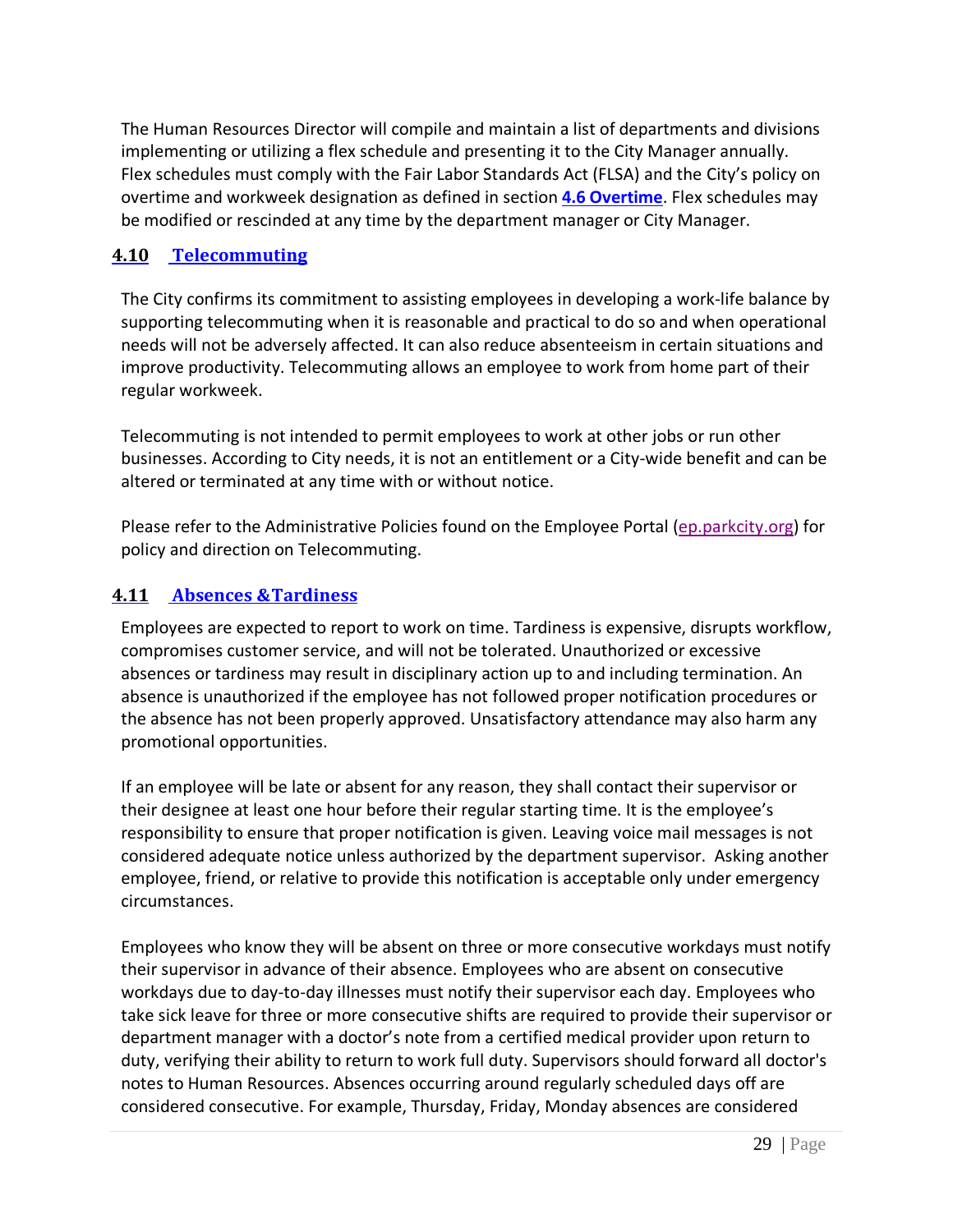three consecutive workdays for those working a typicalworkweek.

Employees who exhibit a pattern of absences (three or more occurrences of two consecutive work day absences or more than 40 hours) in any three‐month period may be required to furnish a doctor's note from a certified medical provider verifying each occurrence of illness until the employee's pattern of absences ceases. Patterns of absences include but are not limited to Monday and Friday absences, absences before scheduled time off, and holidays or sick leave taken on more than two consecutive scheduled workdays in any month. This applies to both non‐exempt and exempt employees.

Employees absent from work for three consecutive days without giving proper notice, communication, or verification to a supervisor or manager will be considered to have voluntarily terminated employment with the City. At that time, the termination will be formally noted in the employee's personnel file. The employee will be advised of the action by certified mail to the employee's last known address.

# <span id="page-29-0"></span>**4.12 Salary Increase and PerformanceEvaluations**

As part of the City budget process, the City Council will decide on the amount of funds appropriate for employee pay. Any recommended changes in pay levels must be effective the first day of an approved City pay period.

### **a. Position Reclassification Due to Pay Plan Adjustmentdue to Market Salary Review**

<span id="page-29-1"></span>The Council may approve an adjustment to pay plan grade levels. Adjustments are recommended due to changes in job market compensation and follow a market salary review. An employee whose current classification is moved to a higher pay grade will move into the new grade at their current wage or the minimum wage of the grade, whichever is greater.

### **b. MeritIncrease to EmployeePay**

<span id="page-29-2"></span>All employees meeting expectations with no significant performance issues raised in the most recent evaluation may be eligible for an increase. Merit increases in pay must be effective concurrent with the annual performance review process effective July 1 of each year. An employee may not be recommended to be paid above the Council-approved maximum for its pay grade.

If an employee's salary is above the Top of Range rate of its position, regardless of the reason, any increase will be calculated and treated as though the employee was at the top of the pay grade.

Factors that will not affect eligibility for a merit pay increase are a department transfer within the same pay class or range or leave‐without‐pay for 30 or fewer calendar days.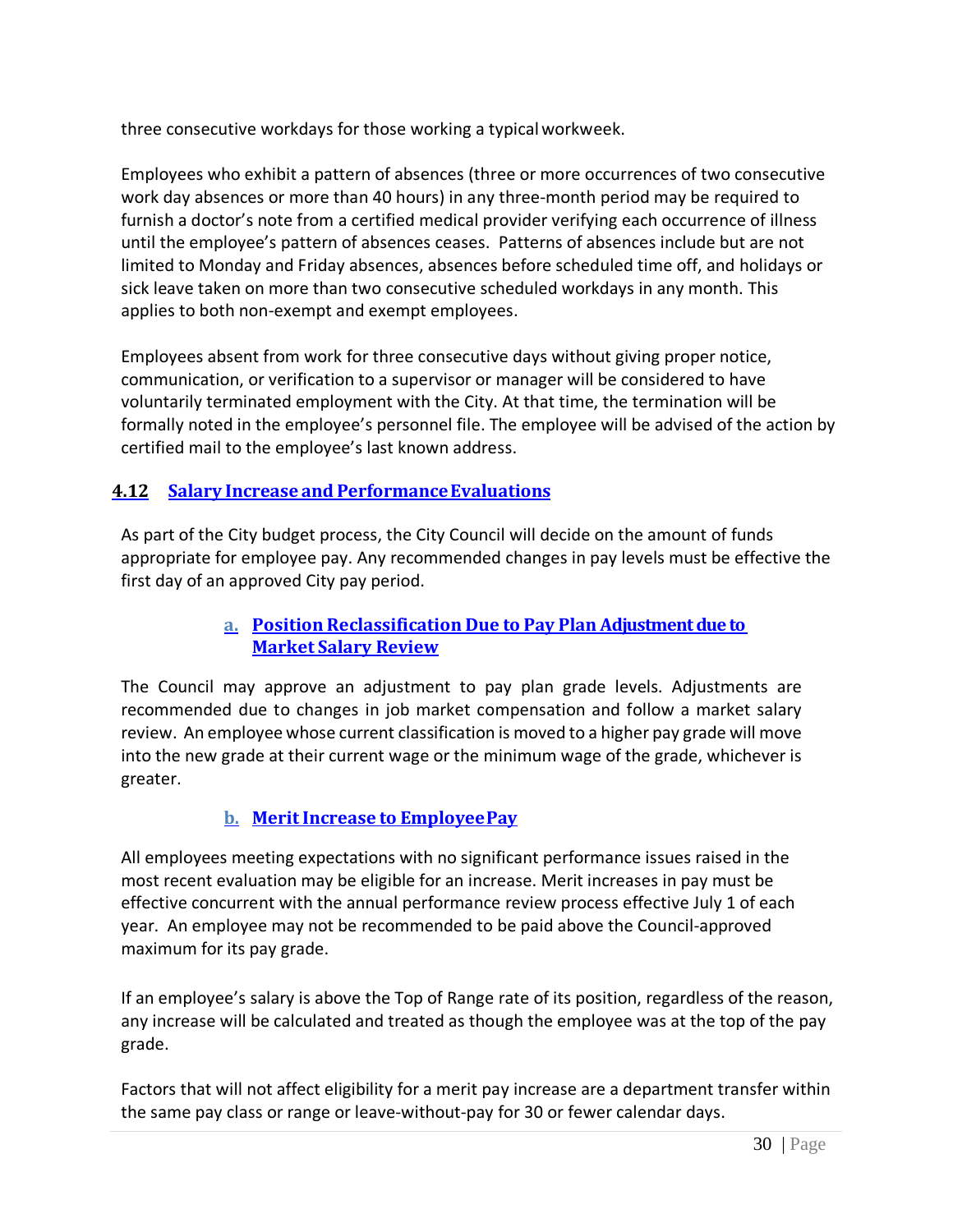# **c. PerformanceReviews**

<span id="page-30-0"></span>Managers should assist in an employee's development to full potential, help overcome performance deficiencies, and develop an employee's understanding of performance requirements.

A realistic rating of each employee's performance should be conducted and result in an appropriate recognition of individual performance. Eligibility for salary increases within a specific job is based on how well an employee performs during any given review period. It is, therefore, essential that performance be formally reviewed and proper documentation submitted to the Human Resources Department.

All written employee performance reviews, including self‐evaluations and any actions resulting from the review, shall become a part of the employee's permanent personnel file. Employees shall not be eligible for pay raises unless a written evaluation of the employee's performance is included with the pay raise request.

A performance review does not precipitate a salary adjustment. The program should not be construed as authorizing annual increases for employees. Annual performance reviews should be conducted whether or not the employee is being recommended for salary increase or lump merit. (See the **Performance Reviews Manual** for review process requirements and details).

# **d. Full‐TimeRegularEmployeeReviews**

<span id="page-30-1"></span>Full-time regular employees will receive a performance evaluation for the review period of April 16 – April 15. Performance evaluations pay changes and bonuses are effective at the start of the first pay period closest to July 1. Full‐Time regular employees may be eligible for a lump sum based on merit (lump merit) of up to 7% annually. Lump Merits are subject to the following: completion of the review period, a performance which exceeds expectations, budget constraints, and revenue availability. The amount of the lump merit will not result in an increase in salary for that position. However, the City will make retirement contributions on performance lump merits (lump sum) consistent with contributions on base pay.

Each employee who meets the standard identified in the job description of their position in their performance review will be eligible to receive up to a 5% percentage increase to salary until they reach the top of their position's pay grade. In addition, an employee meeting their performance goals may receive the lump merit up to the annual percentage, while an employee who is meeting their performance goals but has been performing below competency levels may receive no lump merit. Employees who consistently demonstrate excellence in job duties and standards may be eligible for pay increases up to the grade maximum.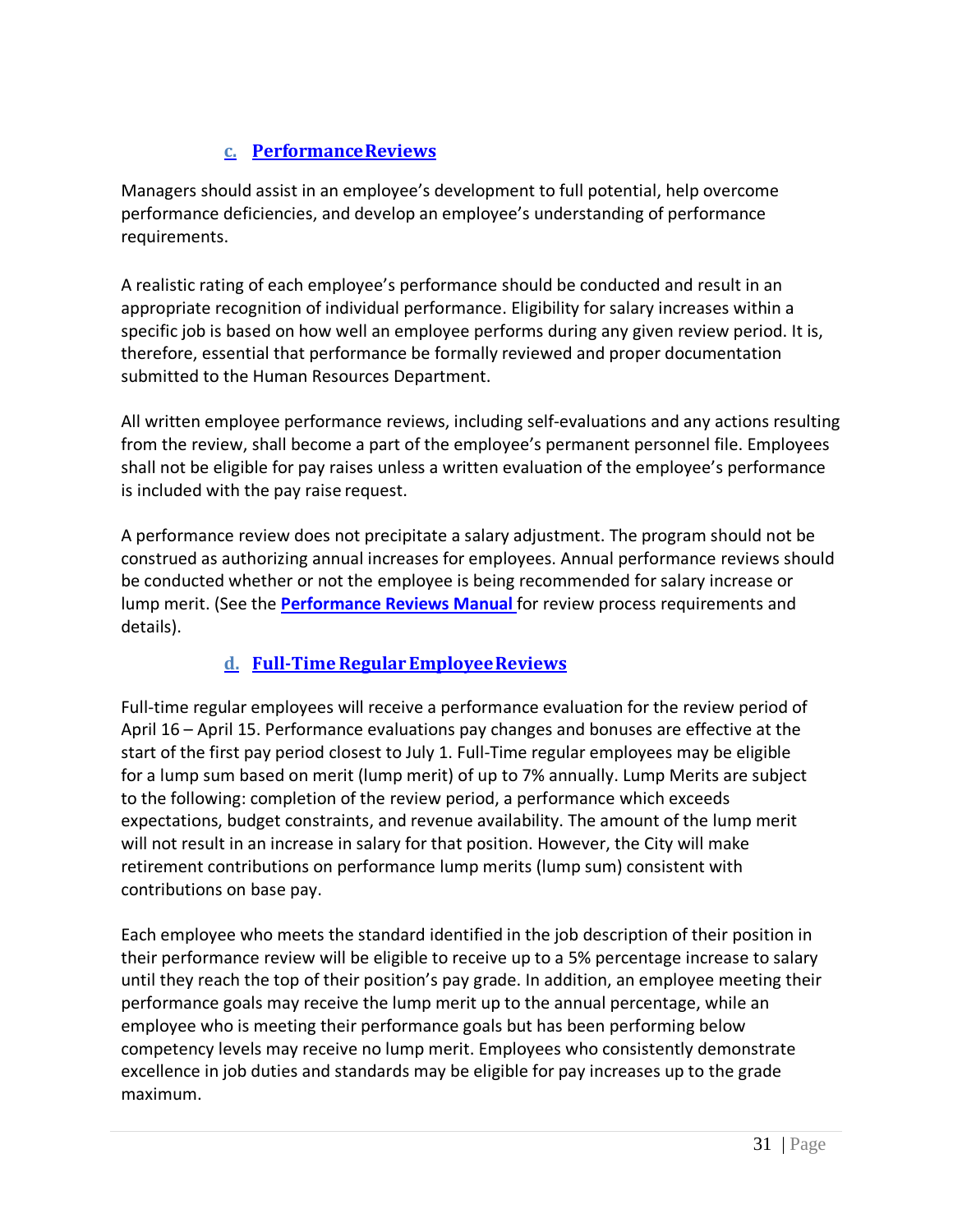Proposed pay raises and lump merits shall be recommended by the Department Manager and approved by the City Manager or, in the case of part‐time employees, the Human Resources Director as the City Manager's designee.

No time spent on leave without pay will count toward lump merit eligibility. If the employee is on leave‐without‐pay status for over 30 days, no time spent on leave‐without‐pay over 30 calendar days will count toward merit increase eligibility. Time considered as leave without pay includes Short‐Term Disability (STD), unpaid Worker's Compensation Leave (WC), Long‐ Term Disability (LTD), Family Medical Leave (FMLA), Unpaid Leave, and unpaid Administrative Leave due to disciplinary actions.

Managers of employees retiring from employment with the City may request a pro-rated lump merit based on time worked during the review period.

<span id="page-31-0"></span>For information on Part-Time, Student Intern & Seasonal Employee performance review bonus programs, see section **4.13 Bonuses**.

### **e. PayuponPromotion**

When an employee is promoted to a higher position classification, the employee shall be eligible for an increase in pay within the higher position classification pay range. The percentage of the increase shall be recommended by the Department Manager and submitted to the Human Resources Director for review. For full-time regular appointments, the Human Resources Director shall submit the recommendation to the City Manager for final approval. Only with approval by the City Manager will an employee be moved to a rate higher than the new hire maximum of the pay range in which they are being promoted.

In the case of part‐time or seasonal employees, changes should be recommended solely to the Human Resources Director as the City Manager's designee for review and approval. The employee's new pay rate must be within the pay grade range assigned to that position.

#### <span id="page-31-2"></span><span id="page-31-1"></span>**4.13 Bonuses**

#### **a. Purpose**

The bonus program is designed to recognize a specific incident, such as recognition for safety efforts, clean accident records, or other on‐the‐job accomplishments and contributions. Gifts and gift cards purchased with City funds and given to employees are considered bonuses and must be categorized and approved per the processes below.

### <span id="page-31-4"></span><span id="page-31-3"></span>**b. BonusCategories**

### **1. InstantBonus**

Any employee may nominate another employee for an instant bonus to a maximum of \$100.00 with the Human Resources Director's and the nominee's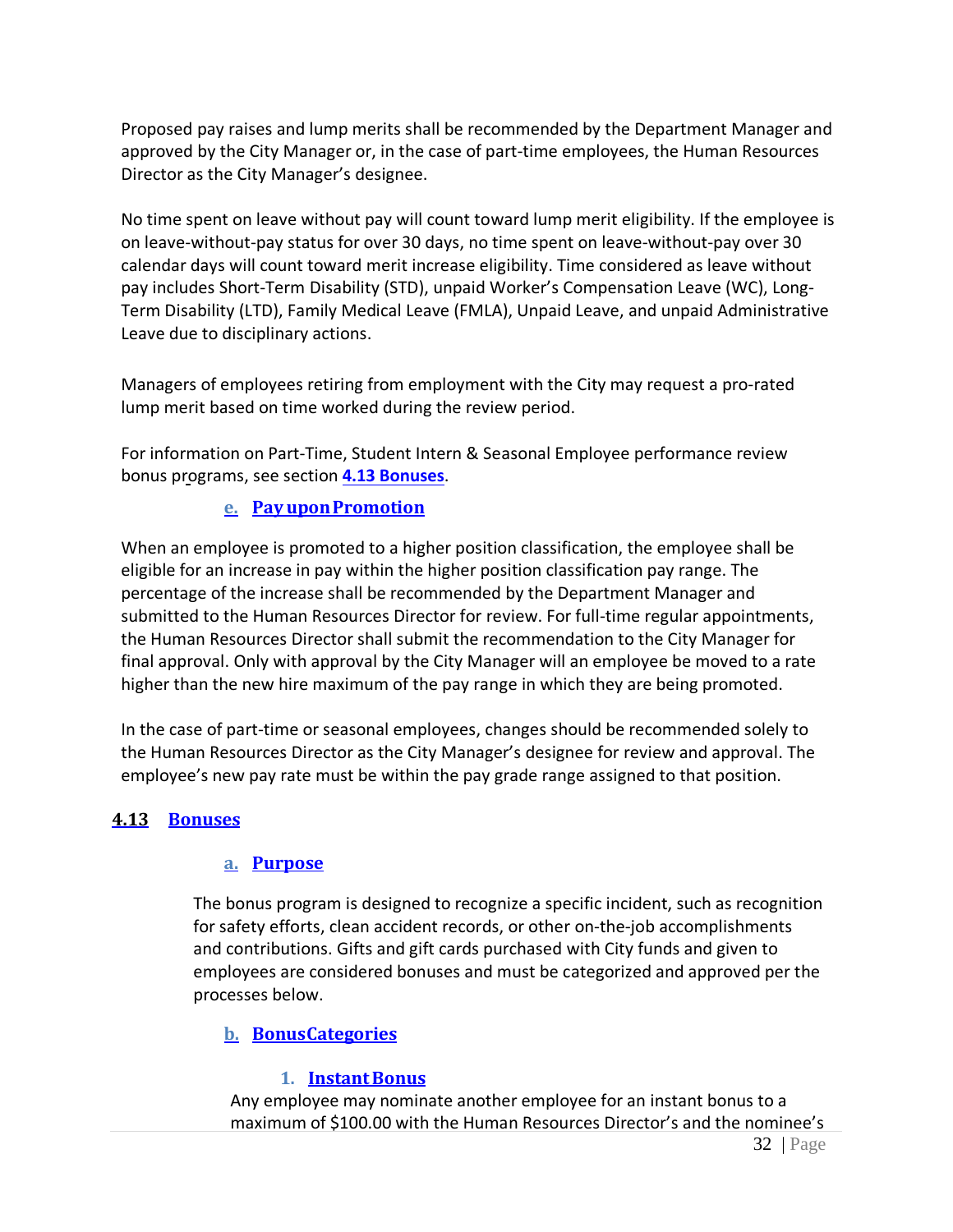Manager's approval. Instant bonuses are grossed up in the payroll system.

2. **Cost Savings Bonus ‐ Outside Normal Job Duties or Description**  Any employee may receive up to 10% of cost savings not to exceed \$3,000.00 that would be realized in the first year following implementing an employee's cost savings idea. Any cost savings bonus requires the prior written approval of the City Manager. Nominations must be in writing and forwarded to the Human Resources Department. The cost savings idea must be outside of an employee's regular job duties or job description. Cost savings bonuses may not be grossed up in the payroll system.

# **3. MeritBonus**

<span id="page-32-0"></span>A merit bonus of up to \$400.00 may be recommended for a full‐time regular employee by their supervisor. Merit bonuses should be reserved for the most productive and estimable performances. They should be based upon the employee's contribution to a department or City essential project, completing a specific project milestone, exceptional meritorious performance, or acknowledging efforts during particularly challenging work. The City Manager must approve any meritorious bonus over \$100.00. Projects or events that are ongoing will not be given a merit bonus beyond the year of implementation. Merit bonuses may be grossed up in the payroll system.

### **4. Part‐Time and/or SeasonalEmployee End‐of‐SeasonBonus**

<span id="page-32-1"></span>A part‐time or seasonal employee who is not eligible for performance or pro shop bonus programs may receive a bonus based on approved end-of-season time and shift requirements, safety, accident record, or other on-the-job accomplishments, specific department criteria. Each department with retention/end-of-season bonus programs must have the criteria by which the bonus is calculated, approved by the City Manager, and on file in Human Resources before any bonus is approved. The City Manager must approve all end-of-season bonuses over \$100.00. These bonuses are funded by individual departments and should be budgeted accordingly, and are not grossed up in the payroll system.

### **5. Part‐timeEmployeePerformanceBonus**

<span id="page-32-2"></span>A part-time employee who has worked at least one year with the City may be eligible for a bonus of up to 4% of their pay during the year in review.

Each department requesting part‐time employee performance bonuses must have the criteria by which the bonus is calculated and the employees eligible approved by the HR Director. Managers should submit the criteria and performance for each staff member along with a recommendation for a bonus. All part-time employee performance bonuses over \$100.00 must be approved by the City Manager. These bonuses may not be grossed up in the payroll system. Human Resources provides funding for part‐time employee performance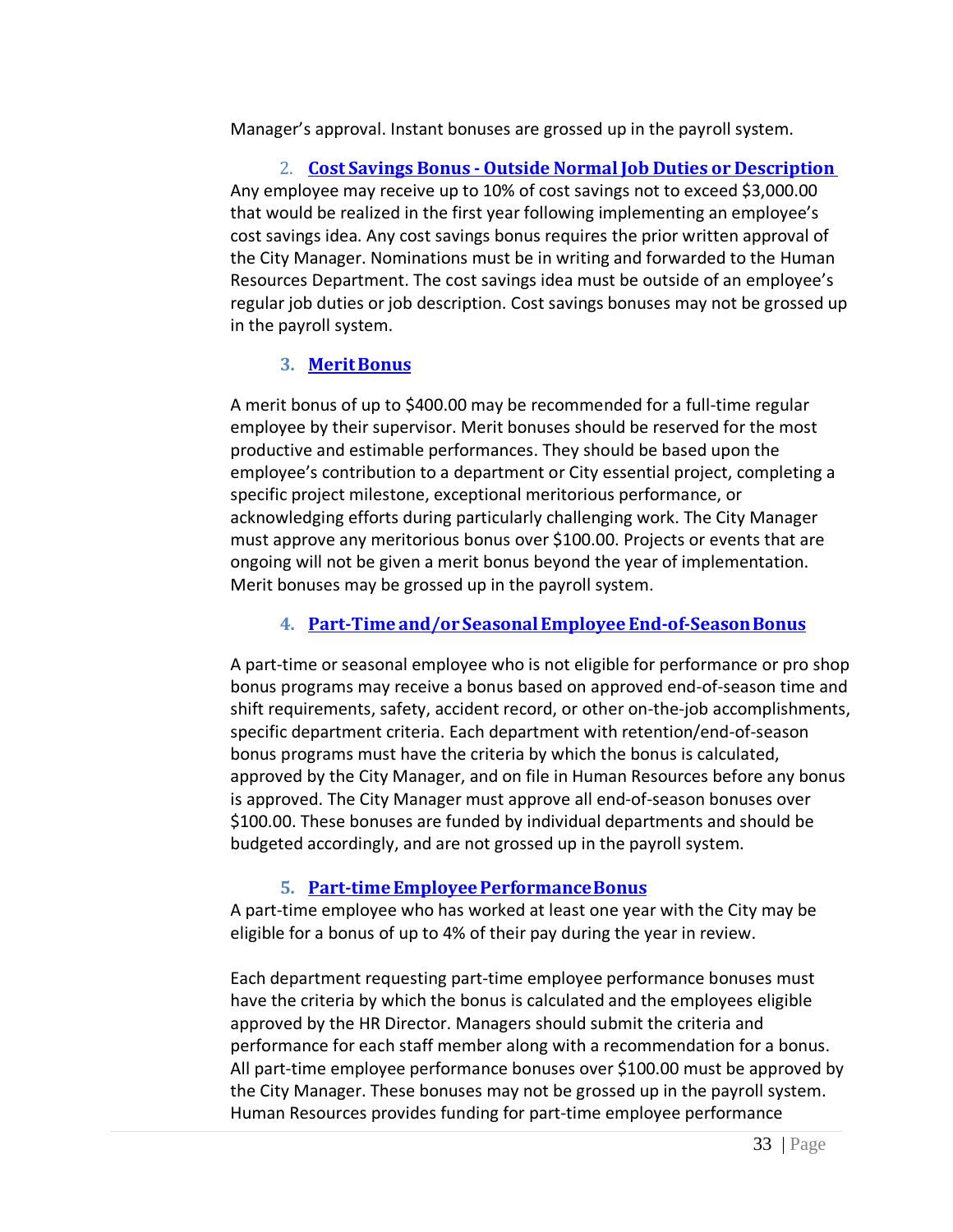bonuses.

### **6. Part‐time or Seasonal Employee Pro ShopBonus**

<span id="page-33-0"></span>Employees whose positions are related to merchandise sales or services may be eligible for a bonus based on sales or pro shop revenue generation. Pro Shop Bonuses are for part‐time or seasonal employees that work in pro shops. The City Manager must approve all Pro Shop Bonuses over \$100.00. Employees who receive these bonuses are not eligible for end-of-season or performance bonus programs. These bonuses may not be grossed up in the payroll system.

### **7. Perfect AttendanceBonus**

<span id="page-33-1"></span>To reward full‐time regular, non‐exempt employees who have been released from probation and who do not use Sick Leave, Sick Leave FMLA, Sick Leave Family, Sick Leave Family FMLA, Parental, Pregnancy, Disability or Workers' Compensation hours, the following incentive will be provided: For each quarter (Jan‐Mar, Apr‐Jun, Jul‐Sep, Oct‐Dec) of perfect attendance, full‐time regular employees will receive a \$100 bonus. If the employee has perfect attendance for the entire calendar year, they will receive an additional \$200 at the end of the corresponding year. The bonuses will be paid within 30 days after the end of the quarter. Perfect Attendance Bonuses may be suspended at any time for any reason by the City Manager. Exempt employees are not eligible for this incentive.

#### **c. Documentation andProcedure**

<span id="page-33-2"></span>Any department requesting performance, pro shop, or end‐of‐season bonuses for part-time employees must have the criteria by which the bonus is calculated, the employees' eligibility approved by the Human Resources Director.

An articulation of the program, the specific reasons, and employee eligibility must be submitted to Human Resources and approved by the Human Resources Director before bonus recommendations. This process must be used for each employee evaluated and accompany an [Employee Position Change Form](https://pclaserfiche.parkcity.org/Forms/Home/StartProcess#/processes) with the appropriate approvals to the Human Resources Department for processing.

Part-time and seasonal employees are eligible for only one performance bonus, an end‐of‐season bonus, or a pro shop bonus. Full‐time regular or employees under Special Employment Agreements do not qualify for end‐of‐season or pro shop bonuses.

### <span id="page-33-3"></span>**4.14 ReleaseTime**

As part of the City's wellness program and with prior supervisory approval, eligible employees may be granted periods of 30 to 60 minutes, up to a maximum of 90 total minutes per week, to participate in an approved physical activity. Release time may only be granted during an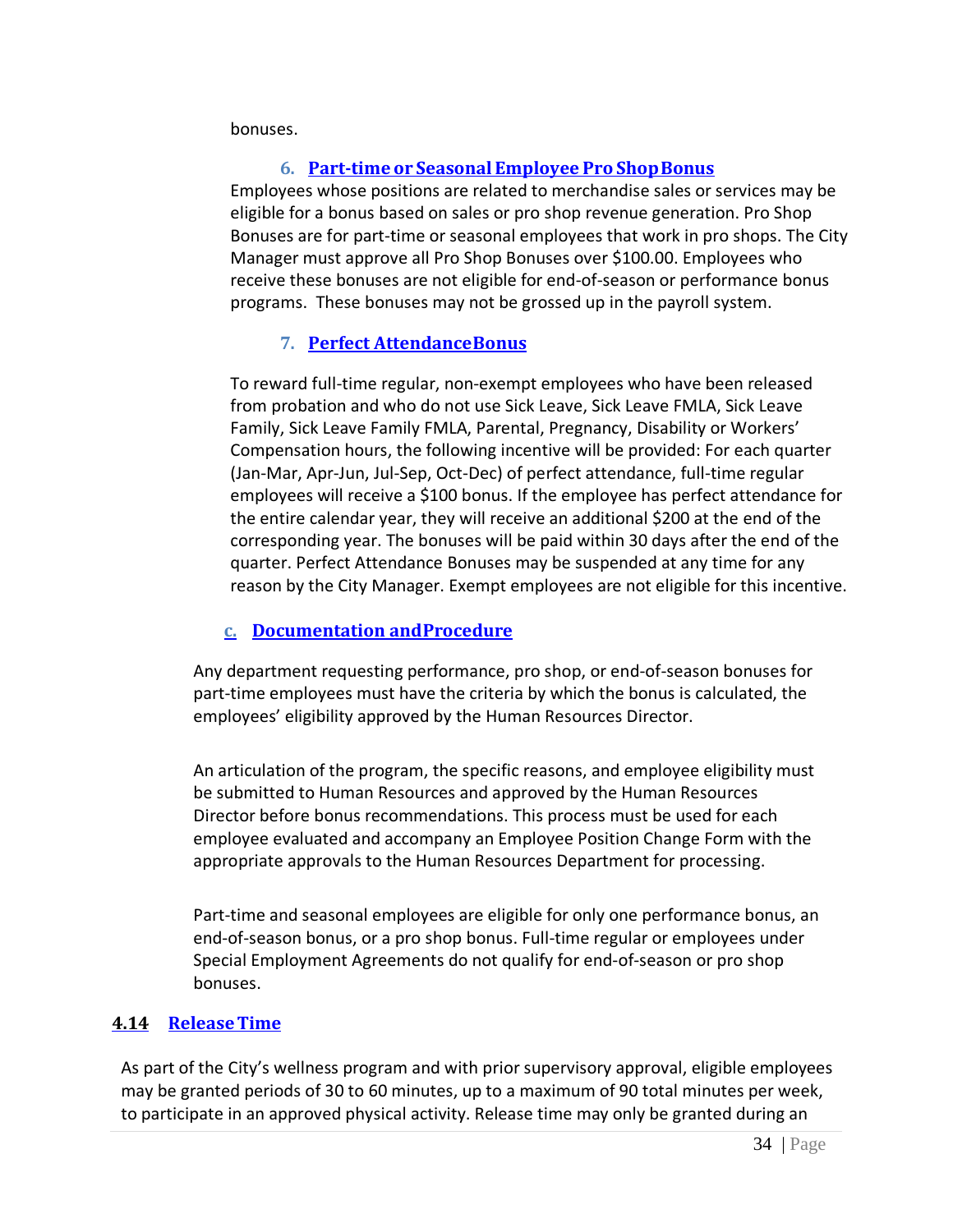employee's regularly scheduled work hours. This benefit is not to be used as commute time or to leave work early to then exercise later but is to be used for physical activity. Release Time may not be available for use during busy seasons or otherwise busy times depending on Manager's discretion. Release time may not impact City operations, and therefore may not be available for all City departments.

Release time is considered "non‐productive" time and is not included in overtime calculations. Employees may not use Release Time to exceed 40 hours in a workweek without the manager's approval. This benefit cannot be used in conjunction with other paid benefit time such as vacation, sick leave, family sick leave, etc., within the same workday. Release Time must be pre‐approved by supervisors depending on department needs. This time is recorded as Release Time on timesheets.

# <span id="page-34-0"></span>**4.15 On‐CallPay**

On‐call employees shall receive \$18.00 per day and a minimum of two hours' pay if called out. Upon callout, travel time is paid to commute to a work site. Except for emergencies when phone conversations are necessary, travel time from work is not paid. On‐call employees may be provided with a City vehicle used only by the employee commuting to and from work and on‐callemergencies.

On‐call employees shall strictly adhere to all City policies and procedures and in particular Section **5.11 Use of Drugs and Alcohol** of this manual. On‐call employees shall not drive City vehicles or perform on‐call emergency services while under the influence of drugs (legal or illegal) or alcohol.

This on‐call policy does not apply to Police Officers (except detectives) or exempt employees.

# <span id="page-34-1"></span>**4.16 Sick Leave & Sick Leave FMLA**

Sick leave is leave with pay granted to a full‐time regular employee suffering from an injury, illness, or disability, which prevents them from performing their usual duties and responsibilities. If an employee is sick, they will be paid at their regular pay rate for work hours missed due to the illness up to 120 hours per illness or occurrence of an illness, and no more than a total of 140 hours per calendar year.

When an employee is absent due to illness, doctor's appointment, or dental appointment, the time will be recorded as Sick Leave on timesheets. Employees taking three or more consecutive workdays as leave will be required to provide documentation of illness or medical necessity from a physician upon return to work to their supervisor or the Human Resources department. Supervisors receiving sick leave notes from employees should forward them to the Human Resources department immediately. It is the responsibility of the supervisor or team to monitor the amount of sick time being used and deal with abusers through the formal disciplinary procedures as provided in section **5.14 Disciplinary Procedures**. Employees with consistent patterns of absences, whether on paid or unpaid leave status, may be subject to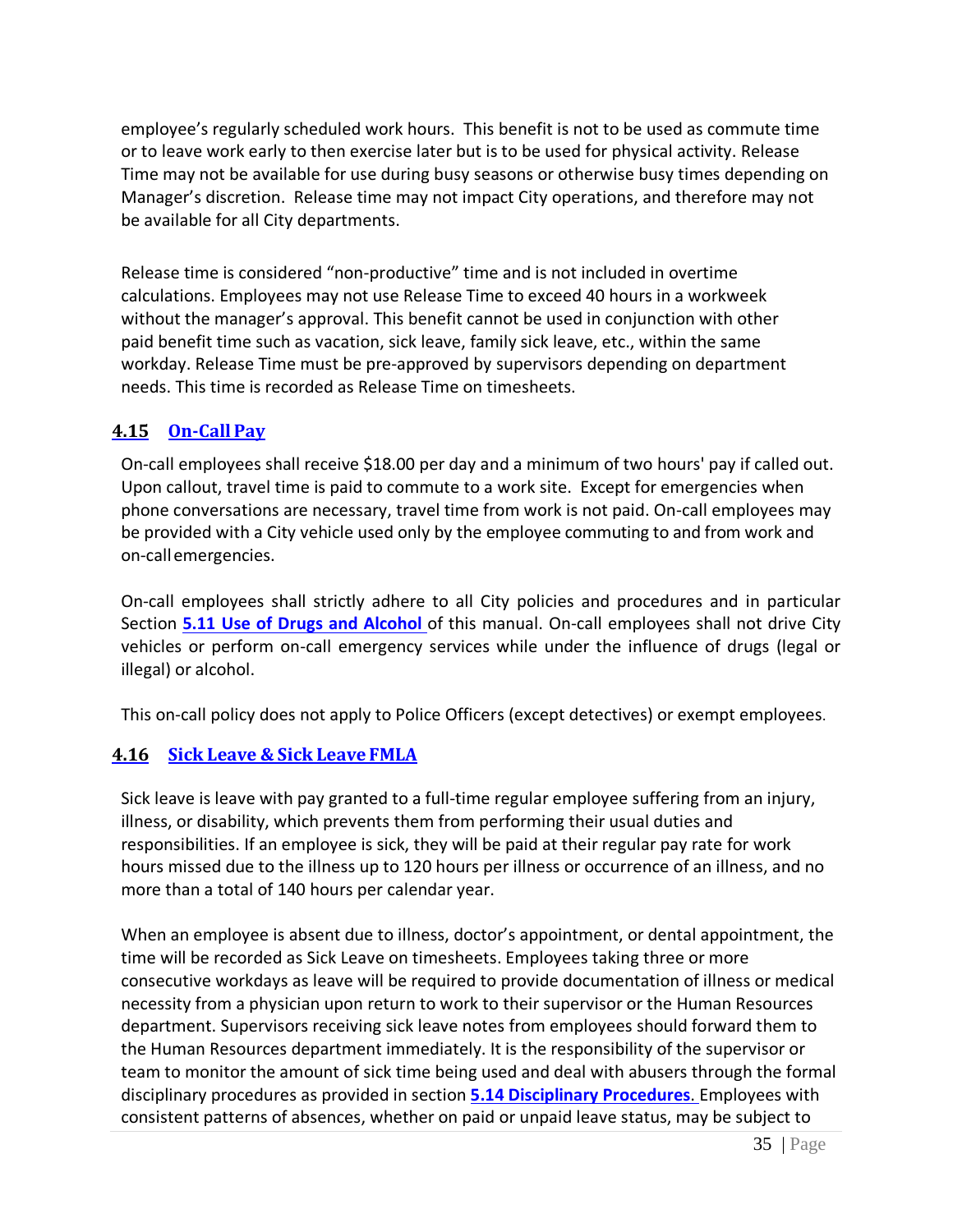disciplinary action up to and including termination. Consistent absences may include Monday and Friday absences, absences before scheduled time off, holidays, or consistent sick leave taken in any month or over several months. This applies to both non‐exempt and exempt status employees.

Employees should inform their supervisors about any non‐emergency, medically necessary surgeries or procedures in advance. The request should be accompanied by a physician's note which must specify medical necessity, prognosis, and a probable return to work date. At the end of 21 consecutive days due to the employee's illness, employees will be placed on Short‐Term Disability status and may opt to supplement pay with a vacation payout. See section **4.23 Vacation Pay**. No more than a maximum of 120 hours of Sick Leave may be used either consecutively or non‐consecutively by an employee for the same occurrence of illness or medical condition.

Employees returning to work with physical restrictions must adhere to sections **3.2 Return to Work from Medical Leave** & **4.21 Light Duty** policies. Employees may not substitute Vacation hours instead of Sick Leave or receive perfect attendance bonuses or any other reason.

Sick Leave used by employees for illnesses or injuries eligible for FMLA status will also be counted toward the 12 weeks of eligibility for Family Medical Leave. Time will be recorded as Sick Leave FMLA on timesheets. See section **4.19 Family Medical Leave**. Sick leave and perfect attendance bonuses are part of the City's core benefits package.

Upon resignation, employees may not use any sick leave hours within the last two weeks (or for the Management Team, four weeks) of their notice. See section **3.5 Resignations & Discharges.**

# <span id="page-35-0"></span>**4.17 Sick Leave Family & Sick Leave FamilyFMLA**

Sick Leave Family is paid leave granted to eligible employees due to an illness or injury of a member of their immediate family, which requires the employee's presence as a primary caregiver. For this policy, immediate family is defined as dependents, children, spouses, parents, domestic partners, and legal guardians. Employees taking more than three consecutive days for qualified family illness will be required to provide documentation of illness or medical necessity from a physician upon return to work.

Employees are allowed a maximum of 120 Sick Leave Family hours per calendar year. After 120 hours of Sick Leave Family due to the same occurrence of illness or medical condition of a member of the employee's immediate family where a medical provider or physician designates an employee as the primary caregiver, an employee may be allowed additional unpaid leave as designated and regulated by the Family Medical Leave Act (FMLA). An employee may supplement unpaid time with a vacation payout. See sections **4.23 Vacation Pay** and **4.19 Family Medical Leave**.

36 | Page Employees returning to work after caring for an immediate family member for more than two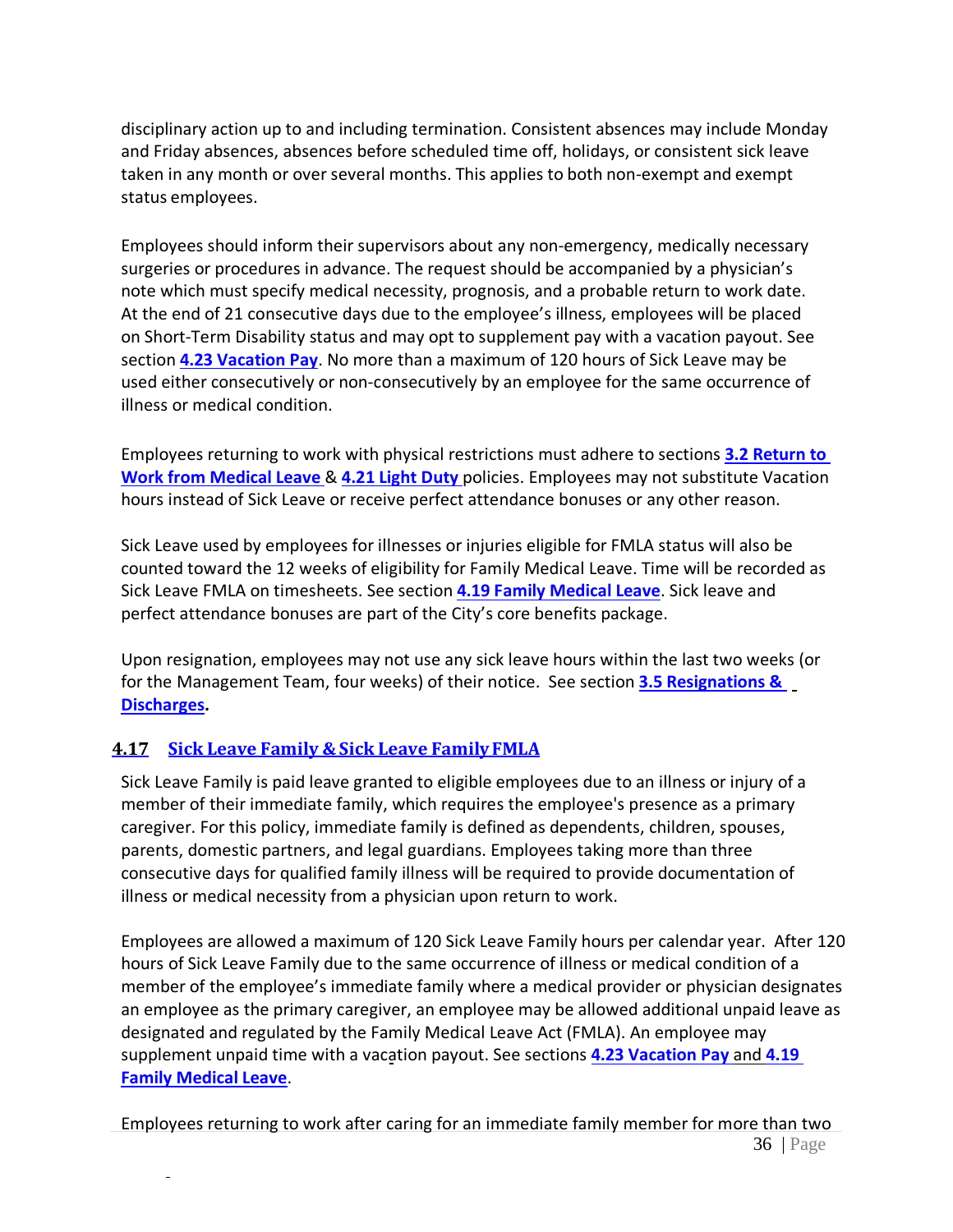consecutive scheduled workdays must adhere to sections **4.20 Return to Work from Medical Leave**. Employees may not substitute Vacation hours instead of Sick Leave or receive perfect attendance bonuses or any other reason.

Sick Leave Family used by employees whose immediate family member is considered to have a serious medical condition will also be counted toward the 12 weeks of eligibility for Family Medical Leave and time will be recorded as Sick Leave Family FMLA on timesheets. See section **4.19 Family Medical Leave**. Sick leave and perfect attendance bonuses are part of the City's core benefits package.

Upon resignation, employees may not use any paid sick leave hours within the last two weeks (or for the Management Team, four weeks) of their notice. See section 3.5 Resignations & Discharges.

### **4.18 Pregnancy and ParentalLeave**

#### **a. Pregnancy Leave**

Paid leave up to 160 hours will be granted to female, full-time regular employees for prepartum and post-partum care and recovery. This includes pre-birth doctor's visits and sick leave due to pregnancy care. Once medical pregnancy leave hours are exhausted, additional unpaid hours may be granted under the Family Medical Leave Act. Employees may supplement unpaid time with a vacation payout. See section **4.22 Vacation Pay**. Paid Pregnancy Leave hours will be counted towards the 12 weeks of leave allowed by the Family Medical Leave Act.

See section **4.19 Family Medical Leave**. Once pregnancy leave hours are exhausted, pregnancy care is not eligible for sick leave coverage. Only full‐time regular employees are eligible for Pregnancy Leave.

Regardless of employee status, nursing mothers are eligible to reasonable unpaid breaks during work time to express milk for their infants for one year after the child is born. A location other than a bathroom will be provided, which is shielded from view and free from intrusion from co-workers and the public.

#### **b. Parental Leave to Provide Care/Assistance to Mother or Child**

Paid Leave of 80 hours will be granted to all full‐time regular employees, including those who also take Pregnancy Leave, to provide care and assistance for the birth or adoption of a child or their mother. Once Parental Leave hours are exhausted, additional unpaid hours may be granted under the Family Medical Leave Act (FMLA). Paid Parental Leave hours will be counted towards the 12 weeks of leave allowed by the Family Medical Leave Act. See section **4.19 Family Medical Leave**. Once parental leave hours are exhausted, Parental Leave is not considered Sick Leave Family coverage unless specifically designated by a physician. Only full-time regular employees are eligible for Parental Leave.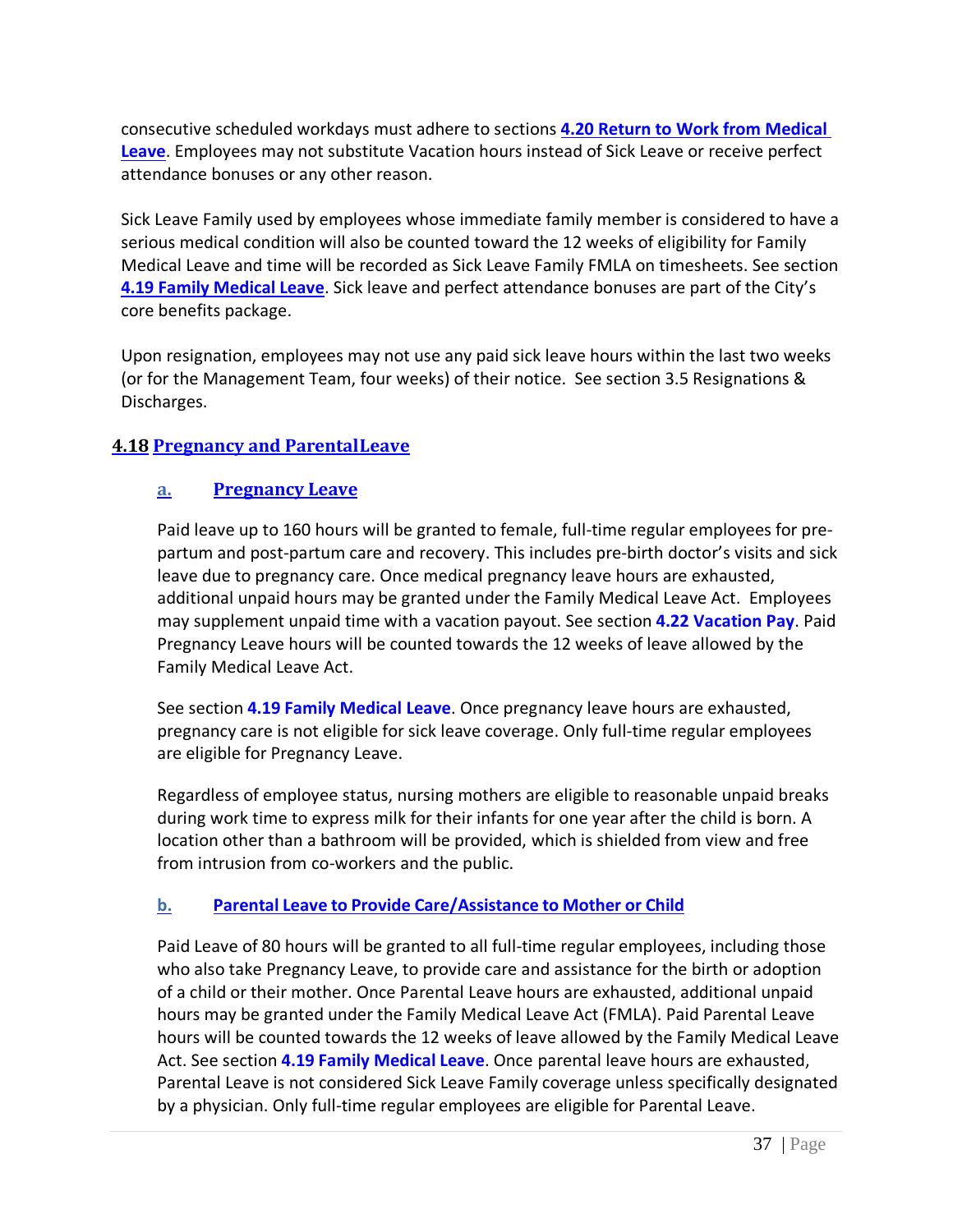### **c. Coordination with Family Medical Leave Policy**

Pregnancy and Parental Leave are counted toward the 12 weeks of eligibility for Family Medical Leave. See section **4.19 Family Medical Leave**.

### **4.19 Family MedicalLeave**

The Family and Medical Leave Act of 1993 (FMLA) grants eligible employees the statutory right to take unpaid leave under specified circumstances. This policy applies to all City employees who have met all of the following conditions:

- Worked for the City a minimum of 1,250 hours in the 1-year period based on a rolling calendar year immediately preceding the request forleave.
- Worked for the City for a total of 12 months. While the 12 months of employment need not be consecutive, employment periods prior to a break in service of seven years or more will not be counted unless the break was occasioned by the employee's fulfillment of National Guard or Reserve militaryobligation.
- Be an active employee.

There are three separate types of leave and applicable requirements: Medical Leave, Qualifying Exigency Leave, and Military Caregiver Leave.

### **a. Medical orQualifying ExigencyLeave**

Eligible employees are entitled to take up to 12 weeks (480 hours) of leave during a 12‐ month period for any of the following:

- the birth or adoption and care of a newborn child of the employee,
- placement with the employee of a son or daughter for adoption or foster care,
- to care for a spouse, child, dependent, domestic partner, or parent with a serious health condition,
- a serious health condition that makes the employee unable to perform their job functions,
- if the employee's spouse, child or parent is a member of the National Guard or Reserves (or a retired member of the regular Armed Forces) and who is either on active or inactive duty and has been notified of an impending federal call or order to active duty in support of a contingency operation. Contingency operations may include but are not limited to a call to war or national emergency declared by the President of the United States or the US Congress.

To be eligible for medical or qualifying exigency leave, the employee must submit a form WH-380 for medical leave and WH-384 for qualifying exigency leave that can be obtained either online through the Department of Labor or from the Human Resources office. The leave taken under this policy may not exceed 12 weeks (480 hours) in any 12‐month period.

# **b. MilitaryCaregiverLeave**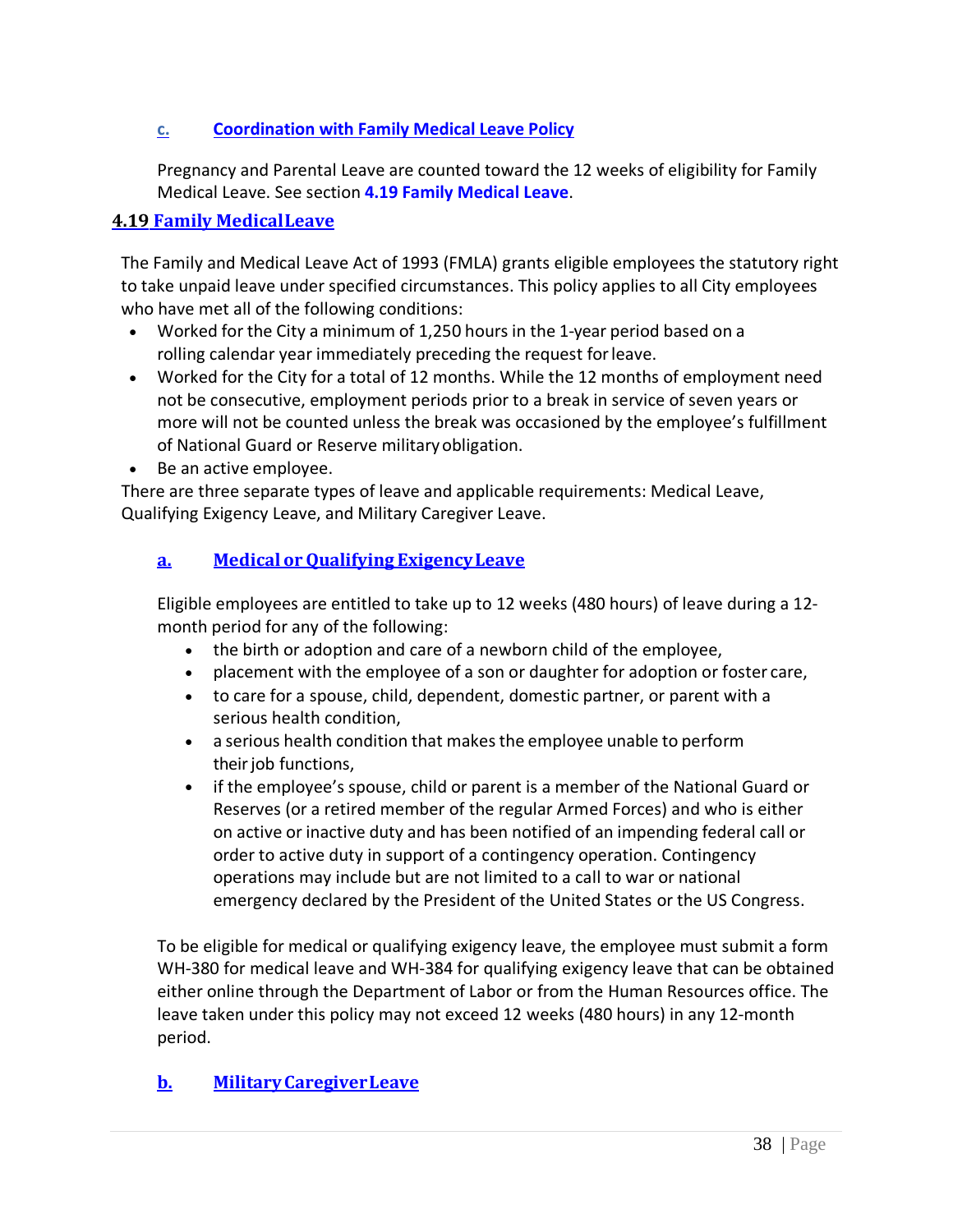Eligible employees may be entitled to take up to 26 weeks (1040 hours) of leave for the care of a spouse, child, parent, or next of kin who is a "covered military service member" undergoing medical treatment, therapy, or recuperation, who must have an outpatient status or be listed on the temporary disability retired list (TDRL) for a serious injury or illness. The serious injury or illness must have occurred in the line of duty while on active duty in the Armed Forces, and the injury must have rendered them "medically unfit to perform the duties of the member's office, grade, rank or rating." The leave taken under this policy may not exceed 26 weeks (1040 hours) of leave in any 12‐month period. To be eligible for Military Caregiver Leave, the employee must submit a form WH-385 for Military Caregiver Leave obtained either online through the Department of Labor or from the Human Resources office.

A "serious health condition" means an illness, injury, impairment, or physical or mental condition that involves one of the following:

- Inpatient care (i.e. an overnight stay) in a hospital, hospice, or residential medical‐care facility, including any period of incapacity (i.e. inability to work, attend school, or perform other regular daily activities) or subsequent treatment in connection with such inpatient care.
- Continuing treatment by a health care provider, whichincludes:
	- o A period of incapacity lasting more than three consecutive, full calendar days, and any subsequent treatment or period of incapacity relating to the same condition that also includes:
		- **Treatment two or more times by or under the supervision of a health** care provider (the first visit must be within seven days and both within 30 days of the first day of incapacity) **or**
		- One treatment by a health care provider (an in-person visit within seven days of the first day of incapacity) with a continuing regimen of treatment (i.e., prescription medication, physical therapy,etc.).
	- $\circ$  Any period of incapacity related to pregnancy or for prenatal care. A visit to the health care provider is not necessary for eachabsence
	- o Any period of incapacity or treatment for a chronic, serious health condition that continues over an extended period requires periodic visits (at least twice a year) to a health care provider and may involve occasional episodes of incapacity. A visit to a health care provider is not necessary for each absence.
	- o A period of incapacity that is permanent or long‐term due to a condition for which treatment may not be effective. Only supervision by a health care provider is required, rather than activetreatment.
	- o Any absence to receive multiple treatments for restorative surgery or for a condition that would likely result in a period of incapacity of more than three days if not treated.

Part-time and seasonal employees who do not work full-time schedules will be eligible for a pro‐rated amount of leave hours based on the total number of hours worked during the qualifying period of 1 year previous to a request for FMLA leave.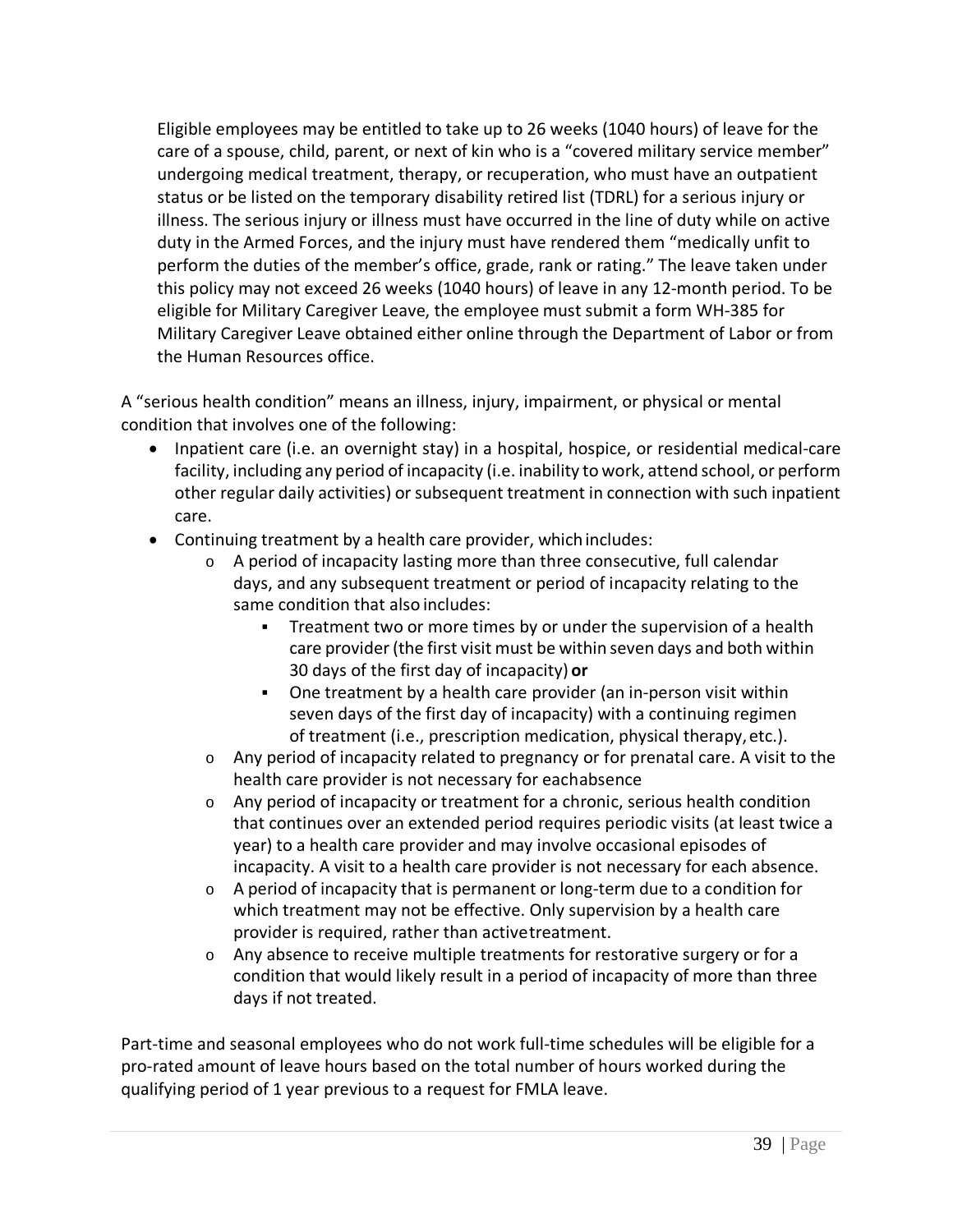The 12‐month period of leave is considered as a rolling 12‐month period, which is measured backward from the current date. When used for a serious medical condition, sick leave, family sick leave, and worker's compensation leave, or leave taken by an employee who is designated as qualifying for Family Sick Leave may be counted toward the 12 weeks of leave. Maternity leave, paternity leave, short-term disability, and long-term disability will also be counted towards the 12 weeks of leave.

The definitions and rules outlined in the Family Medical Leave Act of 1993 and the Department of Labor Rules and Regulations are used to determine if an employee qualifies for leave under this policy. Employees who request leave for their own serious health condition or the serious health condition of an applicable family member are required to provide the City with a complete U.S. Department of Labor Form WH‐ 380 Certification of Health Care Provider. This form can be found online through the Department of Labor and from the Human Resources Department.

When leave is expected to last more than five days, the employee must request the leave, in writing, to their supervisor at least 30 days before the leave, or as soon as practical when the employee is made aware of the need for leave if less than 30days. The request should then be forwarded to the Human Resources Department. Verbal notice of emergency leave must be followed by a written request and applicable forms as soon as possible.

Pending receipt of a form WH-380, 384, or 385, the employee is provisionally entitled to the benefits of the Act, including maintenance of group health insurance benefits. If the certifications do not ultimately establish the employee's entitlement to FMLA leave, the leave shall not be designated as FMLA leave and may be treated as paid or unpaid leave under Park City's established leave policies. If the City has reason to doubt the validity of a medical certification, it may require an employee to obtain a second opinion. The City is permitted to designate the health care provider to furnish the second opinion. However, the selected health care provider may not be employed regularly by the City. This second opinion is at the City's expense. If the opinions of the employees and the City's designated health care providers differ, the employer may require a certification from a third health care provider, again at the City's expense. This third opinion shall be final and binding. The City will provide employees with a copy of the second and third medical opinions, where applicable, upon request.

Before returning to work, the City may require that an employee on leave for their own serious health condition submit a doctor's note that the employee is able to return to work with or without restrictions. See sections **4.20 Return to Work from Medical Leave** and **4.21 Light Duty**.

The City may require a fitness for duty examination, functional analysis, and drug or alcohol testing if it has reasonable cause to believe that an employee may not be physically or emotionally able to perform essential job functions or if necessary, to determine whether an employee performing a physically demanding job continues to be fit for duty. During periods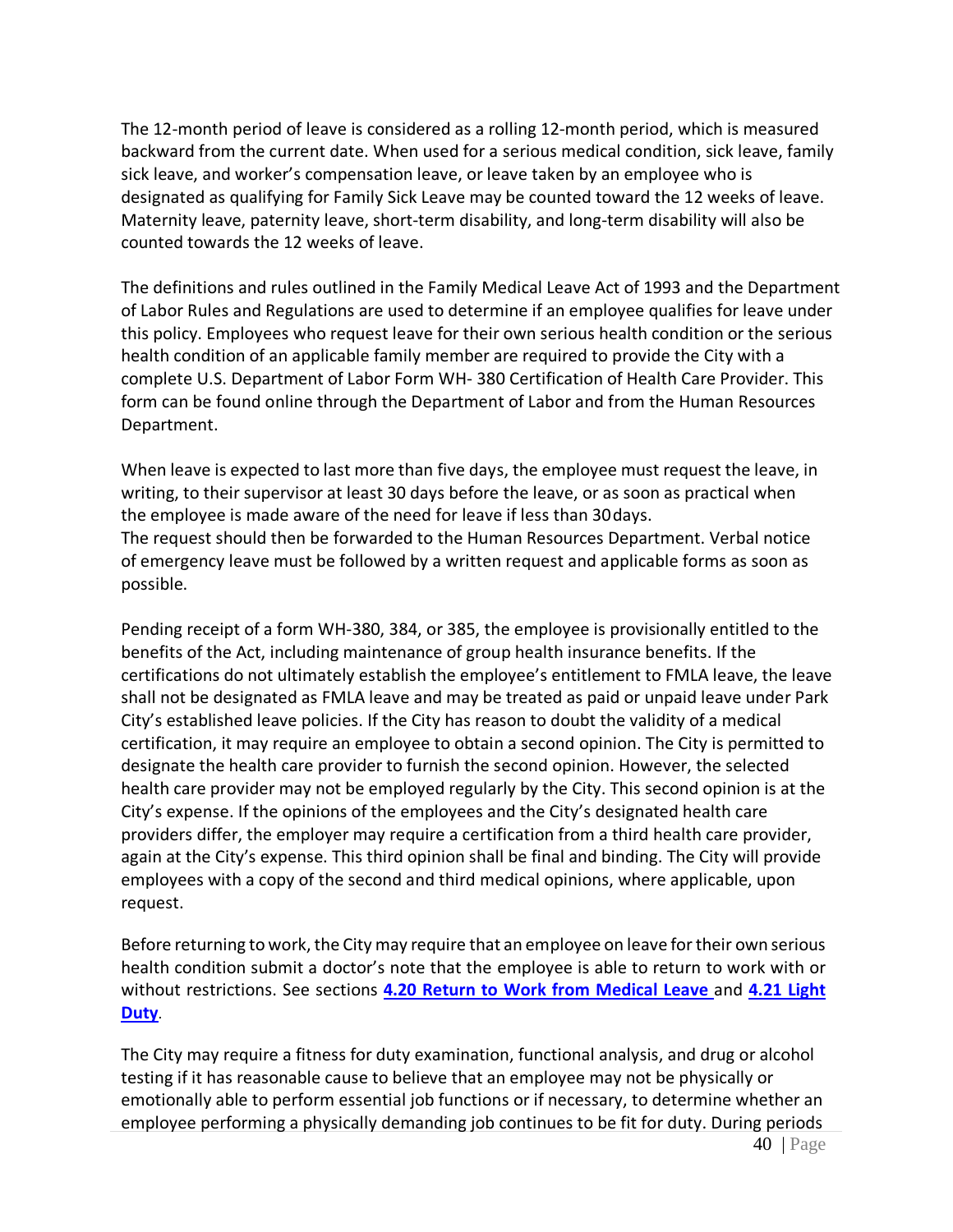of leave taken according to this policy, the City continues to pay the employer's portions of the employee's health insurance premium. The employee is responsible for paying their portion of the monthly health insurance premium. The employee'sfailure to pay the employee portion of any health insurance premium may result in the loss of health insurance benefits.

Married employees who both work for the City are restricted to a combined total of 12 weeks of leave during any 12‐month period if the leave is taken for the birth and care of a child, or the adoption of a child or placement of a child with the employee for foster care. This restriction does not apply to other types of leave the employees may qualify for under this policy.

Eligible employees who take leave under this policy are entitled to be restored to the same position they held when the leave began or to an equivalent position with equivalent pay, benefits, and other terms and conditions of employment. The City reserves the right to designate certain employees as key employees, according to the Family and Medical Leave Act of 1993 (FMLA). Under certain circumstances, key employees may not be entitled to return to work following leave.

The City's Parental, Pregnancy, Short‐term Disability, and Long‐term Disability hours run concurrently with FMLA hours. Other leave, such as accrued paid leave or unpaid leave granted by the City Manager, may, upon approval, be taken by an employee to extend the overall leave duration. However, the protections and benefits provided by FMLA do not apply to leave which exceeds the FMLA leave period per 12‐month or 26‐month maximum.

Employees are not eligible to accrue vacation hours or use other types of paid leave once on unpaid leave. An employee may, if eligible, request a vacation payout during any portions of unpaid or partially paid FMLA leave, up to 100% of regular pay. Any partially paid portion (including worker's compensation, short and long-term disability payments) shall be considered a portion of regular salary when determining payout eligibility. Employees are eligible for payouts only up to their current vacation balance. All vacation payouts will be subtracted from the current balance upon payment. See section **4.22 Vacation Pay**

The application of this policy and any inconsistencies, conflicts, or issues that arise are governed by the provision of the Family and Medical Leave Act of 1993 (FMLA) and applicable federal regulations that interpret the Act.

### **4.20 Return to Work from MedicalLeave**

When an employee returns from any form of approved medical leave (workers' compensation leave, disability leave, sick leave, etc.) with work restrictions ordered by a certified doctor or medical provider, the employee must report with that information to their immediate supervisor and/or the HR department before reporting to duty. The City will then determine whether that employee may return to their regular duties, whether modifications will be made, or if there is no modified work available. See section **4.21 Light Duty**.

41 | Page Employees absent for three or more consecutive workdays or regularly scheduled shifts will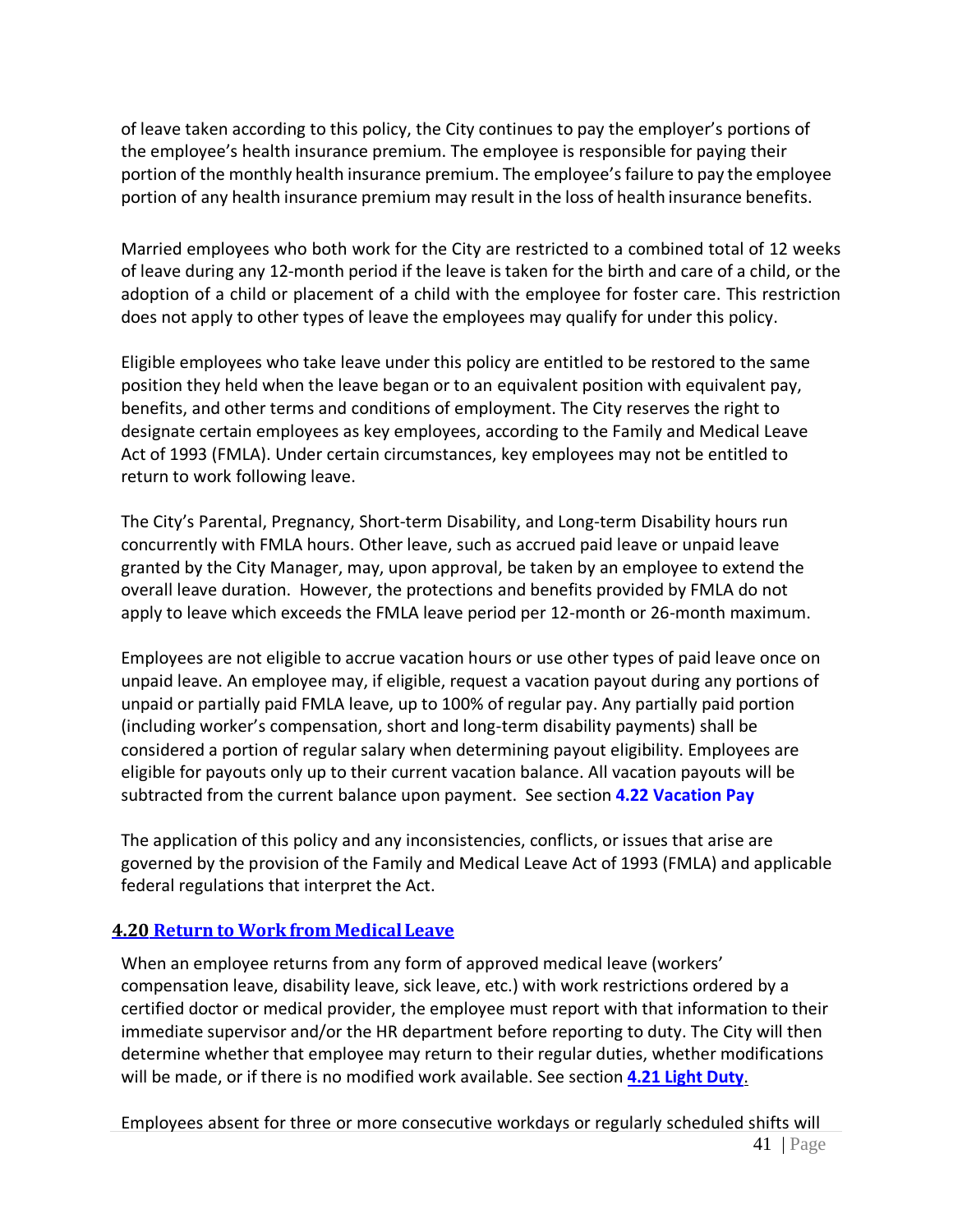be required to provide documentation of illness or medical necessity from a physician upon return to work to their supervisor or the Human Resources department for any of the following types of leave: Sick Leave, Sick Leave FMLA, Family Sick Leave, Family Sick Leave FMLA, Worker's Compensation Leave, Short‐Term Disability, and Long‐Term Disability. For an employee regularly scheduled to work Monday‐Friday, the weekend is not excluded from consecutive absences. For example, a doctor's note is required for absences Friday, Monday, and Tuesday if the employee regularly works Monday - Friday.

### **4.21 Light Duty**

Light Duty / Return to Work policies are highly effective in containing and reducing an employer's costs of Workers' Compensation and disability-related leaves. Enabling the earliest possible return of injured/sick workers to perform productive work within their physical capabilities may also promote quicker employee rehabilitation by keeping the employee active and part of the work environment. It ultimately facilitates the employee's return to their regular position once released from light duty.

Light Duty is prescribed by a physician due to an employee's work-related injury, personal injury or disability. It temporarily restricts an employee's physical abilities. These restrictions may present obstacles to the employee's ability to perform tasks required by their normal position. Light duty enables supervisors to modify the employee's position to accommodate the restrictions or allow other positions or tasks within the City to be temporarily filled by the employee. Light duty may also be referred to as modified duty, limited duty, alternate duty, restricted duty or transitional duty.

This policy applies to all City employees, including full-time regular, part-time nonbenefitted, seasonal, and special employment agreements, from all City departments.

Light duty assignments are developed at the City's discretion based on physical capability, skills, City needs, and the availability of light-duty assignments. Light duty assignments will be re-evaluated every 80 hours. The City will determine appropriate work hours, shifts, duration, and locations of all work assignments. The City also reserves the right to determine availability, appropriateness, and continuation or cancellation of any light-duty assignment at any time for any reason.

Preferably, light-duty assignments will be a modification of the employee's current position. If this is not possible, an assignment within the same department or any other department or location within the City will be considered. Telecommuting may also be considered in certain cases. The assignment may require the employee to work a different schedule and/or hours per week than normally done. The employee will continue to be compensated at their same salary for hours worked. If the employee holds more than one position and light-duty is not due to a work-related injury, the employee may receive the salary equivalent to the lowest salary held.

42 | Page The employee's salary will be charged to their normal department even if temporarily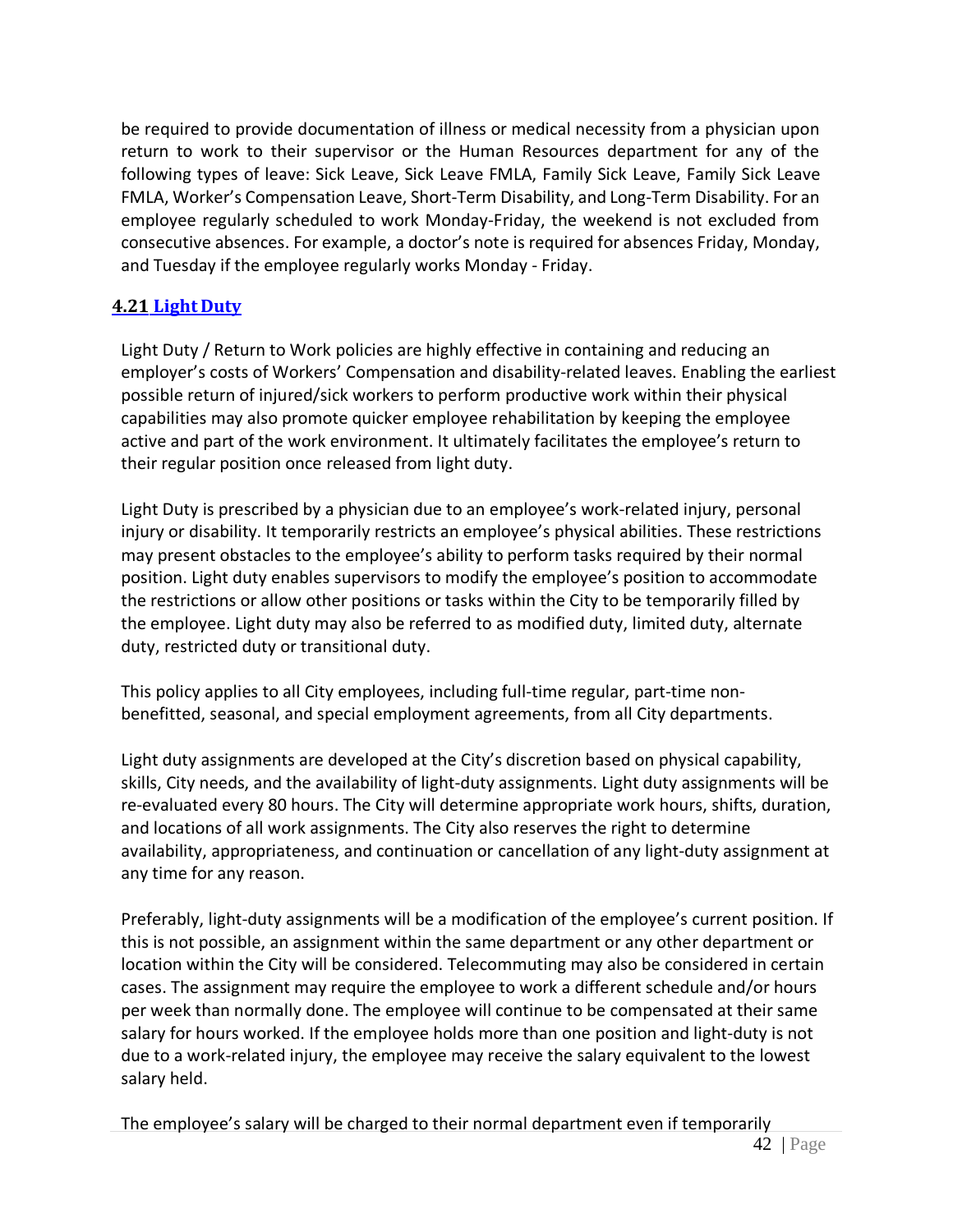assigned to another department.

Light-duty assignments may be approved for eligible employees for up to 90 consecutive days. The employee will not be displaced from that assignment during the 90‐day period by another employee who subsequently requires light duty. The light-duty assignments may change or be terminated within the 90 day period depending on City needs at any time for any reason.

The City may allow the employee to extend their light-duty beyond the 90-day period. However, the City reserves the right to terminate the assignment at any time for any reason. Upon a physician's note stating the employee's ability to return to full duty without restrictions, the light-duty assignment is immediately terminated, and the employee will be reinstated into their normal position.

This policy does not limit the rights of employees covered by the Americans with Disabilities Act (ADA) to seek reasonable accommodations as provided under that law as amended. It also does not limit an employee's rights and protections under the Family Medical Leave Act (FMLA).

An employee returning from any form of approved leave, including Workers' Compensation, Short or Long-Term Disability, or Sick Leave with work restrictions ordered by a physician must submit that information to their supervisor before reporting to duty. The City will then determine whether that employee may return to their duties or whether modifications will be made.

The employee assigned to light duty must not exceed the duties of the position or go beyond the doctor's restrictions. The employee will submit all appropriate medical notes to their regular supervisor and also their temporary supervisor if assigned to a different department. If any medical restrictions change, the employee must notify their supervisor(s) immediately and provide a copy of the new medical release.

Supervisors will monitor work performance to ensure the employee does not exceed the requirements set by the attending physician. They will forward all documentation received to the Human Resources Department.

Upon receipt of a physician's note indicating an employee return to work with light-duty restrictions:

- The supervisor will evaluate the possibility of modifying the employee's current position to accommodate the physical restrictions.
- If the supervisor is unable to accommodate the restrictions, they will inform the Department Manager, who will evaluate other assignments within the department for temporary placement.
- If the department is unable to provide the employee with light-duty, HR will try to find proper placement elsewhere in the City and will inform the supervisor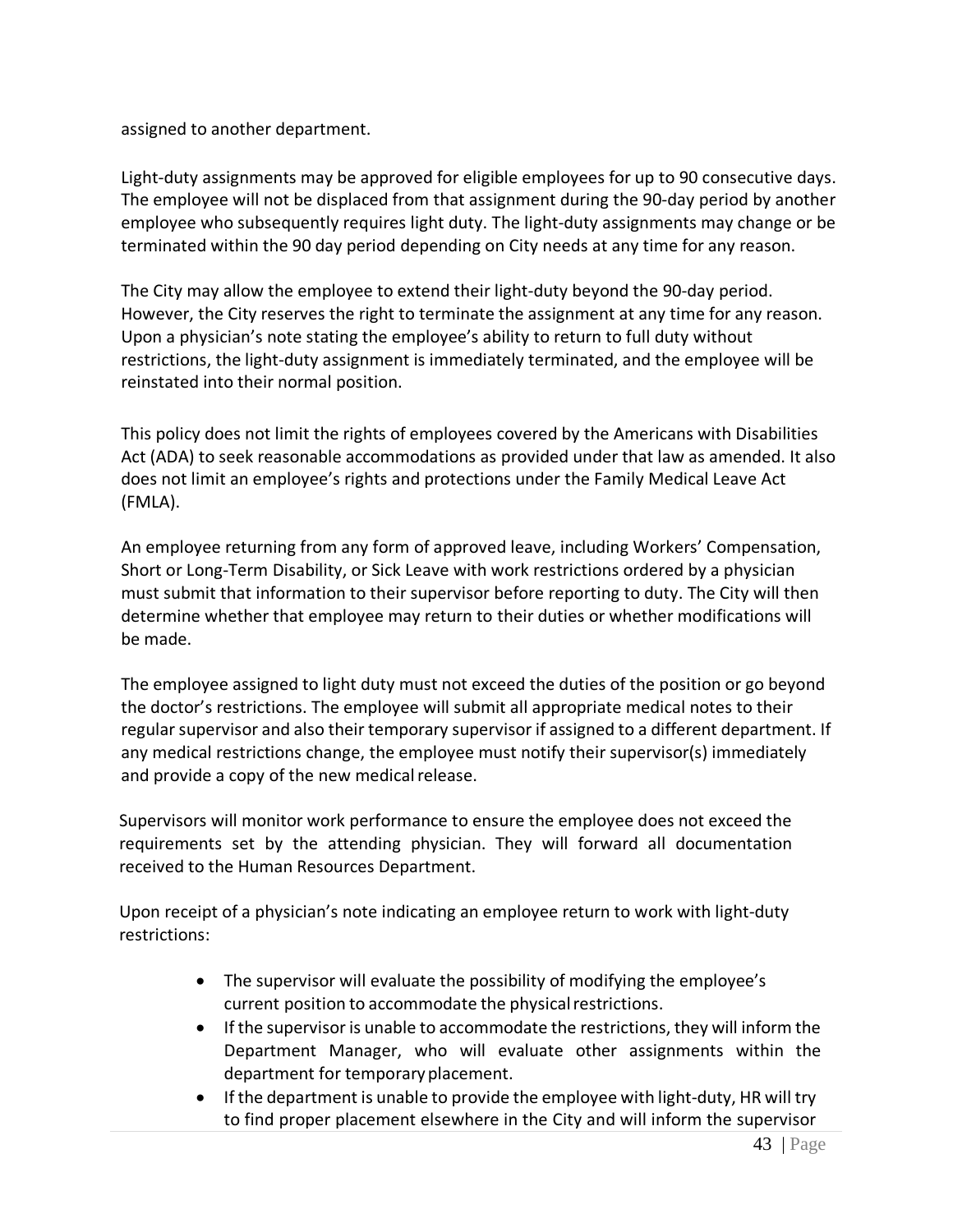of the assignment.

- HR will complete the "Light Duty Assignment Record" form and ensure the lightduty assignment is in compliance with the employee's restrictions. HR will ensure that the employee and the supervisors are aware of their responsibilities and will track the duration of the assignment.
- The employee must submit all physician follow-up notes to their normal supervisor and if assigned to a different department, will also give a copy of this note to their assignedsupervisor.
- Upon receipt of a return to full duty note from the physician, the employee will be promptly returned to their normal position.

### **4.22 DisabilityAccommodations**

**Equal Employment Opportunity Employer** ‐ The City is committed to providing equal employment opportunities for all employees and job applicants. As part of that commitment, the City seeks to implement all applicable provisions of the Americans with Disabilities Act (the "ADA"), as amended, and related state law. It is the City's policy not to discriminate against qualified individuals with disabilities with application procedures, hiring, advancement, discharge, compensation, training, or other terms, conditions, and privileges of employment. Ability, not disability, is the basis for employment decisions. It is the City's policy to provide reasonable accommodation to qualified individuals with a disability. A qualified individual with a disability shall not include any employee or applicant who is currently engaging in the illegal use of drugs when the City acts based on such use.

### **a. Requesting anAccommodation**

The accommodation request process is interactive. It requires cooperation and communication between both the individual requesting accommodation and the City. Qualified employees or applicants with disabilities may request a reasonable accommodation. The need for accommodation may be brought to the attention of the City in any of the following situations:

- A job applicant may request an accommodation with respect to the job application process.
- A new employee may request an accommodation to perform the essential functionsof the job.
- An employee returning to work after experiencing an illness or injury may request an accommodation.
- A current employee with a disability whose medical condition has changed may request an accommodation for the first time or a change in accommodation or
- Any employee with a disability may request accommodation at any time.

An employee is not required to disclose the diagnosis of their condition or the details of their medical treatment when requesting an accommodation when both the disability and the need for reasonable accommodation are obvious. However, the employee must notify the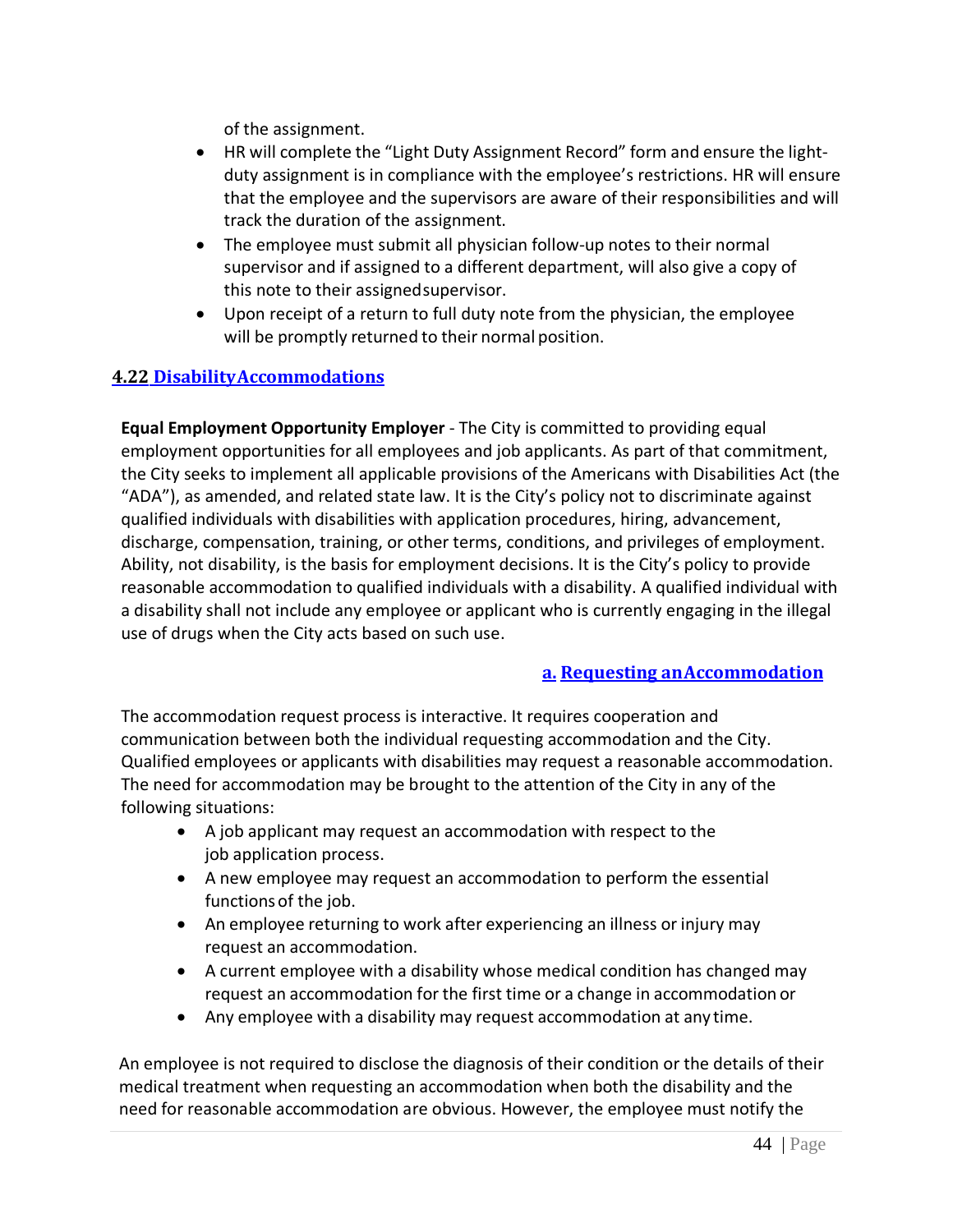City of a need for accommodation for a reason related to a medical condition.

Medical documentation may be required to evaluate and process an accommodation request when the disability or the need for accommodation is not obvious. If such information is needed, employees are encouraged to use the [Medical Information Request Form,](https://pclaserfiche.parkcity.org/Forms/Home/StartProcess#/processes) found on ADP under "Employee Forms" or from the HR Department.

Qualified employees or applicants with disabilities may request an accommodation by filling out a **Reasonable Accommodation Request Form** and returning it to the **HR Director**. This form is found on the employee portal under the tab "Forms" or may be obtained from the HR office. Employees may also request an accommodation by notifying any of the following responsible persons of a need for accommodation:

- City Manager
- Assistant CityManager
- HR Manager
- Department Manager/Director
- ImmediateSupervisor/Manager

Employees who suffer from a mental or physical impairment that interferes with their ability to perform their job are encouraged to submit a Reasonable Accommodation Request Form or discuss their situation with any of the responsible persons identified above.

The interactive process should be documented with the ADA Interactive Process Worksheet found on ADP under "Forms" and from the HR Department.

### **b. SupervisorResponsibilities**

If any employee approaches a supervisor about an accommodation or health problem, the supervisor may not ask the employee for personal medical information. Instead, the supervisor should immediately contact the Human Resources Director, even if the employee does not make a specific accommodation request. Should the employee choose to disclose personal medical information to a supervisor (which the supervisor should discourage), the supervisor should advise the employee that disclosure is not necessary, that such information will be kept confidential, and that such information will be discussed only with the Human Resources Director and other necessary persons. Supervisors must keep the employee's request confidential and help ensure the accommodation's work‐related effectiveness.

TO ENSURE THAT REQUESTS FOR ACCOMMODATION ARE HANDLED APPROPRIATELY, SUPERVISORS/MANAGERS SHOULD NOT ENGAGE IN THE INTERACTIVE PROCESS OR OTHERWISE DISCUSS THE MEDICAL CONDITION WITH AN EMPLOYEE BUT MUST IMMEDIATELY CONTACT THE HUMAN RESOURCES DIRECTOR.

Supervisors are expected to support reasonable accommodations once approved. If a Supervisor has any concerns about the impact of a medical condition or any reasonable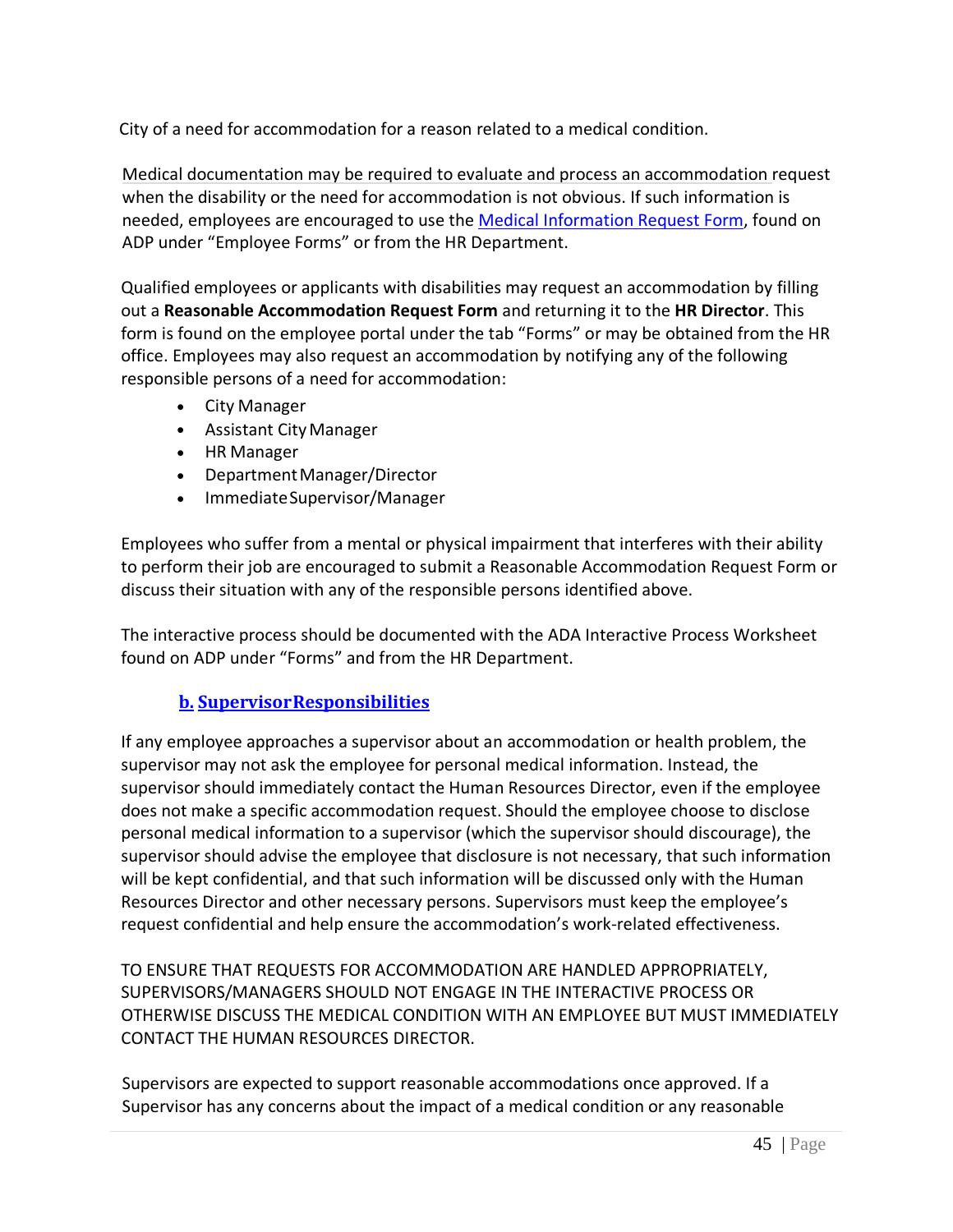accommodation on an employee's job performance or impacts to the department or City, the Supervisor should contact Human Resources. The Supervisor should not raise any concerns with the specific employee or employees generally.

### **c. Response toAccommodationRequest**

The City will respond to a disability accommodation request as quickly as possible. When the HR Director receives an accommodation request, they will engage in an interactive process with the employee to clarify their needs and to determine whether and what reasonable accommodation is appropriate under the circumstances. The HR Director will analyze the following factors in determining the reasonableness of the accommodation requested by an employee:

- 1. Is the employee otherwise qualified to perform the essential job functions?
- 2. Will the accommodation accomplish the desired result, i.e., allowing the individual to effectively perform the job's essential functions?
- 3. Will the accommodation create an undue hardship?
- 4. Does the accommodation raise any safety concerns?

Essential job functions are those that an employee must be able to perform, with or without accommodation. They cannot be removed from the position without changing its nature. Job duties that are not essential may be modified, eliminated, replaced, or restricted as part of the accommodation process.

The HR Director is responsible for evaluating the considerations listed above and approvingor not approving all accommodation requests. The HR Director may perform this evaluation in conjunction with other necessary persons. If an employee is not satisfied with the response to an accommodation request, they are encouraged to promptly discuss their concerns with the Human Resources Director or any other responsible person identified in section (a) above. See section **6.5 American with Disability ActComplaints**.

Nothing in this policy is intended to create any contractual rights and does not create any obligations beyond federal or state law requirements.

### **4.23 Holiday Pay & PremiumPay**

The City provides 13 paid holidays each year for full‐time regular employees (11 City‐observed holidays and an additional floating holiday eligible employees may use at their discretion).

For each of the City‐observed holidays listed below, all full‐time regular employees are eligible to receive eight hours of holiday pay. Only those employees who permanently work shifts of 10 or more hour shifts will be eligible to receive 10 hours of holiday pay.

| New Year's Day         | January 1              |
|------------------------|------------------------|
| Martin Luther King Day | 3rd Monday in January  |
| Presidents' Day        | 3rd Monday in February |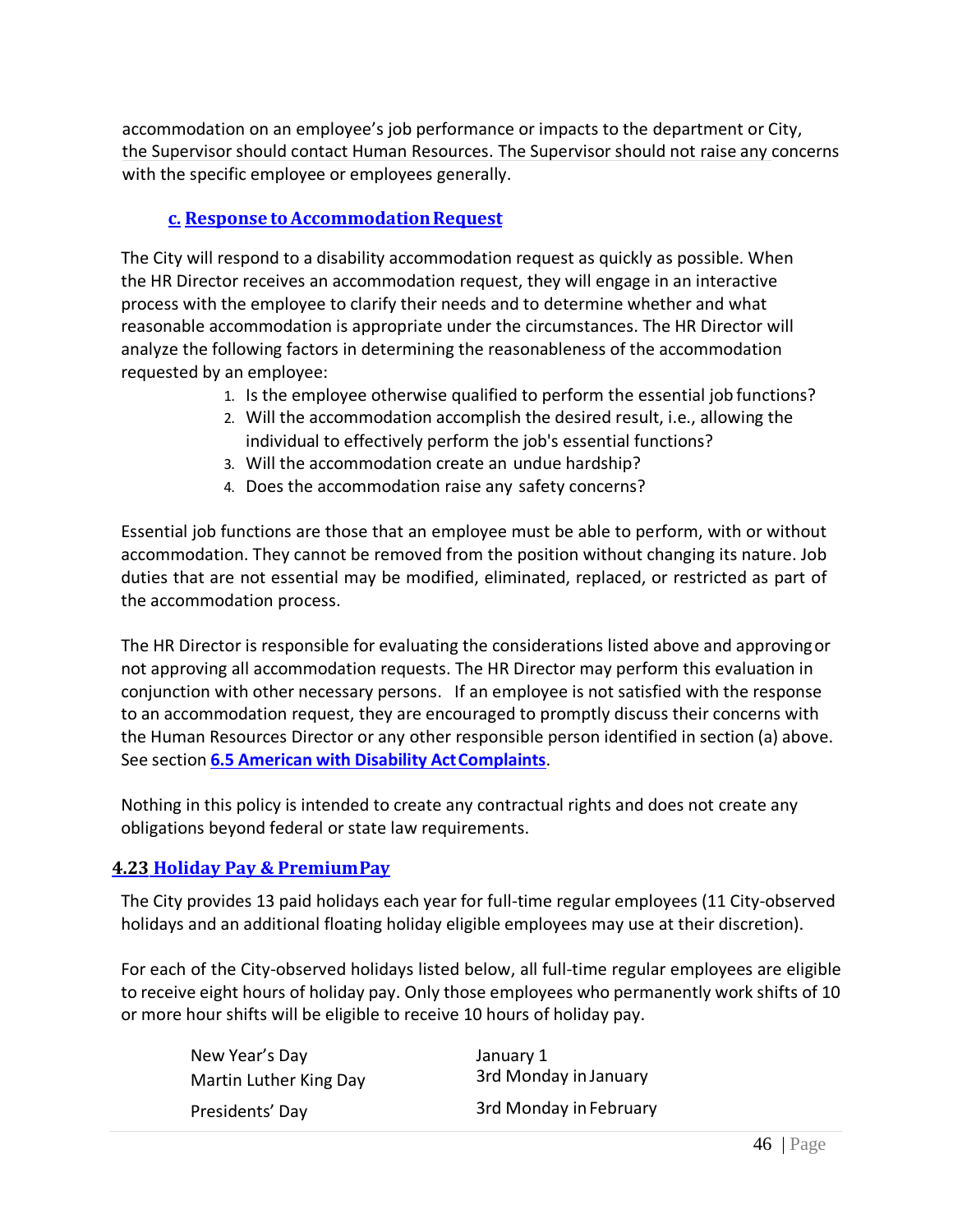| <b>Memorial Day</b>                                        | Last Monday in May                            |  |
|------------------------------------------------------------|-----------------------------------------------|--|
| Juneteenth                                                 | June 19                                       |  |
| Independence Day                                           | July 4                                        |  |
| Pioneer Day                                                | July 24                                       |  |
| Labor Day                                                  | 1st Monday in September                       |  |
| Thanksgiving                                               | 4th Thursday after the 1st Monday in November |  |
| Day after Thanksgiving                                     | 4th Friday after the1st Monday in November    |  |
| Christmas Eve (or Day after Christmas) December 24 (or 26) |                                               |  |
| Christmas                                                  | December 25                                   |  |

If the holiday falls on a Saturday, the City will recognize the day before (Friday) as the holiday. If the holiday falls on a Sunday, the City will recognize the day after (Monday) as the holiday. Only the City Manager may change the holiday schedule. Holiday pay is paid, and City offices are closed on City Manager approved City-recognized holidays only.

All city employees are eligible for Premium Pay on holiday days worked. Premium Pay is equivalent to one-half an employee's regular pay and is paid in addition to straight time. Premium Pay is paid on the actual dates of Federal holidays listed above only, regardless of the City recognized holiday (which changes to fall only on weekdays as described above).

Most eligible employees will have the day off and receive 8 hours of holiday pay. Holiday pay hours are not considered productive time and therefore are not used in the calculation of overtime. Employees who are required to work on a holiday will receive holiday and premium pay according to the following policy:

- 1. Full-time regular employees who work regularly scheduled shifts of 10 hours or greater are eligible for 10 hours of holiday pay. Those employees working less than a regularly scheduled 10 or more hour shift will be paid for 8 hours of holiday pay.
- 2. Exempt, full-time regular employees who are required to work on a City-recognized holiday may, at the City Manager's or department manager's discretion, be given but are not entitled to administrative leave at another time for working the recognized holiday. Holiday is only paid on those holidays recognized by the City and approved by the City Manager. Premium Pay is only paid on the holiday dates listed above.
- 3. In addition to the above list of City‐observed holidays, full‐time regular employees are granted an 8 hour "Floating Holiday," which can be taken at their discretion with the supervisor's approval. New employees must be released from probation and have six months left in the calendar year to be eligible for the floating holiday. The floating holiday is granted on the first day of the year to eligible employees and must be taken in the calendar year it is given, or it is lost. It cannot be carried forward past December  $31^{st}$ .
- 4. Special Events Police officers who work voluntarily, and are not required to work holidays, are exempted from premium pay and will receive a rate equal to their hourly wage only.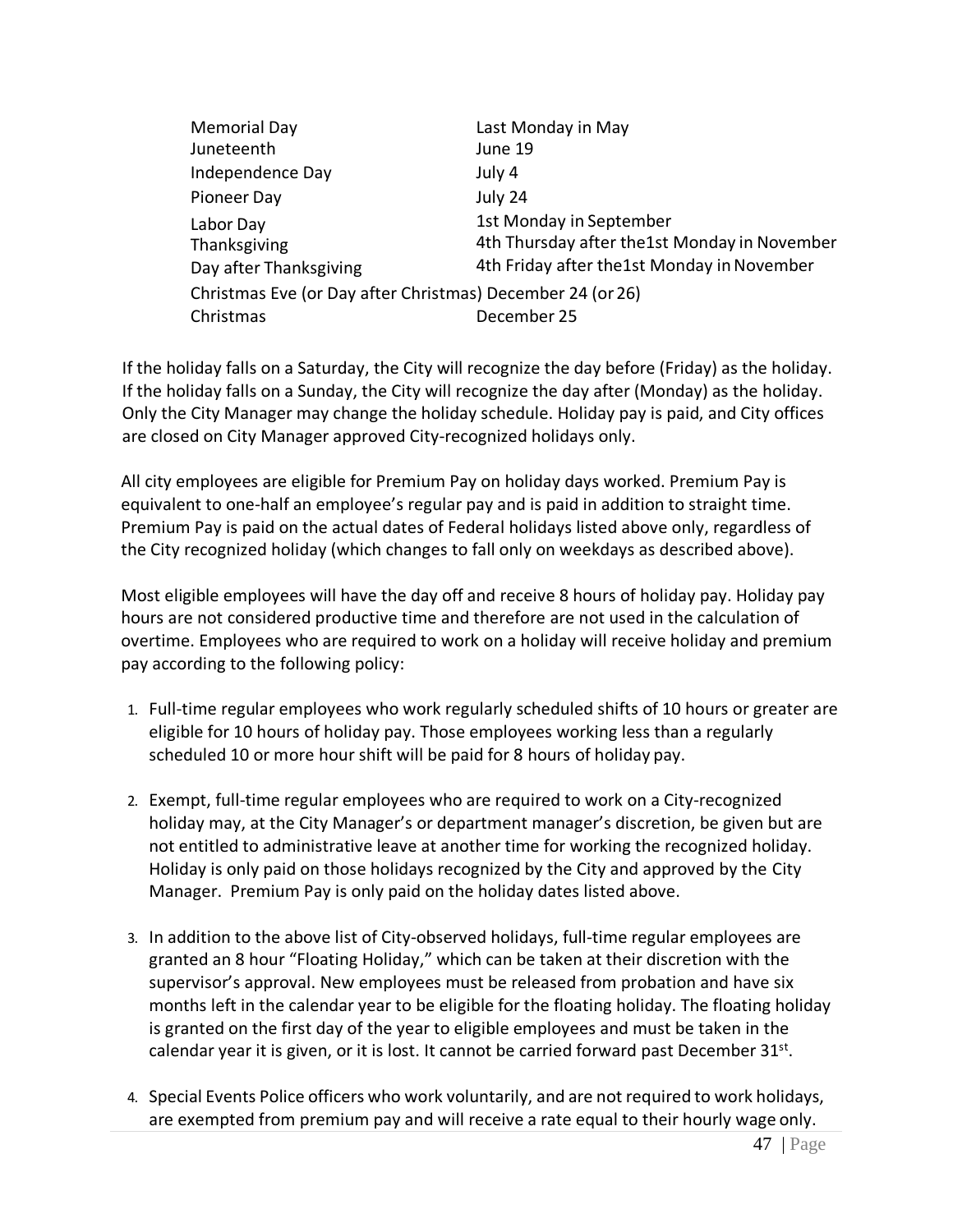### **4.24 VacationPay**

Only full-time regular employees are granted vacation pay. Employees are encouraged to take their vacation in blocks of time whenever possible. Because individual circumstances vary, the amount of vacation time an employee may use at one time will be left to the discretion of the Department Manager. Vacation leave must be pre‐approved by the employee's Department Manager.

The vacation allowance for eligible employees for each vacation year is based on length of service according to the following schedule:

| <b>Completed Years of Service</b> | <b>Vacation Accrual</b> |
|-----------------------------------|-------------------------|
| Less than 5 years                 | 8 hours per month       |
| 5 years but less than 10 years    | 10 hours per month      |
| 10 years but less than 15 years   | 12 hours per month      |
| $15 + \gamma$ ears                | 16 hours per month      |

Vacation benefits apply to active full‐time regular employees (not applicable while on unpaid leave). Vacation leave must be used by the hour. If an employee on a 10‐hour day schedule takes a day of vacation, they will need to use 10 hours of vacation time.

Employees can accrue a bank of vacation time before subject to a "use or lose" situation. This bank will allow eligible employees to take a vacation longer than the number of vacation days they accrue in one year. The size of vacation bank is determined by the length of service of each employee according to the following schedule:

| Less than 5 years                 | 192 hours |
|-----------------------------------|-----------|
| 5 years but less than<br>10 years | 240 hours |
| $10+$ years                       | 288 hours |

Once an employee reaches their accrued vacation limit, they will then be in a 'use or lose' situation. For example, an employee with less than five years is not allowed to carry forward more than 192 hours from one calendar year to the next.

Any employee with a vacation bank balance larger than their years of service allows will lose all excess vacation hours at the end of each calendar year.

Department Managers or supervisors who feel an employee's effectiveness or productivity would be enhanced and improved can, at their discretion, require an employee to take vacation time.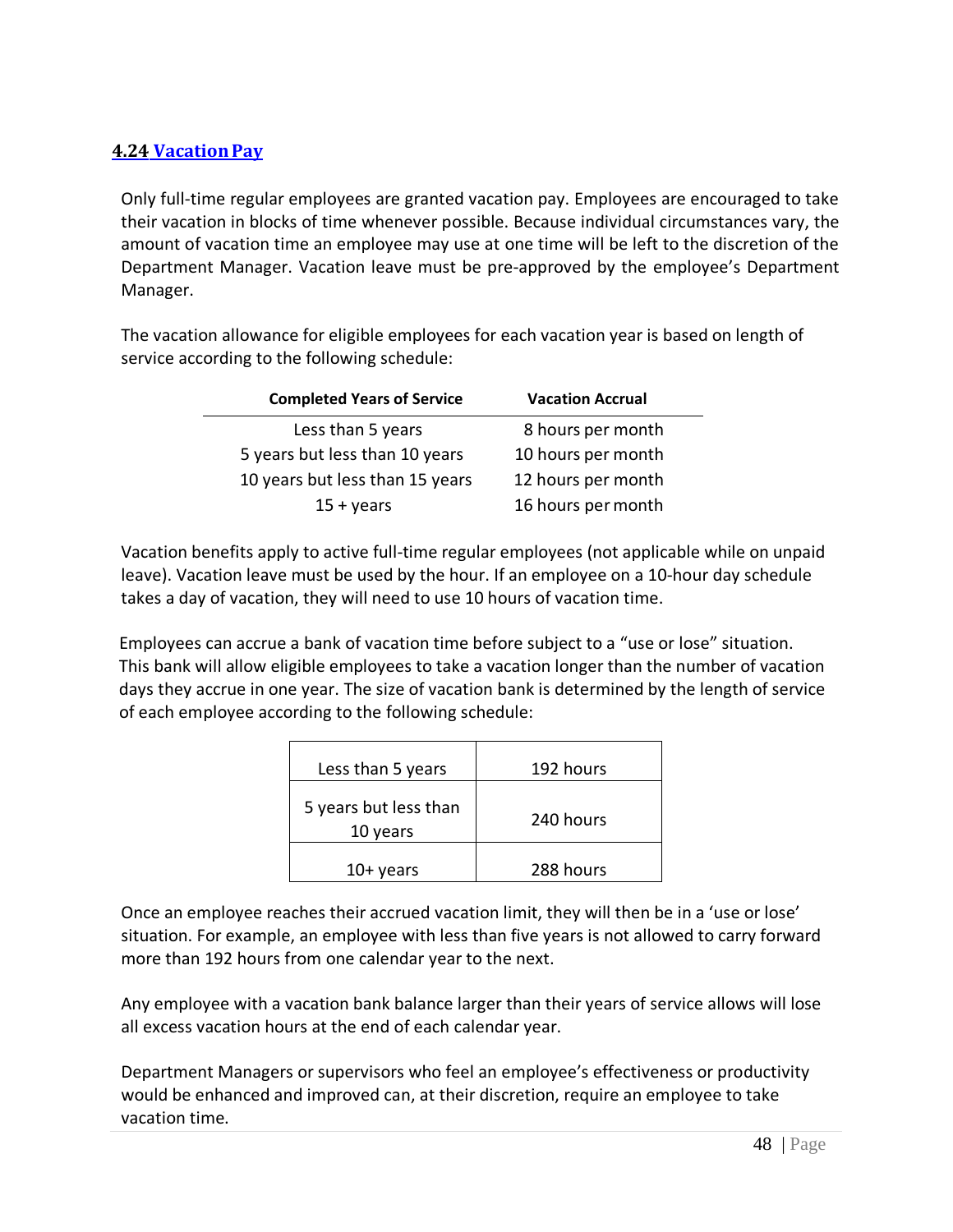Employees are required to request vacation leave in advance from their immediate supervisor. Vacation leave must be pre‐approved. For vacation leave of one week or longer, employees should plan on providing one-month advance notice for each week of vacation. For example, an employee requesting a two-week vacation should make every attempt to provide two months of advance notice.

Employees may not use vacation hours in lieu of disability and/or sick leave benefits under qualifying medical leave approved by the HR department but may supplement income with a vacation payout up to 100% of total salary while on unpaid family leave, Short or Long Term Disability and Worker's Compensation leave.

Upon successfully completing probation, an employee will receive eight hours of credit for each month of probation time. Should an employee be terminated prior to successfully completing the probationary period, they are not entitled to receive vacation pay.

Probationary employees are not normally permitted to use vacation leave. Vacation leave due to extenuating circumstances, such as during a probationary period for transfer or promotion, may be approved by the Department Manager.

Upon resignation, employees may not use any vacation hours within the last 2 weeks (or for the Management Team, 4 weeks) of their notice. Only those employees who give notice pursuant to section 3.5 Resignations & Discharges and resign voluntarily will be paid for their unused vacation leave bank up to the employee's allowed carry forward balance unless otherwise stated on the separation agreement.

Active employees may request vacation payouts of any unused vacation balance for unpaid Worker's Compensation Leave, Short and Long‐Term Disability, and unpaid family medical leave (FMLA). Vacation payouts are not subject to retirement benefits.

**Vacation Leave Hardship Cash‐out:** Employees are encouraged to schedule and use their paid vacation time to refresh and recharge away from work. However, it is recognized that on occasion, extreme or unforeseen financial hardships do occur. A hardship is defined as an unforeseeable emergency or financial hardship resulting from an illness or accident, loss of property due to casualty, or other similar extraordinary and unforeseen circumstances as a result of events beyond the control of the employee or its dependents.

The City allows an employee to cash out part of their accrued vacation hours for these rare occasions. Payouts will appear on the next regular check processed after a request has been approved. If applicable, vacation payouts are subject to taxes, including Medicare, social security, state taxes, etc.). Employees may only cash out vacation one (1) time per calendar year. The employee must have a minimum of 40 hours remaining in their vacation balance after the cash out is paid. The employee will complete a **"Vacation Cash‐out Request"** form found in HR. A statement or verification of the employee's hardship is required as part of this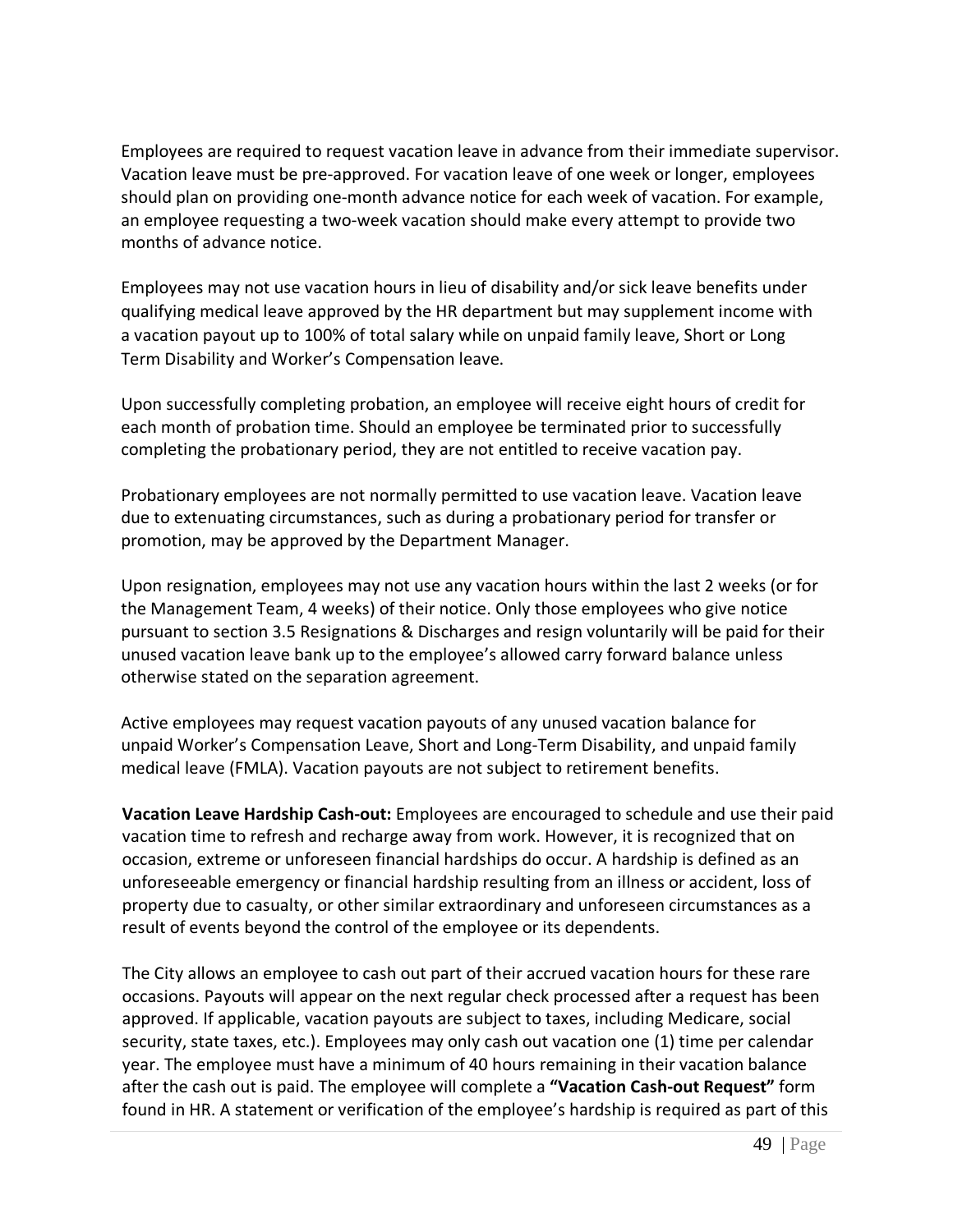application process. All requests for hardship must be approved by the HR Director. The amount of hardship distribution may not exceed the amount necessary to satisfy the employee's financial need. However, amounts necessary to pay any taxes or penalties because of the hardship distribution may be included.

#### **4.25 Other Paid/UnpaidLeave**

#### **4.25.1 PersonalLeave**

Written requests for personal leaves of absence will be received and reviewed by the City Manager. The employee's length of service, past performance record, and reason for the requested absence will be taken into account, and the disruption the employee's absence will cause in their department. Personal leave must be approved by the City Manager. Personal leaves of absence are without pay and benefits unless specifically pre‐approved by the City Manager.

#### **4.25.2 MilitaryLeave**

The City will adhere to any federal requirements governing military service, military personnel, and military families. Should the employee be inducted or ordered to active duty in the armed forces of the United States, the employee will retain seniority and, upon return to work, the City will try to reinstate them in a job comparable in pay and classification to that held during the prior employment. Declaration for re‐employment must be made within the time specified by law. Military leave is also granted to those employees with Reserve or National Guard obligations with partial pay, limited to 10 working days per year.

#### **4.25.3 Jury Duty**

Full-time regular employees required to serve as a juror or witness will be granted Jury Duty leave.Employees who receive payment for appearing in court, either as a jury member or a subpoenaed witness, should endorse these payments to the City, who will, in turn, pay the employee the full amount of their paycheck. An employee serving as a juror or witness will be expected to work as much of their regularly scheduled shift as the court duty schedule permits, to the extent that combined time on court duty and work does not exceed the number of scheduled work hours for thatday.

#### **4.25.4 Funeral Leave**

Funeral Leave will be granted for a maximum of five days or up to 40 hours with pay in the event of the death in an employee's immediate family. In the event of a non‐immediate family member, a maximum of one day with pay may be granted at the discretion of the Department Manager. Immediate family is defined as spouse, parent, daughter, son, brother, sister, mother‐in‐law, father‐in‐law, son‐in‐law, daughter‐in‐law, brother‐in‐law, sister-in-law, grandparent, grandchild, stepparents, stepchildren, domestic partner, and a person who is legally acting in one of the above capacities.

#### **4.25.5 AdministrativeLeave**

Exempt employees shall work the hours and time required to perform the duties of their positions and shall be entitled to neither compensatory time nor overtime pay. However, in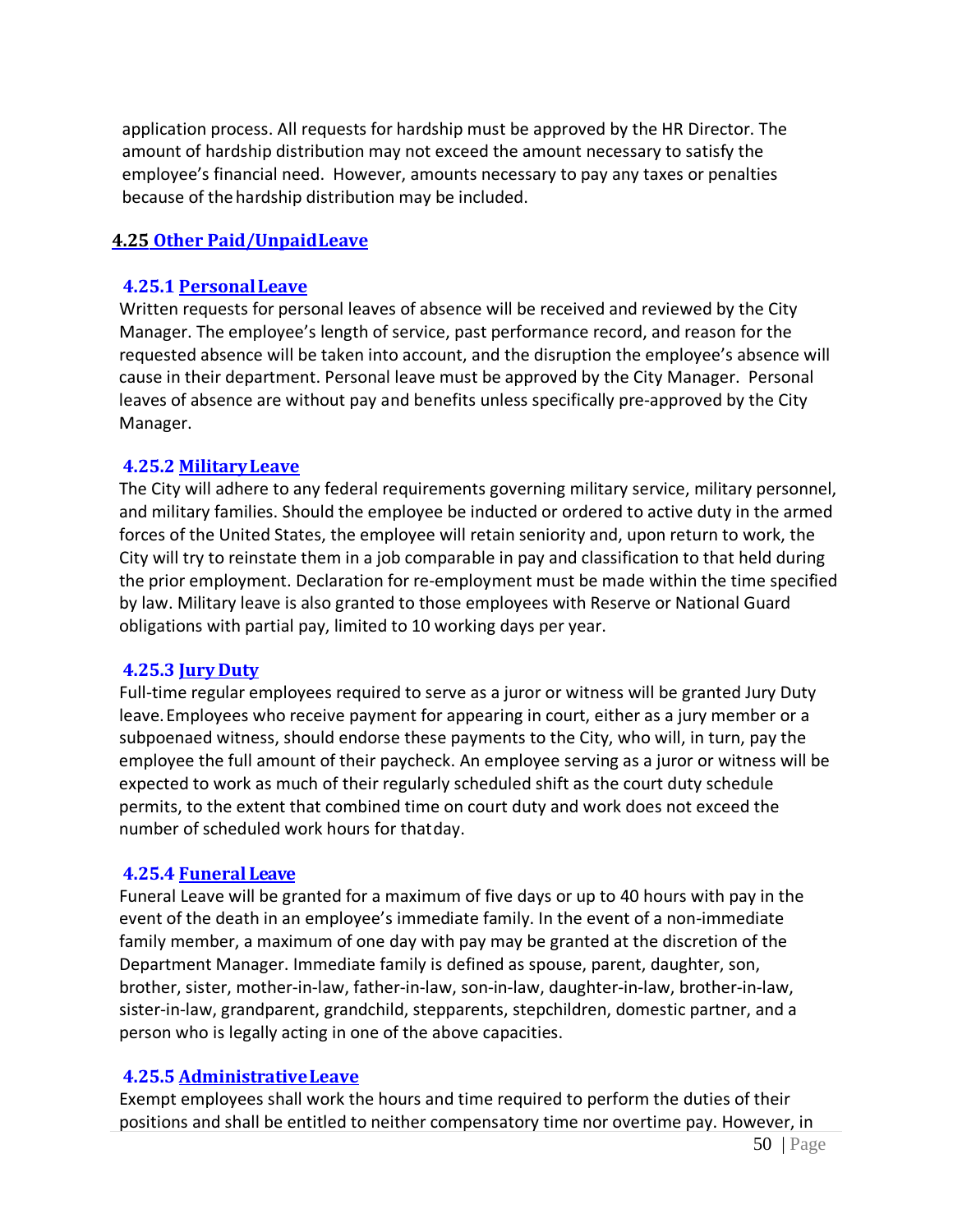recognition of extra‐ordinary hours worked, the City Manager may, in their sole discretion, approve paid Administrative Leave for exempt employees. Administrative Leave must be approved in advance and be reflected on the employee's timesheet anytime it is used. Any employee may be placed on paid or unpaid administrative leave as authorized by the City Manager.

#### **4.26 EmployeeBenefits**

The Human Resources Director shall prepare a benefits plan with cost projections for review by the City Manager. The City Manager shall then determine the final benefits plan to be submitted to the City Council for their adoption during the budget process.

To the extent possible under federal law, the City will offer equal benefits to both same- and different-sex domestic partners of its employees and their legal dependents.

See the **Employee Benefits Manual**, the employee portal, or contact Human Resources for details on all City benefits.

### **4.27 WellnessBenefit**

The City offers privileges and discounts at City recreational facilities such as the PC MARC, Golf Course, and the Ice Arena. All active part-time, full-time, seasonal, and intern status employees are eligible to request Wellness benefits. Individuals under special employment agreements may also be eligible depending on their employment agreement. Benefits may also be requested for spouses, domestic partners, and dependents.

#### **4.27.1 Administration**

The individual recreation facility involved (PC MARC, Ice Rink, Golf) will handle enrollment, tracking, and reporting of participants. Interested employees must complete the applicable Wellness agreements and forms in the facility offering the program. HR will regularly inform the participating recreational facilities of active employees to enroll the employee according to their specific procedures. HR will also periodically notify the participating recreation facilities of terminated employees to cancel any passes according to their procedures.

Benefits can only be used while employed by Park City Municipal Corporation. All completed benefit forms and receipts should be scanned and emailed to the Accounting Manager in the Finance Department of taxation of the benefit applies. Each facility monitors and tracks the discounts given. Benefits offered are subject to change and cancellation at any time without notice. Current offerings are available at each corresponding facility.

#### **4.27.2 Duration**

Certain privileges such as punch cards, passes, classes, and memberships have varying expiration dates.

#### **4.27.3 TaxationConsiderationforParticipants**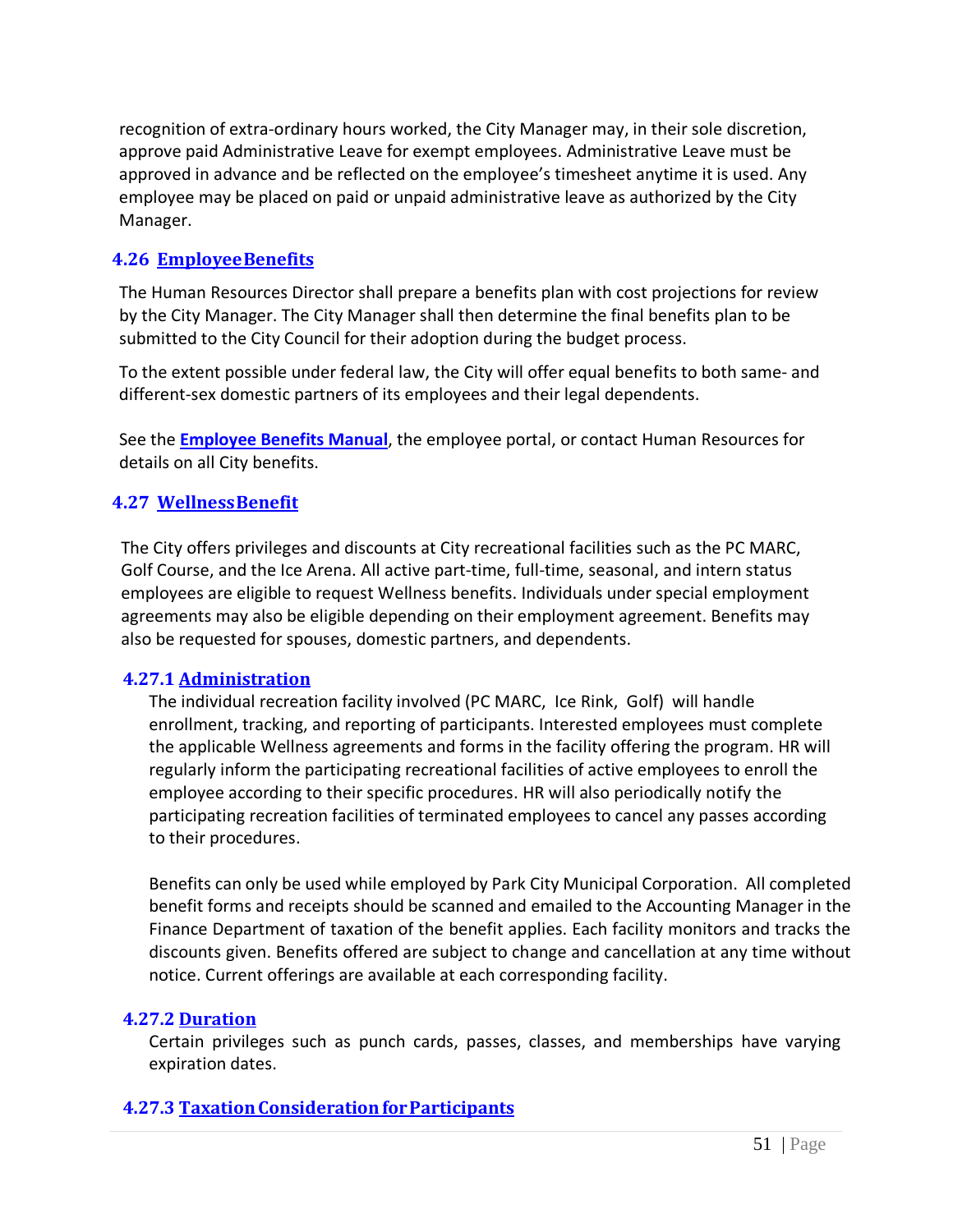Benefit use by employees, their spouses, and dependents, which do not create an additional cost to the facility or at a 20% discount or less, is a tax-free benefit. Due to IRS regulations, the employee will need to pay payroll and income taxes on the value of the domestic partner's benefits. Any discounted cost of a recreation program above 20% will be subject to income and payroll taxes.

#### **4.27.4 SeasonalEmployees**

Upon approval by the HR Department and employee's Department Manager, a seasonal staff may receive a recreation benefit voucher as an end-of-season bonus. This must be submitted in the same format required for an end-of-season bonus. This benefit would be a taxable fringe benefit and must be shown on or before their finalpaycheck.

### **4.27.5 Limitations**

Employees and their spouses/domestic partners/dependents receiving any of the benefits listed above may be subject to blackout dates and restrictions in any programs and recreational facilities. Employees and their family members are expected to defer to the paying customer during heavy use times (see recreation department policies for details).

Per the discretion of the Recreation, Ice & Golf Department Manager and approved by the HR Director and City Manager, Wellness benefits are subject to change at any time without notice.

### **4.28 Peak Time Leave**

During peak times, the City experiences heavy congestion and traffic from events, weather, and other circumstances that create public safety concerns. To reduce congestion, Peak Time Leave (PTL) may be made available to full‐time regular and full‐time regular probation status employees, at the discretion of the City Manager. While the intent is to announce PTL in advance, it may also be announced on short notice based on weather or other unexpected conditions.

When PTL is made available, an employee must use it unless the employee is required for City operations during peak time if possible. Employees required to work during peak times will be determined by the Department Managers in consultation with the City Manager.

PTL only carries forward for employees who are required for City operations during the peak time or who are off duty during the peak time. These employees may use the PTL within the City's fiscal year, with the advance approval of their immediate supervisor.

PTL does not accrue and is subject to "use or lose" at the end of the calendar year. PTL is part of the City's core benefits package.

Employees are not entitled to be paid for PTL upon separation from the City.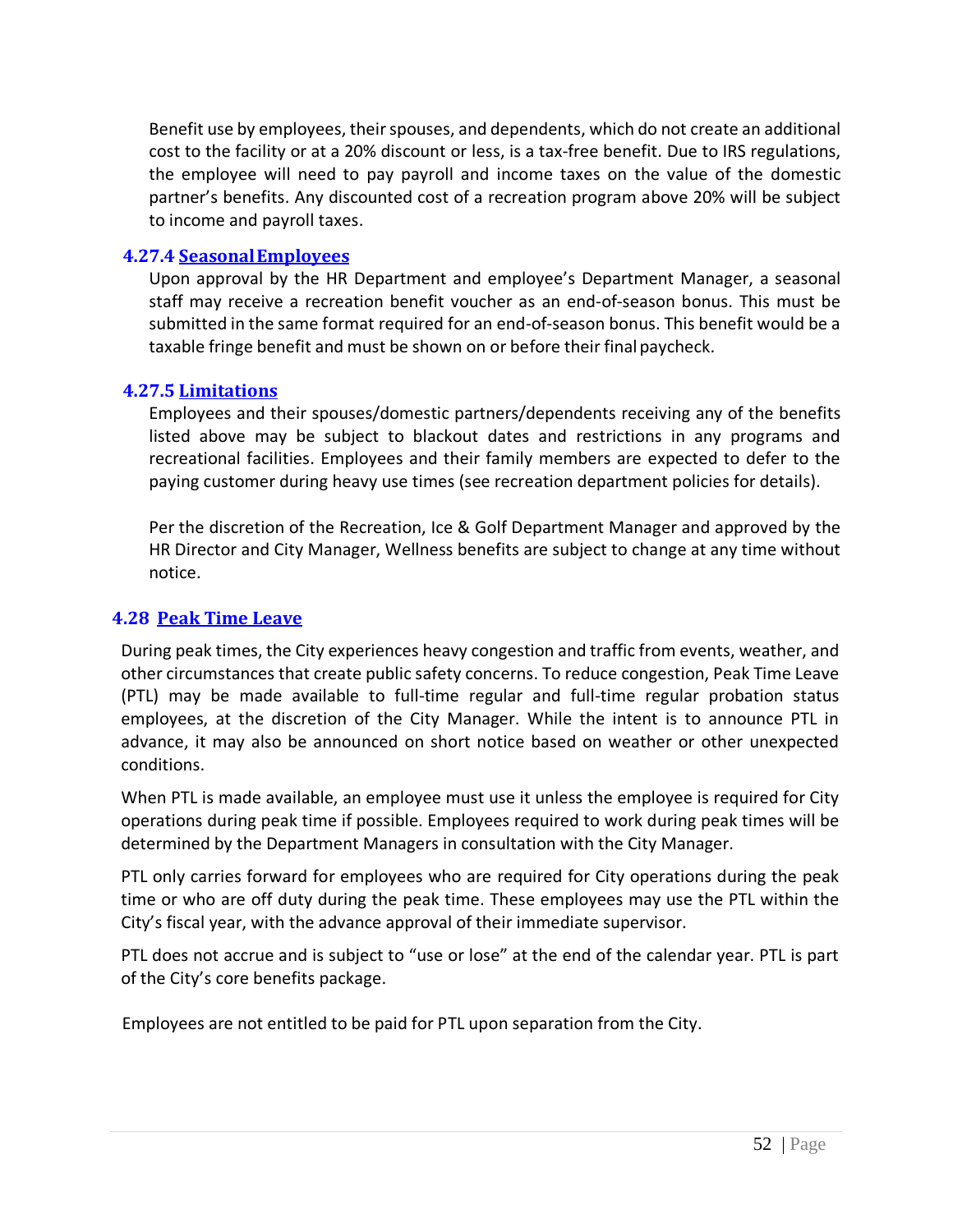# **Section Five (5) CITY RULES**

### **5.1 Applicant&PersonnelFiles**

An applicant's social security number, date of birth, or driver's license number may not be obtained before a job offer is made unless required by law or before the time when initiating a credit, driving, or criminal background check. Access to applicant information is limited to purposes of hiring, employment, or as required by law. Applicant information will not be retained longer than two years from the date received unless the applicant is hired. Applications will be safely secured until destroyed. An applicant may, upon request, review this policy before being required to provide information as part of the initial selection process.

Individual employee files are considered confidential data unless otherwise classified public in accordance with state law and the City Retention Policy. Access to them is limited for official City business purposes, and their confidential nature is safeguarded. An employee may review their personnel file. The only other people allowed to see the employee's records, unless otherwise ordered by a court of law with legal jurisdiction, are their supervisor, Department Manager, the City's financial auditors, employees of the Human Resources Department, the City Attorney, and the City Manager. A supervisor from a different City department considering an employee for a new position must have the employee's permission to review that employee's personnel file. If the employee's personnel record needs to be used as evidence in a grievance hearing, the personnel record may become part of the grievance proceeding.

No documents or information in an employee's personnel file shall be released to anyone other than the employee or the personnel identified above unless requested by the employee or approved by the City Attorney. Employees may authorize Human Resources to provide specific information to authorized loans, mortgages, or financial institutions with signed approval.

Current, accurate records concerning each employee are essential. The Human Resources Department must be notified within 30 days if a change in any of the following occurs:

- -
- 
- 
- 1. Name 6. Number of Dependents
- 2. Physical Address 2. Beneficiary Designations
- 3. Mailing Address 8. Emergency Notification
- 4. Marital Status
- 5. Telephone Number (home, cell, and City‐issued phone numbers)

Upon separation from the City, it is the employee's responsibility to provide the City with information regarding a change of address to ensure timely delivery of the employee's tax record and any other materials the City may need to forward to the former employee.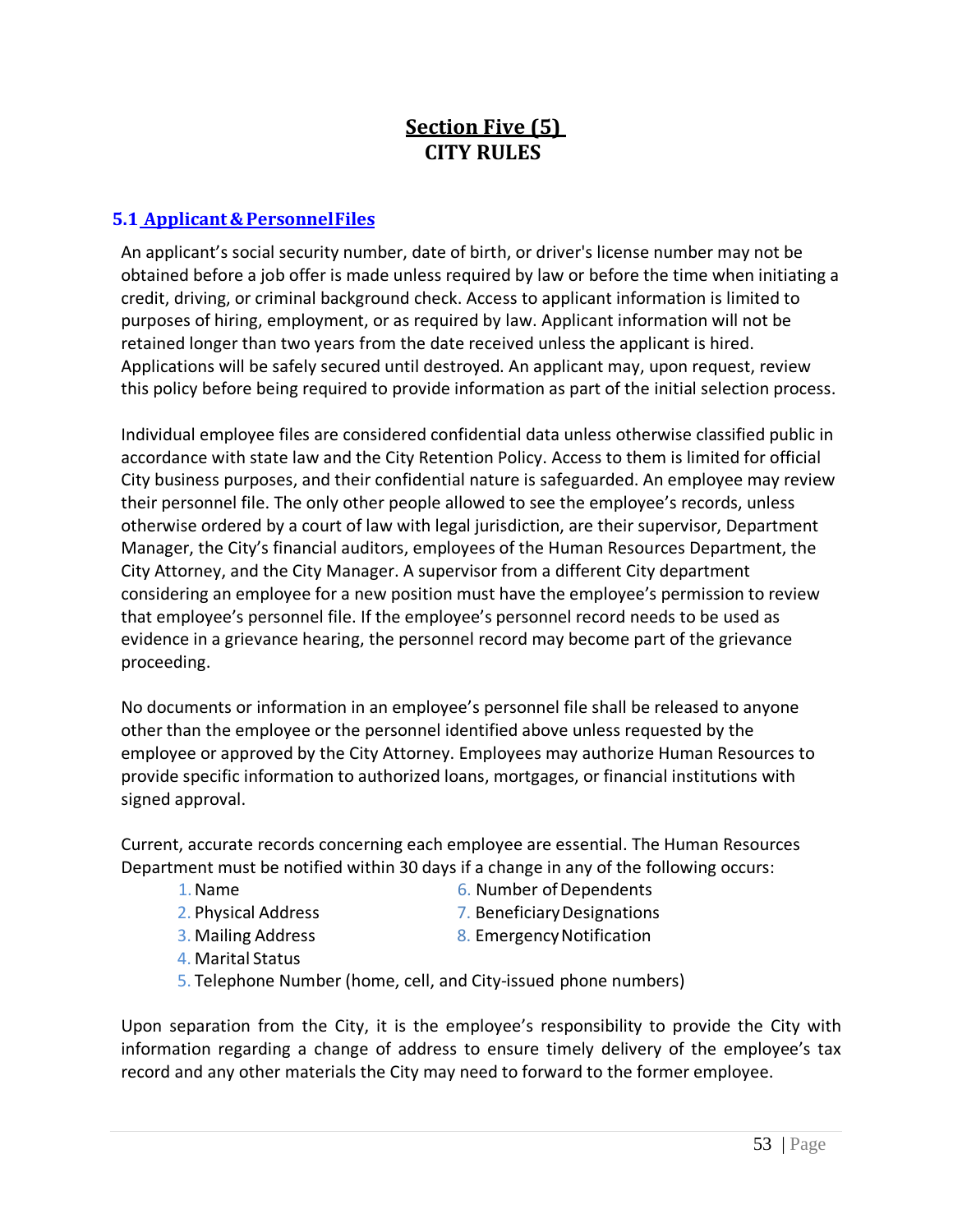### **5.2PrivacyofPersonnelFile andOtherEmployeeInformation**

The Human Resources Department will regard employee information as confidential. It will respect the need to protect each employee's privacy by establishing guidelines for the proper receipt, possession, use, retention, and transmittal of personal information used by the City to make appropriate judgments regarding prospective employees, current employees, and retirees. To this end, the City will collect and retain only such personal information pertinent to conducting City business and administering personnel programs. Upon request, employees will be permitted to access their records. Employee files are archived or destroyed in accordance with the City's approved retention policy and Statelaw.

### **5.3PersonalProperty**

The City assumes no responsibility for personal property lost, stolen, damaged, tampered with, or destroyed at work. Personal property should be secured when left unattended and are brought on City property at the employee's own risk. The City will ensure hand tools and toolboxes required by mechanics in Fleet Services. Still, Fleet Services must be responsible to appropriately secure all personal and City property or equipment when left unattended.

### **5.4Safety**

The health and safety of employees and others on City property are of the utmost concern. Park City Municipal Corporation's policy is to maintain the highest possible level of safety in all activities and operations. Our goal is to comply with all health and safety laws by encouraging all employees to make every reasonable effort to keep public and work areas free of hazardous conditions.

Each employee's responsibility is to work safely and do all possible to prevent accidents or injuries. Every worker is expected to report unsafe conditions, think before acting, and consciously avoid unnecessary risk.

If an employee is injured in connection with employment, regardless of the severity of the injury, the employee must immediately notify their supervisor, seek necessary medical attention and complete a workers' compensation form. The questionnaire can be found on the employee portal under "Incidents & Workers Comp" or with department supervisors. The questionnaire must be forwarded to Human Resources for completion and submission of the first report of injury form. It is the supervisor's responsibility to notify Human Resources of the injury.

### **5.5Driving on City Business & Use of CityVehicles**

#### **Motor Vehicle Driving Records**

As a means of promoting a safe work environment, driver's license checks will be performed on all applicants after a conditional offer of employment has been made and for all employees if driving may be necessary to conduct City business. Employees are expected to drive safely and responsibly both on and off the job to maintain a good driving record.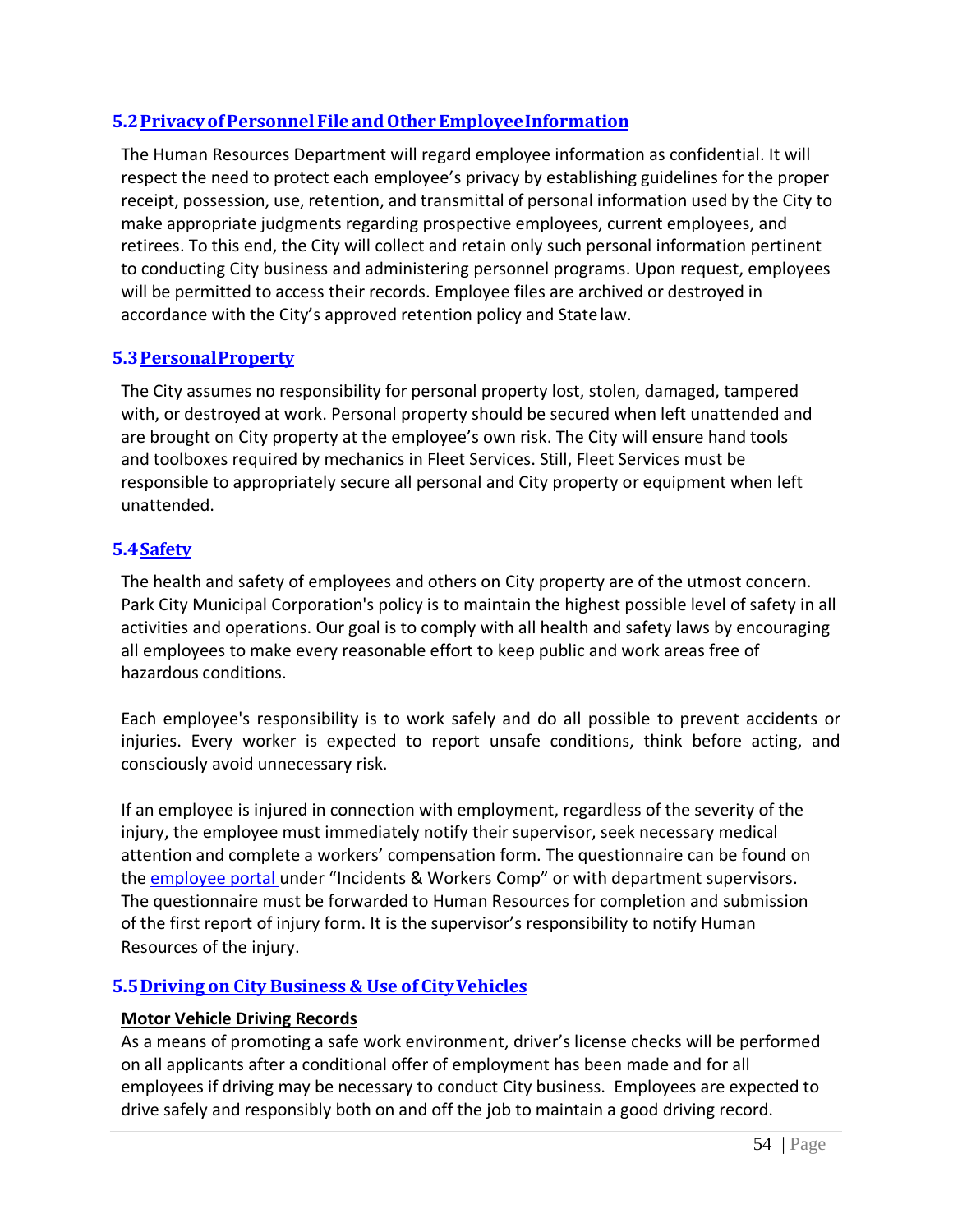Employees whose driving records are found to be less than acceptable will be referred to the HR Director for review. Criteria that may indicate an unacceptable record includes, but is not limited to:

- Three or more moving violations in past 24months.
- Reckless driving in the past 24months.
- Two or more at fault accidents in past 36 months. Contributing factors, such as weather or mechanical problems, may be taken into consideration.
- One or more DUIs/DWIs in the past 72 months.
- Leaving the scene of an accident in the past 72months.
- Any combination of accidents and moving violations.

Employees with an unacceptable driving record may be subject to disciplinary action, including termination of employment. Should an unacceptable driving record render the employee "uninsurable" by the City's insurance carrier, they will be unable to drive any vehicle for City business. Un-insurability may be cause disciplinary action up to and including termination of employment if such interferes with the ability of an employee to perform their job functions as required.

Employees who operate a vehicle on City business are required to notify their supervisors within one day if they receive a conviction for driving under the influence of alcohol or drugs or if they have had their driver's license suspended or revoked for whatever reason. A license suspension or revocation may cause disciplinary action up to and including termination if such revocation interferes with the ability of an employee to perform their job functions as required.

A personal vehicle used by an employee for City business and eligible for mileage reimbursement must be properly licensed, registered, and insured. Reimbursement shall be at the current IRS mileage reimbursement rate. Individuals called in to work during off-hours may be reimbursed for miles driven to and from work in their personal vehicle.

#### **5.6CityVehicles**

City-owned vehicles are to be used for official business purposes only and shall carry no passengers in them other than as needed for official City business. An employee authorized to drive a City vehicle must have a current State Issued driver's license. For heavy equipment operators and bus drivers, a driver must possess a valid State Issued Commercial Driver's License (CDL). Bus drivers will also be required to have air brake and passenger endorsements in addition to the CDL. The City reserves the right to require additional endorsements to the CDL as the position may require. Employees operating City vehicles are encouraged to participate in driving courses that the City may offer and shall always obey Utah state law and City ordinances, including the use of seat belts.

City employees may use City vehicles for transportation needs when available and appropriate while performing City business. If a city car is not available, or circumstances are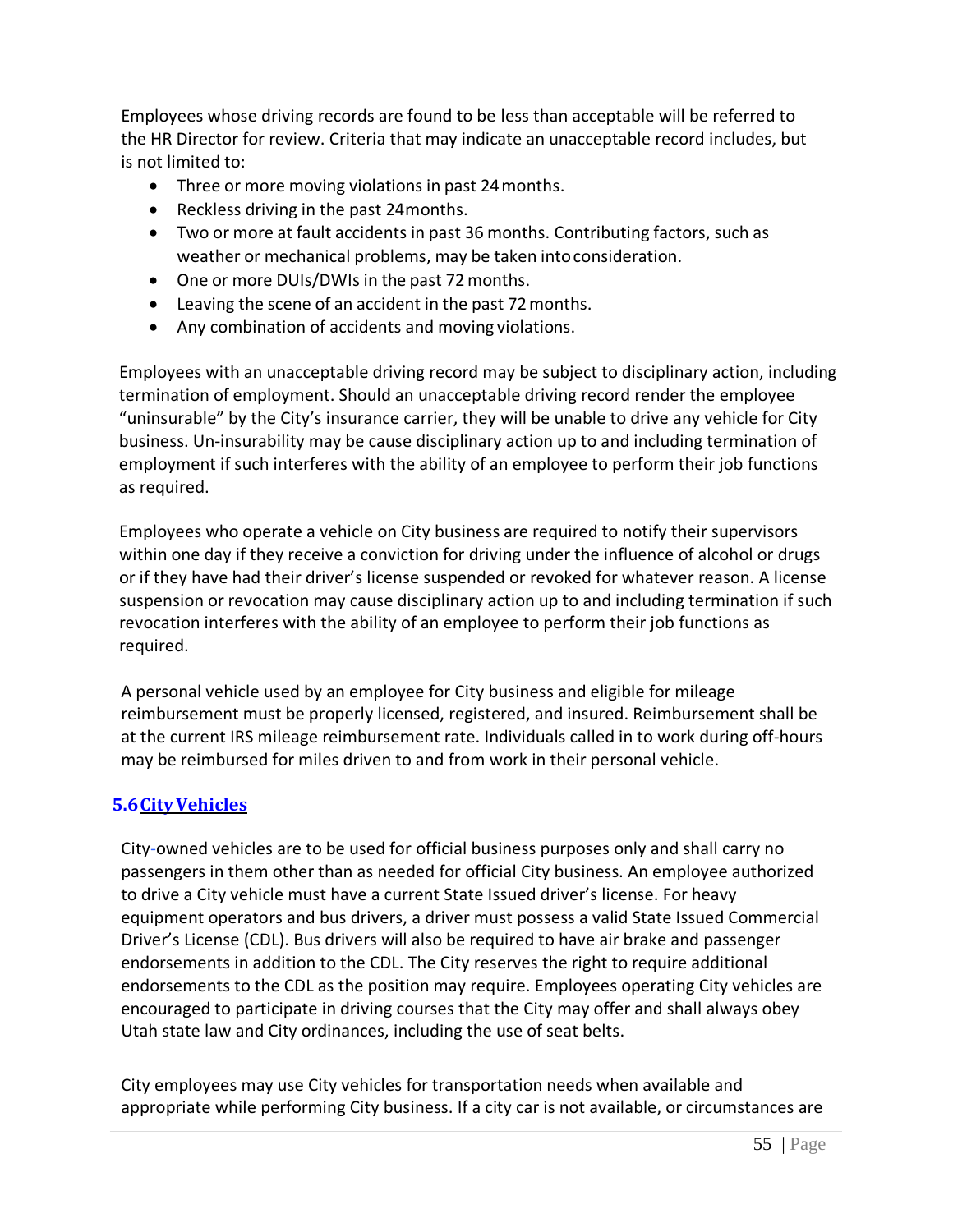such that it is not practical to use a City vehicle, the Department Manager may approve the use of a personal vehicle thereby authorizing reimbursement to the individual for such use.

Employees who are issued City vehicles will be subject to the appropriate IRS regulations governing the use of issued vehicles. The Finance department will assess the appropriate IRS charges regarding the use of the vehicle.

For more information on city vehicles and personal vehicles used for work purposes, see Administrative Policy Vehicle Use, Maintenance, and Repair policy. Smoking is prohibited in all City vehicles.

#### **5.7Cellular Phones &Mobile Devices**

City-issued mobile devices, including cellular phones, smartphones, laptops, tablets, thumb drives, and other handheld electronic equipment, are considered "computers" and are subject to all computer and internet use policies. Devices are to be used primarily for City business.

Personal use of City‐owned devices will require the employee to reimburse the City for costs beyond City/department allowances for service/phone/data/text plans.

For non‐exempt employees, the use of City‐owned wireless devices and smartphones for city business while not working (off the clock) is prohibited. Such use is considered a compensable time and must be pre-approved by the employee's supervisor and reported to payroll on the employee's timecard. Any phone calls or emails made to the employee or by the employee for City business must be pre‐approved by the employee's supervisor commensurate with Overtime policy section **4.6 Overtime**.

City Phones must have a protective case and a screen protector (tempered glass is preferred) appropriate for the anticipated use. Phones with shatterproof glass screens are exempt from the screen protector requirement. Phones are expected to last a minimum of two years unless there is a justifiable need to replace them earlier. Phones at the end of their life must be turned into the IT Department, where they will be recycled.

**Apps:** Personal applications (apps) can be downloaded so long as they are paid for by the employee and comply with all City Policies. Apps cannot interfere or conflict with the business use of the device or increase costs to the City. Employees assume all responsibility for any personal data and financial risk for purchasing apps or accessories. The IT department will not support or guarantee any personal aspects of the device and will not be held liable for data loss or hardware/software incompatibilities.

**IM:** Instant messaging (IM) linked to or part of a City public safety software system shall be kept for six months and not deleted by users. Other instant messaging should be considered similar to a phone conversation with the realization that outside parties may limit the storage of the messaging. Messages shall be kept for a minimum of 24 hours. Users may delete IM conversations older than 24 hours from mobile or computer devices when administrated need (if any) ends.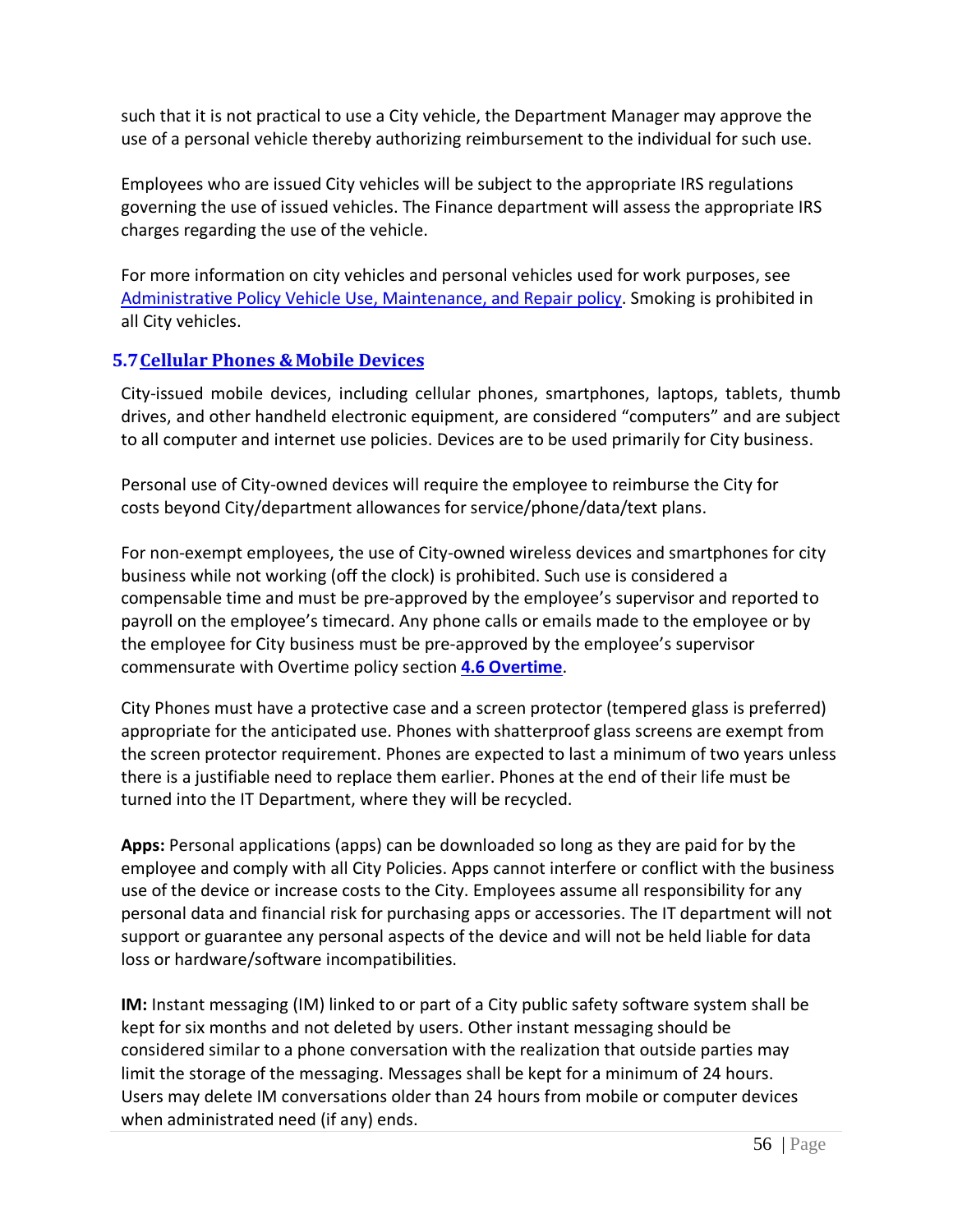**MMS, SMS, and TXT:** Multimedia Messaging Service (MMS), Simple Messaging Service (SMS), Text Messaging (TXT), and chat are discouraged for use in conducting substantive business. Text and related messages should be short and considered similar to a phone conversation with the realization that outside parties may limit the storage of the messaging. Messages shall be kept for a minimum of 24 hours. Users may delete text and related conversations older than 24 hours from mobile or computer devices when administrated need (if any) ends. Users are encouraged to start a new text or related messages rather than add messaging to the back end of a long string of messages in one text conversation.

**Personal Devices:** The use of any personal devices (e.g. "Android, iPhone, iPad, audio recordings, memory devices, etc.) to conduct City business (or ancillary to assigned job duties), to collect or create data including documents, messages, video, photographs or audio recordings becomes the property of the City and cannot be copied, distributed, posted or printed beyond the official work need. Such data is subject to Social Media Policy, eDiscovery, and GRAMA requirements. Employees wanting to synchronize mobile devices with City messaging services must agree to and submit the **"***Personal Device Access Agreement***"** form located on the employee portal under City Policies to their department for approval.

**PIN:** Policies enforced on mobile devices will require the use of a security pin. If multiple failed login attempts are made (as determined by the software), data on the device will be erased.

**USE:** When using City or personal devices for work purposes, employees are expected to obey all applicable laws, exercise reasonable care, and follow all applicable department, operating and safety guidelines. Employees should not use mobile phone devices for work or personal purposes while operating any motor vehicle.

- Employees should turn off their cell phones and any other equipment before driving or allow voicemail to handlecalls.
- If an employee needs to place or receive a call, they should wait until they can legally stop at a safe location and place the vehicle in 'park' before using the phone.
- Using messaging services such as text and email while operating a motor vehicle is strictly prohibited.

#### EXCEPTIONS:

- Public Safety/Law Enforcement or emergency service personnel acting in the course and scope of employment;
- Communications during a medical emergency or when providing roadside or medical assistance;
- 911 or other communications to report a safety hazard, an emergency, or other public concern
- safety communication such as reporting criminal activity or assistance relating to criminal activity with reasonable care taken to perform the call, which may include pulling over to the side of the road provided a safe and legal location is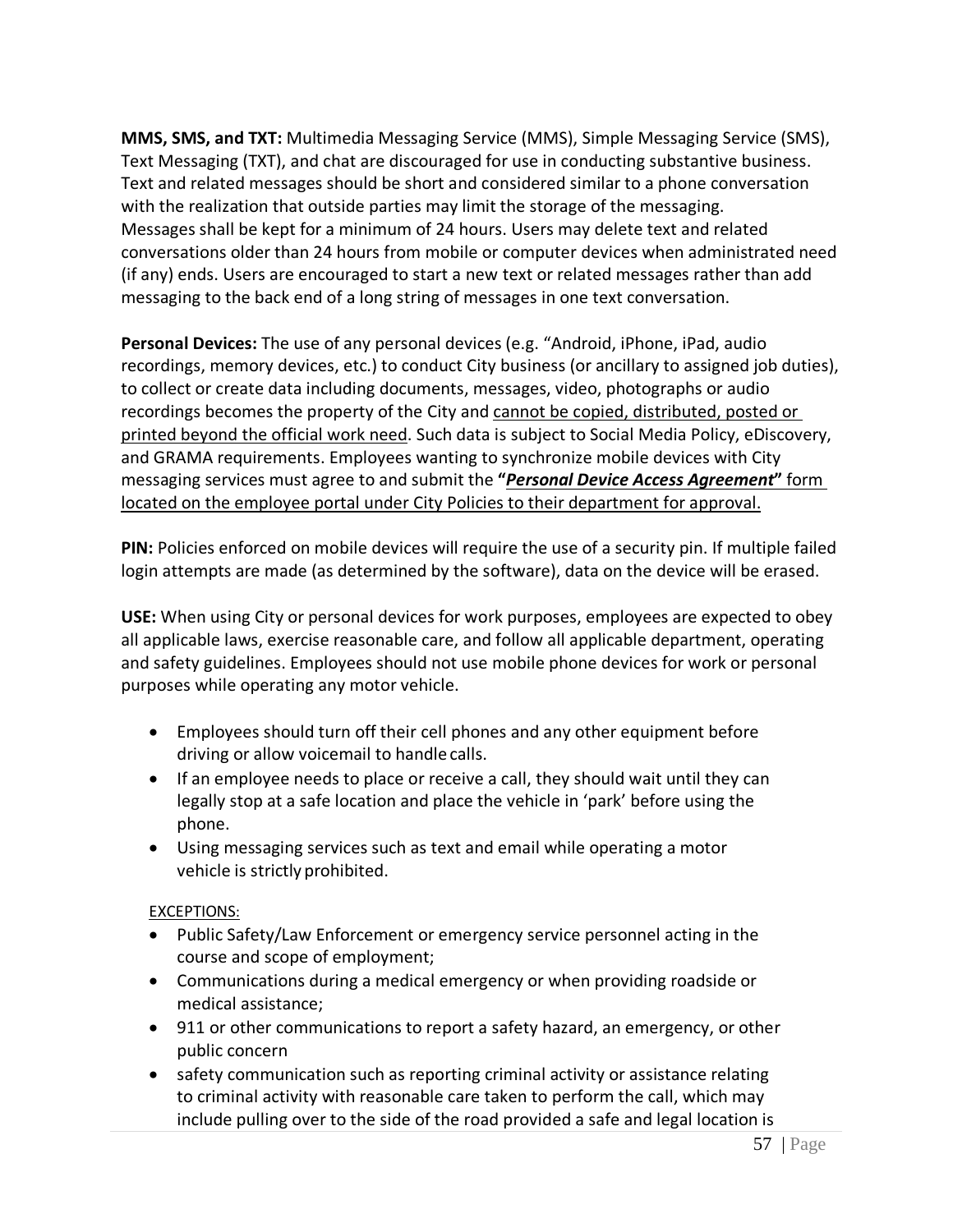timely available;

- Use of Transit and Snow Removal Driver two‐way radios during shifts;
- Use of GPS navigation services is allowed but must provide audio directions and be programmed and adjusted while the vehicle is safely parked;
- Public Works on‐call employee receipt of emergency/essential calls, with reasonable care taken to perform or take the call, which may include pulling over to the side of the road provided a safe and legal location is available.

All staff authorized to drive a City vehicle or a personal vehicle on City business must complete Inattentive Driving Training. Employees shall refrain from doing any activity that would contribute to careless driving. Careless driving activity examples include any activity unrelated to the operation of the vehicle, such as eating, grooming, or searching for an item in the vehicle.

Any employee who is found guilty of careless driving while on City time or while driving a city vehicle will receive a safety violation that will be reflected in the employee's next performance evaluation and personnel file. Any city-issued device may be removed from their possession, and there may be revocation of their City business driving privilege. Utah law defines careless driving as committing a moving violation (other than speeding) while distracted by using a handheld cell phone or other activities not related to driving. Repeated violations may result in the revocation of such equipment and City driving privileges, as well as a progressive discipline up to and includingtermination.

Any employee who is observed/found using such equipment or doing any other inattentive driving activity while operating a motor vehicle during City business may receive a safety violation. Safety violations will be reflected in the employee's next performance evaluation and personnel file. Repeated violations may result in the revocation of use of such equipment and City driving privileges and progressive discipline up to and including termination.

Employees who violate this policy risk having cellular or mobile device privileges revoked.

Lost or stolen devices must be reported immediately to the IT department for security and service changes. The cost of damaged or lost equipment due to employee negligence may be charged to the employee.

### **5.8PersonalConduct &Hygiene**

Employees are expected to conduct themselves in a positive, courteous, and appropriate manner to promote and reflect the City's best interests. While working or representing their department or the City, employees are expected to maintain an appearance that promotes a clean, positive and professional image. Employees are expected to dress in attire or uniform appropriate or required for the workplace and their work assignment. Employees are expected to maintain a high standard of cleanliness and personal hygiene.

### **5.9Rules ofConduct**

Disclaimer: The policies and procedures stated in this manual and in other personnel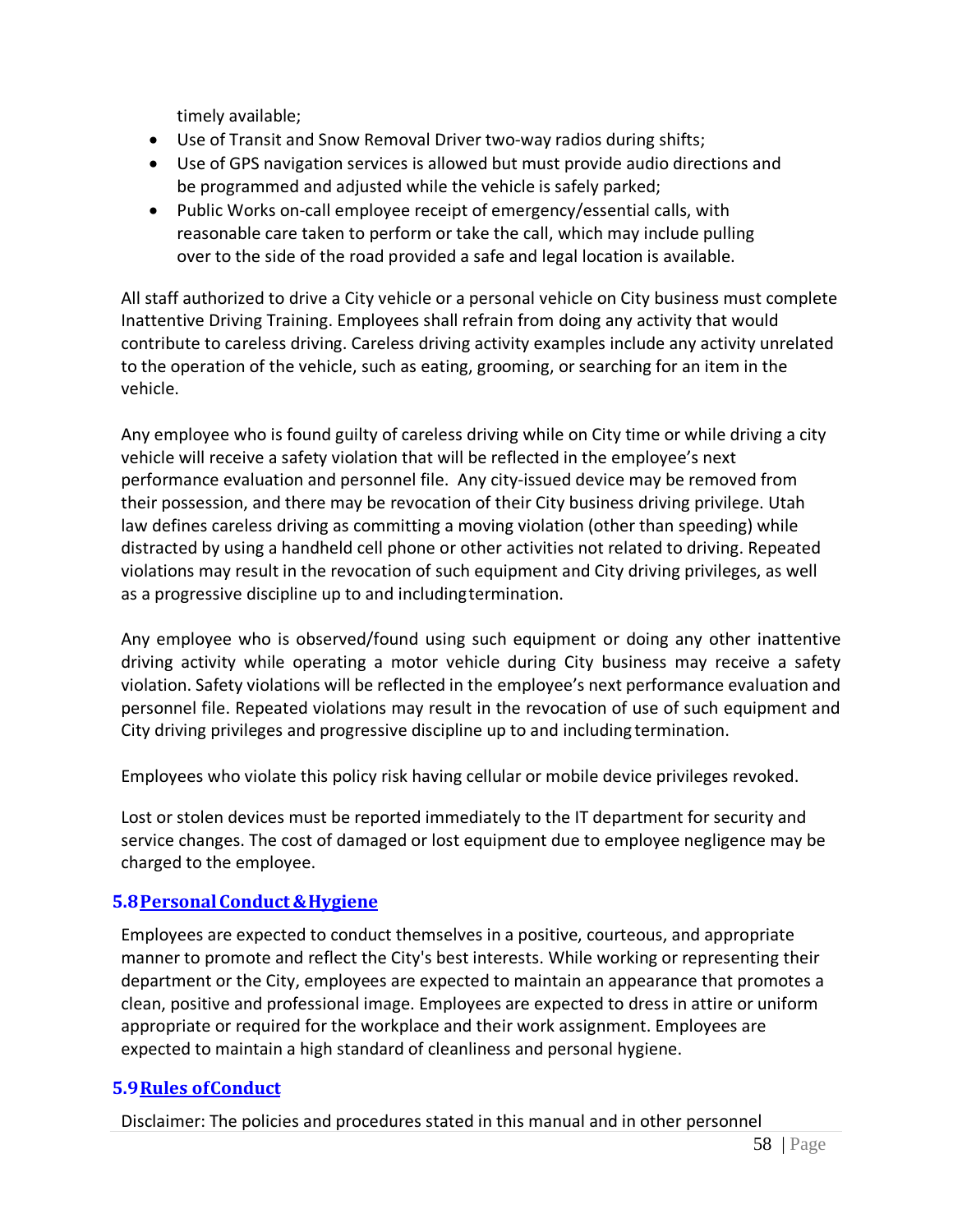statements or materials issued by the City are not intended to create either expressed or implied contract rights respecting the procedures, terms, conditions, or duration of employment nor other obligation or liability on the part of the City. The State of Utah is an "at-will" employment state. Accordingly, employment with the City is on an at‐will basis, meaning that it may be terminated by the employee or City Manager at any time, for any reason or no reason, without notice, and without procedures or formality.

The City believes that certain rules and regulations regarding employee conduct and behavior are necessary for efficient business operations and the benefit and safety of all employees. Conduct that interferes with operations discredits the City, or is offensive to customers, the public, or coworkers will not be tolerated and may result in immediate dismissal. Inappropriate actions include but are not limited to:

- o Refusal to support department and City goals andprograms.
- o Sleeping on the job.
- o Neglect of duty.
- o Disrespectful behavior and/or poor attitude.
- o Failure or willful refusal to perform work as directed and/orinsubordination.
- o Lack of cooperation with or impeding a department, City, or Policeinvestigation.
- o Negligence in observing or reporting fire prevention issues (including smoking in designated areas only), safety regulations or any condition that may cause harm to employees or the generalpublic.
- o Improper notification of sick leave to Manager; not providing notice of known upcoming sick leave of three or more days or not providing doctor's note after three or more days of consecutive days of day‐to‐day sick leave (see section **4.16 Sick Leave & Sick Leave FMLA**); habitual tardiness orabsenteeism.
- o Unwillingness or inability to work in harmony with others. Behavior that shows a clear lack of courtesy, or creates irritation or friction withothers.
- o Soliciting or distributing non‐related City products or programs via e‐mail or in person.
- o Deliberate omission, alteration, or falsification of information on employment applications, time records, medical reports, expense records, absentee reports, work-related injury reports, unemployment reports, or other City records.
- o Reporting to work under the influence of alcohol, illegal drugs, or narcotics; using, selling, or dispensing illegal drugs or narcotics on City premises; reporting to work under the influence of over-the-counter (OTC) drugs that may adversely affect performance or safety of the employee or others.
- o Failure to reasonably comply with City policies governing City communications systems.
- o Breach ofconfidentiality.
- o Lack of proper hygiene or clothing inappropriate for the workplace. Failure to maintain uniforms to department standards.
- o Engaging in or threatening acts of workplace violence, including but not limitedto:
	- **Possessing firearms or other weapons on City property with the**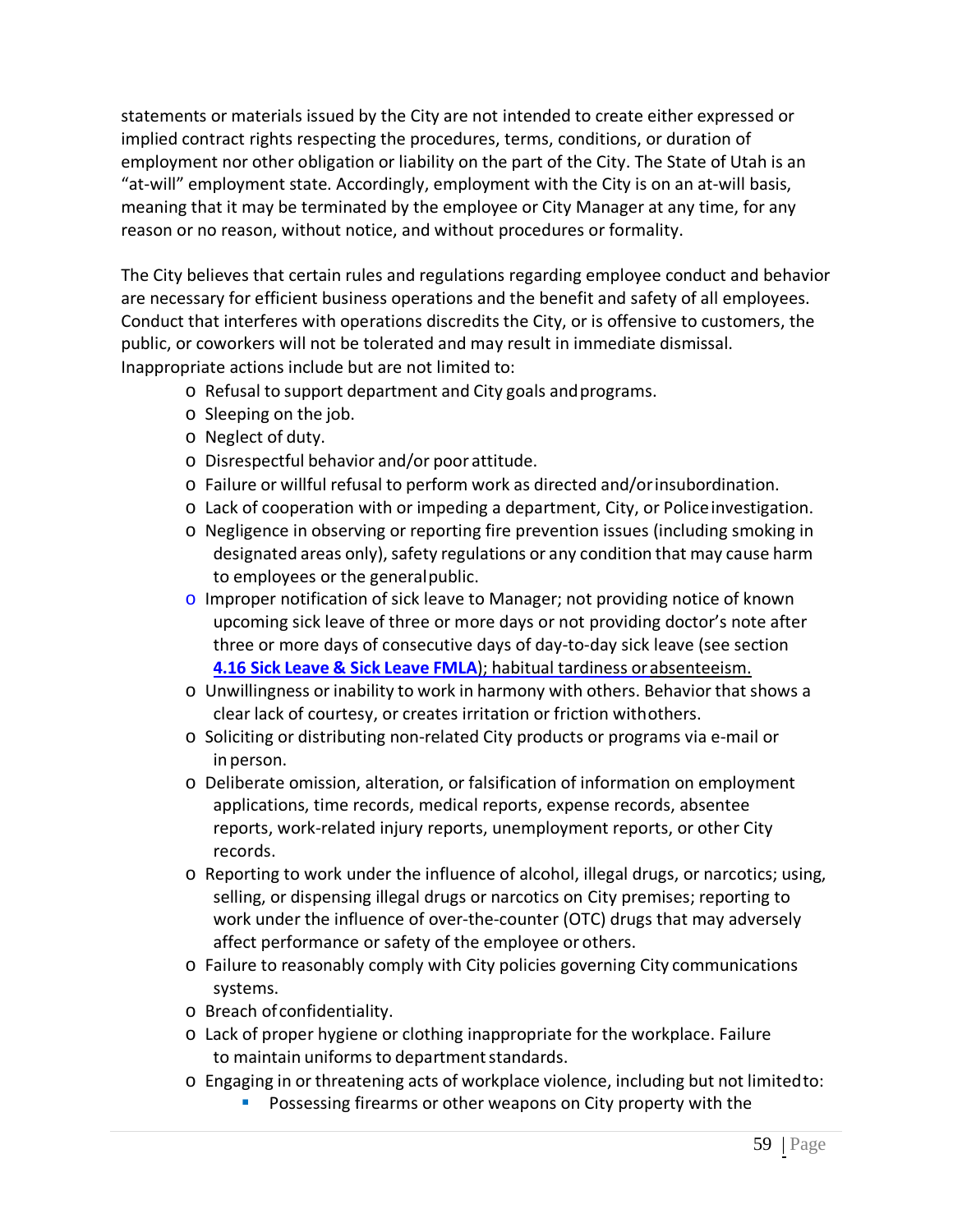exceptionof Peace Officers and Law Enforcement Officials as defined by Utah Code Section §76‐10‐523 and as authorized by Utah Code Section§ 53‐5‐704.

- Fighting or assaulting a co-worker, guest, visitor, or customer
- Threatening or intimidating a co-worker, guest, visitor, or customer
- **Engaging in any form of harassment.**
- o Stealing, destroying, defacing, or misusing City property or other employees, customers, or guest'sproperty.
- o Misusing City communications systems, including electronic mail, computers, Internet access, and telephones.
- o Refusing to follow instructions concerning a job‐related matter or insubordination.
- o Failing to wear assigned safety equipment or failing to abide by safety rules or policies.
- o Smoking where prohibited by section **5.20 Smoking**, local and State law.
- o Using profanity or abusive language or actions.
- o Gambling on City property.

The examples of inappropriate behavior described above are not intended to be an allinclusive list. At management's discretion, any violation of the City's policies or any conduct considered inappropriate or unsatisfactory may subject an employee to disciplinary action up to and including termination. Any questions in connection with this policy should be directed to your supervisor or Human Resources.

Employees are expected to conduct themselves in a positive and appropriate manner to promote and reflect the best interests of the City. Appropriate employee conduct includes:

- Treating customers, visitors, the public, and co-workers in a courteous and respectful manner.
- Refraining from behavior or conduct that is offensive, undesirable, or which is contrary to the City's best interests or core values.
- Reporting to management any suspicious, unethical, or illegal conduct by coworkers, customers, suppliers, or vendors.
- Reporting to management any threatening or potentially violent behavior by coworkers, customers, orsuppliers.
- Cooperating with a department, City, or Police investigation.
- Complying with all City safety and security regulations.
- Wearing clothing appropriate for the work being performed.
- Performing assigned tasks efficiently and according to establishedquality standards.
- Reporting to work punctually and asscheduled.
- Giving proper advance notice when unable to work or report on time according to section **4.11 Absences and Tardiness** or specific department policies.
- Smoking only at times and in places not prohibited by section **5.20 Smoking**, and local or Utah State law.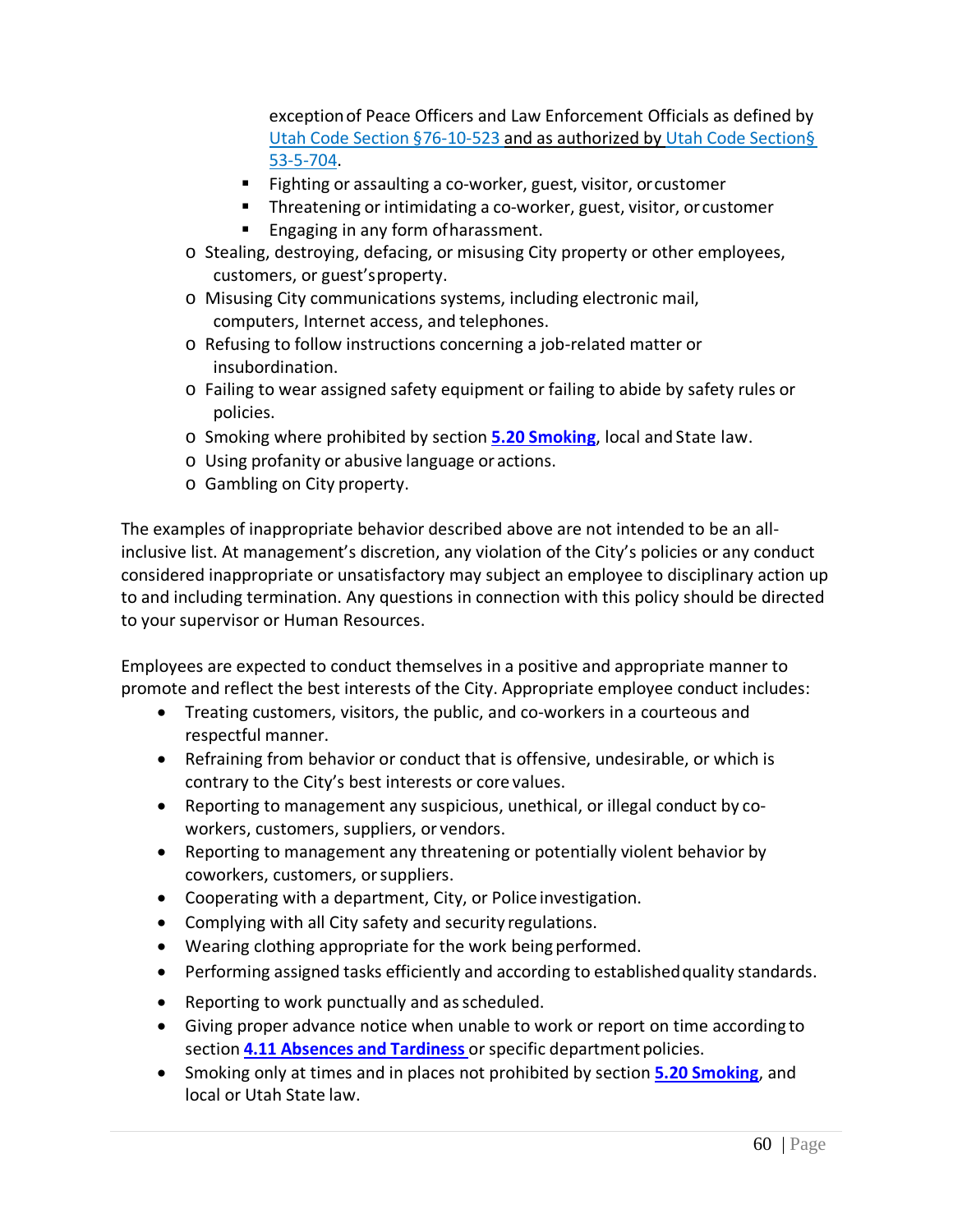#### **5.10 Harassment**

The City is committed to the belief that all employees have the right to work in an environment free from discrimination and harassment. The City strictly prohibits harassment of or by its employees, vendors, customers, or others who enter our workplace in any form. All employees at any level of employment with the City must avoid offensive or inappropriate harassing behavior. The City holds employees responsible for ensuring that the workplace is free from any type of harassment. Employees should always treat other employees with respect, dignity, and in a manner so as not to offend the sensibility of their co-workers. The City is committed to the vigorous enforcement of its harassment policy at all levels of employment and in all City workplaces.

The City bases its harassment policy on Title VII of the Civil Rights Act of 1964, the Equal Pay Act of 1963, the Age Discrimination in Employment Act of 1967, Title I and Title V of the Americans with Disabilities Act of 1990, Sections 501 and 505 of the Rehabilitation Act of 1973 and the Civil Rights Act of 1991. It also bases its policy on the Equal Employment Opportunity Commission's (EEOC) definition of sexual harassment, which is: **"**Unwelcome sexual advances, requests for sexual favors, and other verbal or physical conduct of a sexual nature when (1) submission to such conduct is made either explicitly a term or condition of an individual's employment; (2) submission to or rejection of such by an individual is used as the basis for employment or decisions affecting such individual; or (3) such conduct has the purpose or affect or unreasonably interfering with an individual's work performance or creating an intimidating, hostile, or offensive working environment."

Specifically, the City prohibits conduct that may include but is not limited to the following:

- a. Degrading words to describe an individual; threats; offensive comments; derogatory remarks; innuendos or taunts; off‐color language or jokes; and sexually suggestive objects, books, magazines, photographs, cartoons, or pictures.
- b. Display, storage, or transmitting of offensive, pornographic, racist, or offensive language, signs, or images from any personal cell phone, PDA, computer, or radio while on duty.
- c. Any verbal or physical conduct has the purpose or effect of creating an intimidating, hostile, or offensive working environment.
- d. Sexual harassment, including sexual harassment of women by men, men by women, and same sex harassment.
- e. Engaging in indecentexposure.
- f. Unwelcome sexual advances.
- g. Requests for sexual favors, whether accompanied by promises or threats with regard to theemployment relationship.
- h. Other verbal or physical conduct of a sexual nature made to an employee that may threaten or insinuate, either explicitly or implicitly, that an employee's submission to or rejection of the sexual advances will in any way influence any personal decision regarding that person's employment, evaluation, wages, advancement, assigned duties, shifts, or any other condition of employment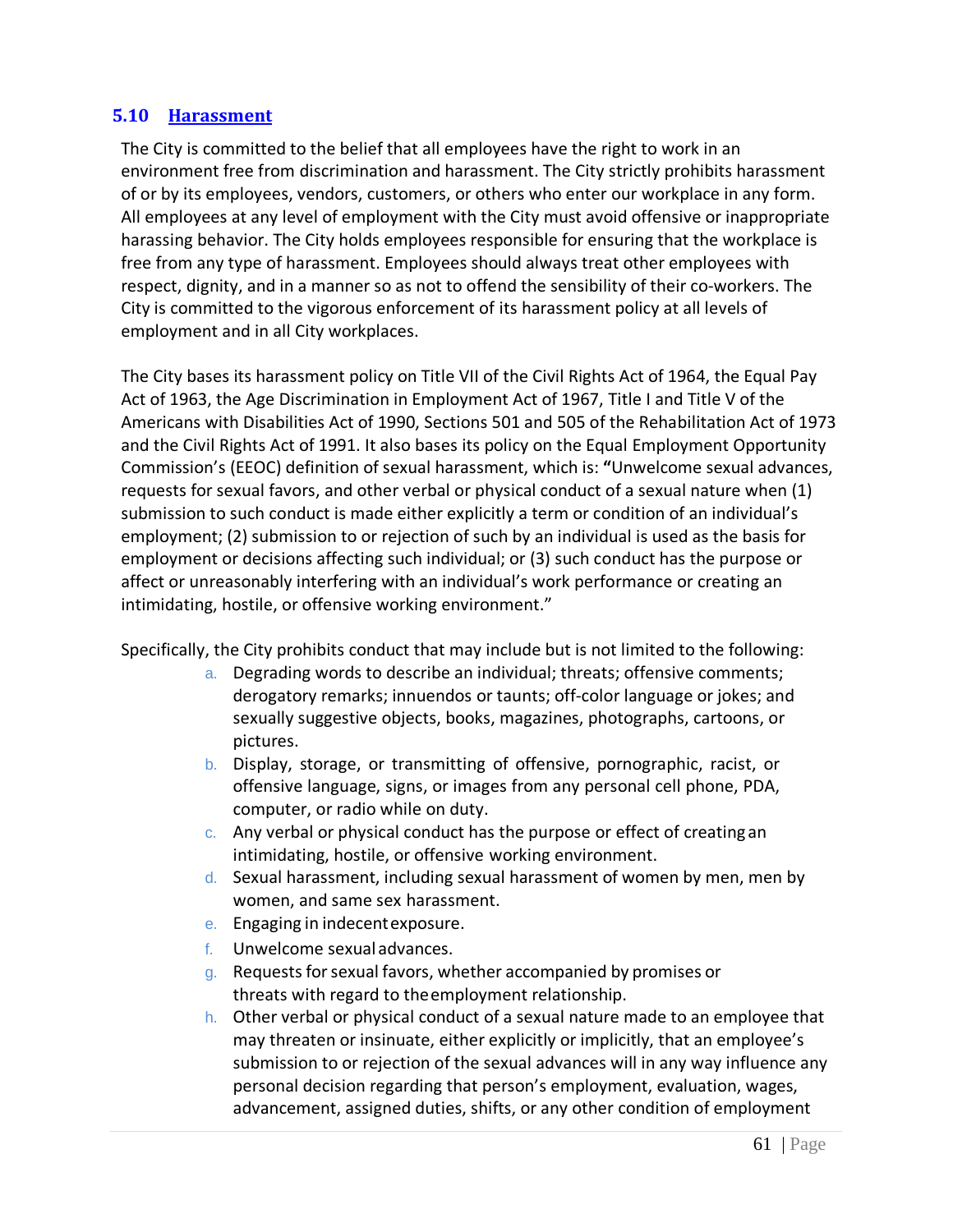or careerdevelopment.

i. Other harassing conduct committed in the workplace by supervisors ornon‐ supervisory personnel, whether physical or verbal.

Any type of harassing conduct may result in disciplinary action up to and including termination. Any supervisor or manager who has knowledge of such behavior yet takes no action to end it is also subject to disciplinary action. Employees are prohibited from harassing other employees whether the incidents of harassment occur on employer premises or whether the incidents occur during business hours.

Employees who have complaints of harassment by anyone in the workplace, including supervisors, co-workers, or visitors, are urged to report such conduct to their supervisors or Department Managers. They will report the incident to the Human Resources Director so that the City may investigate and resolve the problem. If the complaint involves an employee's supervisor or someone in the direct line of supervision, or if the employee for any reason is uncomfortable in dealing with their immediate supervisor, the employee may go directly to any Department Manager, any management team member or directly to the Human Resources Director, City Attorney, or City Manager.

The City endeavors to investigate all complaints as expeditiously and professionally as possible. Where investigation confirms allegations of harassment, the City shall take appropriate corrective action.

If, after careful investigation, the City is unable to confirm an allegation of harassment, the City may transfer an employee to a new location where the employee will not have any contact with the alleged harasser.

To the extent possible by regulation or law, employees will be apprised of the investigation process and the conclusion of the investigation.

The City makes every attempt to keep confidential the information provided to it in the complaint and investigation process to the fullest extent permitted by the circumstances. Retaliation against employees for reporting harassment or assisting the City in its investigation of a complaint is against the law and is not permitted. Retaliation may include but is not limited to such acts as refusing to recommend the employee for a benefit for which they qualify, spreading rumors about the employee, encouraging hostility from co‐workers, and escalating the harassment.

If, after investigating any complaint of harassment, the City learns that an employee provided false information regarding the complaint, the City may take disciplinary action against the employee.

### **5.11 RetributionandRetaliation**

Supervisors, managers, and employees are not permitted to engage in any form of retaliation or retribution.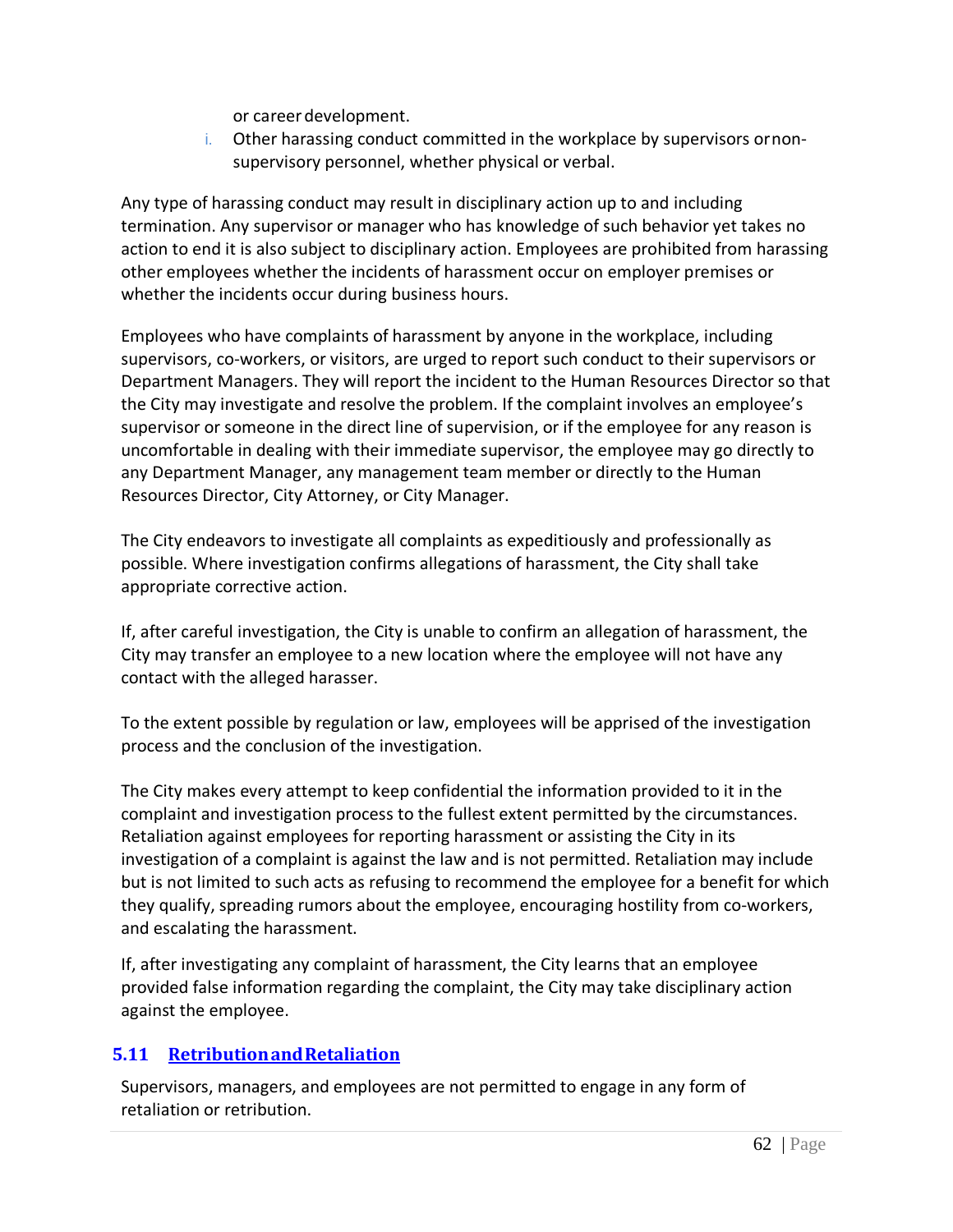- **Retaliation:** the taking of any unfavorable job or employment action against an employee who in good faith reports suspected instances of inappropriatebusiness conduct, activity, safety or policies and procedures violation.
- **Retribution:** the dispensing of any punishment (formal or informal) against an employee who in good faith reports suspected instances of inappropriate business conduct, activity, safety or policies and procedures violation.

Any supervisor, manager, or employee who engages in retribution or retaliation against a reporting employee is subject to disciplinary action up to and including termination. Any supervisor, manager, or employee who purposely reports false information of retribution or retaliation to settle personal grievances is subject to disciplinary action up to and including termination.

### **5.12 Use of Drugs andAlcohol**

#### **a. Objectives**

Park City Municipal Corporation is concerned about employee health and safety. The City recognizes that illegal drug use and alcohol abuse can destroy health and adversely affect personal life and work performance. Employees who abuse drugs or alcohol are a source of danger to themselves and their co-workers. The employee likely will incur medical costs much higher than those of other employees, which may increase health insurance premiums. The quality and efficiency of performance will suffer, and absenteeism and tardiness will likely increase. All these symptoms of alcohol and drug abuse will damage the City's productivity and competitiveness in themarketplace.

To protect the safety of all employees and the public and to prevent decreased productivity and work quality, the City may require employees to submit to testing for illegal drugs or alcohol under the following circumstances:

- 1. Investigation of possible individual employee impairment.
- 2. Investigation of accidents in the workplace or incidents of workplace theft.
- 3.Maintenance of safety for employees or the public or
- 4.Maintenance of productivity, quality of products or services, or security of property or information.

### **b. Definitions**

The following definitions apply:

- **1. Alcohol** ‐ ethyl alcohol orethanol.
- **2. Illegal Drugs** ‐ any substance recognized as a drug in the United States Pharmacopoeia, the National Formulary, the Homeopathic Pharmacopoeia, or other drug compendia, or supplement to any of those compendia or substances declared illegal under applicable state statutes (such as "spice," "bath salts," and similar natural or synthetic drugs). The term Illegal Drugs does not include a drug taken in accordance with a valid prescription if taken as prescribed or other use authorizedby law.
- **3. Positive Test Results** ‐ the results of a test for Alcohol or drugs that shows the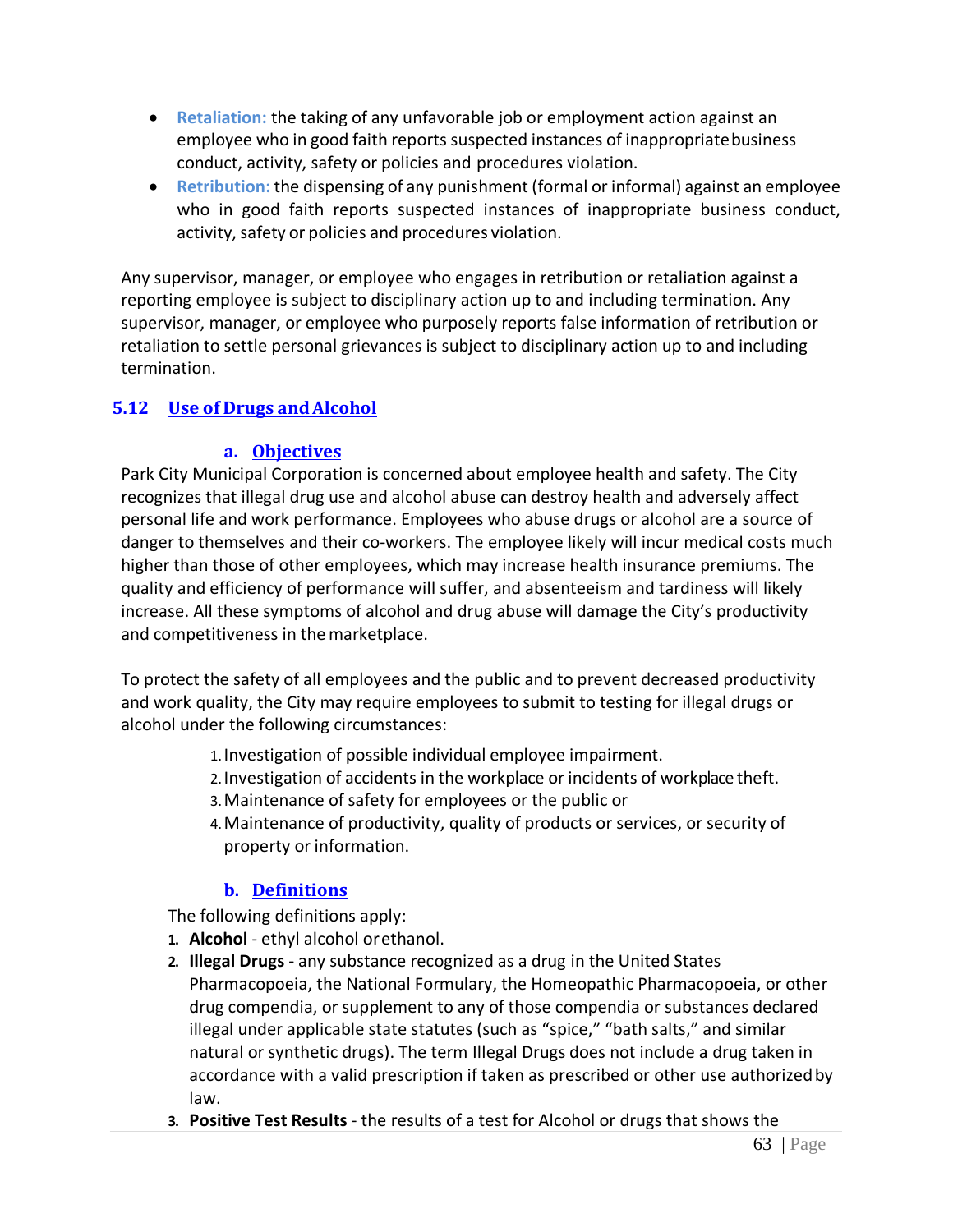presence of detectable levels of Alcohol (detectable defined as blood alcohol levelof .04 or above) or Illegal Drugs in your system (including without limitation blood and urine.)

- **4. Under the influence** ‐ (a) to be unable to perform work safely or productively, OR (b) to have impaired judgment, OR (c) to be a potential threat to personal safety or welfare or that of other employees or the general public, OR (d) to be impaired in physical or mental functioning in any respect resulting from the use of Alcohol or Illegal Drugs, OR (e) to receive a Positive Test Result indicating the presence of detectable levels of Alcohol or Illegal Drugs in yoursystem.
- **5. Park City Municipal Corporation Premises** ‐ (a) all property, offices, facilities, manufacturing plants, land, buildings, structures, and installations used by the City in the course and scope of their employment; (b) automobiles, trucks, and all other vehicles and equipment, whether owned or leased by Park City Municipal Corporation or used by an employee in the course and scope of their employment; (c) Any parking lot or any automobile parked on any parking lot used by Park City Municipal Corporation employees to park their personal vehicles during work hours; (d) automobiles owned or leased by employees while those automobiles are being used on the City's business. The term Park City Municipal Corporation Premises also includes all customer properties, areas under Park City Municipal Corporation's control, and any other work locations or mode of transportation to and from those locations during working time and while in the course and scope of employment with Park City Municipal Corporation or while conducting City business.

### **c. PolicyApplication**

This policy applies to all City employees, volunteers, and employment applicants. Park City Municipal Corporation will discipline any employee, up to and including immediate discharge, or refuse to hire any job applicant who violates this policy.

#### **d. GeneralRules**

1. Employees may NOT be under the influence of Alcohol while performing job responsibilities, operating an automobile, truck, or other vehicle or equipment leased or owned by the City, operating a personal vehicle while on business for the City. Exceptions may be allowed for City functions (See section **5.11 Alcohol and Drug Use l. Alcohol Consumption at City Functions**).

2. Employees may NOT use or be under the influence of Illegal Drugs, regardless of whether Illegal Drug use has any adverse impact on jobperformance.

3. Employees may NOT unlawfully use, manufacture, distribute, possess, purchase, or sell Illegal Drugs or Alcohol at any time. If convicted of a crime (under state or federal law) as the result of unlawful use, manufacture, distribution, possession, purchase, sale of Illegal Drugs or Alcohol, or DUI employees must report the conviction to the Human Resources Manager or the City Manager within five working days ofconviction.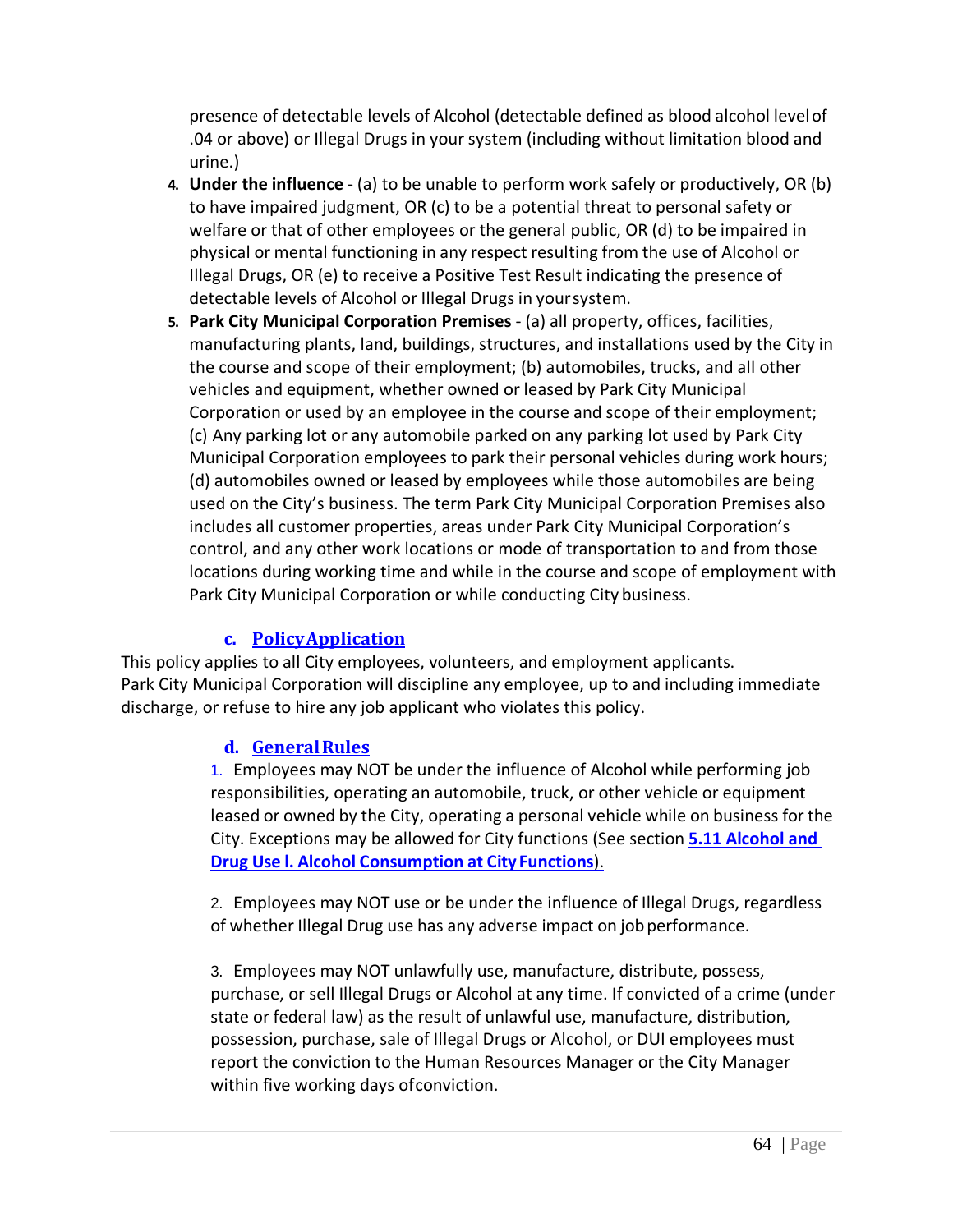4. Employees may NOT tamper with the testing procedure in any manner that is designed to, or that reasonably could interfere with, the accuracy of the testing procedure [e.g., using an adulterant (either by ingesting a substance into the body or adding a substance to the testing sample in an attempt to interfere with or negate the test results), attempting to hydrate the body before testing or substituting urine or any other substance for the testing sample].

The Park City Municipal Corporation will discipline employees who violate any of the General Rules discussed above up to and including termination.

#### **e. Drug and AlcoholTesting**

Park City Municipal Corporation, in its sole discretion, may require employees to submit to a test for the presence of Illegal Drugs (including legal drugs not taken under a lawful prescription) or Alcohol under the following circumstances:

1. **Pre‐Employment Testing**: As mentioned in section **2.5 Pre‐Employment Drug Testing**, the City has a responsibility to employees to make a reasonable effort to provide a safe workplace and a responsibility to the public to make a reasonable effort to promote public safety. Therefore, applicants may be required to submit and pass a drug screening test as a condition of employment. Positive test results will make candidates ineligible for hire for a minimum of one year.

2. **Post‐Accident Testing**: Employees will be required to sign the appropriate consent and release form(s) and allow Park City Municipal Corporation to test them for Illegal Drugs or Alcohol if employees are involved in: (a) any on‐the‐job accident or another incident where the City has reasonable suspicion that Illegal Drug or Alcohol use may have been involved; (b) any on-the-job personal injury accident that results in the need for medical treatment by a clinic or hospital; or (c) any on-the-job accident which results in damages to property estimated equal to or in excess of \$2,500commensurate with Utah Code Ann. 41-6a-401 as amended. Park City Municipal Corporation will require post-accident testing for Alcohol only if it has reasonable suspicion that the use of Alcohol may have caused or contributed to the accident.

3. **Reasonable Suspicion Testing**: If a City supervisor has reasonable suspicion that an employee is using and/or under the influence of Illegal Drugs and/or Alcohol on Park City Municipal Corporation Premises, the employee will be required to sign the appropriate consent and release form(s) and allow the City to test for Illegal Drugs and/or Alcohol. Indications of individual, job-related impairment that constitute grounds for requesting a drug or Alcohol test include, but are not limited to, the manifestation of physical or physiological signs, symptoms, or reactions commonly caused by the consumption or ingestion of Alcohol or drugs (i.e., the odor of Alcohol, slurred or thickened speech, apparent loss of coordination or unsteady gait, or uncharacteristic emotional behavior), failure to meet performance standards, and attendance and tardiness problems. Any City supervisor or employee who observes possible Illegal Drug or Alcohol use must immediately inform the Human Resources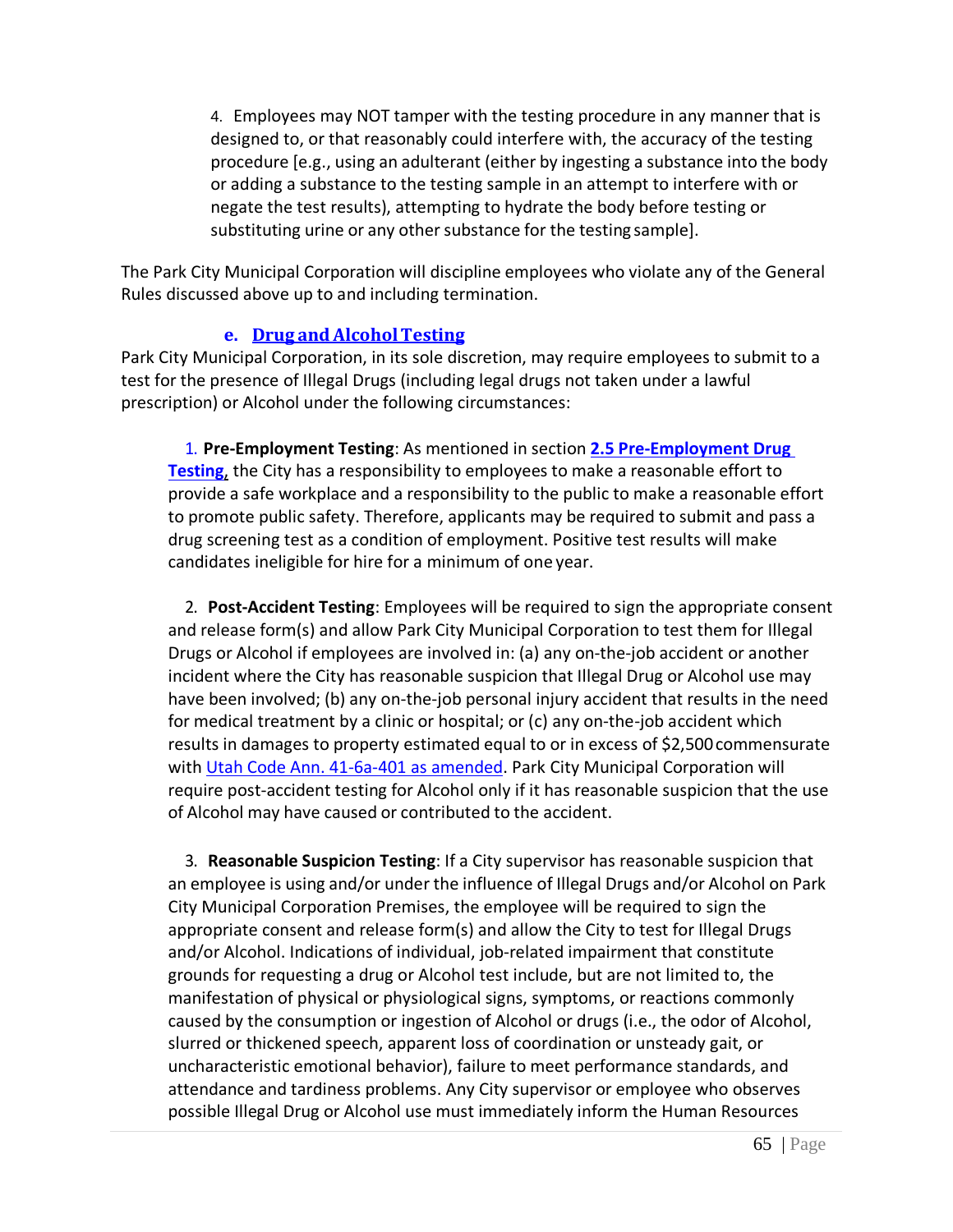Manager or the City Manager.

4. **Random Testing**: The Federal Highway Administration has Drug and Alcohol Rules for employees with a commercial driver's license (CDL). These rules are available in the Code of Federal Regulations Title 49 Part 382. Park City may perform random testing for employees required to have a CDL in accordance with these rules.

The City will count the time needed for testing as hours worked for compensation and benefits. Park City Municipal Corporation will keep written records of testing for Illegal Drugs and Alcohol. The City will treat all information, interviews, reports, statements, memoranda, or test results as confidential communications and keep the information in a file separate from the personnel file. The City will not provide information regarding testing results to any third party except as specifically allowed by law.

Employees will be discharged if they refuse to sign a requested release form(s) or to submit to testing for Illegal Drugs or Alcohol OR if the employee tampers with the testing procedure in any manner that is designed to or that could nullify or interfere with the accuracy of the testing procedure. The City will discipline employees who receive a Positive Test Result for the presence of Illegal Drugs or Alcohol up to and including termination.

# **f. TestingProcedure**

Employees will be transported to a testing facility and accompanied within a close proximity during testing by a Supervisor or designee. A licensed physician, testing clinic, or laboratory established by the City that meets applicable standards will collect the testing sample. Samples will be collected with reasonable regard for privacy unless the licensed physician, testing clinic, or laboratory reasonably believes that employees have altered or made substitutions to the testing sample.

A federally or state‐certified laboratory or other appropriate laboratory facilities will conduct the testing. Any positive test result will be identified or confirmed by gas chromatography, gas chromatography‐mass spectroscopy, or other comparably reliable analytical method, as determined by the testing laboratory. In the event the laboratory uses a testing sample other than a urine sample, it will use testing procedures (including appropriate confirmation testing) that meet applicable standards.

If the employee tampers with the testing procedure in any manner that is designed to or that reasonably could interfere with the accuracy of the testing procedure [e.g., using an adulterant (either by ingesting a substance into their body or adding a substance to their testing sample in an attempt to interfere with or negate the test results), attempting to hydrate the body prior to testing, or substituting urine or any other substance for the testing sample], the City will terminate their employment.

The laboratory will use testing procedures for the presence of Alcohol that meets applicable standards.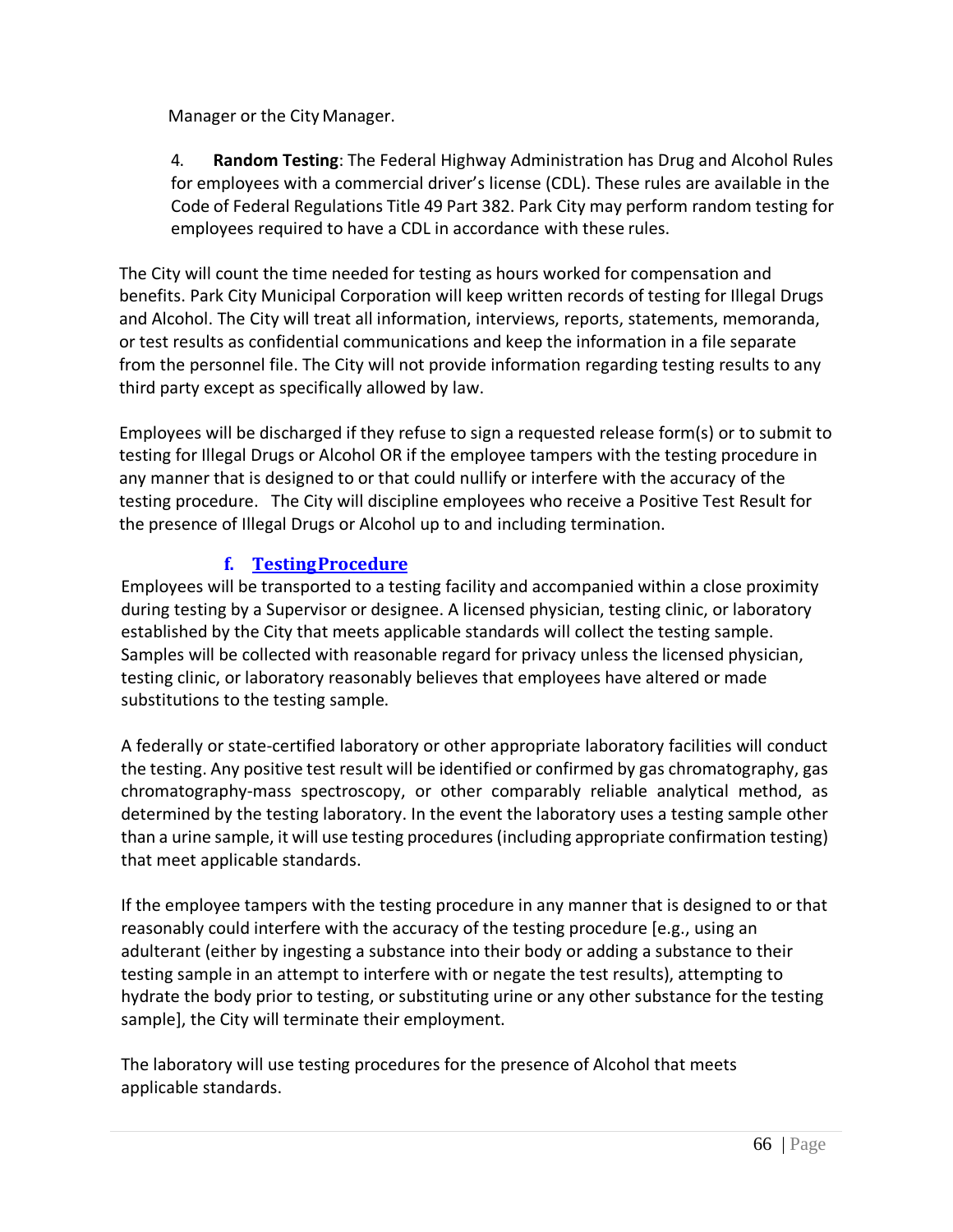The City will use a medical review officer (MRO) to interpret any first or second test confirmed positive results. An MRO is a licensed health care provider who has knowledge of substance abuse disorders and the appropriate medical training to interpret and evaluate a positive test result related to medical history and any other biomedical information. The MRO will discuss the Positive Test Result with the employee, including obtaining information that may explain the Positive Test Result (e.g., a drug taken under a lawful prescription, circumstances that may explain a false positive, etc.). If, after evaluating the information received from the employee, the MRO determines that the employee's Positive Test Result was the result of the use of Illegal Drugs or Alcohol (including without limitation the taking of a drug not under a lawful prescription or over-the-counter instructions), the MRO will inform the Human Resources Director or designee.

At the discretion of the City and employee, employees receiving a positive test result may be directed to the City's Employee Assistance Program (EAP). Employees will be subject to any treatment plan developed by the EAP and the City. The cost of the treatment will be the responsibility of the employee unless designated otherwise by the City Manager. However, the City maintains the right to terminate an employee at its discretion at any stage of the treatment process. Treatment will not be in lieu of discipline up to and including termination.

Employees will not be notified of negative test results unless he/she requests the test result from the City in writing within a reasonable time following the test.

The City will pay all costs of testing for Illegal Drugs and Alcohol required by the City, including the cost of transportation if the testing is conducted at a place other than the worksite.

# **g. AppealProcedure**

If an employee receives a Positive Test Result, they may, at their option, contact the testing laboratory and request a new test of the same sample *at their own expense*. Any request fora re-test must occur within three business days of the date they are notified of a Positive Test Result (please contact Human Resources to obtain contact information for the testing laboratory). It also is the employee's responsibility to notify the City after they have requested a re‐test of the original sample. The City has no responsibility to ensure that the retest occurs. The results of any re-test must be forwarded by the testing laboratory directly to the City. If employees do not receive a Positive Test Result on the new test, the City may request that they sign the appropriate consent and release form(s) and be tested a final time. The final test may be of the same or a new sample, at the City's sole discretion. If employees refuse to sign the appropriate consent and release form(s) for the final test, they will be discharged. If employees receive a Positive Test Result on the final test, the City may discipline up to and including termination.

# **h. Consent and Release Form(s)**

At the time an employee is required to undergo testing for Illegal Drugs or Alcohol, they will be required to sign consent and release form(s) approved by the City at the testing facilities identified by the City. An employee will be discharged if they refuse to sign the consent and release form(s).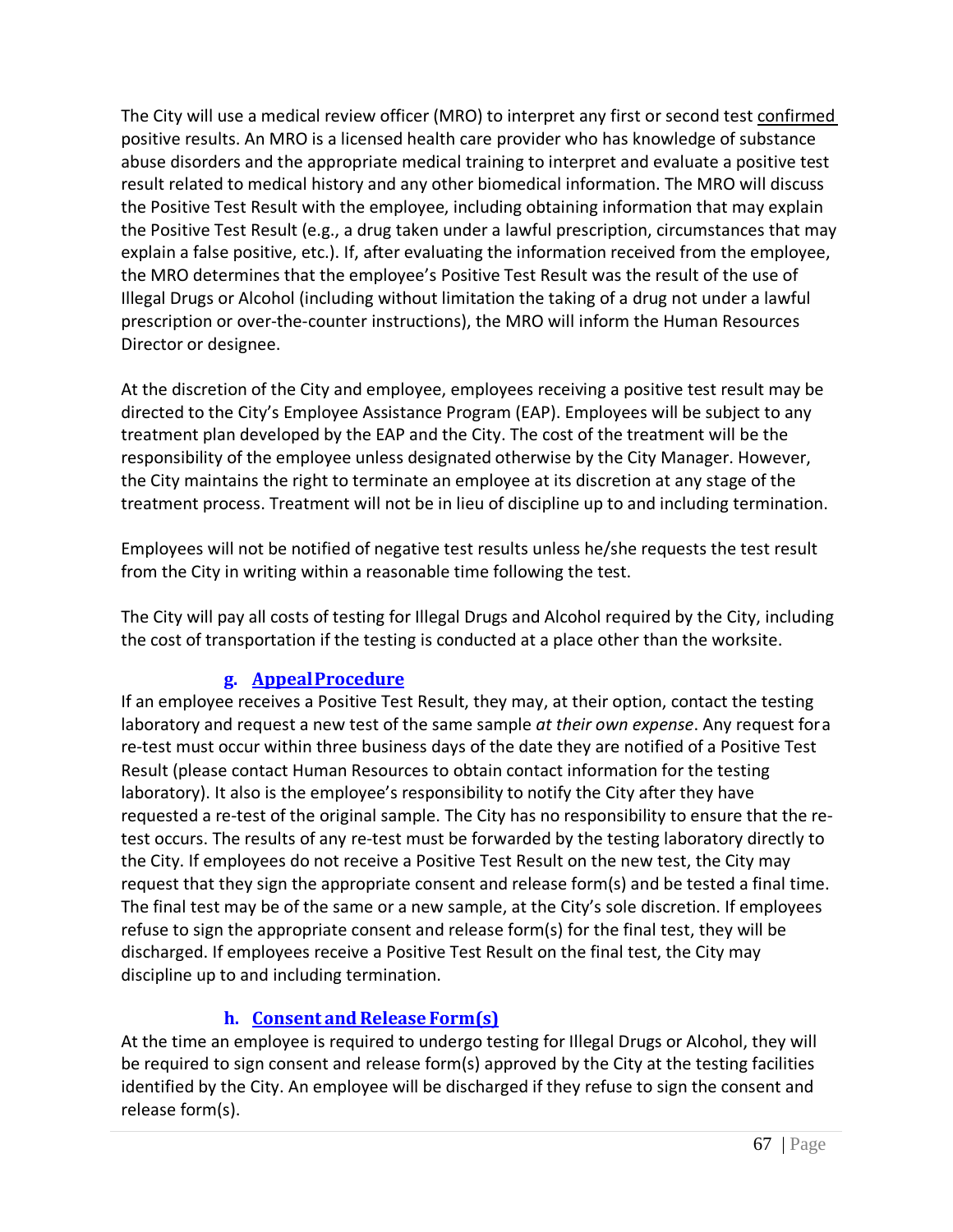### **i.** Use of Prescription Drugs or Over-the-Counter Medications

This policy does not prohibit the normal use of prescription drugs as ordered by a licensed health care provider or over-the-counter medications. However, while employees are on City premises, the City prohibits the use of any prescription medication that is not prescribed for the employee, or that is not taken in accordance with the prescription instructions. In addition, the City prohibits the abuse of over-the-counter medications on City Premises.

In accordance with Utah Code Title 26, Chapter 61a or Utah Code section 58‐37‐3.7, the City shall treat an employee's use of medical cannabis in the same way the City treats employee use of any prescribed controlled substance except when the employee's position requires federal funding, federal security clearance, or any other federal background determination required for the employee's position.

The following general statements will apply:

1. If the employee has been informed by label warnings or physician instructions or otherwise has reason to believe that their use of any prescription drug or over-thecounter medication may interfere with their ability to perform the essential functionsof their job, the City encourages the employee to speak to their supervisor or the Human Resources Director. Examples of drug side‐effects that may interfere with an employee's ability to perform the essential functions of their job include but are not limited to drowsiness, restricted vision, or restricted motor control. The City will take steps as required by law to reasonably accommodate employees and prevent a significant risk of substantial harm to the health and safety of employees and coworkers. Nothing set forth in this paragraph shall impose any contractual or other obligation on the part of Park City Municipal Corporation except as required by the Americans with Disabilities Act or any state or local statute or regulation prohibiting discrimination on the basis of disability or handicap.

2. While on Park City Municipal Corporation Premises, employees must NOT consume prescription drugs more often than instructed on the prescriptionlabel.

3. While on City/customer premises, employees must NOT allow a co-worker or other person to take the prescription medications of others.

4. While on Park City Municipal Corporation Premises, employees must keep all prescription and over‐the‐counter medication in its original container. Allprescription medication must be in the employee's name and have the doctor's name and prescription number on thelabel.

Employees may use over‐the‐counter medications or prescription medication if it will not adversely affect work performance. However, Park City Municipal Corporation at all times reserves the right to have a licensed health care provider determine if the use of a prescription or over‐the‐counter drug or medication may adversely affect job performance or increase the risk of injury to employees or co-workers. In that event, the Park City Municipal Corporation may limit or suspend work activities until employees are no longer using the over‐ ‐the‐counter medication or prescription drug, in accordance with applicable federal and state law.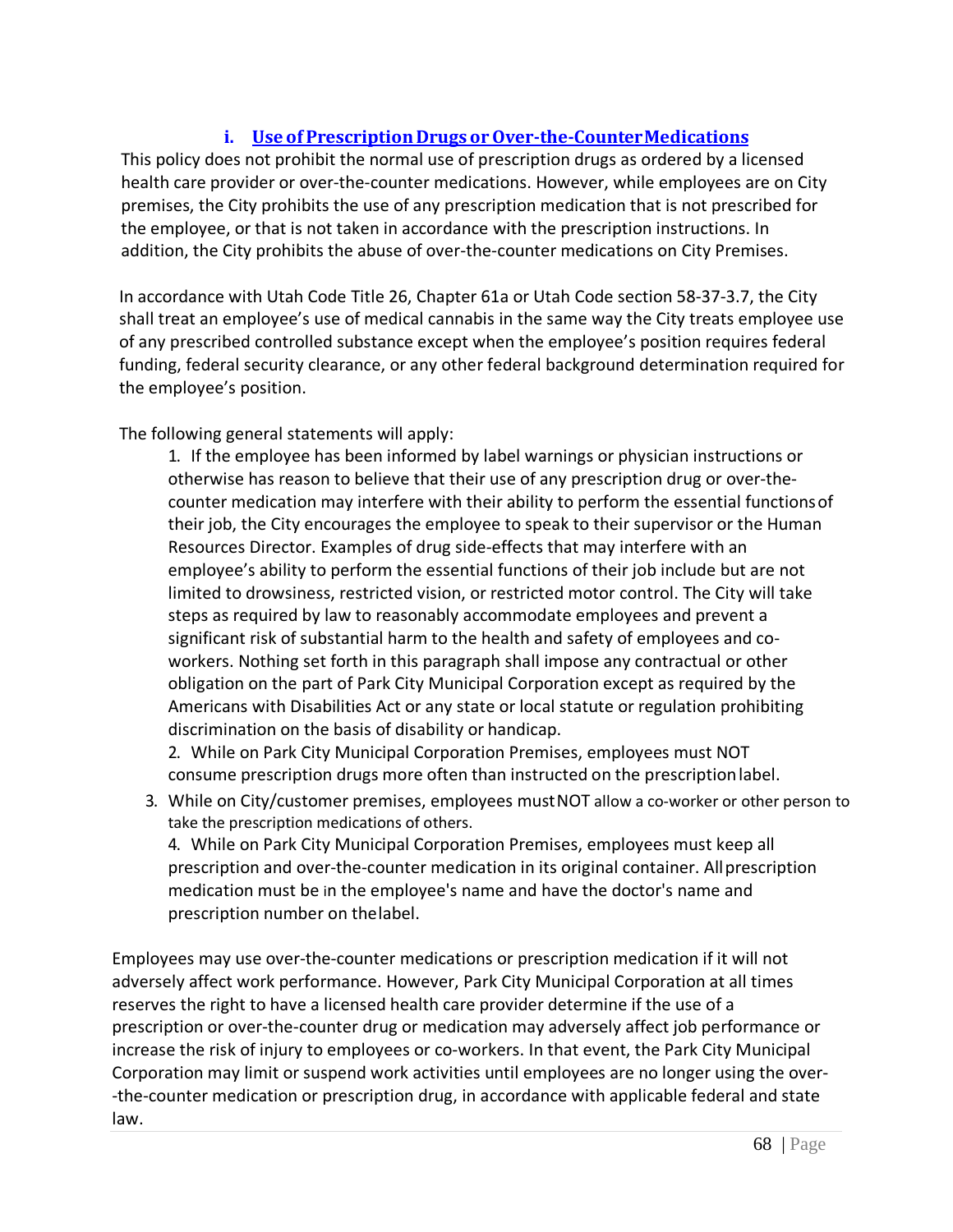### **j. Americans with DisabilitiesAct**

Alcoholism is considered a disability under the Americans with Disabilities Act. If an employee believes they may suffer from Alcohol abuse associated with alcoholism, the City strongly encourages him/her to contact the Human Resources Manager or the City Manager. In accordance with the Americans with Disabilities Act, the City will make reasonable accommodations if the employee suffers from alcoholism, including encouraging employees to participate in rehabilitation programs.

If an employee suffers from alcoholism, they will be held to the same job performance standards and behavior as other employees. The City will not tolerate tardiness, absenteeism, accidents, or other unsatisfactory job performance caused or created by alcoholism. The City will discipline an employee if alcoholism adversely affects job performance or conduct so that the employee may no longer be considered a qualified individual with a disability.

### **k. Rehabilitation**

The City does not have an Alcohol or drug rehabilitation program. However, if an employee believes they may have a substance abuse problem and would like assistance, please contact the Human Resources Manager. The City will not discipline an employee solely for seeking assistance or admitting the use of Illegal Drugs or Alcohol.

Employees disclosing the use of Illegal Drugs or Alcohol at work, who have not received a request for testing from the City, will be referred to the City's EAP. The City will treat the request confidentially. Employees may receive financial assistance for rehabilitation programs through the City's group medical benefit plan, subject to the terms, conditions, and limitations set forth therein. The City may allow an employee a leave of absence to obtain treatment.

If an employee seeks assistance for an Illegal Drug or Alcohol abuse problem only after being notified that they will be tested, they will be required to complete the testing and may be disciplined for violation of this Policy.

Nothing in this section prevents Park City Municipal Corporation from disciplining an employee for any violation of this policy. Nothing in this policy modifies an employee's status as an at‐will employee.

# **l. Alcohol Consumption at CityFunctions**

Possession, consumption, or use of alcoholic beverages at City functions may occur only with prior approval from the City Manager and manager of the department organizing the event. After approval, the manager of the organizing department has ultimate responsibility for ensuring that employees adhere to the guidelines presented below. All employees are responsible for adherence to City policy and event consumption limitations. Failure to do so may result in disciplinary action up to and including termination.

City functions to which this policy applies may include but are not limited to receptions, meetings, recruitment socials, retirement and anniversary parties, end of season celebrations,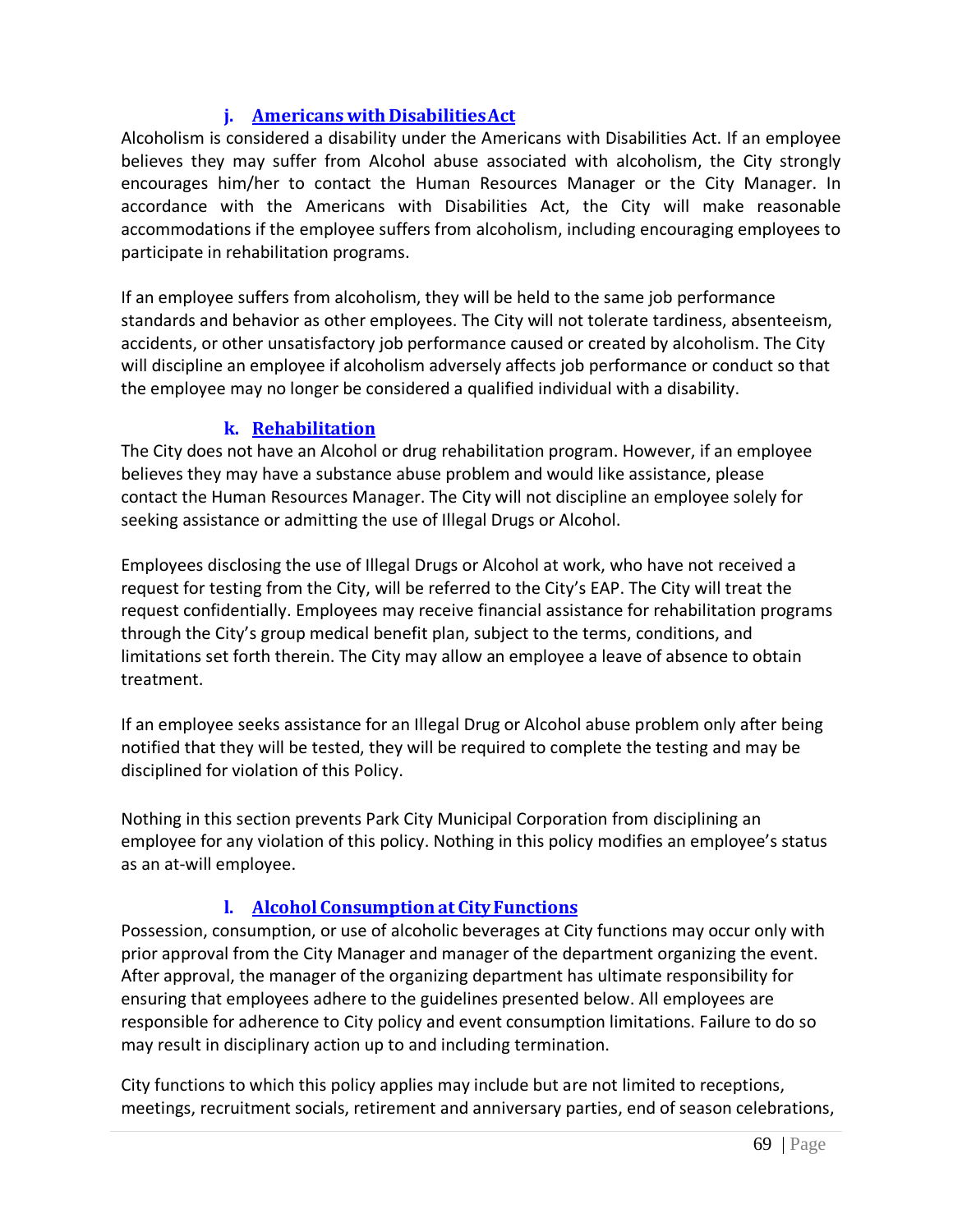City events and parties, and service award recognition events.

Employees are subject to City policy on alcohol consumption unless the City Manager has made an exception if one of the following criteria is met:

- Alcohol consumed was purchased using City funds.
- Employees attending an event are operating in an official capacity as a required job function.

City functions involving the consumption of alcohol must adhere to the following:

- 1. Employees who choose to drink alcoholic beverages at City functions are expected to behave under usual business standards and all City policies.
- 2. The department manager of the department organizing a function where alcohol is served is responsible for ensuring adherence to these guidelines.
- 3. Alcoholic beverages are not to be served in offices or work areas.
- 4. Alcoholic beverages are served, rather than simply made available, to those who wish to partake. Self‐serving of alcoholic beverages at City functions is strictly prohibited.
- 5. Any off-site functions are held in appropriately licensed facilities, with drinks served by professionalbartenders.
- 6. Food must be available.
- 7. Alcoholic beverages will be served for a restricted period, generally no more than two hours. Possible exception: If the function is planned for an extended period of time, e.g., a full or half-day, alcohol may be served for a longer period with prior City Manager approval. However, alcohol service must cease no less than one hour before the end of the function.
- 8. Alcohol is not to be served to minors or anyone who appears to be impaired.
- 9. Safe passage home must be pre‐arranged by an employee who plans to consume alcoholic beverages at Cityfunctions.

Employees are expected to use good judgment and discretion in regard to the use of alcohol.

### **5.13 WorkplaceViolence**

Park City Municipal Corporation provides a safe workplace for all employees. To ensure a safe workplace and reduce the risk of violence, all employees should review and understand all provisions of this workplace violence policy. The following guidelines have been adopted to deal with intimidation, harassment, or other threats of (or actual) violence that may occur during business hours or on its premises. This policy applies to all full-time regular, special employment appointments, part‐time and seasonal employees.

All employees (including managers, supervisors, part‐time, seasonal, student interns, and special employment agreements) and volunteers should be treated with courtesy and respect at all times. Employees are expected to refrain from fighting, "horseplay," or other conduct that may be dangerous to others. Firearms, weapons, and other dangerous or hazardous devices or substances are prohibited from the premises of Park City Municipal Corporation without proper authorization. Possessing firearms or other weapons on City property with the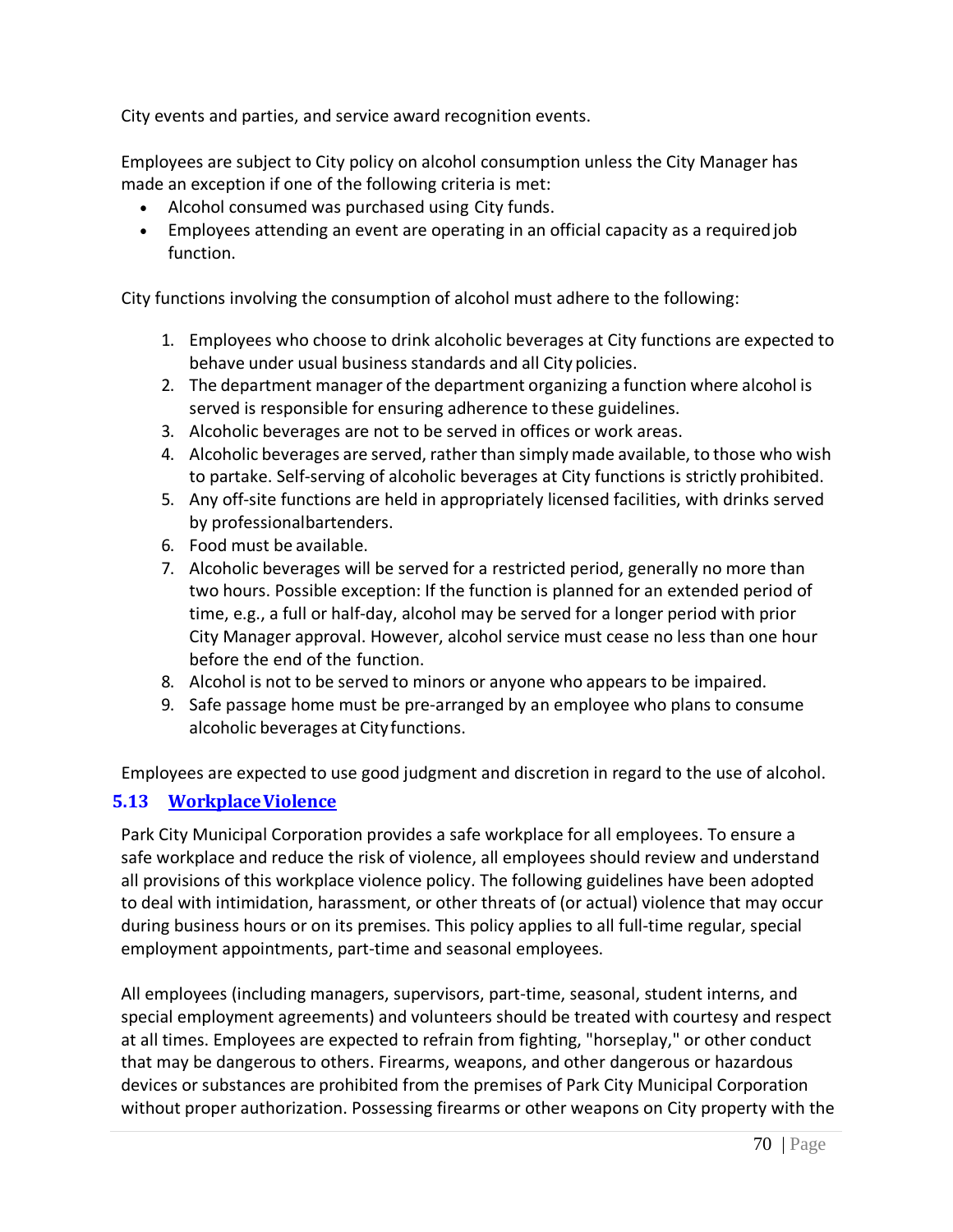exception of Peace Officers and Law Enforcement Officials as defined by Utah Code Section §76-10-523 and as authorized by Utah Code Section §53-5-704 is prohibited.

Conduct that threatens, intimidates, or coerces another employee, a customer, or a member of the public will not be tolerated. This prohibition includes all acts of harassment, including harassment that is based on an individual's sex, race, age, or any characteristic protected by federal, state, or local law.

All threats of (or actual) violence, both direct and indirect, should be reported as soon as possible to the employee's immediate supervisor or any other member of management. This includes threats by employees, customers, vendors, solicitors, or other members of the public. When reporting a threat of violence, the employee should be as specific and detailed as possible.

All suspicious individuals or activities should also be reported as soon as possible to a supervisor. Do not place yourself in peril. If you see or hear a commotion or disturbance near your workstation, do not try to intercede or see what is happening.

Park City Municipal Corporation will promptly and thoroughly investigate all reports of threats of (or actual) violence and suspicious individuals or activities. The identity of the individual making a report will be protected as much as is practical. To maintain workplace safety and the integrity of its investigation, Park City Municipal Corporation may suspend employees, either with or without pay, pending investigation.

Anyone determined to be responsible for threats of (or actual) violence or other conduct that violates these guidelines will be subject to prompt disciplinary action up to and including termination of employment.

Any type of workplace violence committed by or against employees will not be tolerated. The following list of behaviors, while not all-inclusive, provides examples of conduct that is prohibited:

- Causing physical injury to another person.
- Making threatening remarks.
- Aggressive or hostile behavior that creates a reasonable fear of injury to another person or subjects another individual to emotional distress.
- Intentionally damaging employer property or property of another employee.
- Possessing firearms or other weapons on City property or while on City business with the exception of Peace Officers and Law Enforcement Officials as defined by Utah Code Section §76‐10‐523 and as authorized by Utah Code Section §53‐5‐ 704 Committing acts motivated by, or related to, sexual harassment or domestic violence.

Any potentially dangerous situations must be reported immediately to a supervisor,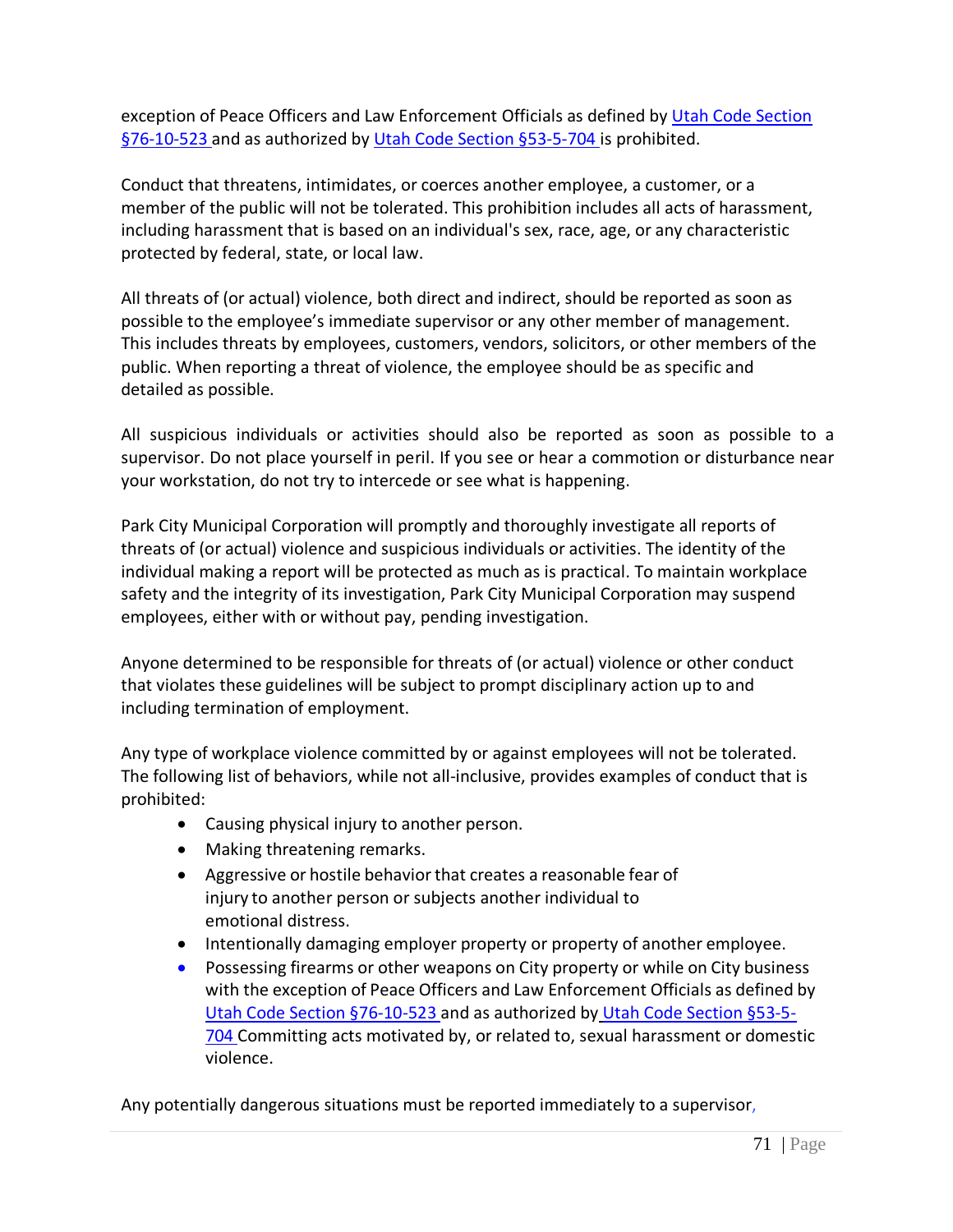manager, or the Human Resource Department. Employees are expected to exercise good judgment in recognizing dangerous situations. Such behavior includes:

- Discussing weapons or bringing them to the workplace
- Displaying overt signs of extreme stress, resentment, hostility, or anger
- Making threatening remarks
- Sudden or significant deteriorationof performance
- Displaying irrational or inappropriate behavior

Employees are encouraged to bring their disputes or differences with other employees to the attention of their supervisors or the Human Resources Department before the situation escalates into potential violence. Park City Municipal Corporation is eager to assist in the resolution of employee disputes and will not discipline employees for raising such concerns.

At any time, if employees or the public are threatened or may be in danger, please contact the Park City Police Department or dial 911 immediately.

### **5.14 OutsideEmployment**

Outside employment includes self‐employment and is defined as work performance other than City work for self or others for compensation. Full‐time regular employees must request permission to accept outside employment from their Manager and the Human Resources Department. The City Manager must approve outside employment. Outside employment permission forms are available from Human Resources or the [Employee Form](https://pclaserfiche.parkcity.org/Forms/Home/StartProcess#/processes) found on the ADP homepage. Failure to provide notification of outside employment may result in disciplinary action up to and including termination. The request should include any pertinent information about the outside employer, and the nature and hours of the employment. Outside employment will not be considered an excuse for poor job performance, absenteeism, tardiness, leaving early, refusal to travel, or refusal to work overtime or different hours. Permission shall not be given if it is determined that such outside employment is likely to physically or mentally hamper the employee's ability to do the job required of them by the City, or if it is likely to reflect discredit on the City's service or the employee, or if it is in conflict with one's position as a City employee. Any changes to position or employer must be re‐approved.

Approval of outside employment is valid until February following its approval. In September of each year, all full‐time regular employees must complete a new Outside Employment form and have their Manager, the Human Resources Department, and the City Manager re‐approve the outside employment position.

### **5.15 DisciplinaryProcedures**

Disclaimer: The policies and procedures stated in this manual and other personnel statements or materials issued by the City are not intended to create either express or implied contracts respecting the procedures, terms, conditions, or duration of employment, or other obligation or liability on the part of the City. Unless otherwise provided by State law, employment with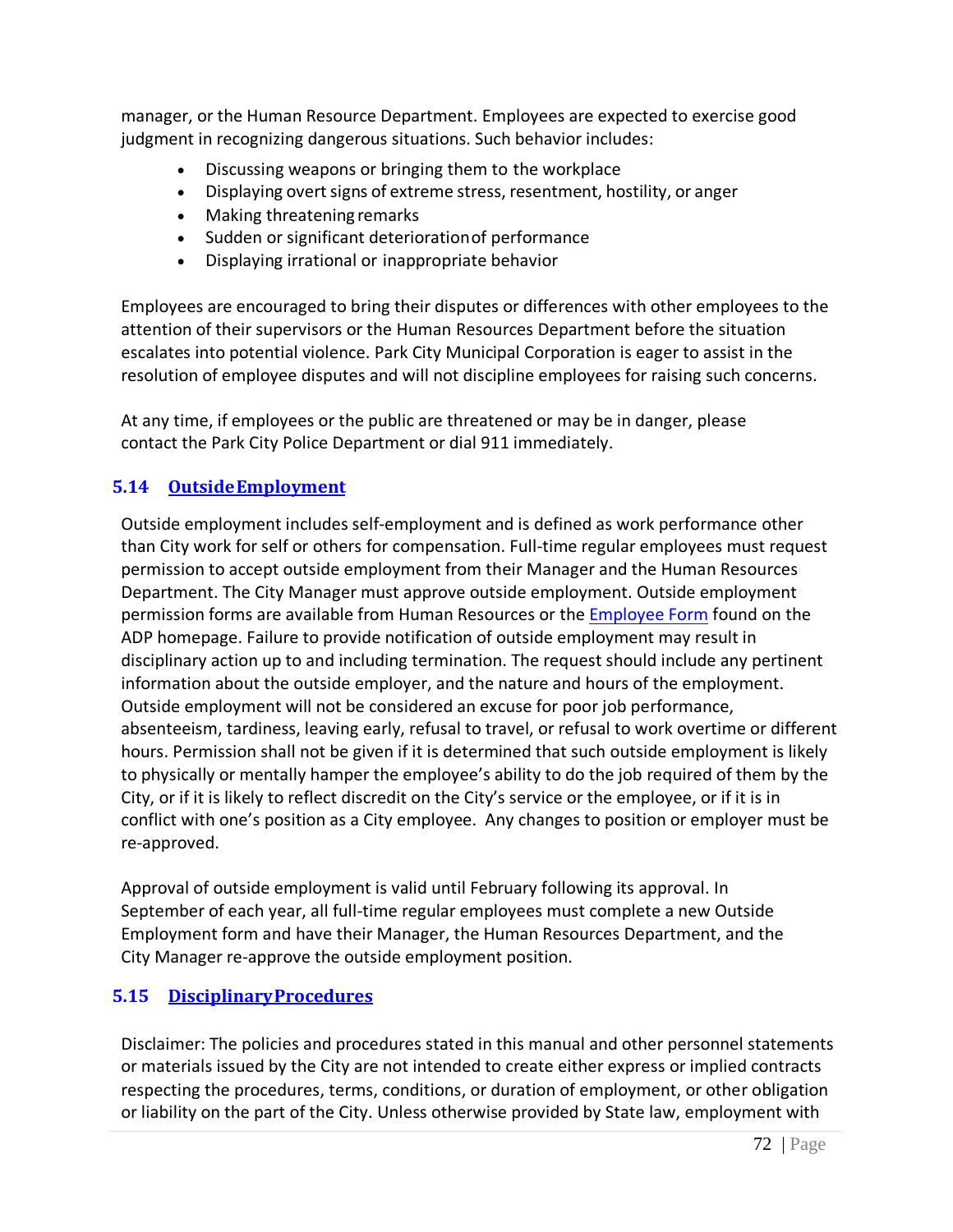the City is at will. It shall remain as such notwithstanding the procedures below; meaning that it may be terminated by the employer or City Manager at any time, for any reason or no reason, without notice, and without procedure or formality.

It is the City's policy that all employees are expected to comply with City standards of behavior and performance and that any non-compliance with these standards must be corrected.

Under normal circumstances, the City endorses a policy of progressive discipline. It attempts to provide employees with notice of deficiencies and inappropriate behaviors and an opportunity to improve or correct deficiencies or behaviors. The procedures set out below are as complete as the City can reasonably make them. However, they are not necessarily allinclusive. The City may vary from the rules/procedures listed if, in its opinion, the circumstances require. As such, the City retains the right to administer discipline in any manner approved by the City Manager. This policy does not modify the status of employees who are employees at-will. Supervisors must have manager approval before issuing any reprimands. Managers must meet with the Human Resources Director or designee before issuing any reprimand.

The normal application of progressive discipline:

**Verbal Reprimand:** If an employee is not meeting City standards of behavior or performance, the employee's supervisor should take the following action:

- **a.** The supervisor shall discuss the matter with the employee.
- **b.** Inform the employee of the nature of the problem and the action necessary to correct it. Explain what constitutes proper conduct, standards of behavior, orperformance.
- **c.** The supervisor should prepare a written record documenting the meeting has taken place.
- **d.** Verbal reprimands should be submitted to the Human Resources Department. They are not filed in employees' files.

**1st Written Reprimand:** If there is a second occurrence or intentional or repeated related or unrelated offenses:

- **e.** The employee receives written notice of discipline or reprimand following intentional or repeated or unrelated offenses. A copy of the written notice is placed in the employee's personnel file.
- **f.** The supervisor may suspend the employee with or without pay as approved by the City Manager.
- **g.** Written reprimands should be submitted to the Human Resources Department. They are filed in employees' files.

**2nd Written Reprimand:** If there are additional occurrences, the supervisor should take the following action depending on the severity of the conduct or offenses: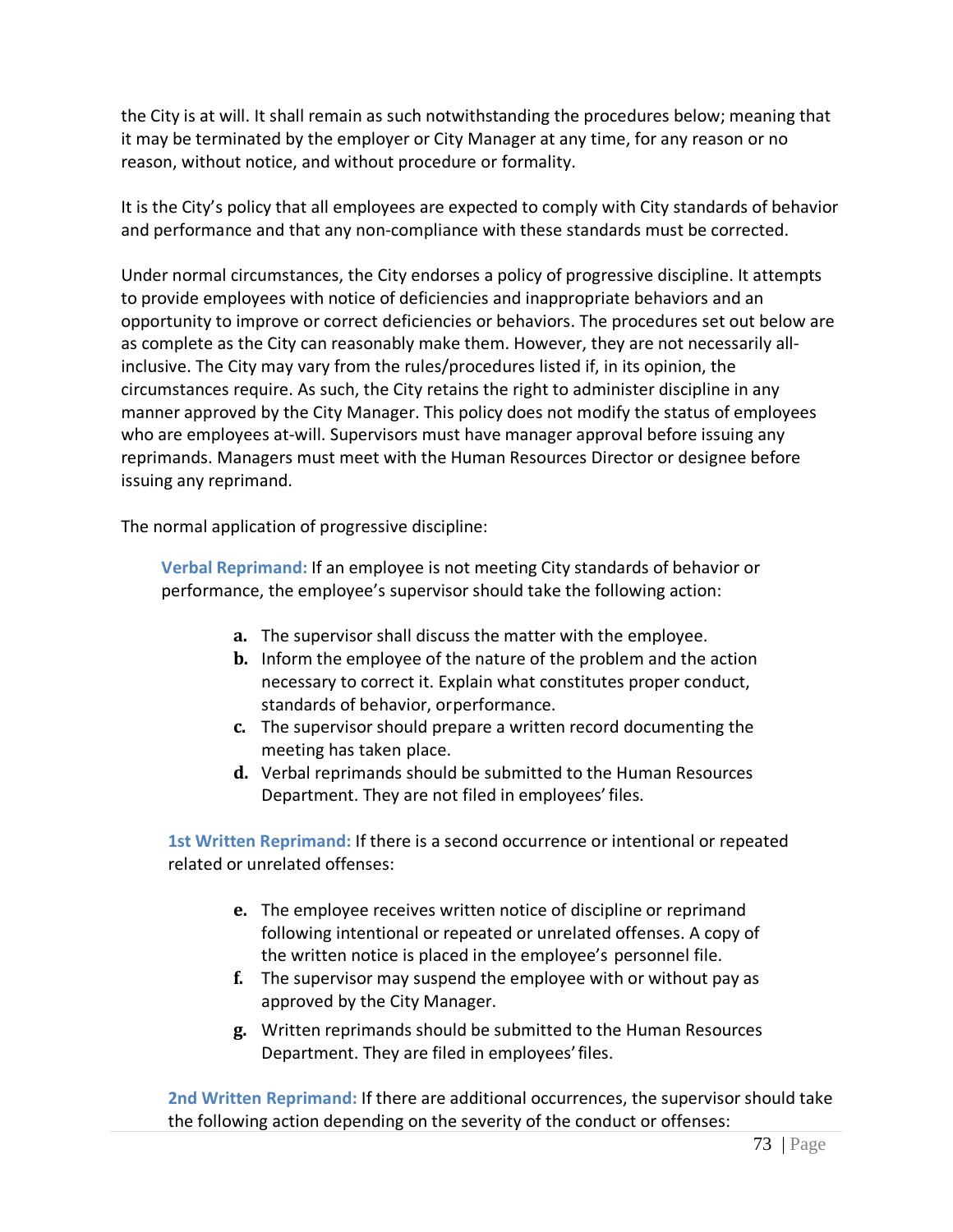- **h.** The employee receives final written notice of discipline or reprimand following serious misconduct or further repeated related or unrelated offenses.
- **i.** The supervisor may suspend the employee with or without pay as approved by the City Manager.
- **j.** Written reprimands should be submitted to the Human Resources Department. They are filed in employees' files.

**Termination:** Employee is recommended for termination as the result of a serious offense or the final step in the progressive discipline process. Discharged employees may have rights of appeal as set forth in **Section 6 Procedures for Employee Complaints, Discharge, and Transfer Appeals** of this Manual.

Although they may not necessarily agree with the disciplinary action, employees must sign the form or memorandum signifying that they are aware that disciplinary action has been taken against them. If an employee refuses to acknowledge the disciplinary action with their signature, the supervisor shall have another supervisor witness the refusal, and both supervisors will sign indicating the employee's refusal.

A Supervisor may recommend removing a written record from the employee's file after a specified time of meeting certain performance conditions outlined in the written notice or a subsequent performance review, with the approval of Human Resources and the City Manager. The specified time shall, at a minimum, include one (1) year. Written notice may be removed after that specified time based upon satisfactory performance related to outlined conditions, no additional performance issues, and the approval of the supervisor, Human Resources, and the City Manager. The removal of written records is generally disfavored and may be approved or denied at the sole discretion of the City Manager.

Removal requests will typically only be considered for relatively minor matters where the City Manager finds no further personnel need for the record, and its continued inclusion in the file would unnecessarily tarnish the employee's employment history. Denials of such requests are not considered adverse job actions and may not be appealed.

# **5.16 Strikes and WorkStoppages**

Every City employee, by accepting or retaining a position with the City, agrees that they will not engage in, threaten to engage in, encourage, or plan any strike or job action, whether it be in the nature of an immediate walk out or resignation after notice or job slow down. Any violation of this section shall be grounds for removal from the City's employment and grounds for refusal of reinstatement or employment within the City.

# **5.17 Solicitations**

Solicitations by employees or unauthorized vendors on City premises are prohibited. The prohibition applies both to employees on working time and to non‐employees.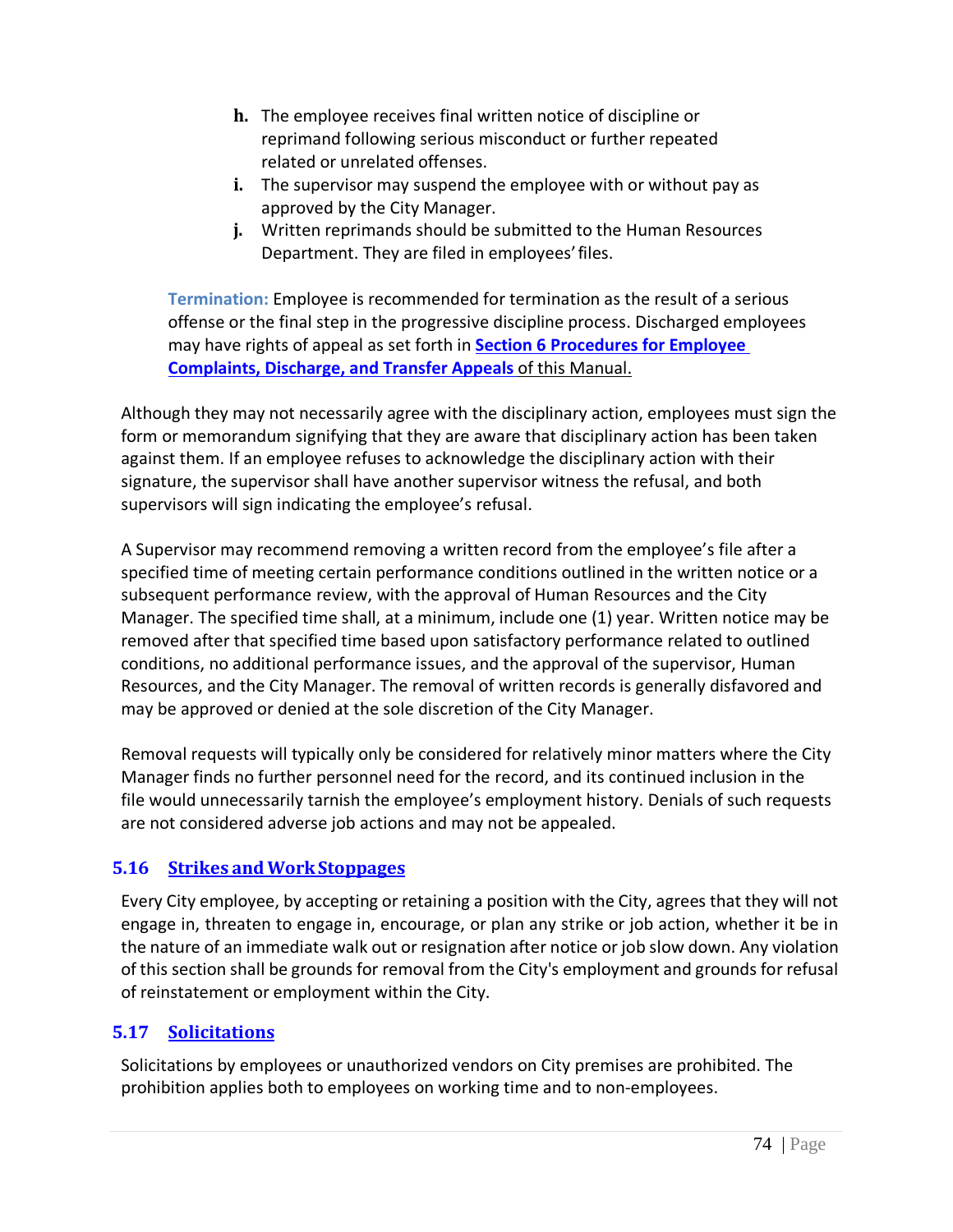## **5.18 Gratuities**

All employees who accept any type of gratuity (anything of monetary value) must report it on their timecard as wages commensurate with the IRS tips reporting guidelines referenced in Publication 531, *Reporting Tip Income.* Employees shall not directly or indirectly solicit any gift or receive any gift, whether in the form of money, services, loan, travel, entertainment, hospitality, promise, or any other form except as specifically provided herein. Employees may be permitted to accept food and items of nominal value as defined by Utah Code Section §3-1‐ 4(C), Title 3 of the Municipal Code. Any employee who is uncertain whether an offered gratuity may be accepted may request a ruling from the City Attorney as to the propriety of the offered gift.

Official Master Festival and Special Event sponsorship materials, tickets, and event invitations that the City receives in its corporate capacity, which may be distributed to officials and/or employees by the City Manager in their sole discretion, shall not be considered a gift or gratuity for purposes of this section.

# **5.19 InformationTechnology(IT)**

## **a. City BusinessUse**

In general, IT systems and services are provided for City business. This includes but is not limited to computer equipment, phones, printers, photocopiers, FAX devices, email services, software, Internet access, wireless services (Wi-Fi, 3G/4G), and data storage. City systems are not to be used in a way that may be disruptive, offensive to others, in conflict with city business operations, or harmful to morale.

Users should not expect privacy when using City equipment, data, or networks. All electronic files and messages, sent and received using City systems or City-provided Internet access, including web‐based messaging systems, are subject to viewing, inspection, release, and archiving by authorized personnel at all times to the extent that applicable laws do not supersede such rights. The City will comply with reasonable and compulsory requests from law enforcement and regulatory agencies for electronic records.

Users are responsible for the security of the equipment and data. It is paramount that users protect City and personal data. Do not store, copy, share or transmit any confidential data, including but not limited to passwords, social security numbers, bank routing information, and credit card numbers outside of appropriate City Systems.

All City records must be maintained according to City retention policies. It is prohibited to destroy, delete, erase or conceal City files or otherwise making such files or data unavailable or inaccessible in any manner inconsistent with such policies.

# **b. InternetUse**

This policy governs all uses of Park City's network and Internet/intranet access at all offices,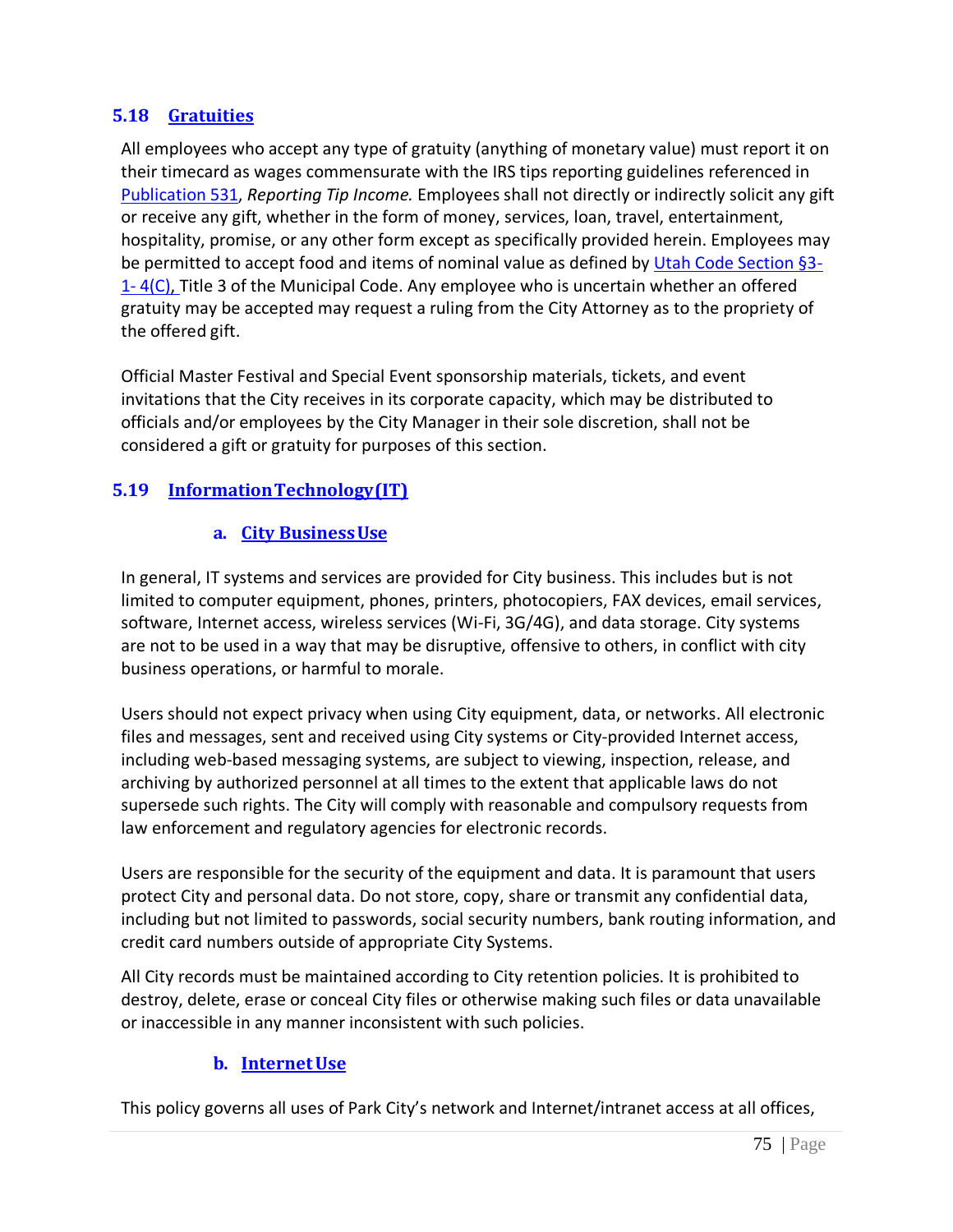hotels, airports, employees' homes, and any other location when such access is for work purposes or on City equipment.

The Park City network and Internet access are intended primarily for business use only. Employees may access the Internet for personal use only during nonworking hours and strictly in compliance with the terms of this policy.

All information created, transmitted, acquired, downloaded, or uploaded via the organization's network and Internet or intranet is the property of Park City Municipal Corporation. Employees should have no expectation of privacy regarding this information. The organization reserves the right to access, read, review, monitor and copy all messages, content, and files on its computer system or network-enabled device at any time and without notice. When deemed necessary, the organization may disclose text or images to law enforcement agencies or other third parties without the employee's consent.

Employees are reminded that information obtained from the Internet is not always reliable and should be verified for accuracy before it is used.

# **c. ProhibitedActivities**

Employees are prohibited from using Park City's network or Internet access for the following activities unless as part of an active internal or Police investigation:

- •Downloading orinstalling software without prior written approval from the IT Director.
- Disseminating or printing copyrighted materials, including articles and software, in violation of copyright laws, including the use of peer‐to‐peer file sharing or storage of such materials on any city-ownedequipment.
- Sending, receiving, printing, or otherwise disseminating Park City Corporation's proprietary data or other confidential information in violation of organizational policy or written agreements.
- Operating a business, election campaign activity, usurping business opportunities, soliciting money for personal gain, or searching for jobs outside Park City Municipal Corporation.
- Making offensive or harassing statements or disparaging others based on race, color, religion, national origin, veteran status, ancestry, disability, age, sex, or sexual orientation.
- Viewing, downloading, uploading, sending, or soliciting obscene or pornographic sites, messages, or images, or otherwise viewing, downloading, uploading, sending, or displaying sites or messages which violate the City's harassment policies.
- Visiting sites featuring pornography, terrorism, espionage, theft, or illegal drugs.

Gambling or engaging in any other criminal activity in violation of local, state, or federal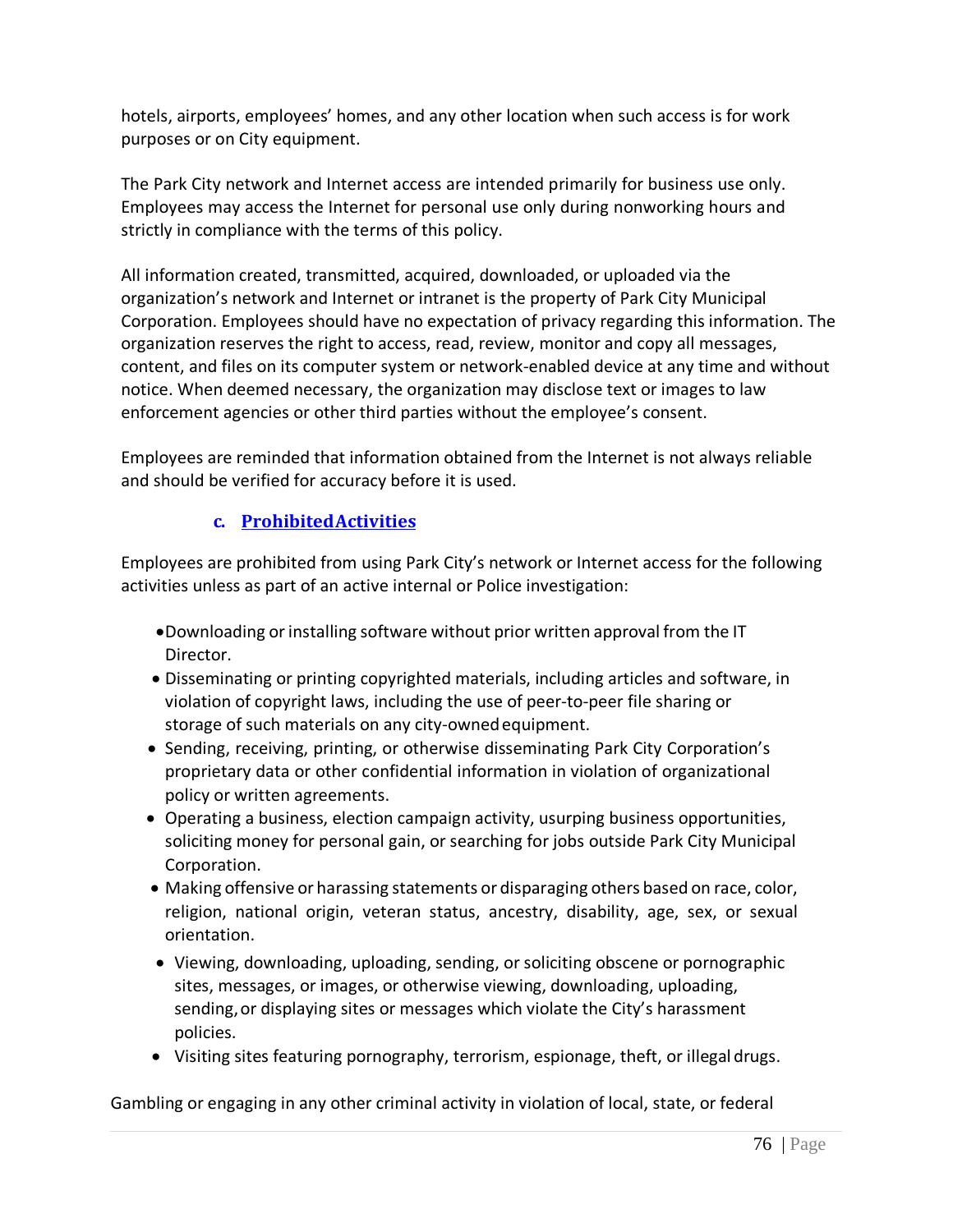law. Engaging in unethical activities or content.

Participating in activities, viewing, or writing content that could damage Park City Municipal Corporation's professional reputation.

# **d. Compliance andViolations**

- 1. Managers are responsible for ensuring employee compliance with this policy.
- 2. Employees who learn of policy violations should notify the HR or IT Director(s).
- 3. Employees who violate this policy or use Park City's network, Internet, or intranet access for improper purposes will be subject to discipline, up to and including termination.

## **e. EmailStandardization**

Professional e-mail transmission is important to maintaining the positive image of the City, its business, and its government and therefore must adhere to the following guidelines: E‐ mail background must be white. All signature elements including logo, font, and color must be found on the city's style reference website: [http://style.parkcity.org](http://style.parkcity.org/)

The City's policy on access to and disclosure of electronic mail messages sent or received by Park City Municipal Corporation employees who use the electronic mail system may be changed at any time.

All electronic communication, phone, e‐mail, text, smartphone, PDA, etc., are solely owned City property. Notwithstanding the assigning of individual passwords, the City reserves the right to access and disclose all messages sent over its electronic mail system and server domain or any communication system at any time for any business purpose, including but not limited to ensuring employee performance and protecting confidential information.

Employees should not attempt to gain access to another employee's e-mail account or email messages without the latter's express permission. However, City management reserves the right to enter an employee's e‐mail files whenever there is a legitimate business need to do so. However, nothing herein shall affect the classification of e‐mail pursuant to the Utah Government Records and Retention Act or other state and federal standards.

E‐mail transmissions are not actually deleted when a City employee deletes them from their computer. Deleted e‐mail remains in memory storage and can be accessed by outside parties in the event of a lawsuit or other investigation. Because e-mail transmissions are discoverable documentary evidence, employees may be asked to explain e‐mail transmissions before a judge in a court of law if the City is involved in a lawsuit.

Transmission between any Park City employee and the Park City Legal Department containing substantive legal material should be labeled "protected attorney‐client communication," but absences of such label shall not preclude the City from classifying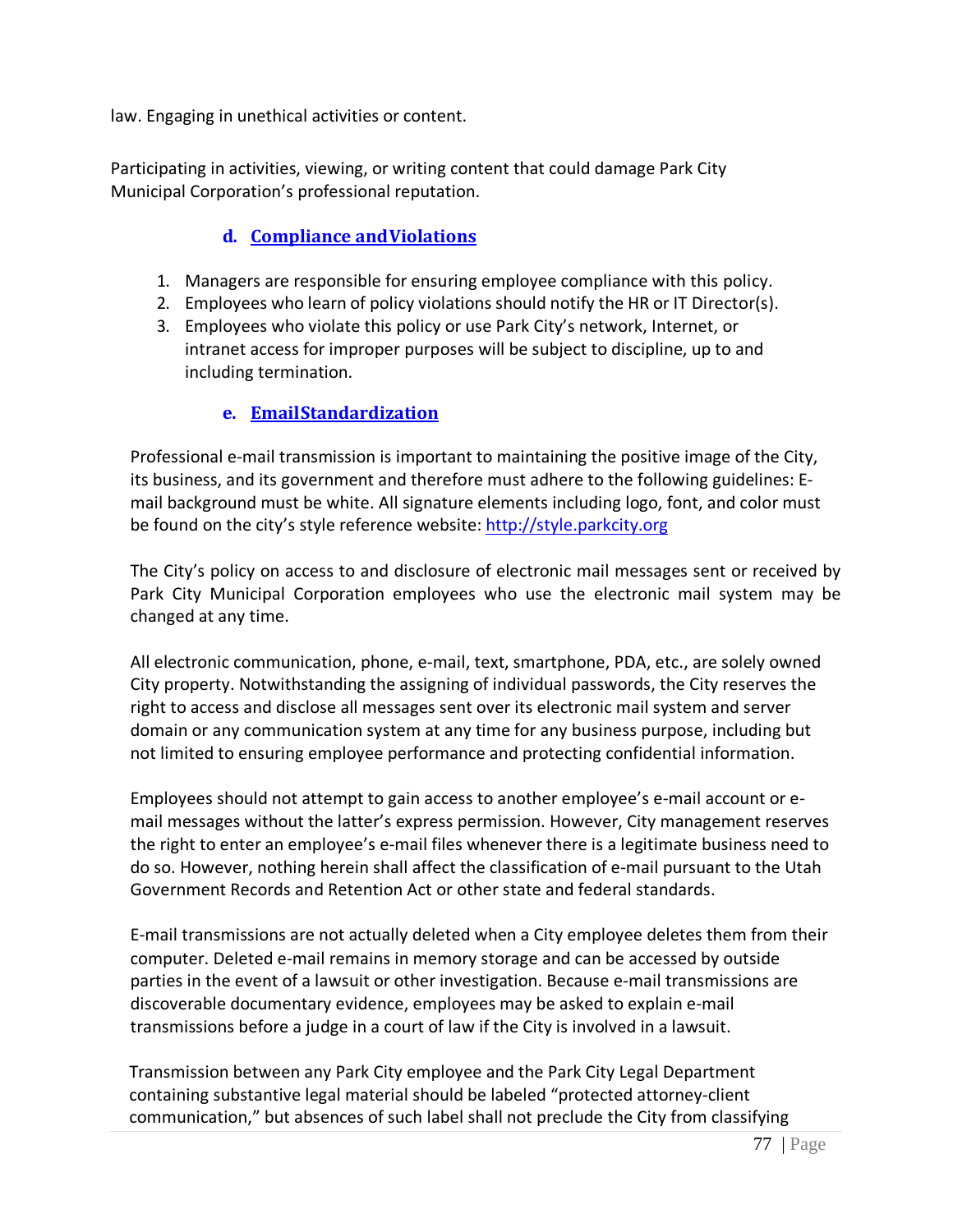such communication as "protected" after the fact.

#### **f. Support**

Technical support, record requests, and GIS services are provided during regular business hours (8 am – 5 pm Monday-Friday). After-hours emergency support should only be utilized when critical services are unavailable or no other alternative exists. Unscheduled walk‐in support is discouraged.

Web: [http://5123.parkcity.org](http://5123.parkcity.org/) – Internal network only Email: [5123@parkcity.org](mailto:5123@parkcity.org) Phone: 435‐615‐5123 (EMERGENCY SUPPORT ONLY)

#### **g. GeographicInformationSystems(GIS)**

GIS data cannot be distributed or resold without permission. All data that is distributed requires a signed agreement. Contact IT support for more information. All GIS data must be saved in "GISDATA" or "CITYWIDE" network share.

Use of plotter may result in material costs to you or your department. Please make arrangements well in advance of your deadline.

## **h. Training**

IT/GIS training is offered throughout the year and upon request but does not include specialized training for individual industry or job functions. Training can be requested through support by emailing 5123@parkcity.org.

#### **i.** Equipment & Software Requests

Contact IT for all technology requests, including software, hardware, printers, copiers, GPS, and accessories.

#### **j. Social Media & OtherWebsites**

No City department, official, or employee may create a social media site or an identity/entity/presence on a website (such as Twitter, Facebook, YouTube, internet blogs or chat rooms, and other websites) regarding City affairs or content without the express approval of the Community Engagement Manager. Authorized sites shall have a designated purpose and staff member assigned to maintain and moderate content.

Generally, City sites shall not allow public citizen comment, except as approved by the City Manager for designated and published public purposes. All sites shall contain a link with the following prohibitions on content:

- No comments unrelated to purpose.
- No content that promotes discrimination or harassment.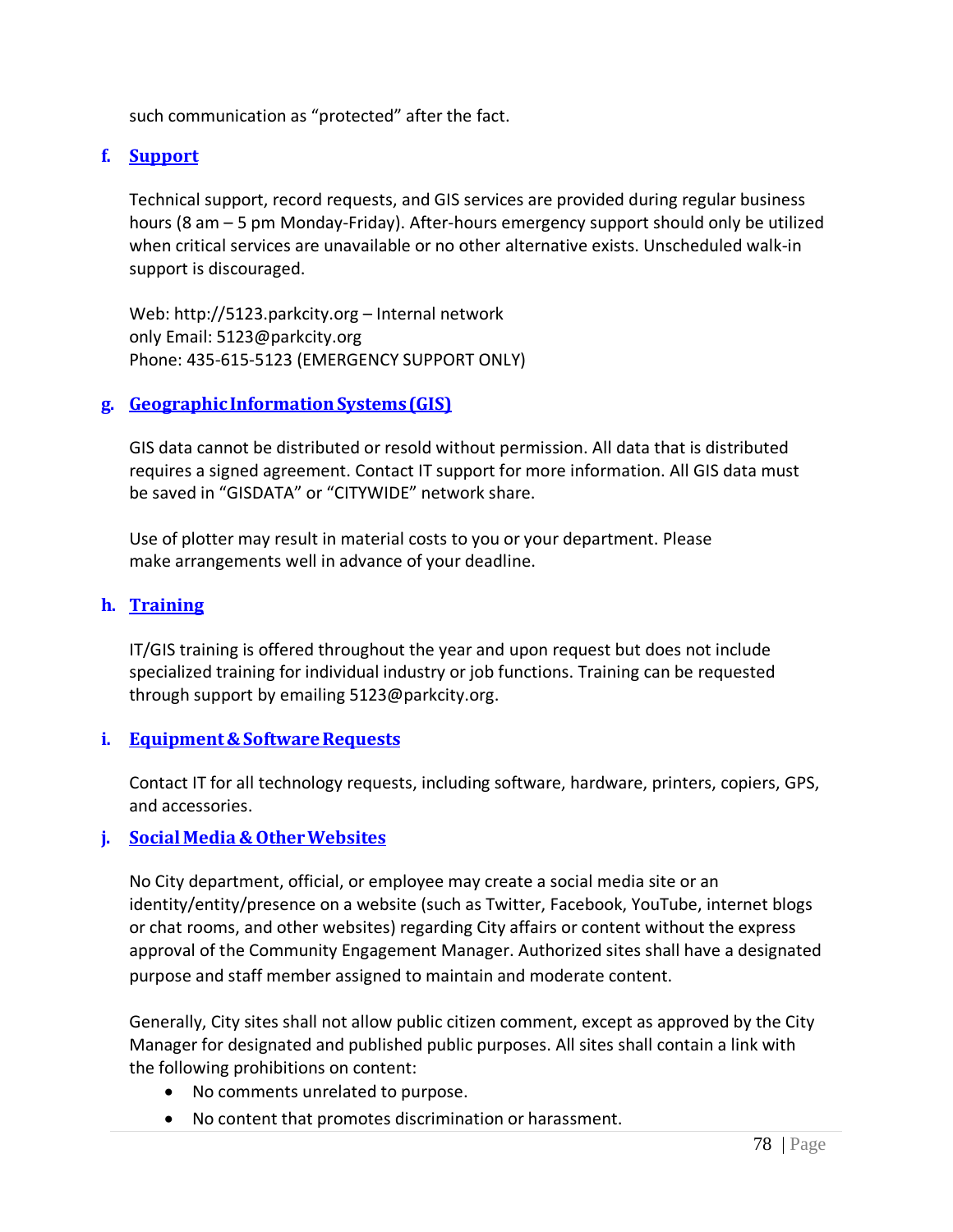- No posts that constitute or encourage illegal activity.
- No solicitations of commerce (except for authorized public bidding sites).
- No sexually related content or links to sexually related content.
- No profane language.
- No content that violates a legal ownership interest of another party.
- No information that compromises the safety or security of any information or person.
- No comments regarding political campaigns or ballot measures (state law prohibits the use of City resources for such).

Employees posting on City sites or third-party sites, if the posting occurred in the scope of employment or concerns City business or information, shall adhere to the following rules:

- Social networking and video site users are required to write/post content under their own names. Pseudonyms and anonymous postings are prohibited when using City equipment or City‐hosted social networking or videosites.
- Unless approved by the City, employees are prohibited from mentioning the City or identifying themselves as employees of the City via text, photos, art, City logos, City uniforms, City letterhead, City products, City trademarks, or any other image, copy, or content, when using personal social networking andvideo sites.
- Employees must incorporate the following legal disclaimer into their personal social networking pages and public video site posts when making statements regarding matters of public concern that may in any way impact or be related to City business: "The opinions expressed on this social networking profile (video site) are my own personal opinions. They do not reflect the opinions of myemployer."
- Employees are prohibited from attacking, defaming, harassing, discriminating against, menacing, threatening, or otherwise exhibiting inappropriate or offensive behavior, attitudes, opinions, or commentary toward or about coworkers, supervisors, executives, customers, vendors, shareholders, the media, or other third parties, when using a personal social networking site or public video sites.
- Employees are prohibited from disclosing confidential, protected, proprietary, or private information about the City or obtained in the scope of employment.
- Employees are prohibited from disclosing information regarding the City, its products, services, financials, plans, employees, customers, partners, suppliers, or other third parties when using a personalsocial networking site or public video site.
- Employees are prohibited from using a City‐provided or personal cell phoneor
- Smartphone camera or video recorder to take, transmit, download, or upload to social networking or video sites any photos or videos of coworkers, executives, customers, suppliers, and any other third party without first securing the written permission of the subject if applicable and their Department Manager, and an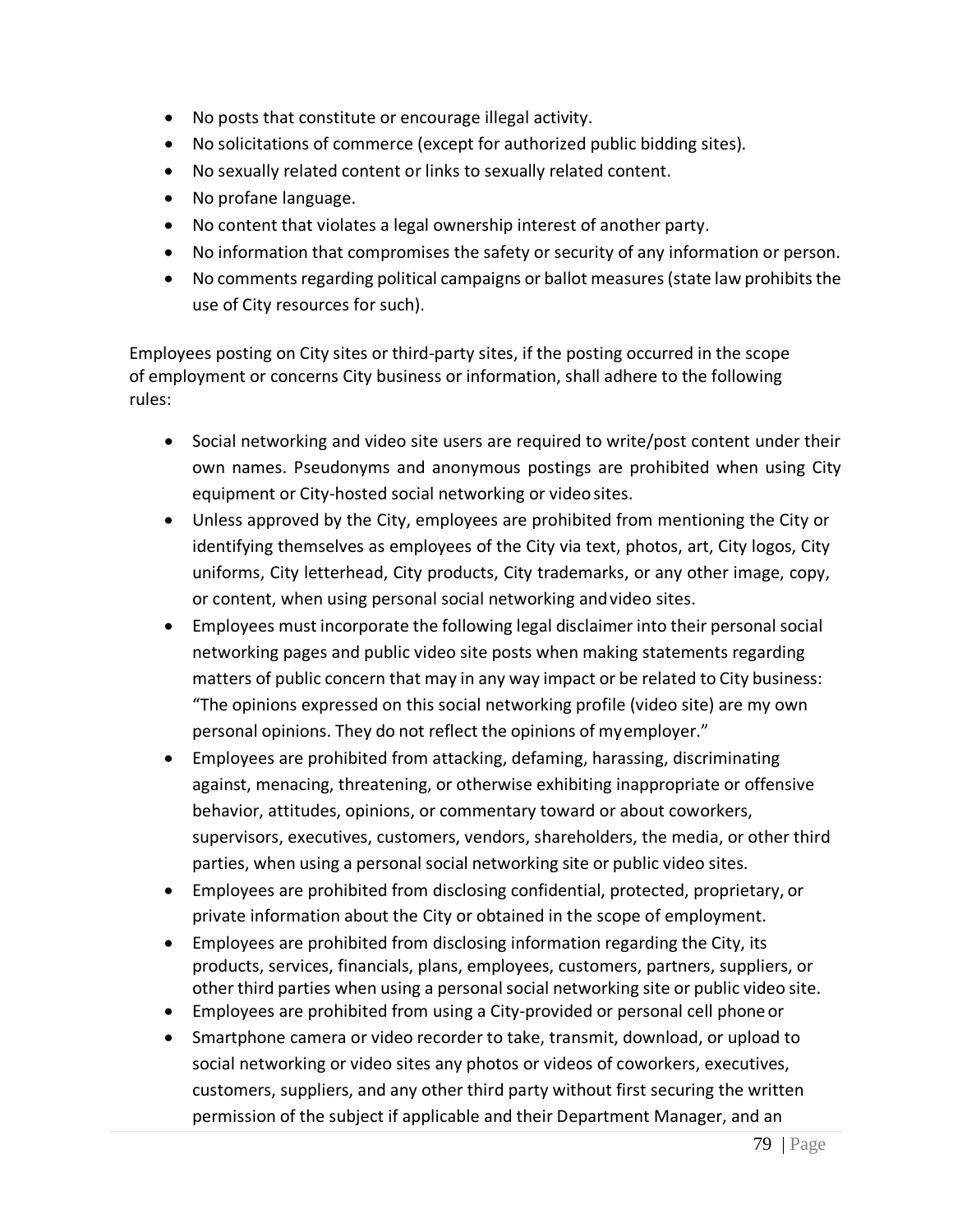authorized member of management.

- Employees are prohibited from using a City‐provided or personal cell phone or Smartphone camera or video recorder to take, transmit, download, or upload any business‐ or City-related photos or videos to City computers, personal computers, and social networking or video sites without first securing written permission from their Department Manager as well as an authorized member of City management if applicable. Banned photos and videos include, but are not limited to, the following:
- "Funny," embarrassing, or unprofessional images of City employees, executives, customers, suppliers, or other third parties.
- City buildings (internal and external), offices, facilities, operations, services, confidential data, and internal documents.
- City uniforms, logos, signage, trademarks, business cards, letterhead, literature, or any other printed or electronic content that can be used to identify the City or past and current employees.
- Employees are prohibited from disclosing financial information about theCity without permission.
- Employees must adhere to the City's written Personnel Policies and Procedures Handbook when using a personal social networking site or public video site. Prohibited content includes, but is not limited to, obscene, profane, adultoriented, pornographic, harassing, discriminatory, menacing, threatening, and otherwise offensive text, art, photos, videos, graphics, cartoons, or other images and content.
- Employees may not post content or conduct activities that violate applicable local, state, or federal laws or regulations when using a personal social networking site or public video site, or City‐hosted social networking or videosite.

Violation of the City's Social Media Site policy (or any other City policy) will result in disciplinary action, up to and including termination.

# **5.20Code ofEthics**

Park City employees are subject to the Code of Ethics, Title 3 of the Municipal Code and the Municipal Officers and Employees Ethics Act, Section §10-3-1301 et seq., Utah Code Annotated 1953, as amended, which establishes standards of conduct for employees to disclose actual or potential conflicts of interest between public and personal duties. Employees are responsible for complying with the disclosure requirements for personal interest and restrictions governing the acceptance of gifts.

# **5.21Smoking**

All government buildings are designated as "smoke-free" under Utah Code Section §26‐38‐3 as annotated. The City recognizes that smoking in the workplace can adversely affect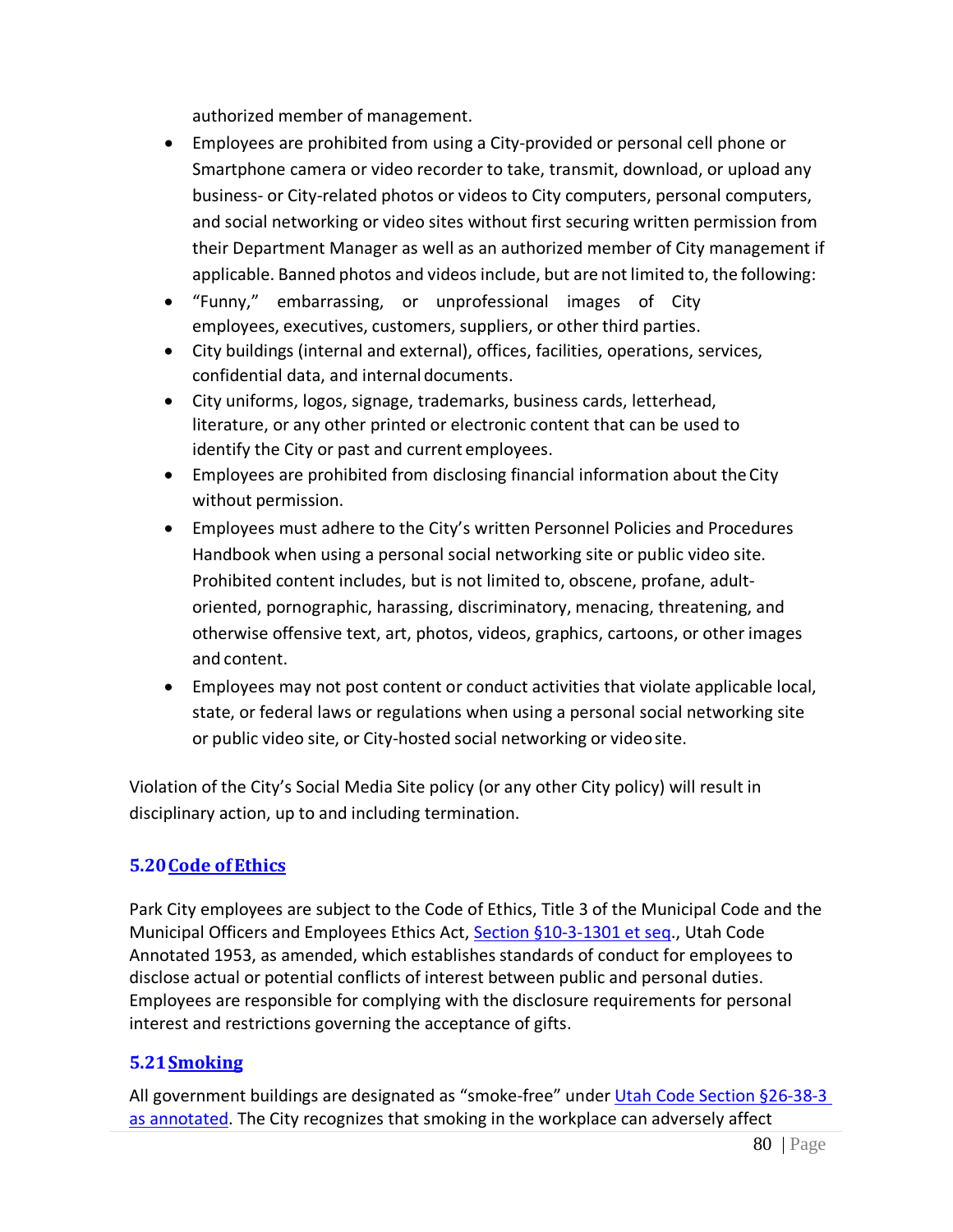employees. Accordingly, smoking is restricted inside all City facilities. Smoking includes but is not limited to tobacco, marijuana, and e-cigarettes. Smoking out of doors must conform to the rules set forth in the Utah Clean Air Act. Smoking is prohibited during the operation of City equipment or while driving City vehicles. Failure to comply with this policy may result in disciplinary procedure up to and including termination.

### **5.22ConsumerReports**

The City maintains the right to request consumer reports as a condition of hire, promotion, or transfer when necessary under the Fair Credit Reporting Act (Title VI of the Consumer Credit Protection Act). Consumer reports may consist of financial credit checks, criminal background checks, etc.

The City may, at its discretion, not extend an offer of employment, promotion, or transfer to a candidate where debt history or standing may indicate financial irresponsibility for a position that requires financial honesty and aptitude.

#### The National Child Protection Act of 1993 (NCPA)

The NCPA, as amended by the Volunteers for Children Act (VCA), authorizes a state and national criminal background check to determine the fitness of an employee or volunteer with unsupervised access to children, the elderly, or individuals with disabilities. Applicants for specified full‐time, part‐time, seasonal, and volunteer positions in which there may be unsupervised access or exposure to children, the elderly, or individuals with disabilities, will be required to apply for a criminal history background check as a condition of employment or volunteer purposes prior to a final determination of appointment. The City reserves the right to deny employment or acceptance of a volunteer position to any person convicted of or is under pending indictment for a crime that bears upon their fitness to be employed or serve as a volunteer for a position of trust over children, vulnerable adults or persons with disabilities.

Candidates for employment who are required to submit to consumer reports such as background or credit checks must provide written authorization to do so and may expect the following:

- Be notified before a report is obtained.
- Be informed of the name and address of the reporting agency.
- Should information obtained on a consumer report which prohibits a candidate from obtaining a position with the City, they will be informed with a notice which will include the name, address, and phone number of the consumer reporting agency, a statement that the agency supplying the report did not make the decision to take
- adverse action and a notice of the individual's right to dispute the accuracy or completeness of any information furnished, and their right to an additional free report from the agency upon request within 60 days.
- Information obtained from consumer reports will be available only to those staff members who have a legitimate need. Any employee who disseminates or uses information obtained from the consumer report for purposes other than that specified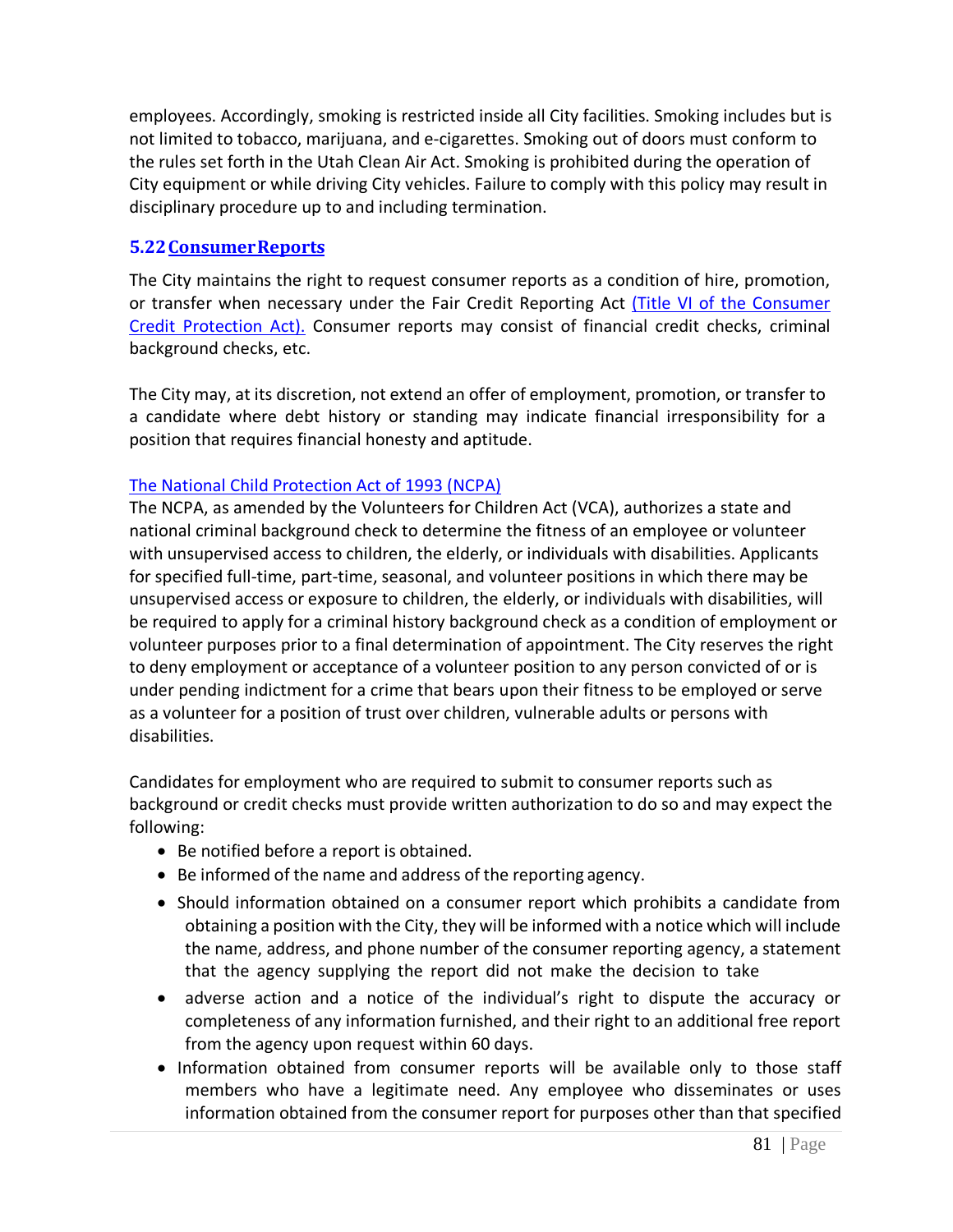above will be subject to disciplinary action up to and including termination and may also be subject to civil liability.

• The City also maintains the right to perform consumer reports as part of an investigation of wrongdoing and policy violation of any current employee if applicable and as part of an ongoing investigation.

# **5.23YouthProtection**

The City has no tolerance for mistreatment of children or diminished capacity adults within the programs it administers. Staff or volunteers suspected of abuse will be removed from involvement with youth programs pending investigation. A finding of cause to believe that abuse occurred by an investigating agency shall be sufficient cause for disciplinary action up to and including termination from employment or termination from volunteer service.

Every allegation of wrongdoing involving children shall be reported immediately to the Park City Police Department. City staff shall not take it upon themselves to investigate allegations of abuse by parents, guardians, City staff or volunteers, or any other person. City staff shall cooperate fully as necessary with investigations conducted by appropriate state agencies.

Isolated one‐on‐one contact between a staff member or volunteer and a child is discouraged and should be avoided when possible or not prohibited by business need.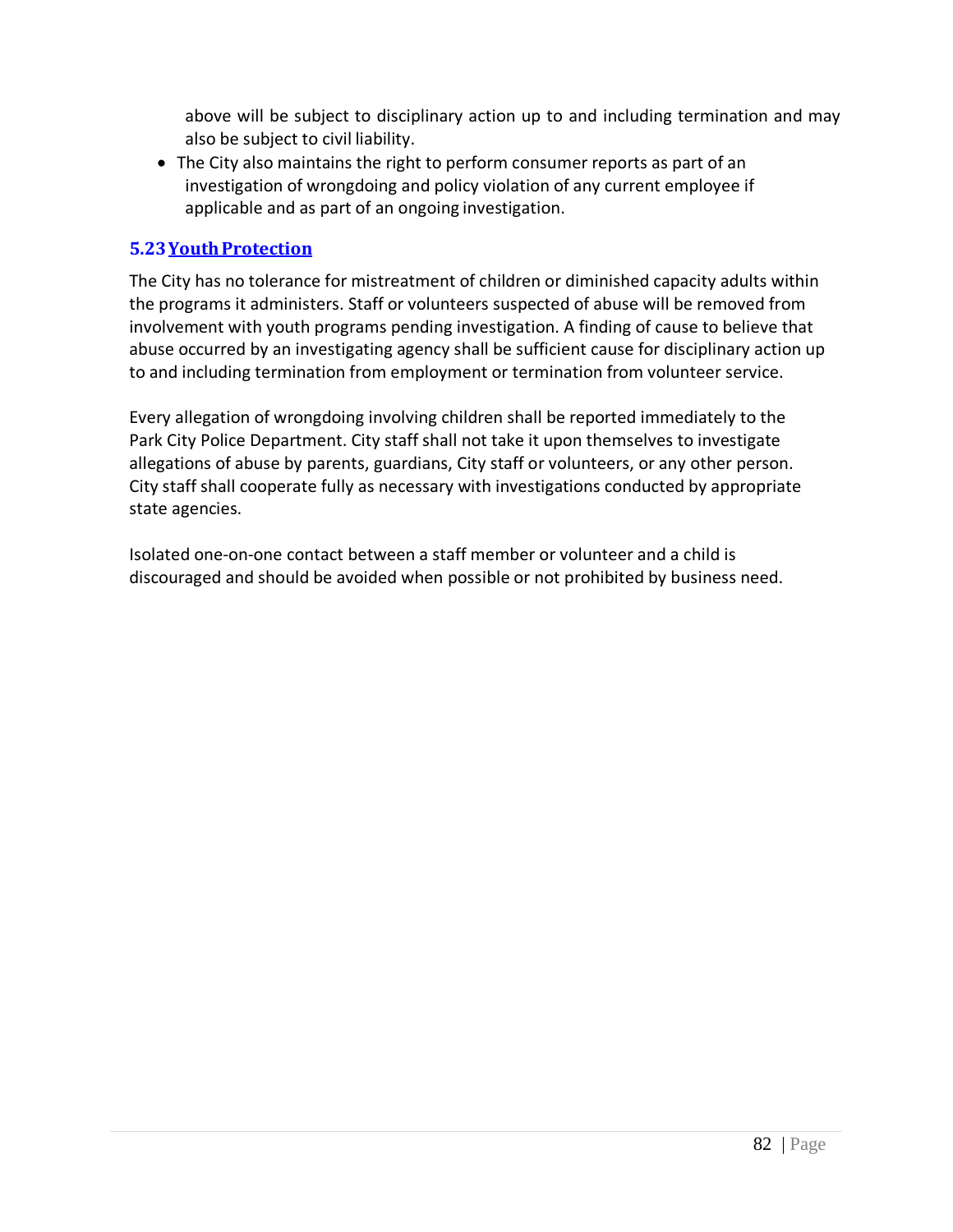# **Section Six (6) PROCEDURES FOR EMPLOYEE COMPLAINTS, DISCHARGE, AND TRANSFER APPEALS**

# **6.1 ComplaintProcedure**

Employees who have an issue or concern about their employment that does not involve a transfer or discharge shall have the opportunity to discuss the issue with management. The first step is a discussion of the issue or concern with the employee's immediate supervisor. If a satisfactory resolution is not reached, the employee shall have the right to pursue the issue through the organization's chain of command. If the employee does pursue the issue, it shall be their responsibility to inform the manager at each level of the intent to pursue a resolution to the next level. The final step of this process shall be a discussion with the City Manager, whose determinations shall be final.

# **6.2 DischargeandPre‐TerminationHearing**

Only the City Manager or designee may discharge a Full‐Time Regular employee. Before being discharged, an employee shall have the right to know the reason for their discharge and have the opportunity to discuss the discharge with their Department Manager. Fulltime Regular status employees may have the opportunity to discuss their discharge with the City Manager if they wish to do so.

#### **6.3 Employee Transfer and Discharge Appeal Rights andProcedure**

Except as otherwise provided in Utah Code Ann. Section §10‐3‐1105(2) as amended, any employee, who is discharged, suspended for more than two days without pay, or involuntarily transferred from one position to another with less remuneration for any disciplinary reason, shall have the right to appeal the discharge, suspension without pay, or involuntary transfer to an Employee Transfer and Discharge Hearing Officer as set forth in Utah Code Ann. Sections 10‐3‐1105 and 10‐3‐1106 as amended.

Pursuant to Utah Code Ann. Section §10‐3‐1105(2), as amended, the Employee Transfer and Discharge appeal rights provided herein do not apply to the following positions:

- Finance Manager
- City Treasurer / Accounting Manager
- Transportation Planning Manager
- Chief of Police
- Police Captain
- Ice Rink GeneralManager
- Golf Manager
- Recreation Manager
- Budget Operations & Strategic Planning Director
- Chief BuildingOfficial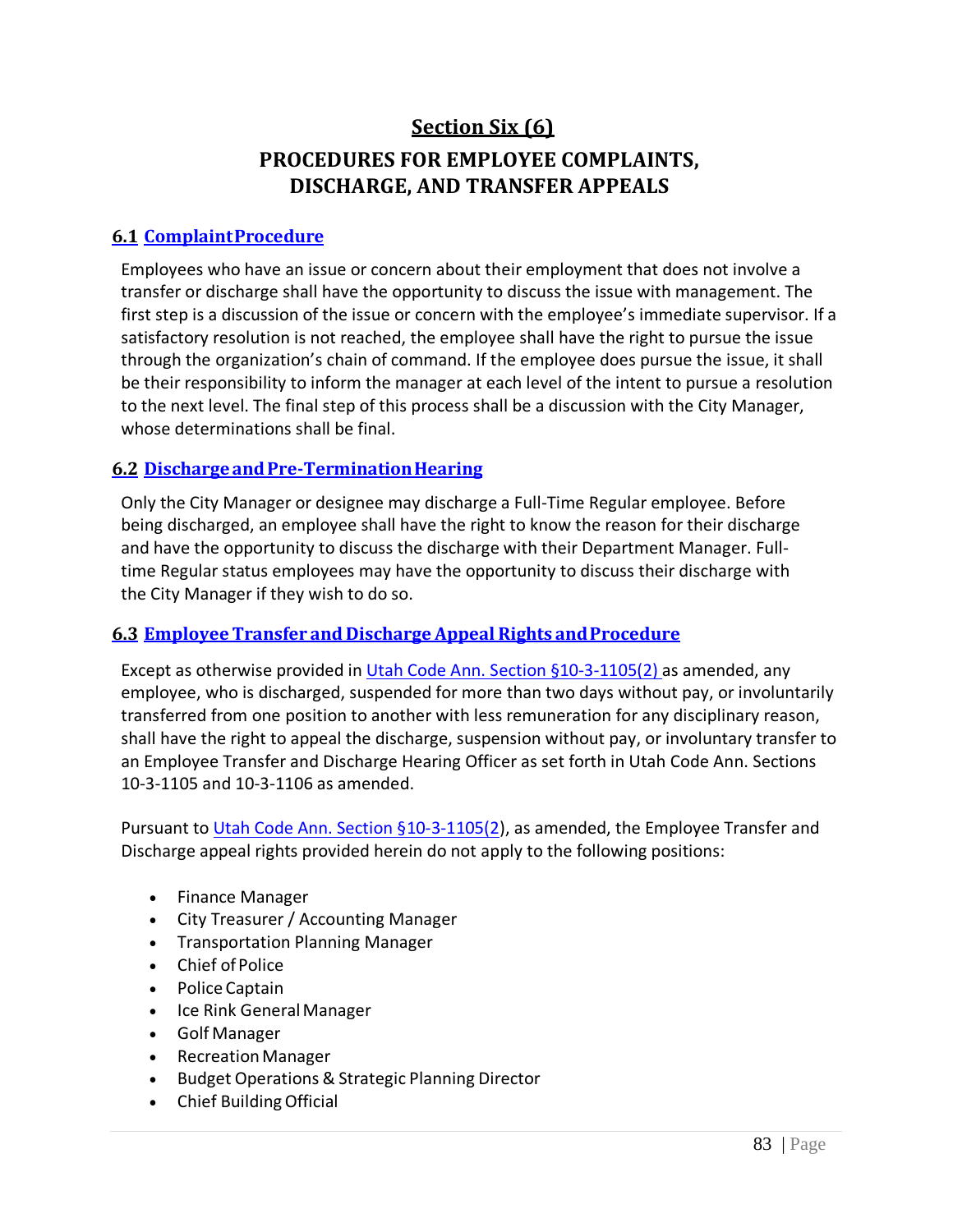- Housing Development Manager
- Deputy Chief Building Official
- Library Director
- PlanningDirector
- Economic Development Manager
- Community Engagement Manager
- ITDirector
- Environmental Sustainability Manager
- Human Resources Director
- Public Utilities Director
- Water Engineer and any superintendents
- Water Quality & Treatment Manager
- City Attorney
- Deputy City Attorney
- City Manager
- Deputy City Manager
- Emergency Manager
- City Recorder
- Resident Advocate
- Executive Assistant
- City Engineer
- Transit Manager
- Assistant Transit Manager
- Public Works Manager

Any other position specified in Utah Code Ann. Section §10-3-1105(2), as amended, including but not limited to a probationary employee of the municipality; a part‐time or contract employee of the municipality; a seasonal employee of the municipality; and a student intern of the municipality.

Nothing in Utah Code Ann. Sections §10‐3‐1105 or §10‐3‐1106, as amended, may be construed to limit a municipality's ability to define the cause for an employee termination or reduction in force.

An employee to which Employee Transfer and Discharge appeal rights apply may not be discharged, suspended without pay, or involuntarily transferred to a position with less remuneration because of the employee's politics or religious belief, or incident to, or through changes, either in the elective officers, governing body, or heads of department.

Appeals to the Employee Transfer and Discharge Hearing Officer shall be taken by filing written notice of the appeal with the City Recorder within ten calendar days of the discharge, suspension without pay, or involuntary transfer.

Upon the filing of the appeal, the City Recorder shall refer a copy of the same to the Hearing Officer. Upon receipt of the referral from the City Recorder, the Hearing Officer shall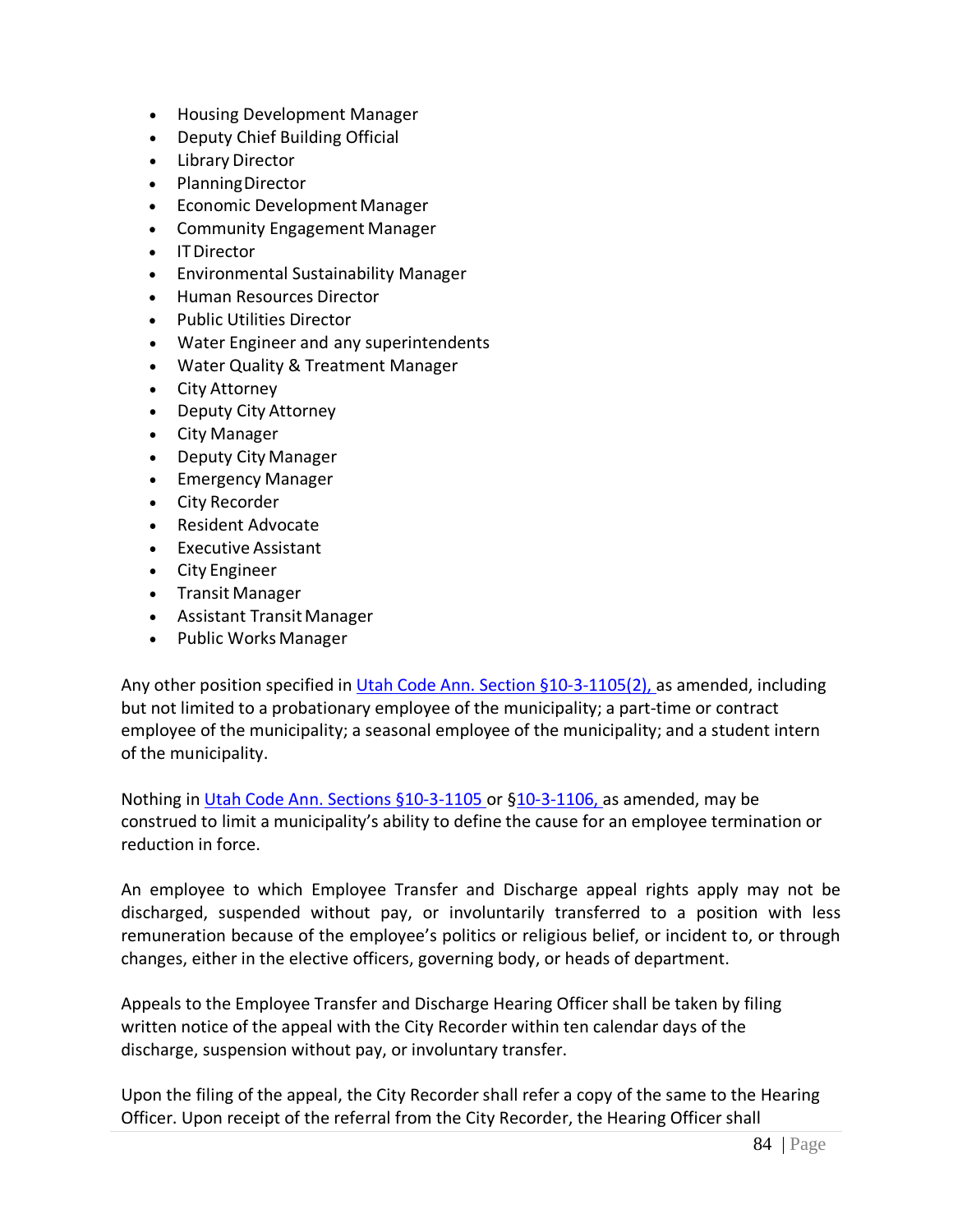forthwith commence an investigation, take and receive evidence and fully hear and determine the matter which relates to the cause for the discharge or transfer.

The Hearing Officer shall have the power to subpoena witnesses and compel the production of evidence. The scope of the inquiry of the Hearing Officer shall be limited to determine if the City has proven the facts supporting the allegations made against the employee by substantial evidence and that the disciplinary sanction is proportionate to the alleged misconduct and consistent with discipline imposed against other similarly situated employees with appeal rights. Discovery shall be limited to information that was considered in making the decision that is being appealed. The Hearing Officer is not required to follow the Utah Rules of Civil Procedure or the Utah Rules of Evidence.

The Employee shall be entitled to appear in person and be represented by counsel (at the expense of the employee), have a public hearing, confront the witness whose testimony is to be considered, and examine the evidence to be considered by the Hearing Officer.

The decision of the Hearing Officer shall be certified to the City Recorder no later than 15 days after the day on which the hearing is held. The City Recorder shall certify the decision to the employee affected and the head of the department from whose order the appeal was taken.

In the event that the Hearing Officer does not uphold the discharge or transfer, the Hearing Officer shall provide that the employee shall receive the employee's salary for the period of time which the employee is discharged or suspended without pay less any amounts the employee earned from other employment during this period of time; or any deficiency in salary for the period during which the employee was transferred to a position of less remuneration. The employee shall be paid their salary commencing with the next working day following the certification by the City Recorder of the Hearing Officer's decision, provided that the employee, or officer, concerned reports for their assigned duties during that next working day.

A final action or order of the Hearing Officer may be reviewed by the Court of Appeals by filing with that court a petition for review within 30 days after the issuance of the final action or order of the Hearing Officer.

# **6.4 ExitInterview**

All Full-Time Regular employees may receive an exit interview. The purpose of the interview is to gather information on the improvement of the City. All terminating full‐time regular employees are encouraged to meet with Human Resources for an exit interview. This interview aims to gather information to assist management in identifying satisfactory areas and those that need improvement. Exit interview information is not confidential and may be disclosed to the employee's manager and the City Manager.

# **6.5 Americanwith DisabilitiesActComplaints**

The Human Resources Director is the City's Americans with Disabilities Act (ADA) Coordinator.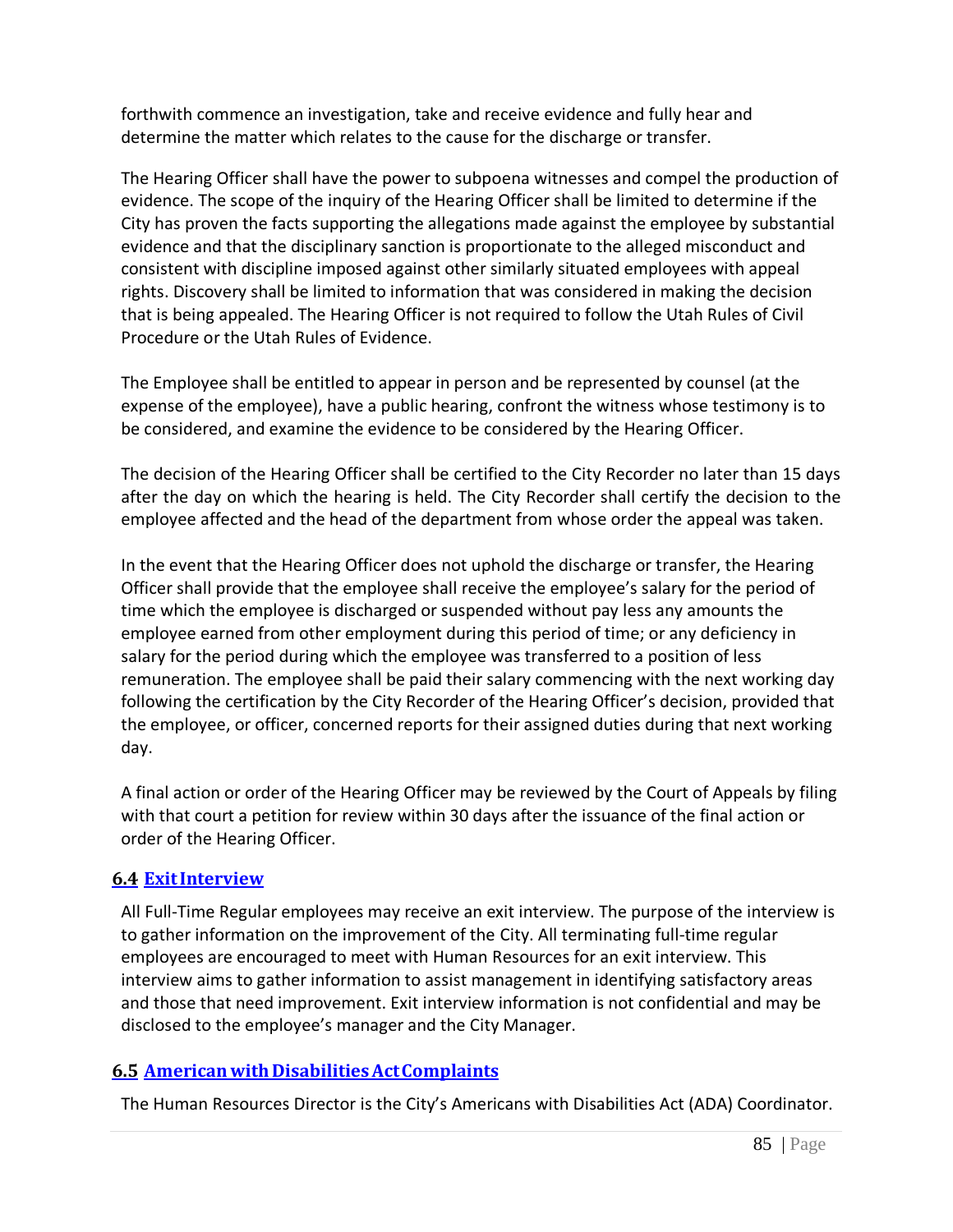The ADA Coordinator coordinates the ADA compliance effort and processes complaints in compliance with the ADA grievance procedure to ensure that qualified disabled individuals are not excluded from or denied the benefit of City programs. The procedure for handling potential ADA grievances is as follows:

- a. Complainants file verbal or written complaints with the Human Resources Director.
- b. Complaints must include the complainant's name and address and should briefly describe the alleged ADAviolation.
- c. Complainants must file their complaint within ten days of becoming aware of the alleged ADA violation.
- d. The ADA Coordinator conducts a thorough investigation of the complaint and allows all interested persons and their representatives to submit oral or documentary evidence relevant to the complaint.
- e. The ADA Coordinator issues a written determination to the validity and resolution of the complaint and forwards a copy to the complainant no later than 30 days after the complaint isfiled.
- f. If the complainant is dissatisfied with the resolution of the complaint, the complainant may request reconsideration. Complainants may file requests for reconsideration with the City Manager or the City Manager's designee within ten days of issuance of the written documentation.
- g. The complainant's rights to prompt and equitable resolution of complaints filed hereunder are not impaired by the complainant's pursuit of other remedies, such as filing of an ADA complaint with the responsible federal department or agency. Use of this grievance procedure is not a prerequisite to the pursuit of other remedies.
- h. The ADA Coordinator maintains City files and records relating to the filing and processing of ADA complaints.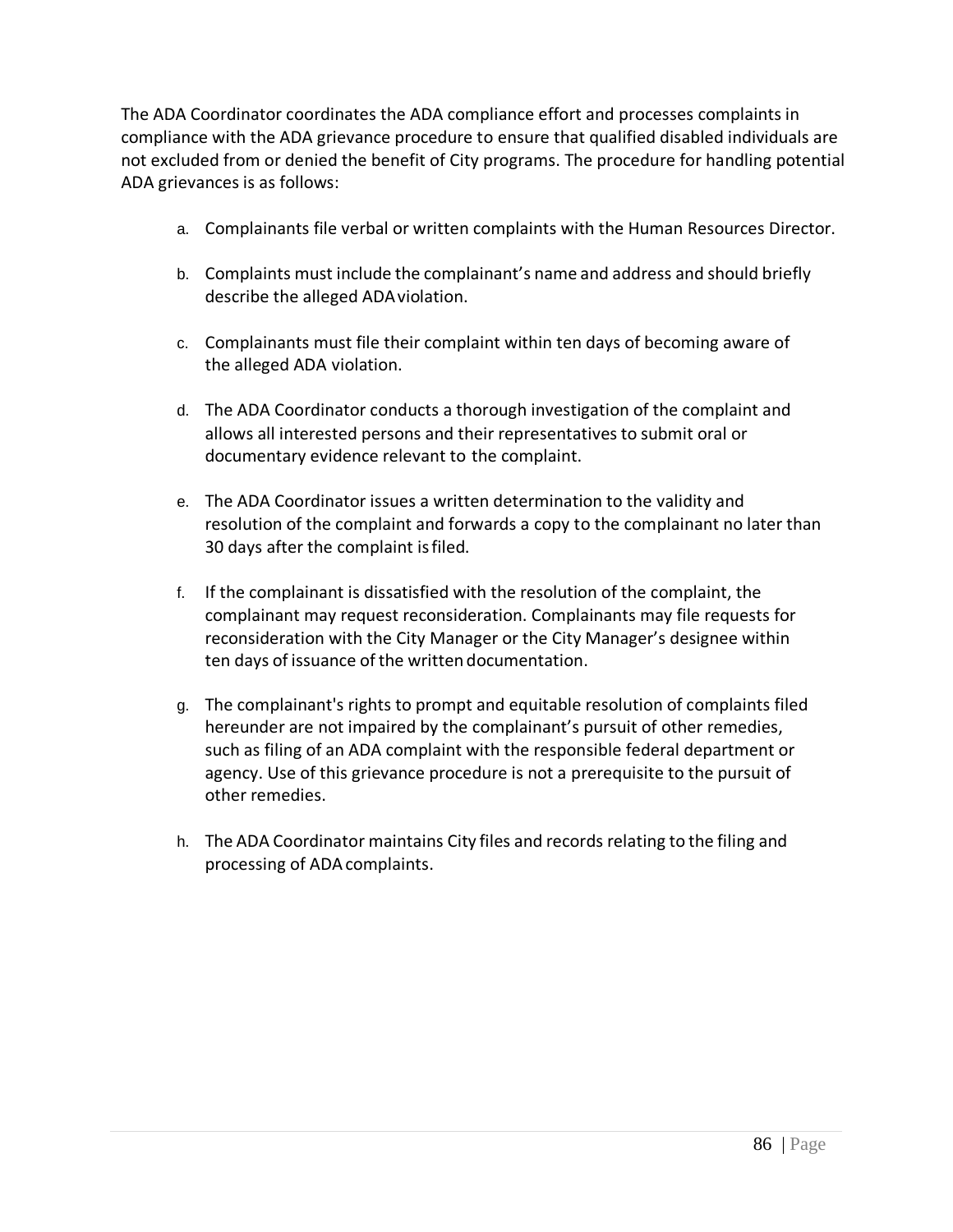# **Section Seven (7) EMERGENCY MANAGEMENT**

# **7.1 Employee Identification Cards and Identification/DoorKey Fob Cards**

Employee ID cards provide a means of quickly identifying PCMC employees and elected officials and the capacity in which they serve the City. This identification will be used for security purposes in the event of a citywide emergency or disaster situation. The identification system may also be used as a means of identification for daily operations, building, and restricted area access, including Vendors. All questions and requests concerning ID cards or ID/Fob Cards should be addressed to [idcards@parkcity.org.](mailto:idcards@parkcity.org)

All PCMC employees, elected or appointed officials, volunteers, and vendors who work in City buildings must have a PCMC ID card while on duty and be visibly displayed by the employee on a lanyard or clip. An ID card is for the sole use of the employee or vendor and may not be shared or loaned.

Any lanyard used for ID cards must be of a break‐away variety. For job positions where a visible ID on a lanyard or clip may pose a safety threat, the department manager may exempt that position from visibly displaying an employee ID; however, the employee is not exempt from having their City ID card in their possession while on duty.

Elected Officials and designated personnel will also be issued an additional ID card that will grant them access to the Emergency Operations Center (EOC) should their presence be requested or required.

Employees are required to show their ID card to any Park City Police Officer upon request.

# **a. ID CardDescription**

The ID cards are color-coded to assist in easy identification of the employee and the capacity in which they serve the City. Color-coded ID cards will be as follows:

- Elected Official (green)
- Management Team (orange)
- Full-time Regular and Special Employment Agreements Contract (blue)
- Part-time or Seasonal (yellow)
- Volunteer (purple)
- City Approved Vendor (black)
- Solicitor (orange) Handled by the Finance Dept.
- EOC‐ (red) this card will identify elected officials, limited key employees, and outside agencies that, in the event of an emergency/disaster, will have access to restricted areas including but not limited to the Emergency Operations Center (EOC). The City Manager or designee will determine the necessity and revocationof Emergency Operations Center (EOC)identifications.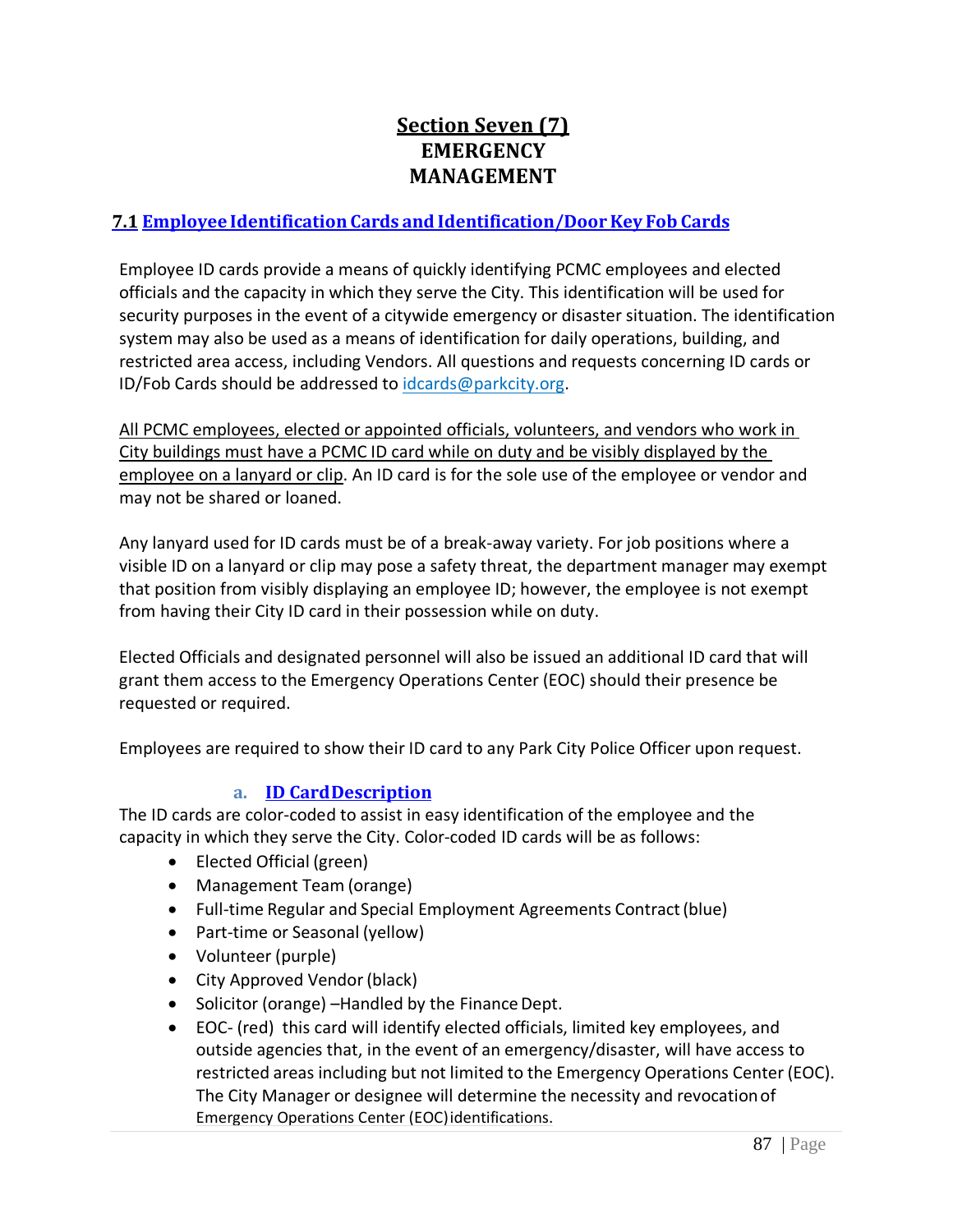• EOC Media (pink)

Cards will contain the following information on the front

- PCMC name and logo
- Employee's photo renewed every four years. [some vendor cards do not include a photo]
- Employee legal first and last name
- Employee department (certain positions will have a title instead of a department)
- Employee ID number ‐ unique number, never repeated [some vendor and volunteer cards do not have a number]
- Card expiration date
- Phone number to call to verify card validity
- Color code to indicate the employment status

Cards will contain the following information on the back:

- PCMC identification
- Return address and phone number in case card is found
- Employee signature
- Color code bar to indicate the employment status
- Employee emergency hotline phone number [removed for vendor cards]

# **b. Procedure**

All new and rehired employees will obtain an identification card during the hiring process. They must have their picture taken within 5 (five) days of employment. Photos may be taken in departments by employees designated to do so or at the City Hall Front Desk – 445 Marsac. Photos must match ID card photo standards.

All identification cards will have an expiration date and will be renewed bi‐annually. Employee photos will only be updated every four (4) years.

- Seasonal employee cards will expire at the end of the designated season in which they were hired.
- Contract employees will expire at the end of their contract.
- Full‐time Regular and FT Contract employee cards are replaced on oddnumbered years.
- Part-time employee cards are replaced on even-numbered years.
- Vendor or Lessee cards expire at the end of their contract.

Identification cards are PCMC property. Identification cards must be returned to the City in the event an employee leaves under any employment circumstance. In the event of a lost, stolen, or damaged identification card, employees must notify their supervisor immediately, who will notify [IDCards@parkcity.org](mailto:IDCards@parkcity.org) (5123 if after hours, weekends or holidays), so the card can be deactivated and replaced. There is no cost for the replacement card in the event of a lost or damaged card unless the employee requires more than one replacement per year. Replacements of greater than one per year may cost the employee \$25.00 each.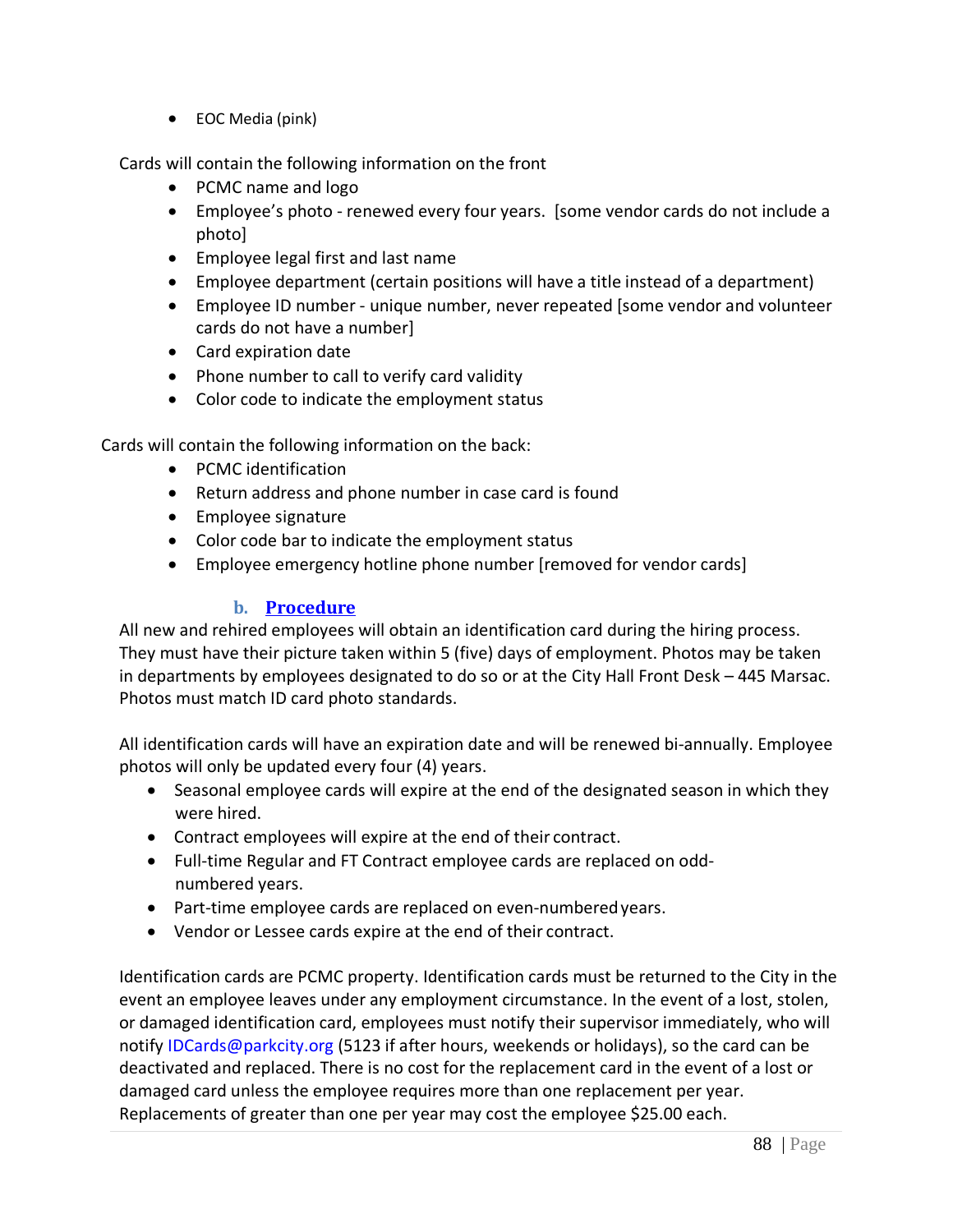Employees and Vendors must sign the appropriate Human Resources Form for each card acknowledging receipt and basic rules concerning the card.

# **c. Identification(ID)/Key Fobcards**

ID/Fob cards look just like a regular ID card, with the exception that embedded in the card is an electronic key used to open city facility doors as authorized for that employee. Each card is programmed to allow access on the days and times to the doors authorized by that Department's Manager. An ID/Fob card has the same policy and procedure requirements outlined above for a standard ID card.

Both authorized and unauthorized FOB/ID transactions are recorded for auditing purposes. Like a standard ID card,

If an ID/Fob card stops working, an employee should contact their supervisor who can troubleshoot the problem by emailing [idcards@parkcity.org w](mailto:idcards@parkcity.org)ith details including employee name, department, what times or doors the card is not working with.

An ID/Fob card may not be given or loaned to anyone and is for the sole use of the designated employee or vendor. Failure to follow this ID/ Fob card policy may include disciplinary action up to and including termination.

# **d. InformationAvailability**

The following exhibits are available to authorized users on the H: drive in the ID Cards and Photo File

- Exhibit A ID Card and ID‐Fob Card Photo Rules & Tips
- $\bullet$  Exhibit B-Card Maker Instructions
- Exhibit C –Security and Auditing Procedures

# **7.2 EmergencyWorkRequirements**

In the event of a City emergency, employees (including part-time, seasonal, and contract employees) will be required to report to work as soon as possible unless they are medically unable to do so. PCMC will collaborate with the Red Cross and other agencies to make every effort to provide services for employees' families and pets. Failure to contact PCMC as outlined in section **4.11 Absences & Tardiness** may result in termination.

A dedicated "Emergency Hot Line" number of 888‐894‐7275 (888‐894‐PARK) will be activated during emergencies. Employees can call this number and get information about the overall status of the City's situation and their work assignments. Employees will also have the ability to leave a message about their situation if they are unable to report for work.

Depending on the gravity and extent of the emergency situations, the City Manager has the authority to temporarily suspend any or all time-off requests (vacation, holiday, etc.) Suspended time off will not be lost but will be postponed to a later date.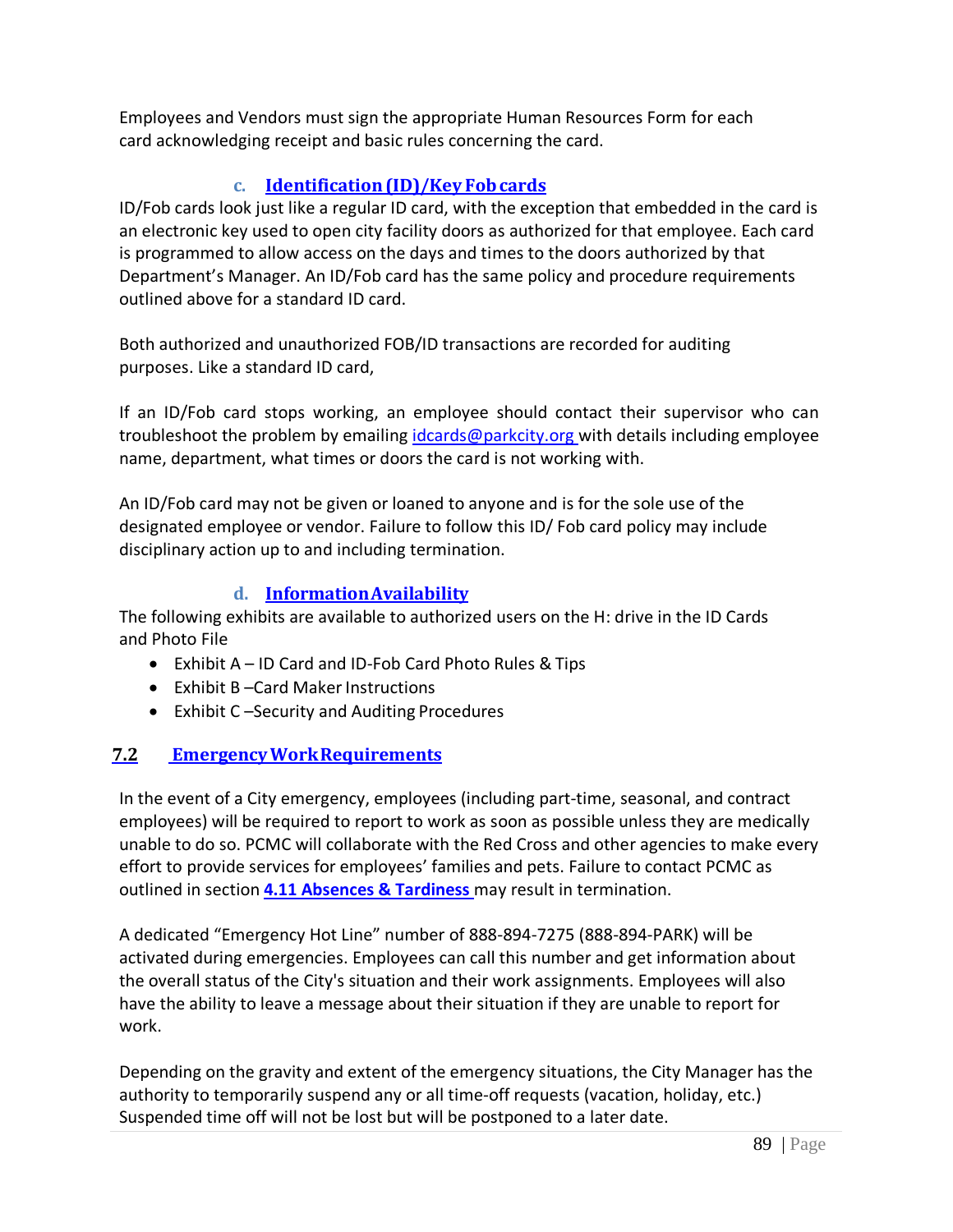Flexibility will be necessary, and regular work schedules and departments may be altered to reassign employees where their qualifications and skills will be most beneficial to the City and its residents.

**Work Location**: The first place where employees should report for work is at their regular workplace. If the regular workplace is damaged or inaccessible, employees must report to a secondary rally point, the Public Works Complex at 1053 Iron horse. If that location is damaged or inaccessible, report to the Quinn's Recreation fields. There will be assigned staff at the rally point to collect and dispense information and provide personal assistance. There will also be an information board for employees to communicate with their co-workers.

During an emergency event where employees do not have any means of transportation, they are directed to call the "Emergency Hot Line" for information about possible shuttle services. PCMC will try to arrange shuttle service at defined times and locations in the greater Park City area to assist employees in commuting to and from work, if possible.

# **7.3 NIMS (NationalIncidentManagement System)Training**

Mandatory NIMS training requirements, as outlined in job descriptions, the Comprehensive Emergency Management Plan (CEMP), and by departments, must be completed within six (6) months from an employee's date of hire. The City Manager may extend that deadline on a case-by-case basis depending on the job description up to one year.

# **7.4 OtherEmergency ManagementPolicies**

The PCMC Administrative Policy & Procedure (AP&P) Manual has many additional Emergency Management policies related and is key to the City and staff's ability to respond to emergencies and disasters. Employees should be familiar with these additional policies found in *[Section 7 Emergency Planning](https://ep.parkcity.org/Shared%20Documents/Administrative%20Policies.pdf)* of *The Administrative Policy & [Procedures Manual.](https://ep.parkcity.org/Shared%20Documents/Administrative%20Policies.pdf)* These policies include:

Assigned Emergency Equipment Policy AED – Automated External Defibrillators – Early Defibrillation Policy Blood Borne Pathogens Exposure Control Policy Comprehensive Emergency Management Plan (CEMP) Departmental Closures Due to Emergencies or Severe Weather Policy Emergency Manager Notification Policy Emergency Evacuation of City Facilities Policy Non‐Punitive Sick‐Leave during an Emergency or Pandemic Policy Policy and Procedures for the Use of the Park City Alert – Emergency Mass Notification Systems (EMNS)